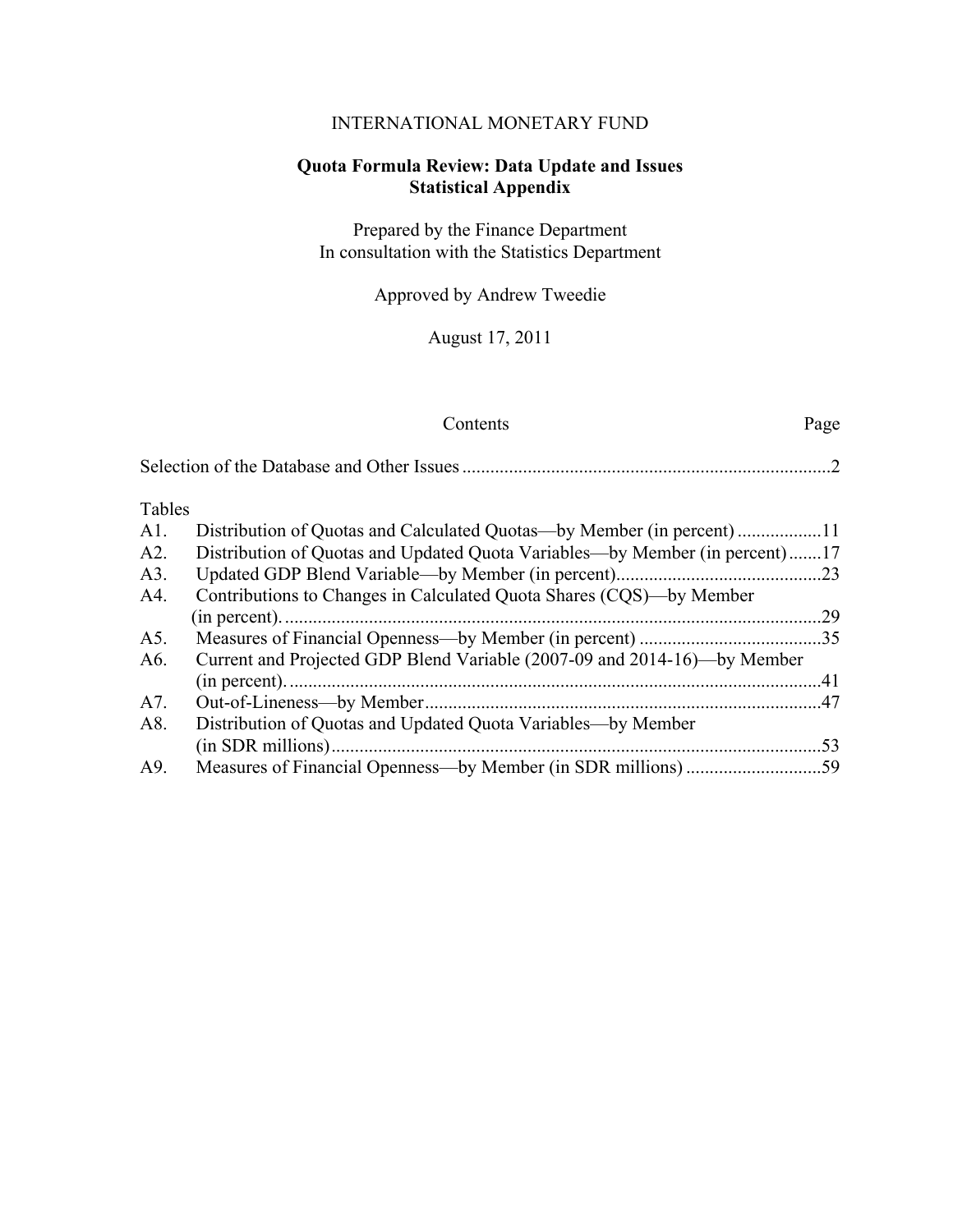### **Selection of the Database and Other Issues1**

1. This appendix discusses the required data, the selection of the database, and the derivation of the data series used for the quota calculations.

### **Required Data**

2. The quantification of existing and new quota variables used in this paper requires the following data for 187 member countries (converted into SDRs as the common denominator): $2$ 

**GDP** at market prices for three years (2007–09).

<u>.</u>

- **PPP GDP** (GDP at purchasing power parity) for three years (2007–09). PPP GDP for a given economy is the volume of goods and services produced for final uses by that economy relative to other economies. It is calculated by deflating GDP at market prices by the PPP price level index, allowing comparisons across countries for a given period.
- **Current receipts** (goods, services, income, and transfers<sup>3</sup>) for 13 years (1997–2009). Current receipts are defined as the credit component of all economic transactions between resident and nonresident entities other than those relating to financial transactions and reserves.
- **Current payments** (goods, services, income, and transfers<sup>4</sup>) for five years (2005–09). Current payments are defined as the debit component of all economic transactions between resident and nonresident entities other than those relating to financial account transactions and reserves.

 $1$  GDP and balance of payments data for the updated quota calculations were compiled by STA in coordination with FIN. The STA team comprised René Piché, Colleen Cardillo, Silvia Matei, Nataliya Ivanyk, Maria Arce, Selin Subasi, and Dwayne Raiford. The FIN team comprised Sheila Bassett, Carlos Janada, Claudio Visconti, Helga Treichel, Lukas Kohler, Rossen Rozenov, Andres Perez, and Barbara Wennerholm.

<sup>&</sup>lt;sup>2</sup> The cutoff date for both *IFS* and *WEO* data was January 31, 2011; in the case of the latter, the cutoff date implied the use of the Fall 2010 *WEO* database.

 $3$  The balance of payments data are based on the Balance of Payments Manual, fifth edition (BPM5), which includes current transfers in the current account and capital transfers in the capital account, unlike the earlier fourth edition (BPM4), which included all transfers in the current account. Accordingly, to help ensure comparability with previous quota calculations, both current and capital transfers—excluding exceptional financing, to the extent possible—are included here in current receipts. In December 2009, the *Balance of Payments and International Investment Position Manual, sixth edition (BPM6)* was released in hard copy. It introduces several important changes in definitions and treatments, some of which may substantially affect the published data on gross assets and liabilities in the IIP, trade flows in the BOP, and gross capital account transactions.

<sup>&</sup>lt;sup>4</sup> Ibid; there are only exceptional financing transactions on the credit side of the current and capital accounts.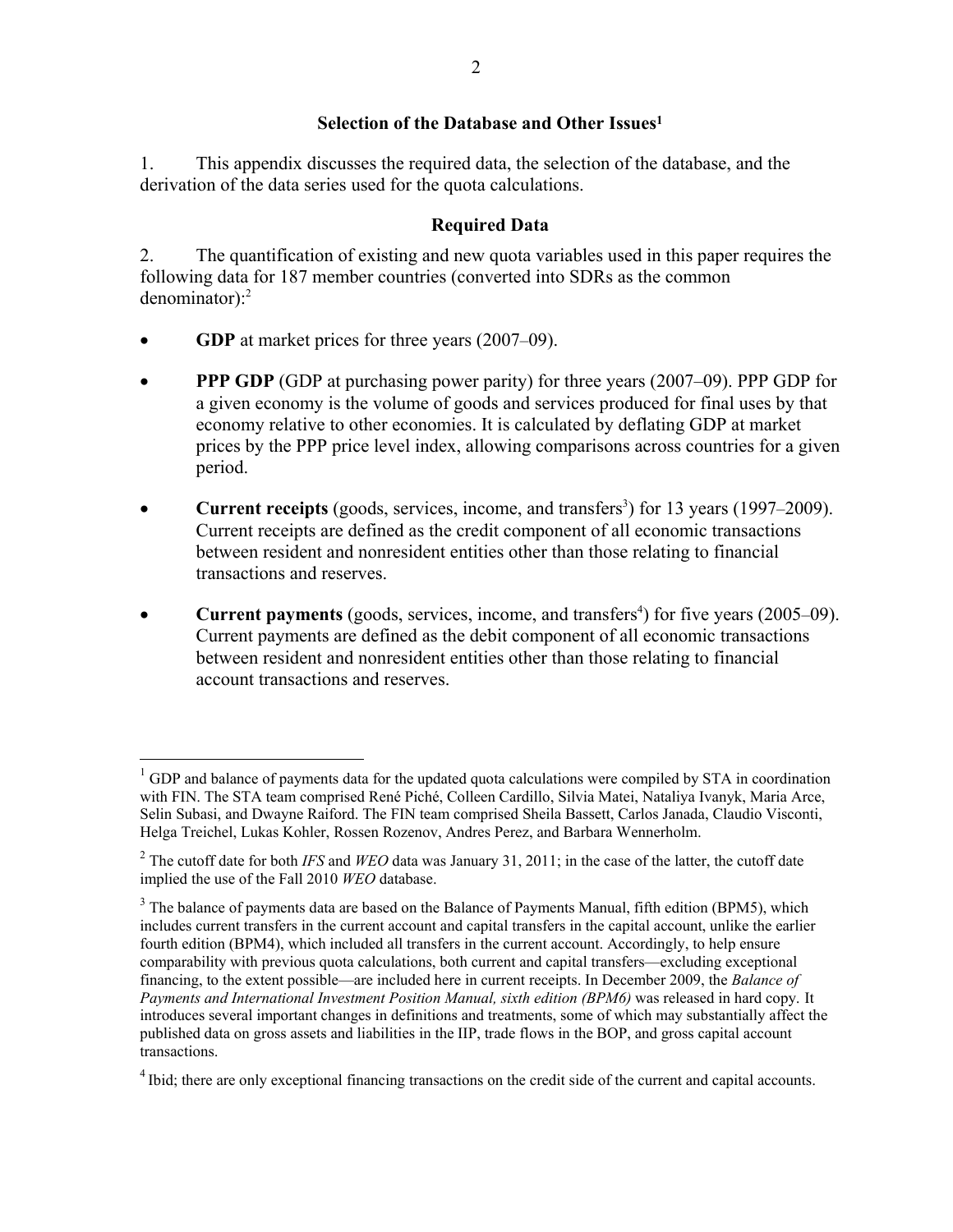- **Net capital flows** for 13 years (1997–2009). Net capital flows relate to cross-border transactions of the financial account in all external financial assets and liabilities except reserve assets, Fund credit and loans, and exceptional financing. This measures net financial flows.<sup>5</sup>
- **• Official reserves** (average over the 12 months of 2009), defined as the sum of foreign exchange, SDR holdings, reserve position in the Fund, and monetary gold valued at SDR 35 per fine troy ounce.
- **International investment position (IIP)** for 2009. This stock variable is the absolute sum of a member's external financial asset and liability positions.
- **Investment income** for five years (2005–09). This variable is defined as the absolute sum of investment income credits and debits in the current account.
- **Financial flows** for five years (2005–09). This variable is the sum of the absolute value of cross-border transactions in the financial account in all external assets and liabilities (direct investment, portfolio investment, financial derivatives, and other investment), except reserve assets. This measure is proxy for "gross" financial flows.

3. Errors and omissions have not been included in the measure of variability of current receipts and net capital flows. Errors and omissions are, by definition, a residual item, which reflects recording errors that cannot be ascribed to any particular balance of payments category. Consistent with past practice, these recording errors are not incorporated into the variables of the quota data base.

4. Fund credit and loans, and exceptional financing have been excluded from the variability measure for the same reason that reserve asset changes have been excluded. Such transactions, including Fund borrowing, payment arrears, and debt forgiveness or rescheduling, represent exceptional measures undertaken to finance balance of payments needs. Exceptional financing flows are normally shown "below the line" because they are not autonomous balance of payments transactions. For these reasons, and consistent with past practice, these transactions are not included in the variability measure.

5. Along the same lines, transactions in both reserve assets and reserve-related liabilities should be excluded from net financial flows (referred to as "net capital flows") so that only autonomous, and not financing, flows are captured. Data on transactions in reserve assets are available for most members in *IFS* and have been excluded from net capital flows. However, because of the continuing lack of data on reserve-related liabilities for many members (reserve-related liabilities are not a standard component in *BPM5*); changes in reserve-related liabilities have not been excluded from the measure of net capital flows in this data base.

 $\overline{a}$ 

 $<sup>5</sup>$  The variable is referred to as "net capital flows" to maintain continuity with the term used in previous quota</sup> calculations.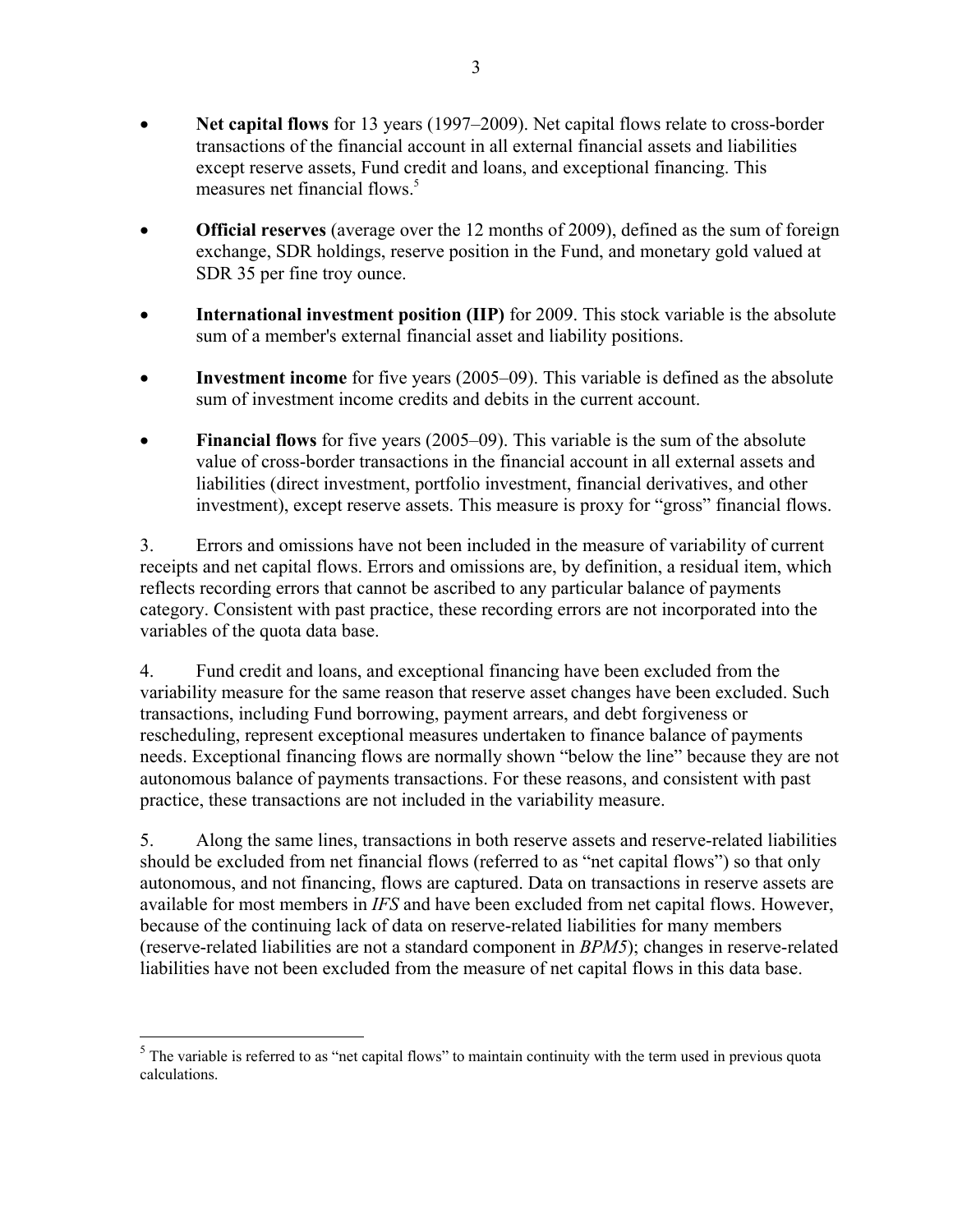### **Selection of the Database**

6. The database containing the variables used in the quota calculations would ideally have the following attributes: it should be comprehensive; i.e., contain all required data compiled in line with internationally accepted concepts and definitions—for all members; the data would be from official sources (central banks and national statistical agencies); and the data would be comparable (consistent and coherent) across time and countries. This would ensure similar treatment for all countries' data and facilitate the comparability of results in a transparent manner.

7. As in past quota updates, the main source of data used in the quota calculations was the Fund's central macroeconomic database of country, regional, and global statistics. STA manages this database (using a data processing system known as the Data Management for Excel DMXplus) for international statistical cooperation and publication purposes, and to support the Fund's surveillance and use of Fund resources functions.<sup>6</sup> The database, which encompasses a number of component databases, embodies, to the extent possible, the application of international statistical methodologies for the compilation of economic and financial data.

8. The *IFS* data are reported to STA by central banks and national statistical agencies, and are mostly based on internationally consistent definitions, such as the *BPM5* and the *1993 System of National Accounts (1993 SNA)*. STA makes an effort to compile these data into long time series that are consistent across time and countries. However, data gaps exist. For instance, there are some missing data for GDP and current account transactions for recent years.

9. Missing observations were largely supplemented using the *WEO* database. Although *WEO* data should reflect a presentation of the balance of payments that is consistent with the *BPM5*, the definition of balance of payments variables does not necessarily conform to *BPM5* unless (a) national compilers have updated the respective country's balance of payments accounts according to *BPM5* or (b) the staff report for the country reflects the *BPM5* definitions.

10. At the outset of the development of the database for the quota calculations, STA was aware that for some member countries there were large differences between the *IFS* and the *WEO* data sets. These data discrepancies between the two data sources may also have been influenced by the varying institutional, legal, and accounting contexts of data compilation across member countries (Box A1).

<sup>&</sup>lt;sup>6</sup> In this paper, the data drawn from the DMXplus are referred to as the *IFS* database, following the practice in past quota review papers.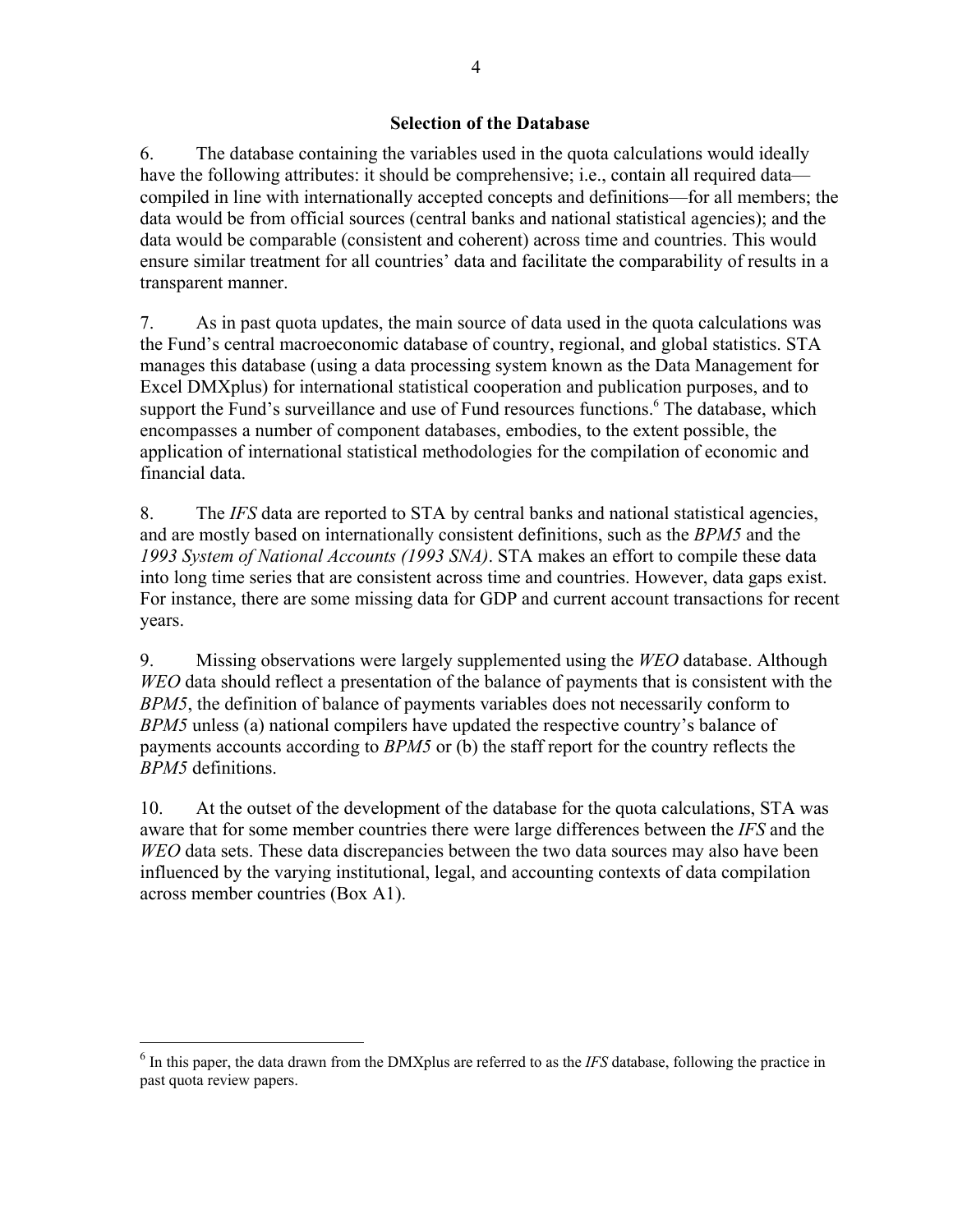### **Box A1. Methodological Issues**

With regard to GDP data, the *1993 SNA* extended the scope of GDP slightly, adding production of goods for own final use to output and mineral exploration, computer software, and artistic originals to capital formation. This has resulted in an increase in reported GDP levels of up to 5 percent. Most IMF members have adopted the *1993 SNA* for reporting GDP data to the *IFS* with some of them having revised historical data. By now, the size of data inconsistencies across countries due to the revisions related to the *1993 SNA* is likely to be smaller than other differences related to known measurement problems with GDP (e.g., under-coverage of surveys or differing adjustment methods for the size of the non-observed economic activity).

Further changes introduced by the *System of National Accounts 2008 (2008 SNA)* will have considerable impact on the GDP and other macro-economic aggregates for member countries. Some of the noteworthy changes brought out by the *2008 SNA* are: including the output of research and development expenditures under the scope for output measurement, extension of the asset boundary to include expenditure on weapon systems in government gross capital formation; calculation of Financial Intermediation Services Indirectly Measured separately for loans and deposits using a reference rate; calculation of non-life insurance output using the adjusted claims and the adjusted premium supplements, etc. All these changes taken together are expected to result in upwards increase of the GDP. Some countries, e.g., Australia, have already moved to the *2008 SNA,* others are in the process of implementing it.

The *BPM5* introduced changes in the conceptual presentation of balance of payments accounts. It introduced a distinction between current and capital transfers, with current transfers remaining in the "current account" and capital transfers reclassified in the "capital account." The capital account also includes acquisitions/disposals of non-produced non-financial assets but excludes financial account transactions, which were reclassified in a newly named "financial account." Data are taken as reported by member countries and the changes in methodology may have contributed to slight breaks in some series.

With regard to quota calculations, the current receipts and payments cover goods, services, income, current transfers, and *BPM5's* capital account. While *BPM5* has been widely adopted by members, helping to ensure comparability with previous quota calculations, both current and capital transfers—excluding exceptional financing—are included here in current transactions.

With regard to financial account transactions, the accuracy of financial account data in many countries, including those in the *IFS* database, is uneven and the data are generally less comprehensive than the other data used for the quota formulas. This reflects classification and practical difficulties encountered by countries in compiling the data. Financial account data, particularly on the private nonbank sector, are generally difficult and resource intensive to compile. The switch from data collection systems based predominantly on government and balance sheet records to systems (particularly surveys) incorporating large nonbank private sector transactions has been slow. Many countries are still in the midst of adapting their collection and recording systems to take account of changes in the composition and magnitude of financial transactions, including new instruments such as financial derivatives. Institutional and accounting requirements for data compilation may differ across countries and data availability on the private nonbank sector varies. In the *IFS*, in some instances, only aggregates and not component series are reported.

With regard to official reserves, the *Data Template on International Reserves and Foreign Currency Liquidity* has been approved as the benchmark for the reporting of data to the Fund on official reserves. The Operational Guidelines for the *Data Template*, issued in 2001 (currently being updated to ensure consistency with the BPM6), clarify existing concepts on international reserves and provide guidelines for reporting the data on a consistent basis across countries.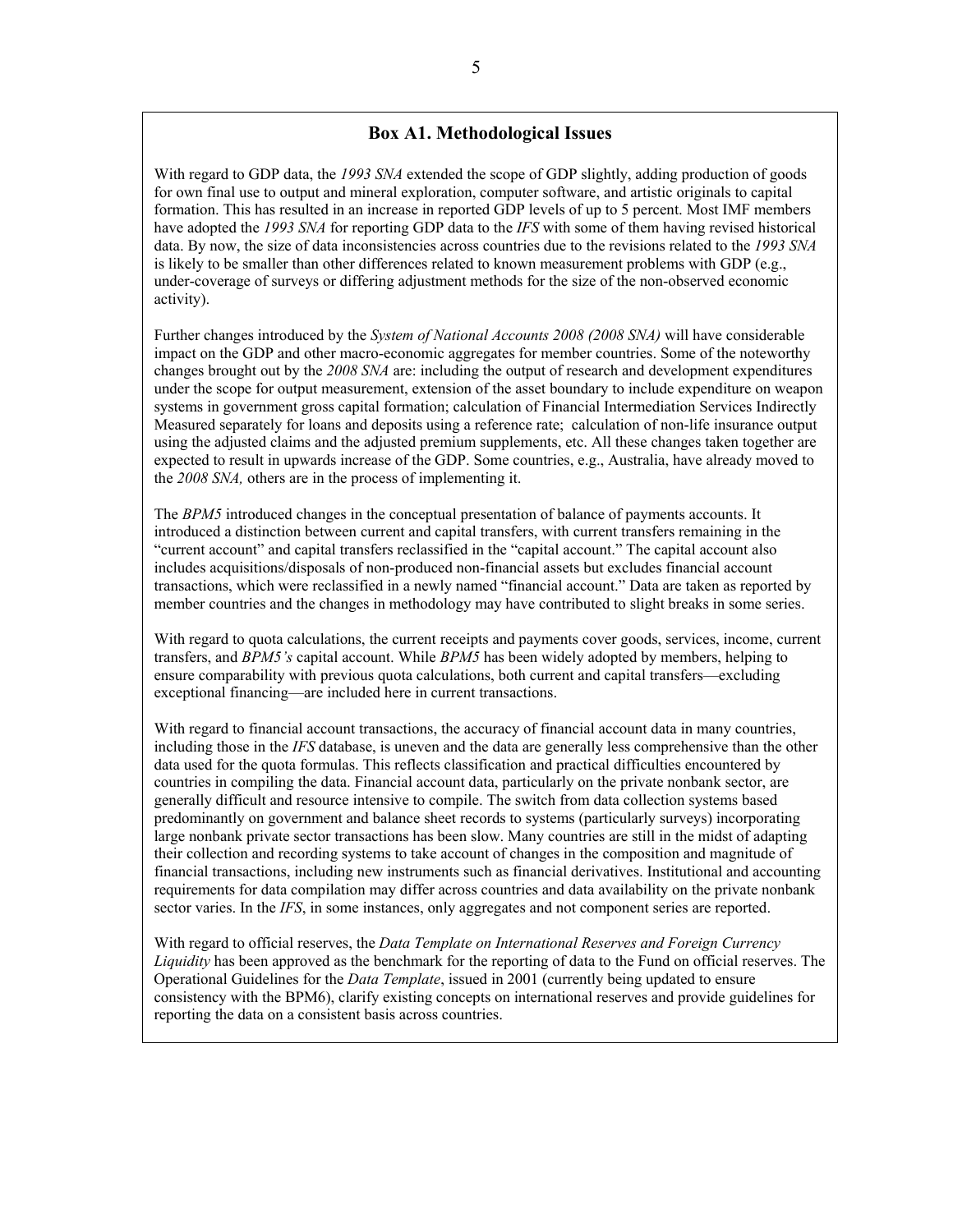### **Data Availability and Adjustments**

11. The bulk of Fund members that report balance of payments statistics to STA still provides it on the basis of the *BPM5* (please see Box A2 on forthcoming changes with BPM6). Data were prepared for current receipts and payments and net capital flows (as defined above). Where members reported balance of payments statistics to STA, the data stored in the *IFS* database were used as reported. Of the 187 members, the number reporting data to *IFS* for at least some of the years are as follows: 169 for the period 1997–2009; and 164 for the period 2005–09. When data were not available for some members for the timeframe required for the quota calculations, estimates were made, largely on the basis of the *WEO*. <sup>7</sup> For members where neither *IFS* nor *WEO* data were available, FIN obtained data from staff reports, country desks and, in one case (see below), Eleventh Review data.

12. The data source breakdown for the period 1997–2009 is as follows: of the 169 members reporting data for *IFS*—130 are derived entirely from *IFS* reported data, 33 are derived from a combination of *IFS* and *WEO* estimates, 5 are derived from *IFS* and *WEO* but have missing data for some years, and 1 is derived from *IFS* but no *WEO* estimates are available for missing years data; for the 18 members not reporting any data to *IFS*—10 are derived entirely from *WEO* estimates, 2 are derived from *WEO* estimates but have missing data for some years, and 6 have neither *IFS* nor *WEO* data available.

13. The data source breakdown for the period 2005–09 is as follows: of the 164 members reporting data for *IFS*—142 are derived entirely from *IFS* reported data and 22 are obtained from a combination of *IFS* and *WEO* estimates; for the 23 members not reporting any data for IFS—17 are derived entirely from *WEO* estimates, and 6 have neither *IFS* nor *WEO* data available.

14. The following sections describe for each of the data categories the general procedures employed by STA to construct the required database for the quota calculations.

## **Goods and services transactions**

 $\overline{a}$ 

15. Data reported by members and maintained in *IFS* were used for each country. Where there were data gaps after the latest year of reporting to STA, estimates were made by applying the growth rates derived from the *WEO* for the missing year(s) to the latest reported annual data (credits and debits). When the data gaps were in respect of years prior to the latest reported data to STA, the *WEO* data were inserted for those years to complete the series. For countries where no data were reported to STA, available *WEO* data were used. For China, P.R., Hong Kong, SAR, and Macao, SAR, goods data were adjusted for trade among the mainland, Hong Kong, SAR, and Macau, SAR based on the Direction of Trade database.

 $<sup>7</sup>$  The methods used to fill gaps were, in principle, largely similar to those used for the purpose of publishing</sup> world and regional summary tables in the *Balance of Payments Statistics Yearbook (BOPSY),* Part 2, and were used in *External Review of Quota Formulas—Quantification* (4/12/2001).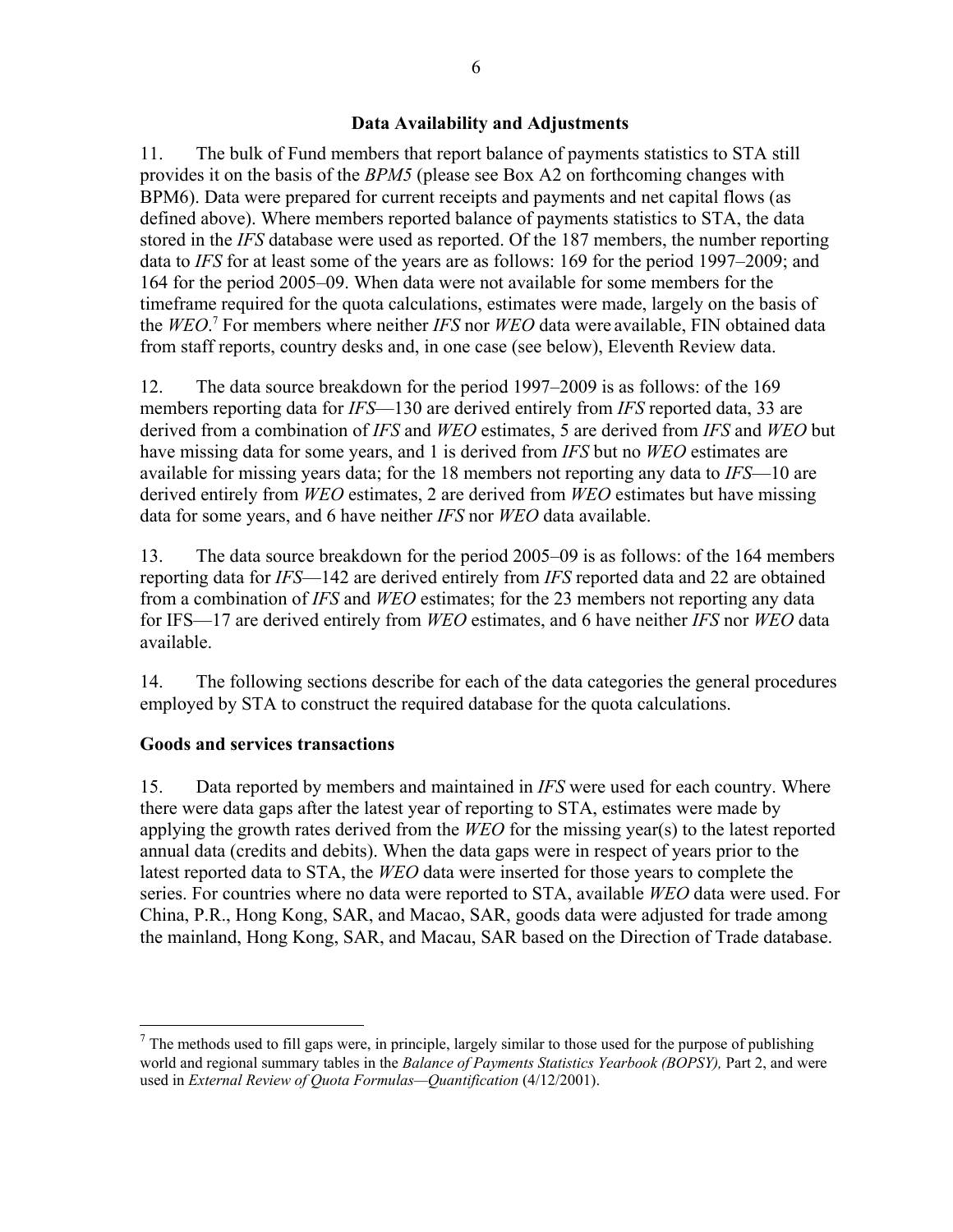### **Income, transfers, and the capital account**

16. Data reported on income and current transfers by members and maintained in *IFS* were used for each country. Where there were data gaps, estimates were derived using *WEO* data series. The adjustment procedure consisted of the followings: (1) if the gap was in the leading year of the series (1997), then *WEO* data were inserted for all years where data were missing, either as credits if *WEO* showed a net credit balance or as debits if a net debit balance was shown in *WEO;* (2) if the gap was after a reported observation, then the change in the balance on transactions from the *WEO* data was added to the STA data of the previous year—generally, credits if *WEO* showed a net credit balance or debits if a net debit balance was shown in *WEO*.

17. The primary source for data on the capital account as per *BPM5* is the *IFS* data provided by member countries. In a few cases, countries reported only "net" capital account data and STA derived credit and debit values. When no data are reported for *IFS*, the *WEO* net capital account value, depending on its sign, was used to derive an estimate.

# Net capital flows<sup>8</sup>

18. The primary source for data on net capital flows is the *IFS* financial account data provided by member countries to STA. When no data are reported for *IFS*, a *WEO* value was used to fill the gaps, to the extent possible.

## **Official reserves**

 $\overline{a}$ 

19. The stock data on official reserves—comprising monetary gold, SDR holdings, reserve position in the Fund, and foreign exchange holdings—were obtained from *IFS.9*

Monetary gold was valued at SDR 35 per fine troy ounce. In deriving annual average holdings of official reserves for 2009, the data for the 12 months of 2009 were summed and then divided by 12. SDR holdings and reserve position in the Fund are based on Fund accounts and data are available for the entire period. However, data for foreign exchange may not be reported for the entire 12 month period. If this is the case, the number of months for which data were reported was used to calculate the average. If a country did not report its foreign exchange and/or monetary gold holdings data to STA for publication in *IFS*, staff reports are used to gap fill this information (please see *Missing data series,* below).

 $8$  The term "net capital flows" refers to transactions in the financial account.

 $9^9$  Consistent with the treatment of reserves for the 2001 ad hoc quota increase for China, P.R., the reserves of Hong Kong, SAR and Macau, SAR are not included for quota calculations. See *People's Republic of China— Request for Ad Hoc Increase in Quota (*11/16/00).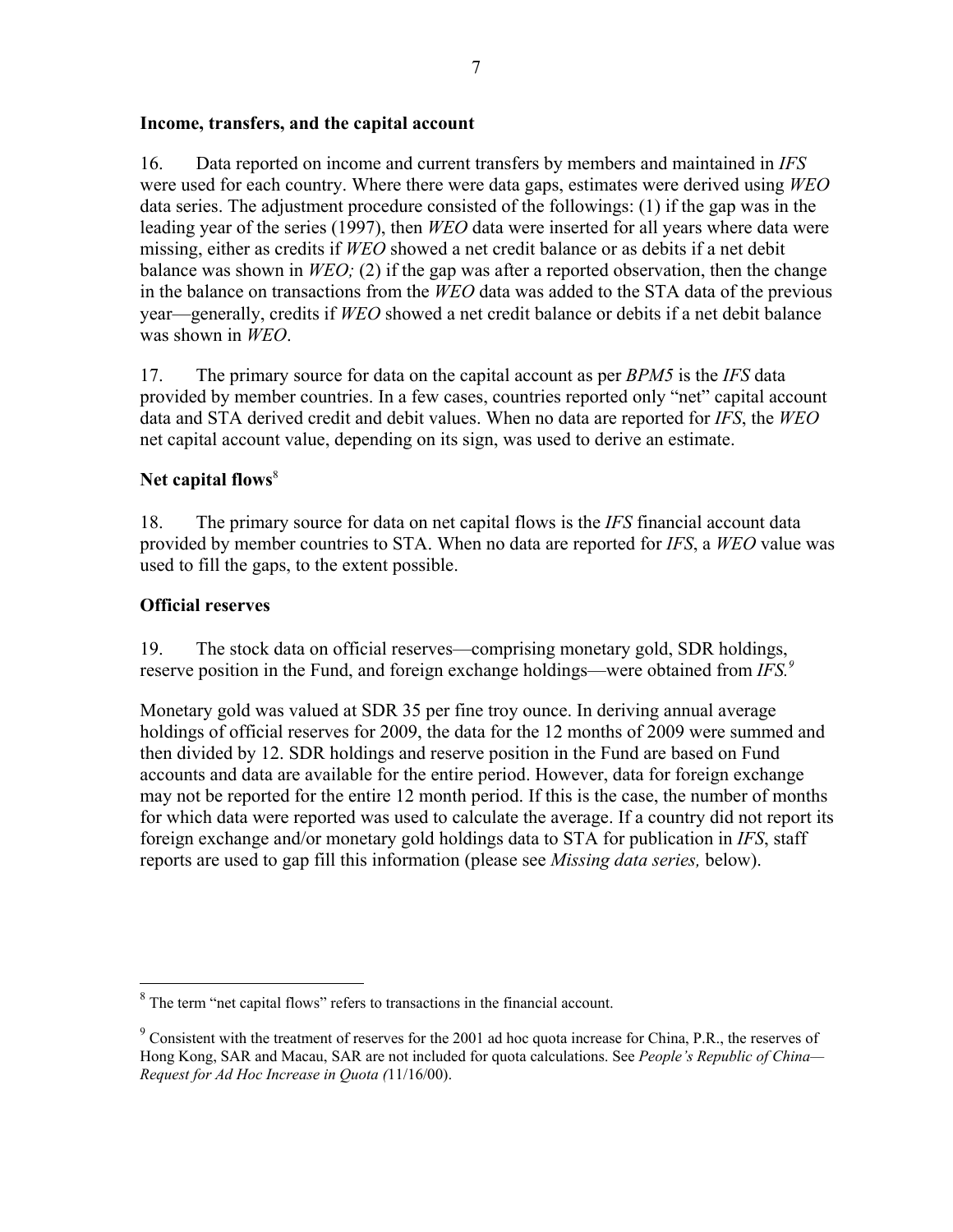## **GDP**

20. The *IFS* and *WEO* databases provided GDP data for 181 members. The *IFS* database is the source of data for 115 members, *WEO* data were used for 18 members, and *WEO* growth rates were applied to the latest *IFS* data to estimate missing data for  $48^{10}$  members. When IFS data were missing for a long period of time (i.e., most recent data are for 2004 or earlier), these have been directly replaced by WEO estimates, otherwise WEO growth rates were applied to the last available IFS observations.

# **PPP GDP**

21. The PPP-based GDP data were downloaded from the *WEO* database for 182 countries. The *WEO* PPP-based GDP is calculated by dividing a country's nominal GDP in domestic currency by its PPP price index relative to the United States<sup>11</sup> and then converting it into SDR units, using the SDR-USD exchange rate. The *WEO* PPP price indexes are based on the data from the International Comparison Program (ICP) for 2003–05 that were published in December 2007. These data were then extended in the *WEO* data base by using the growth in relative GDP deflators (the deflator of a country divided by the deflator of the United States). The data for the remaining countries were estimated using their share in global PPP GDP in 2005 based on the ICP data published in December 2007.<sup>12</sup>

# **IIP**

 $\overline{a}$ 

22. This variable is calculated as the sum of the absolute values of assets and liabilities, year-end 2009. One hundred and two countries (a little more than half of the membership) reported 2009 IIP data to IFS on the asset and liability sides<sup>13</sup>, slightly up from 99 countries reporting 2008 data last year. IIP data gaps were not filled using other databases.

## **Investment income**

23. Investment income is the sum of the absolute values of credits and debits, averaged over 2005-09. One hundred and forty two of the 187 members reported data to IFS for the entire 2005-09 period, where IFS data were incomplete, data from WEO or staff reports have been used to fill these gaps to the extent possible. In cases where there is no breakdown between compensation of employees and investment income, the data for income have been used as a

 $10$  This includes countries which did not have IFS data for the reference three years but supplied data for the years immediately preceding the reference period. For comparison, *WEO* growth rates were applied in the case of 63 countries in the data base extending through 2008 (versus 48 in the current data base).

 $11$  Choice of numeraire country is arbitrary and does not affect the calculations, since PPP price indexes are adjusted to be transitive across countries.

 $12$  The ICP is currently carrying out a new survey on PPP exchange rates and the results will be published sometime in late 2013.

<sup>&</sup>lt;sup>13</sup> An additional eighteen members reported IIP data to STA for prior periods.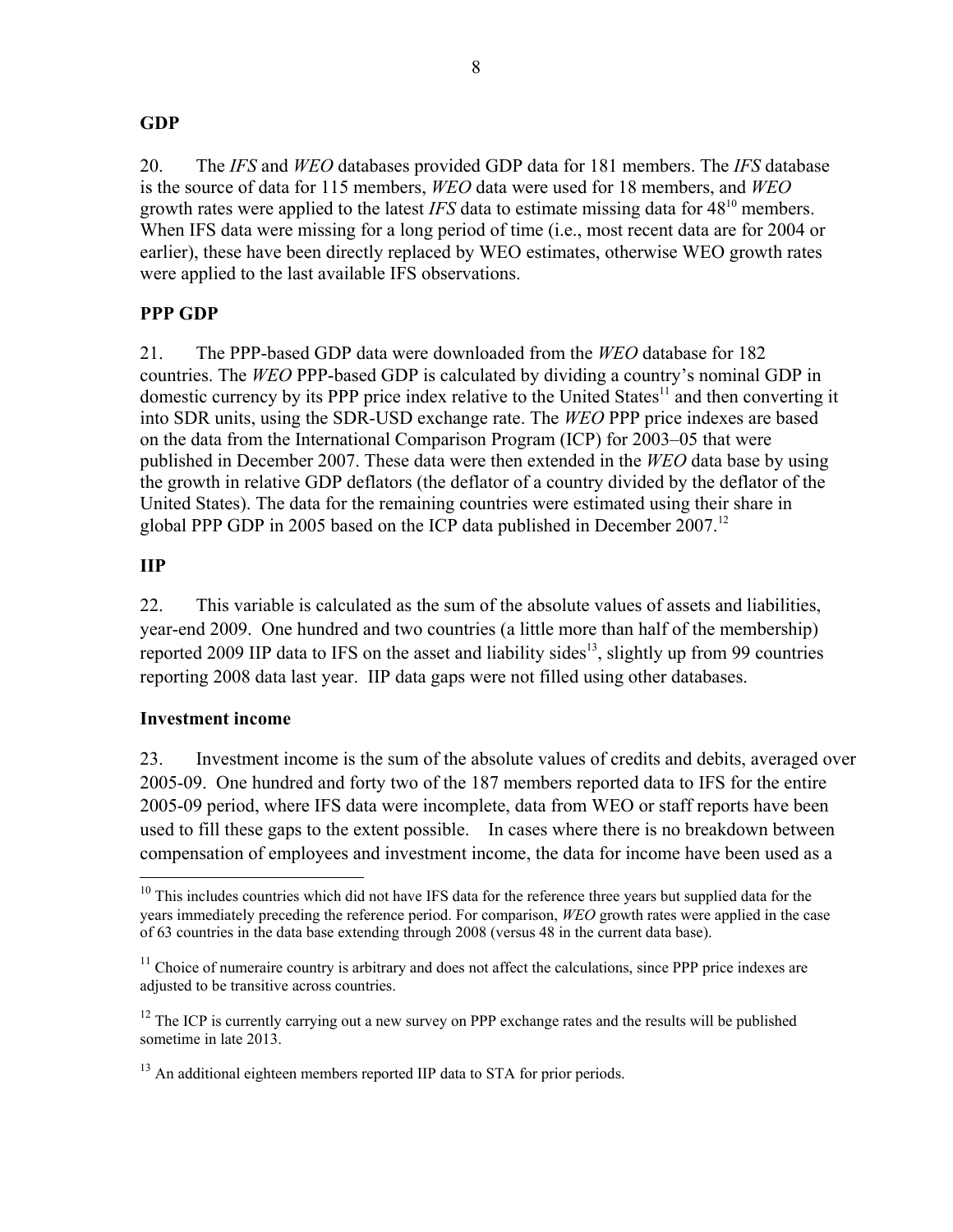proxy. Further gap filling by FIN reduced the number of countries with missing investment income data to 4.

# **Financial flows**

24. It is the sum of the absolute values of transactions in assets and liabilities for direct investment, portfolio investment, financial derivatives and other investment, averaged over 2005–09. The data submitted by STA were fairly consistent with the data submitted last year; 142 of the 187 members reported data to IFS for the entire 2005-09 period, where IFS data were incomplete, data from WEO or staff reports were used to fill these gaps to the extent possible. After this gap fill, there were still 3 countries for which data were missing.

# **Conversion to SDRs**

25. The balance of payments and the GDP data series in U.S. dollars were converted to SDRs using period-average exchange rates. The IIP data series in U.S. dollars were converted to SDRs using end-of-period exchange rates.

# **Missing data series**

26. Data that were missing from *IFS* and *WEO* were obtained almost entirely from recent staff reports. The only country for which no data for recent years were available was Somalia. In this case, data for the various series were assumed unchanged from the Eleventh Review. Countries for which data for all variables were derived from recent staff reports were Marshall Islands, Palau, and Tuvalu.

27. Countries for which only official reserves data were derived from staff reports include Afghanistan, Bahrain, Ghana, Guinea, Iran, Kiribati, Lesotho, Myanmar, Nepal, Sao Tome and Principe, Tajikistan, Turkmenistan, and Uzbekistan. For Micronesia and San Marino, all variables except official reserves were derived from staff reports.

Gaps in data for current receipts for the following countries were filled using staff reports: Bosnia-Herzegovina (1997), Iraq (1997–2004), Liberia (1997–99), Montenegro (1997– 2002), and Timor-Leste (1997–99).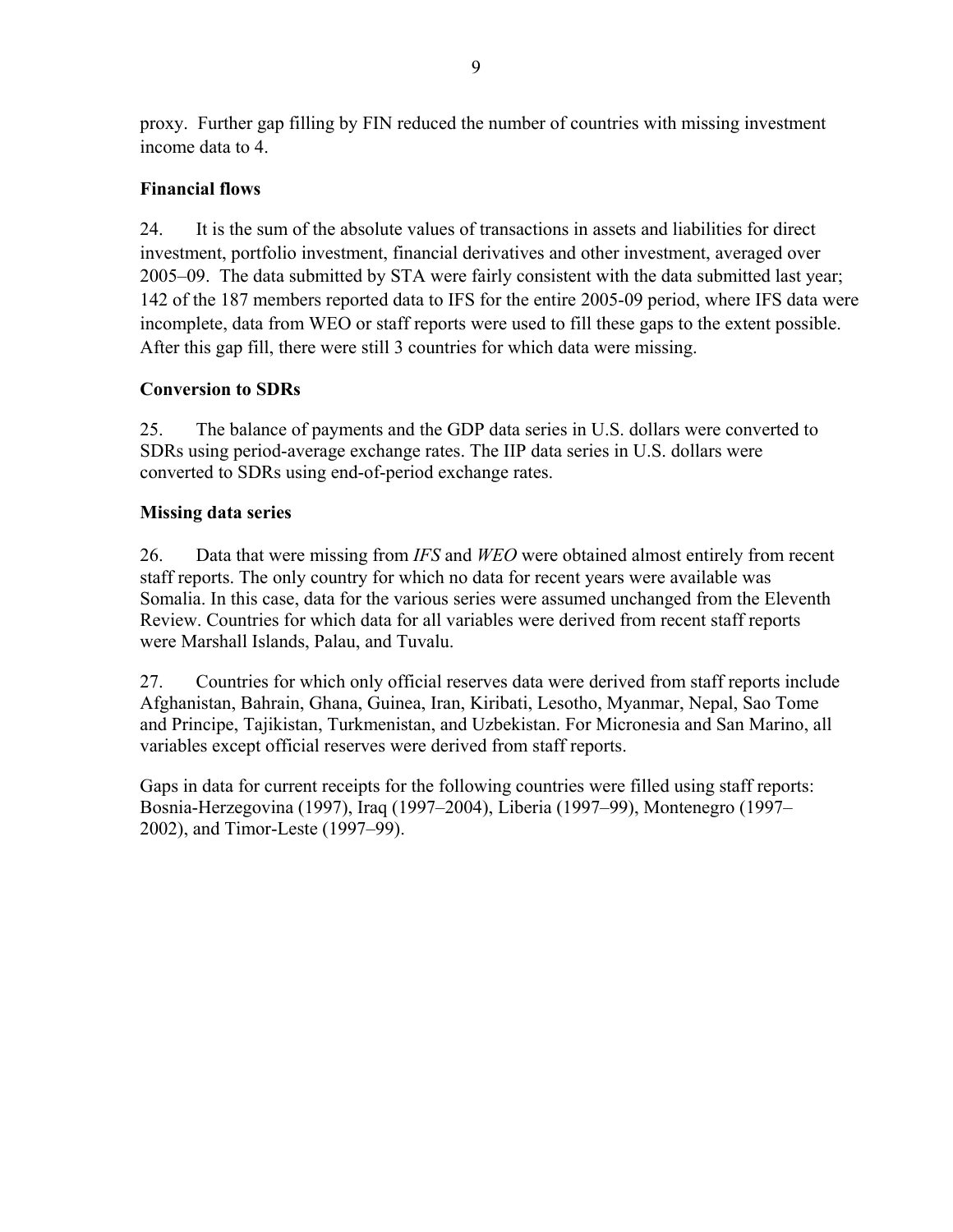### **Box A2. Forthcoming Changes with BPM6**

*BPM6* (*Balance of Payments and International Investment Position Manual*, sixth edition) will change the treatment of goods for processing to capture in trade flows (as services), only the explicit fees that are paid to the goods processor, rather than the full value of the goods entering and leaving the processing economy, in the case where the goods do not change ownership. This change will particularly affect those countries for which goods for processing are important in its trade; and will take longer for some countries to implement since it requires additional data collection. This modification will reduce openness for those countries where goods for processing is a significant component of their trade; variability could also be affected, especially, if revisions do not cover the full 13 year period used to estimate this variable. Efforts are underway to strengthen IIP coverage, which is now more prominent in the BPM6 manual. In general, these modifications aim to reduce the "double counting" of trade, which has been a concern in previous discussions on quota variables and broadening the coverage of the IIP, which has been considered as a measure of financial openness.

A possible change in the reporting of exceptional financing is being considered under BPM6 and it may have an impact on quota calculations (exceptional financing is currently excluded from the BOP data used for quota calculations under *BPM5*; with the new formatting it might be more difficult to exclude exceptional financing).

There will be changes in the recording of foreign direct investment which is included in gross financial flows and the IIP data, which have been discussed as alternative measures of financial openness in previous quota papers. Under the *BPM5* methodology, some components of the direct investment account are netted out. Starting with *BPM6*, direct investment components will be reported on a gross basis. All of the components of FDI needed to construct the *BPM5* measure of FDI are collected separately (as standard components) under *BPM6*, and so this is a presentational change and not a change in data collection. In this quota round, the inclusion of the 2009 SDR allocations as liabilities in the financial account impacted net capital (financial) flows and the calculation of gross financial flows. IIP stocks were similarly impacted on the liability side while on the asset side there was an increase in Holdings of SDRs in reserve assets at the time of the allocation.

Some countries are currently reporting select BOP data under *BPM6*––for example the United States. However, STA does not maintain records of which countries have adopted select series in *BPM6.* Full implementation of BPM6 will take a number of years, and as a result, there will be a mixture of BPM5 and *BPM6* reporting concentrated in 2012 through 2014 that will affect future quota updates. The implementation of *BPM6* entails that the IMF will start publishing BOP/IIP data exclusively using *BPM6* presentation as of August 2012, going back several years to 2005. By 2012, a number of countries, including the United States, Russia, Canada, and Australia, will have adopted *BPM6*.

To ensure comparison across countries, STA has developed bridging tables that allow to rearrange data items from a *BPM5* presentational basis to a *BPM6* presentational basis. If requested by a country, STA could do the rearranging or bridging and consult with countries on the resulting presentation. In any case, STA publications will clearly indicate whether the underlying data were supplied on a *BPM5* or *BPM6* basis by a given country.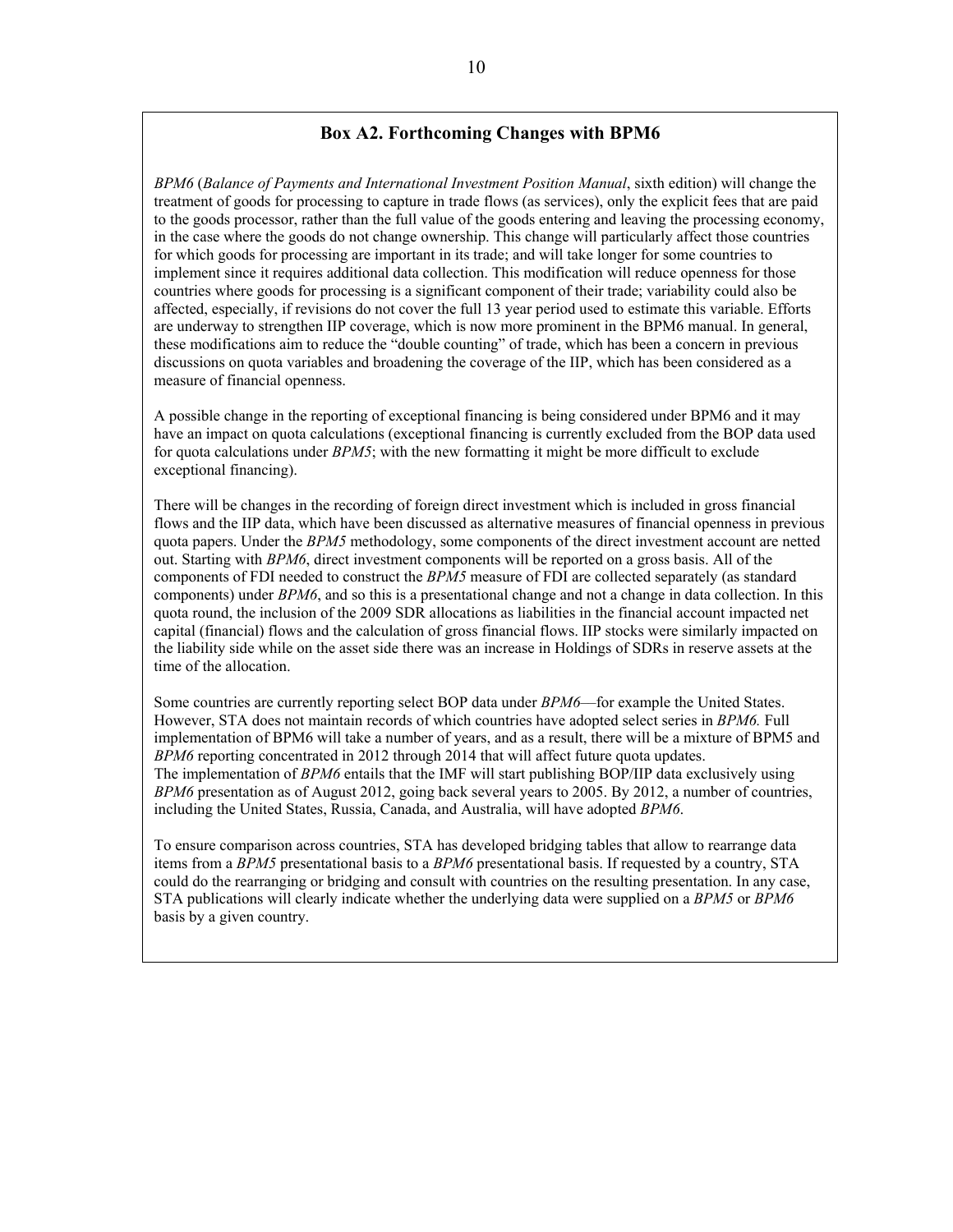|                      | Quota Shares            |                        | <b>Calculated Quota Shares</b> |               | <b>Difference</b>     |
|----------------------|-------------------------|------------------------|--------------------------------|---------------|-----------------------|
|                      | Post Second<br>Round 1/ | 14th General<br>Review | Current 2/ 3/                  | Previous 2/4/ | Current -<br>Previous |
| <b>United States</b> | 17.670                  | 17.407                 | 16.061                         | 16.987        | $-0.925$              |
| Japan                | 6.556                   | 6.464                  | 6.259                          | 6.493         | $-0.233$              |
| China 5/             | 3.996                   | 6.394                  | 8.628                          | 7.917         | 0.711                 |
| Germany              | 6.110                   | 5.586                  | 5.783                          | 5.678         | 0.104                 |
| France               | 4.505                   | 4.227                  | 3.787                          | 3.789         | $-0.002$              |
| United Kingdom       | 4.505                   | 4.227                  | 4.297                          | 4.663         | $-0.366$              |
| Italy                | 3.306                   | 3.161                  | 3.229                          | 2.992         | 0.237                 |
| India                | 2.442                   | 2.751                  | 2.447                          | 2.403         | 0.044                 |
| Russia               | 2.494                   | 2.706                  | 2.663                          | 2.938         | $-0.275$              |
| Brazil               | 1.783                   | 2.316                  | 2.106                          | 2.153         | $-0.047$              |
| Canada               | 2.672                   | 2.312                  | 2.231                          | 2.303         | $-0.072$              |
| Saudi Arabia         | 2.930                   | 2.096                  | 1.470                          | 1.337         | 0.133                 |
| Spain                | 1.688                   | 2.000                  | 2.330                          | 2.236         | 0.093                 |
| Mexico               | 1.521                   | 1.869                  | 1.708                          | 1.793         | $-0.084$              |
| Netherlands          | 2.166                   | 1.832                  | 2.076                          | 1.857         | 0.219                 |
| Korea                | 1.412                   | 1.800                  | 1.963                          | 2.108         | $-0.145$              |
| Australia            | 1.358                   | 1.379                  | 1.431                          | 1.396         | 0.035                 |
| Belgium              | 1.932                   | 1.345                  | 1.418                          | 1.324         | 0.094                 |
| Switzerland          | 1.451                   | 1.210                  | 1.143                          | 1.227         | $-0.084$              |
| Turkey               | 0.611                   | 0.977                  | 1.113                          | 1.148         | $-0.035$              |
| Indonesia            | 0.872                   | 0.975                  | 0.905                          | 0.902         | 0.002                 |
| Sweden               | 1.005                   | 0.929                  | 1.064                          | 0.942         | 0.122                 |
| Poland               | 0.708                   | 0.859                  | 0.989                          | 0.949         | 0.040                 |
| Austria              | 0.887                   | 0.825                  | 0.827                          | 0.836         | $-0.009$              |
| Singapore            | 0.591                   | 0.816                  | 1.214                          | 1.195         | 0.019                 |
| Norway               | 0.790                   | 0.788                  | 0.784                          | 0.812         | $-0.027$              |
| Venezuela            | 1.115                   | 0.781                  | 0.512                          | 0.484         | 0.028                 |
| Malaysia             | 0.744                   | 0.762                  | 0.728                          | 0.792         | $-0.064$              |
| Iran                 | 0.628                   | 0.748                  | 0.656                          | 0.658         | $-0.002$              |
| Ireland              | 0.528                   | 0.724                  | 0.984                          | 1.077         | $-0.093$              |
| Denmark              | 0.793                   | 0.721                  | 0.739                          | 0.731         | 0.008                 |
| Thailand             | 0.604                   | 0.674                  | 0.840                          | 0.789         | 0.051                 |
| Argentina            | 0.888                   | 0.669                  | 0.576                          | 0.597         | $-0.021$              |
| South Africa         | 0.784                   | 0.640                  | 0.551                          | 0.578         | $-0.027$              |
| Nigeria              | 0.735                   | 0.515                  | 0.451                          | 0.477         | $-0.026$              |

**Table A1. Distribution of Quotas and Calculated Quotas -- by Member (In percent)**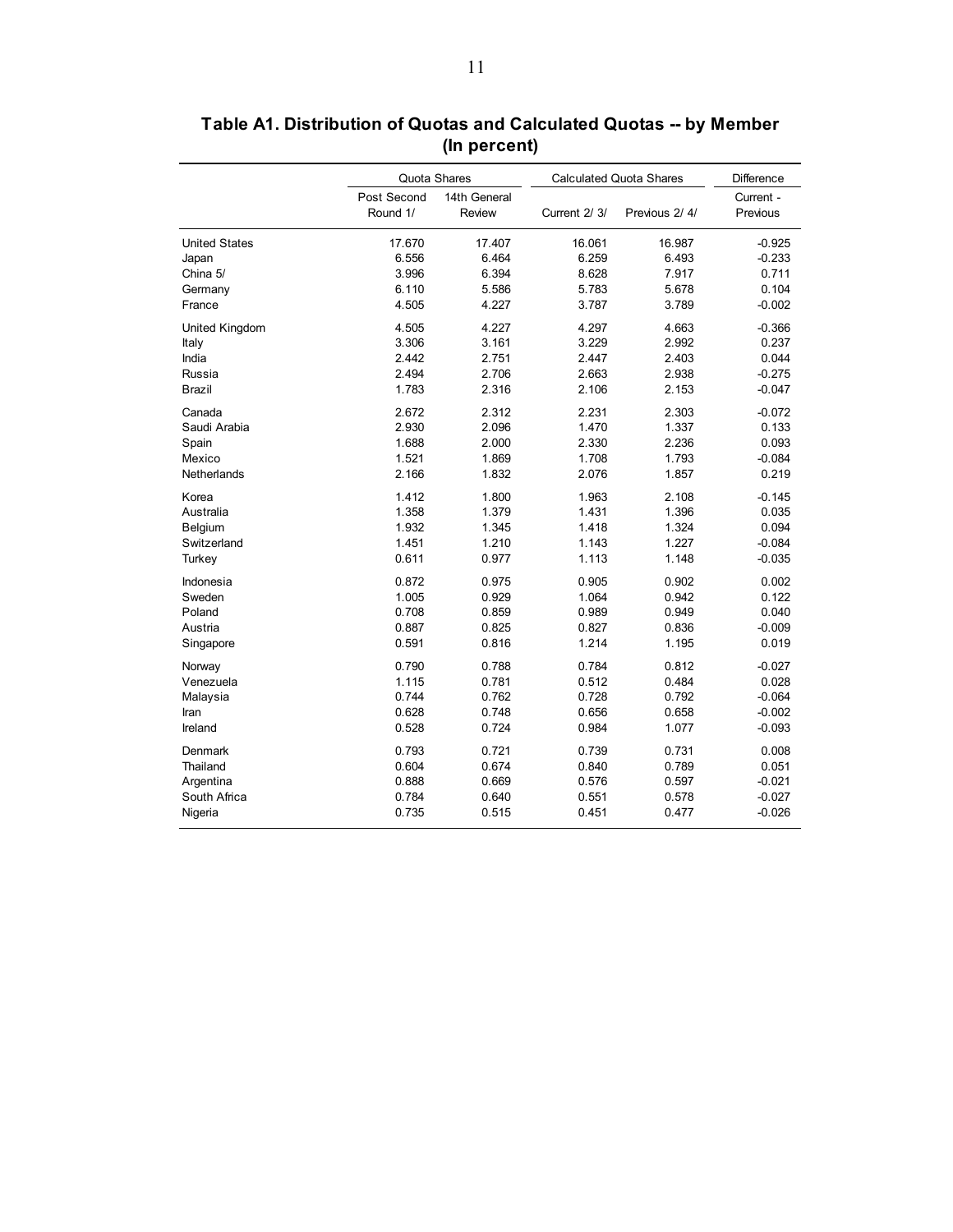|                             | Quota Shares            |                        |              | <b>Calculated Quota Shares</b> | Difference            |
|-----------------------------|-------------------------|------------------------|--------------|--------------------------------|-----------------------|
|                             | Post Second<br>Round 1/ | 14th General<br>Review | Current 2/3/ | Previous 2/4/                  | Current -<br>Previous |
| Greece                      | 0.462                   | 0.509                  | 0.570        | 0.572                          | $-0.002$              |
| Finland                     | 0.530                   | 0.506                  | 0.530        | 0.513                          | 0.018                 |
| <b>United Arab Emirates</b> | 0.316                   | 0.485                  | 0.734        | 0.767                          | $-0.033$              |
| <b>Czech Republic</b>       | 0.420                   | 0.457                  | 0.566        | 0.519                          | 0.047                 |
| Portugal                    | 0.432                   | 0.432                  | 0.484        | 0.448                          | 0.036                 |
| Colombia                    | 0.325                   | 0.429                  | 0.386        | 0.381                          | 0.005                 |
| Philippines                 | 0.428                   | 0.428                  | 0.395        | 0.430                          | $-0.034$              |
| Egypt                       | 0.396                   | 0.427                  | 0.423        | 0.404                          | 0.020                 |
| Pakistan                    | 0.434                   | 0.426                  | 0.333        | 0.342                          | $-0.008$              |
| Ukraine                     | 0.576                   | 0.422                  | 0.452        | 0.422                          | 0.030                 |
| Algeria                     | 0.526                   | 0.411                  | 0.473        | 0.411                          | 0.062                 |
| Hungary                     | 0.436                   | 0.407                  | 0.481        | 0.407                          | 0.074                 |
| Kuwait                      | 0.579                   | 0.406                  | 0.305        | 0.315                          | $-0.010$              |
| <b>Israel</b>               | 0.445                   | 0.403                  | 0.448        | 0.408                          | 0.039                 |
| Romania                     | 0.432                   | 0.380                  | 0.421        | 0.380                          | 0.041                 |
| Chile                       | 0.359                   | 0.366                  | 0.397        | 0.377                          | 0.020                 |
| Iraq                        | 0.499                   | 0.349                  | 0.269        | 0.267                          | 0.002                 |
| Libya                       | 0.471                   | 0.330                  | 0.251        | 0.252                          | $-0.001$              |
| Peru                        | 0.268                   | 0.280                  | 0.266        | 0.270                          | $-0.005$              |
| Luxembourg                  | 0.176                   | 0.277                  | 0.610        | 0.503                          | 0.108                 |
| New Zealand                 | 0.375                   | 0.263                  | 0.245        | 0.262                          | $-0.017$              |
| Kazakhstan                  | 0.179                   | 0.243                  | 0.334        | 0.328                          | 0.007                 |
| Vietnam                     | 0.193                   | 0.242                  | 0.304        | 0.303                          | 0.001                 |
| Syrian Arab Republic        | 0.145                   | 0.233                  | 0.208        | 0.208                          | 0.001                 |
| Bangladesh                  | 0.224                   | 0.224                  | 0.178        | 0.169                          | 0.009                 |
| Congo, Dem. Republic of     | 0.224                   | 0.224                  | 0.040        | 0.035                          | 0.004                 |
| Slovak Republic             | 0.179                   | 0.210                  | 0.273        | 0.261                          | 0.012                 |
| Zambia                      | 0.205                   | 0.205                  | 0.036        | 0.039                          | $-0.003$              |
| <b>Bulgaria</b>             | 0.269                   | 0.188                  | 0.181        | 0.164                          | 0.017                 |
| Morocco                     | 0.247                   | 0.188                  | 0.199        | 0.185                          | 0.014                 |
| Angola                      | 0.120                   | 0.155                  | 0.248        | 0.214                          | 0.034                 |
| Ghana                       | 0.155                   | 0.155                  | 0.049        | 0.050                          | $-0.001$              |
| Qatar                       | 0.127                   | 0.154                  | 0.216        | 0.194                          | 0.021                 |
| Croatia                     | 0.153                   | 0.150                  | 0.159        | 0.150                          | 0.008                 |
| Zimbabwe                    | 0.148                   | 0.148                  | 0.014        | 0.016                          | $-0.002$              |

# **Table A1. Distribution of Quotas and Calculated Quotas -- by Member (continued) (In percent)**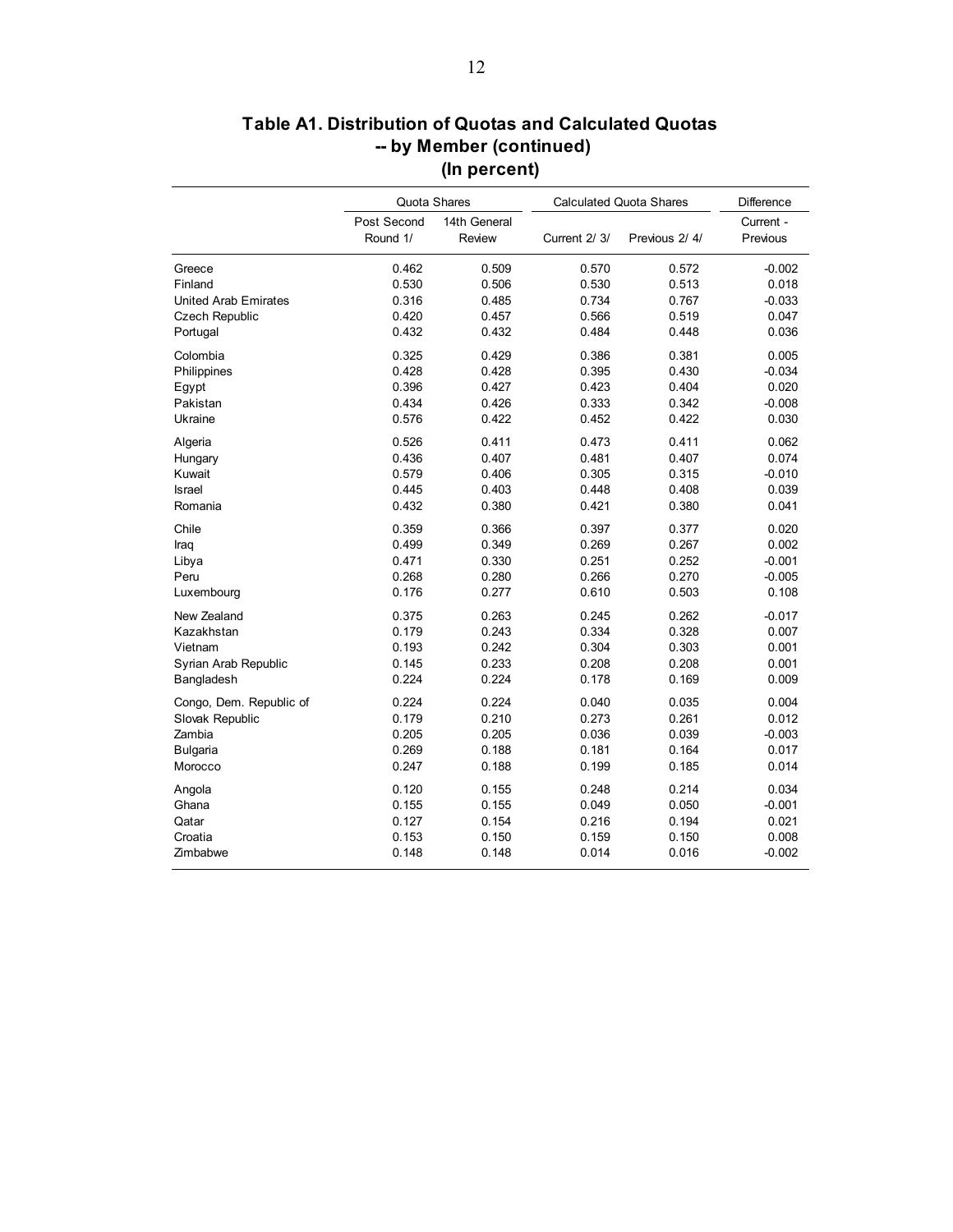| Table A1. Distribution of Quotas and Calculated Quotas |
|--------------------------------------------------------|
| -- by Member (continued)                               |
| (In percent)                                           |

|                               | Quota Shares            |                        |              | <b>Calculated Quota Shares</b> | Difference            |
|-------------------------------|-------------------------|------------------------|--------------|--------------------------------|-----------------------|
|                               | Post Second<br>Round 1/ | 14th General<br>Review | Current 2/3/ | Previous 2/4/                  | Current -<br>Previous |
| Ecuador                       | 0.146                   | 0.146                  | 0.140        | 0.147                          | $-0.007$              |
| <b>Belarus</b>                | 0.162                   | 0.143                  | 0.159        | 0.143                          | 0.016                 |
| Serbia                        | 0.196                   | 0.137                  | 0.116        | 0.129                          | $-0.013$              |
| Cote d'Ivoire                 | 0.136                   | 0.136                  | 0.055        | 0.056                          | $-0.001$              |
| Lebanon                       | 0.112                   | 0.133                  | 0.158        | 0.168                          | $-0.010$              |
| Sudan                         | 0.132                   | 0.132                  | 0.097        | 0.089                          | 0.008                 |
| Slovenia                      | 0.115                   | 0.123                  | 0.145        | 0.136                          | 0.009                 |
| Sri Lanka                     | 0.173                   | 0.121                  | 0.089        | 0.089                          | 0.000                 |
| Uzbekistan                    | 0.116                   | 0.116                  | 0.082        | 0.071                          | 0.011                 |
| Tunisia                       | 0.120                   | 0.114                  | 0.127        | 0.114                          | 0.013                 |
| Oman                          | 0.099                   | 0.114                  | 0.138        | 0.139                          | $-0.001$              |
| Kenya                         | 0.114                   | 0.114                  | 0.073        | 0.076                          | $-0.002$              |
| Myanmar                       | 0.108                   | 0.108                  | 0.062        | 0.057                          | 0.005                 |
| Yemen, Republic of            | 0.102                   | 0.102                  | 0.087        | 0.100                          | $-0.013$              |
| Dominican Republic            | 0.092                   | 0.100                  | 0.097        | 0.097                          | 0.000                 |
| Trinidad and Tobago           | 0.141                   | 0.099                  | 0.072        | 0.064                          | 0.008                 |
| Lithuania                     | 0.077                   | 0.093                  | 0.132        | 0.111                          | 0.021                 |
| Uruguay                       | 0.129                   | 0.090                  | 0.077        | 0.077                          | 0.000                 |
| Guatemala                     | 0.088                   | 0.090                  | 0.085        | 0.086                          | $-0.001$              |
| Tanzania                      | 0.083                   | 0.083                  | 0.050        | 0.046                          | 0.004                 |
| Bahrain                       | 0.074                   | 0.083                  | 0.092        | 0.098                          | $-0.006$              |
| Azerbaijan                    | 0.067                   | 0.082                  | 0.107        | 0.086                          | 0.021                 |
| Jamaica                       | 0.115                   | 0.080                  | 0.048        | 0.047                          | 0.001                 |
| Panama                        | 0.087                   | 0.079                  | 0.077        | 0.079                          | $-0.002$              |
| Costa Rica                    | 0.078                   | 0.077                  | 0.076        | 0.077                          | $-0.002$              |
| Uganda                        | 0.076                   | 0.076                  | 0.051        | 0.055                          | $-0.004$              |
| Jordan                        | 0.072                   | 0.072                  | 0.075        | 0.073                          | 0.002                 |
| Latvia                        | 0.060                   | 0.070                  | 0.084        | 0.086                          | $-0.003$              |
| Afghanistan, Islamic State of | 0.068                   | 0.068                  | 0.042        | 0.041                          | 0.001                 |
| Senegal                       | 0.068                   | 0.068                  | 0.033        | 0.032                          | 0.000                 |
| Iceland                       | 0.049                   | 0.067                  | 0.083        | 0.100                          | $-0.018$              |
| Cyprus                        | 0.066                   | 0.064                  | 0.074        | 0.065                          | 0.009                 |
| Brunei Darussalam             | 0.090                   | 0.063                  | 0.045        | 0.042                          | 0.003                 |
| Ethiopia                      | 0.056                   | 0.063                  | 0.062        | 0.054                          | 0.008                 |
| El Salvador                   | 0.072                   | 0.060                  | 0.059        | 0.060                          | $-0.001$              |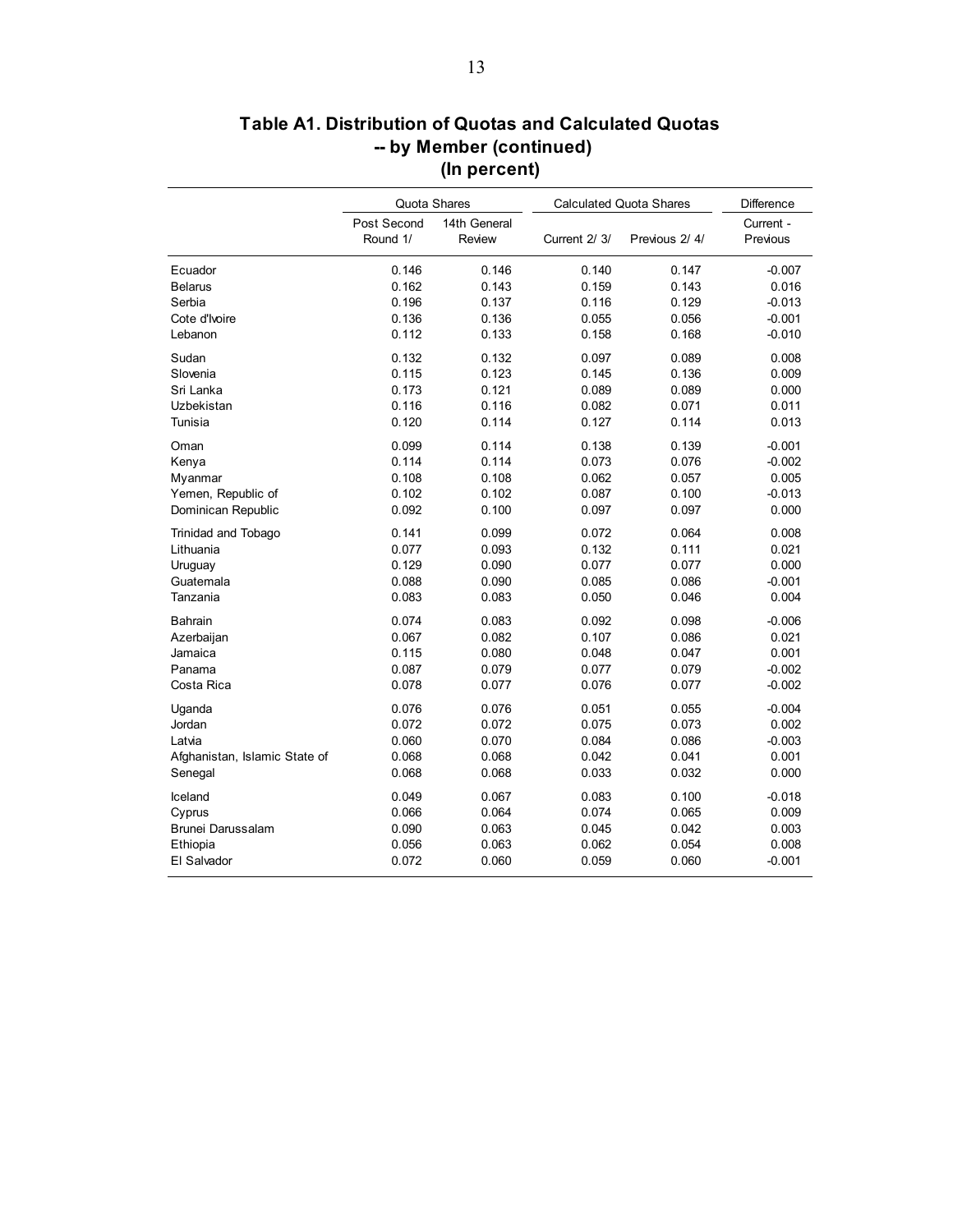|                                |                         | Quota Shares           |                | <b>Calculated Quota Shares</b> | Difference            |
|--------------------------------|-------------------------|------------------------|----------------|--------------------------------|-----------------------|
|                                | Post Second<br>Round 1/ | 14th General<br>Review | Current 2/ 3/  | Previous 2/4/                  | Current -<br>Previous |
| Cameroon<br>Bosnia-Herzegovina | 0.078<br>0.071          | 0.058<br>0.056         | 0.053<br>0.058 | 0.058<br>0.056                 | $-0.005$<br>0.002     |
| Papua New Guinea               | 0.055                   | 0.055                  | 0.028          | 0.030                          | $-0.002$              |
| Nicaragua                      | 0.055                   | 0.055                  | 0.025          | 0.026                          | $-0.002$              |
| Liberia                        | 0.054                   | 0.054                  | 0.014          | 0.013                          | 0.001                 |
| Honduras                       | 0.054                   | 0.052                  | 0.050          | 0.052                          | $-0.002$              |
| Madagascar                     | 0.051                   | 0.051                  | 0.031          | 0.026                          | 0.005                 |
| Estonia                        | 0.039                   | 0.051                  | 0.077          | 0.071                          | 0.007                 |
| <b>Bolivia</b>                 | 0.072                   | 0.050                  | 0.052          | 0.047                          | 0.005                 |
| Turkmenistan                   | 0.041                   | 0.050                  | 0.061          | 0.062                          | $-0.001$              |
| Mozambique                     | 0.048                   | 0.048                  | 0.030          | 0.031                          | $-0.001$              |
| Gabon                          | 0.065                   | 0.045                  | 0.040          | 0.040                          | 0.001                 |
| Guinea                         | 0.045                   | 0.045                  | 0.021          | 0.014                          | 0.007                 |
| Georgia                        | 0.063                   | 0.044                  | 0.031          | 0.030                          | 0.001                 |
| Sierra Leone                   | 0.044                   | 0.044                  | 0.006          | 0.006                          | 0.000                 |
| Paraguay                       | 0.042                   | 0.042                  | 0.045          | 0.043                          | 0.002                 |
| Botswana                       | 0.037                   | 0.041                  | 0.046          | 0.049                          | $-0.003$              |
| Namibia                        | 0.057                   | 0.040                  | 0.023          | 0.023                          | 0.001                 |
| Mali                           | 0.039                   | 0.039                  | 0.029          | 0.032                          | $-0.003$              |
| Bahamas, The                   | 0.055                   | 0.038                  | 0.021          | 0.022                          | $-0.002$              |
| Guyana                         | 0.038                   | 0.038                  | 0.007          | 0.007                          | 0.000                 |
| Kyrgyz Republic                | 0.037                   | 0.037                  | 0.018          | 0.017                          | 0.001                 |
| Cambodia                       | 0.037                   | 0.037                  | 0.036          | 0.034                          | 0.003                 |
| Tajikistan                     | 0.036                   | 0.036                  | 0.018          | 0.019                          | $-0.001$              |
| Moldova                        | 0.052                   | 0.036                  | 0.024          | 0.021                          | 0.004                 |
| Malta                          | 0.043                   | 0.035                  | 0.035          | 0.035                          | $-0.001$              |
| Haiti                          | 0.034                   | 0.034                  | 0.017          | 0.016                          | 0.000                 |
| Somalia                        | 0.034                   | 0.034                  | 0.001          | 0.002                          | 0.000                 |
| Congo, Republic of             | 0.035                   | 0.034                  | 0.041          | 0.034                          | 0.007                 |
| Rwanda                         | 0.034                   | 0.034                  | 0.012          | 0.011                          | 0.000                 |
| <b>Equatorial Guinea</b>       | 0.022                   | 0.033                  | 0.054          | 0.052                          | 0.002                 |
| Nepal                          | 0.030                   | 0.033                  | 0.034          | 0.032                          | 0.002                 |
| Burundi                        | 0.032                   | 0.032                  | 0.005          | 0.003                          | 0.001                 |
| Togo                           | 0.031                   | 0.031                  | 0.010          | 0.010                          | 0.000                 |
| <b>Mauritius</b>               | 0.043                   | 0.030                  | 0.029          | 0.027                          | 0.002                 |

# **Table A1. Distribution of Quotas and Calculated Quotas -- by Member (continued) (In percent)**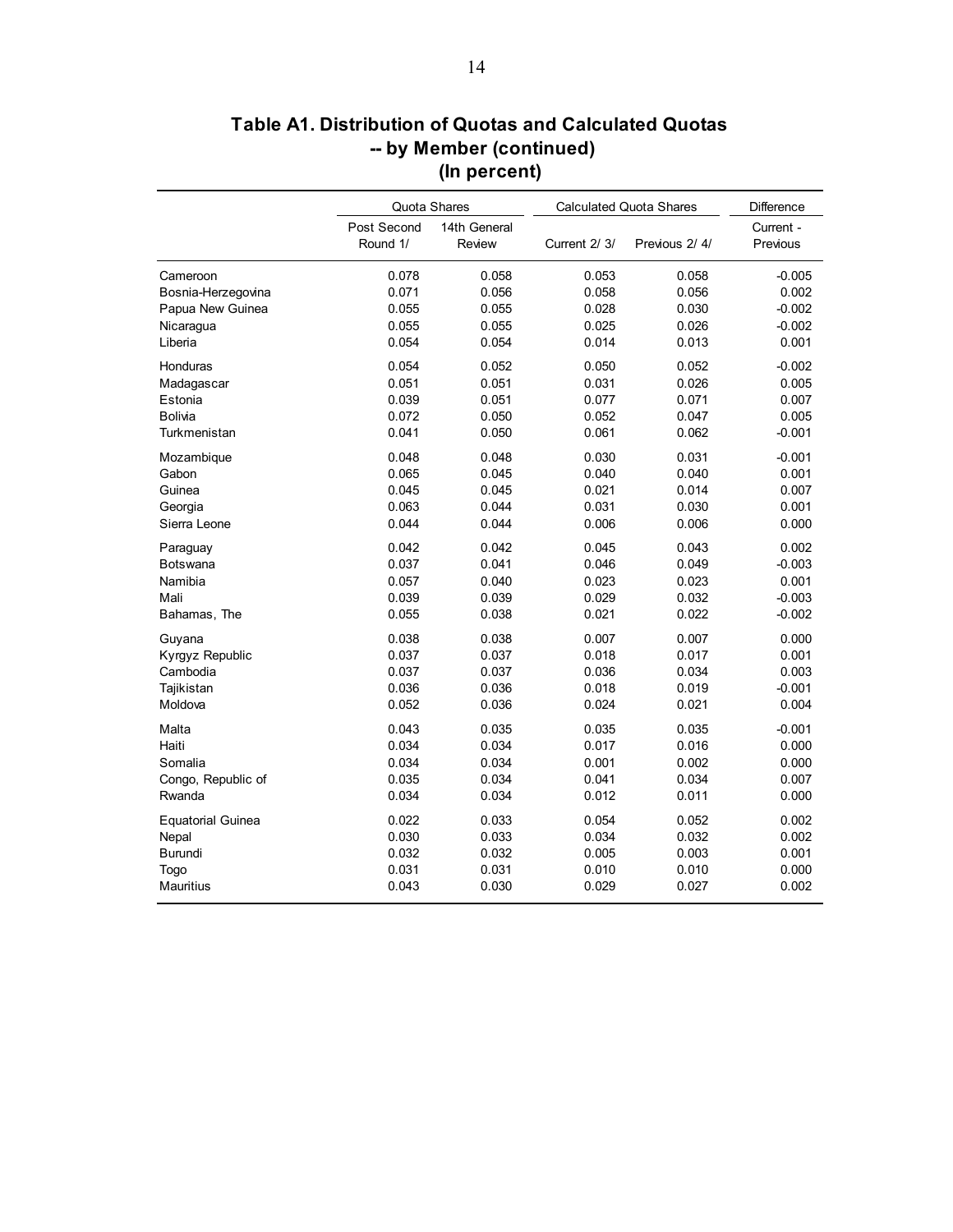|                             | Quota Shares            |                        |              | <b>Calculated Quota Shares</b> | <b>Difference</b>     |
|-----------------------------|-------------------------|------------------------|--------------|--------------------------------|-----------------------|
|                             | Post Second<br>Round 1/ | 14th General<br>Review | Current 2/3/ | Previous 2/4/                  | Current -<br>Previous |
| Macedonia, FYR              | 0.029                   | 0.029                  | 0.032        | 0.030                          | 0.002                 |
| Chad                        | 0.028                   | 0.029                  | 0.029        | 0.032                          | $-0.003$              |
| Albania                     | 0.025                   | 0.029                  | 0.034        | 0.031                          | 0.003                 |
| Malawi                      | 0.029                   | 0.029                  | 0.024        | 0.029                          | $-0.005$              |
| Niger                       | 0.028                   | 0.028                  | 0.013        | 0.013                          | 0.000                 |
| Suriname                    | 0.039                   | 0.027                  | 0.011        | 0.010                          | 0.000                 |
| Armenia                     | 0.039                   | 0.027                  | 0.025        | 0.025                          | 0.000                 |
| Mauritania                  | 0.027                   | 0.027                  | 0.013        | 0.011                          | 0.002                 |
| Benin                       | 0.026                   | 0.026                  | 0.021        | 0.023                          | $-0.002$              |
| <b>Burkina Faso</b>         | 0.025                   | 0.025                  | 0.018        | 0.019                          | $-0.001$              |
| Central African Republic    | 0.023                   | 0.023                  | 0.005        | 0.006                          | 0.000                 |
| Lao, People's Dem. Republic | 0.022                   | 0.022                  | 0.013        | 0.014                          | $-0.001$              |
| Fiji                        | 0.029                   | 0.021                  | 0.010        | 0.012                          | $-0.002$              |
| <b>Barbados</b>             | 0.028                   | 0.020                  | 0.013        | 0.013                          | 0.000                 |
| Kosovo                      | 0.025                   | 0.017                  | 0.016        | 0.016                          | $-0.001$              |
| Swaziland                   | 0.021                   | 0.016                  | 0.015        | 0.016                          | $-0.002$              |
| Mongolia                    | 0.021                   | 0.015                  | 0.018        | 0.015                          | 0.003                 |
| Lesotho                     | 0.015                   | 0.015                  | 0.009        | 0.010                          | $-0.001$              |
| Gambia, The                 | 0.013                   | 0.013                  | 0.004        | 0.003                          | 0.001                 |
| Montenegro                  | 0.012                   | 0.013                  | 0.015        | 0.015                          | 0.001                 |
| San Marino                  | 0.009                   | 0.010                  | 0.013        | 0.012                          | 0.000                 |
| Eritrea                     | 0.008                   | 0.008                  | 0.005        | 0.006                          | $-0.002$              |
| Diibouti                    | 0.007                   | 0.007                  | 0.004        | 0.004                          | 0.000                 |
| Guinea-Bissau               | 0.006                   | 0.006                  | 0.003        | 0.002                          | 0.001                 |
| <b>Belize</b>               | 0.008                   | 0.006                  | 0.005        | 0.006                          | 0.000                 |
| <b>Timor Leste</b>          | 0.005                   | 0.005                  | 0.007        | 0.007                          | 0.000                 |
| Vanuatu                     | 0.007                   | 0.005                  | 0.002        | 0.002                          | 0.000                 |
| Cape Verde                  | 0.005                   | 0.005                  | 0.005        | 0.005                          | 0.000                 |
| Seychelles                  | 0.005                   | 0.005                  | 0.005        | 0.005                          | 0.000                 |
| St. Lucia                   | 0.006                   | 0.004                  | 0.004        | 0.004                          | 0.000                 |
| Maldives                    | 0.004                   | 0.004                  | 0.005        | 0.005                          | 0.000                 |
| Solomon Islands             | 0.004                   | 0.004                  | 0.002        | 0.003                          | 0.000                 |
| <b>Bhutan</b>               | 0.004                   | 0.004                  | 0.005        | 0.005                          | 0.000                 |
| Antigua and Barbuda         | 0.006                   | 0.004                  | 0.004        | 0.004                          | 0.000                 |
| Comoros                     | 0.004                   | 0.004                  | 0.001        | 0.002                          | 0.000                 |

# **Table A1. Distribution of Quotas and Calculated Quotas -- by Member (continued) (In percent)**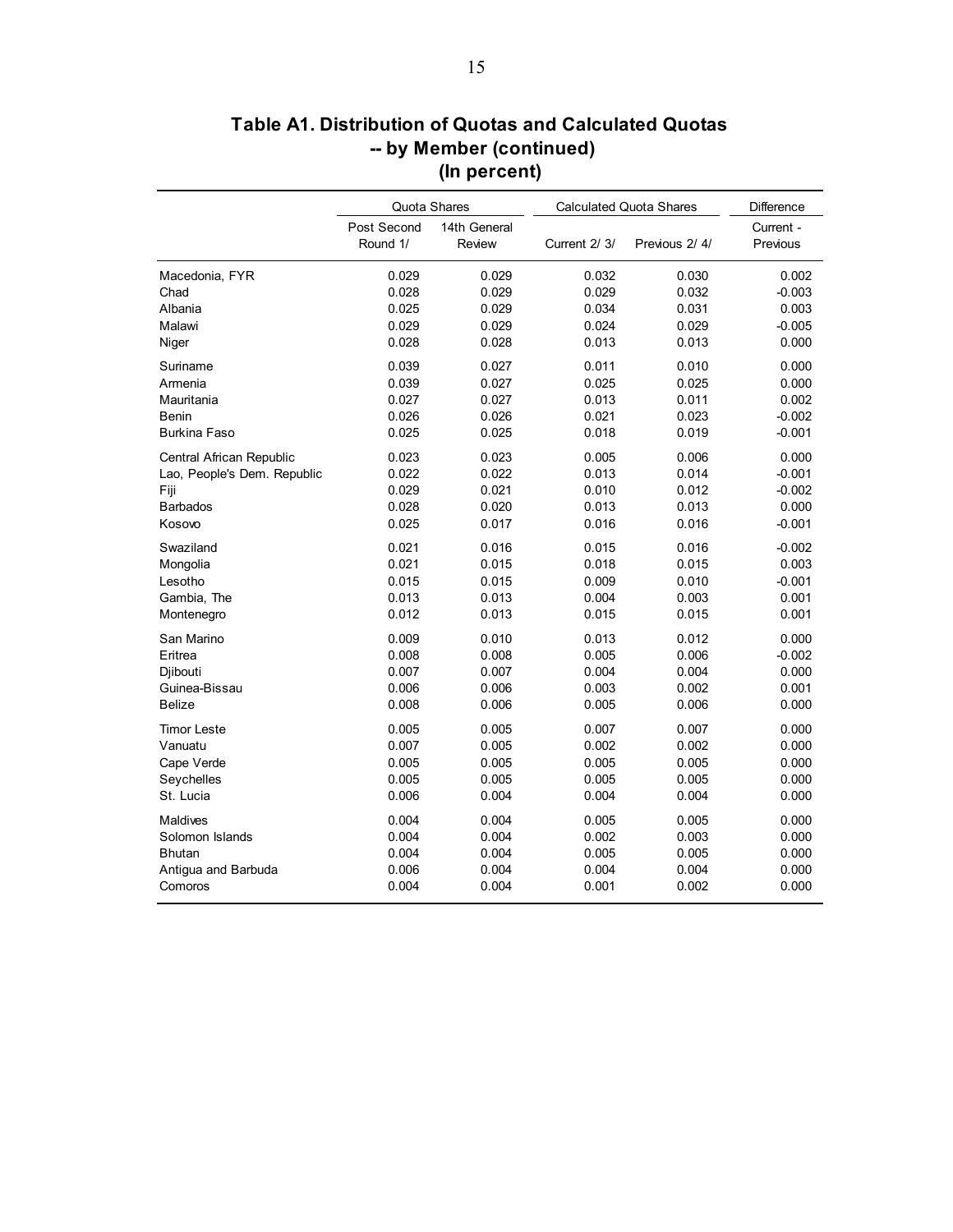### **Table A1. Distribution of Quotas and Calculated Quotas -- by Member (concluded) (In percent)**

|                                | Quota Shares            |                        |              | Calculated Quota Shares | <b>Difference</b>     |
|--------------------------------|-------------------------|------------------------|--------------|-------------------------|-----------------------|
|                                | Post Second<br>Round 1/ | 14th General<br>Review | Current 2/3/ | Previous 2/4/           | Current -<br>Previous |
| Grenada                        | 0.00491                 | 0.00344                | 0.00258      | 0.00263                 | $-0.00005$            |
| Samoa                          | 0.00487                 | 0.00340                | 0.00257      | 0.00316                 | $-0.00059$            |
| Sao Tome and Principe          | 0.00310                 | 0.00310                | 0.00156      | 0.00159                 | $-0.00003$            |
| Tonga                          | 0.00289                 | 0.00289                | 0.00138      | 0.00132                 | 0.00006               |
| St. Kitts and Nevis            | 0.00373                 | 0.00262                | 0.00261      | 0.00216                 | 0.00045               |
| St. Vincent and the Grenadines | 0.00348                 | 0.00245                | 0.00262      | 0.00239                 | 0.00023               |
| Dominica                       | 0.00344                 | 0.00241                | 0.00161      | 0.00171                 | $-0.00010$            |
| Kiribati                       | 0.00235                 | 0.00235                | 0.00161      | 0.00179                 | $-0.00018$            |
| Micronesia, Fed. States of     | 0.00214                 | 0.00151                | 0.00136      | 0.00144                 | $-0.00008$            |
| Marshall Islands               | 0.00147                 | 0.00103                | 0.00082      | 0.00098                 | $-0.00016$            |
| Palau, Republic of             | 0.00147                 | 0.00103                | 0.00093      | 0.00100                 | $-0.00007$            |
| Tuvalu                         | 0.00076                 | 0.00052                | 0.00042      | 0.00044                 | $-0.00002$            |

Source: Finance Department.

1/ For the two countries that have not yet consented to, and paid for, their quota increases, 11th Review proposed quotas are used. Includes ad hoc increases for 54 eligible members under the 2008 reform which became effective on March 3, 2011.

 blended using 60 percent market and 40 percent PPP exchange rates. K is a compression factor of 0.95. 2/ Based on the following formula:  $CQS = (0.50*GDP + 0.30*Openness + 0.15*Varability + 0.05*Reserves)$ <sup>X</sup>K. GDP

3/ Based on data through 2009. 4/ Based on data through 2008.

5/ Includes China, P.R., Hong Kong SAR, and Macao SAR.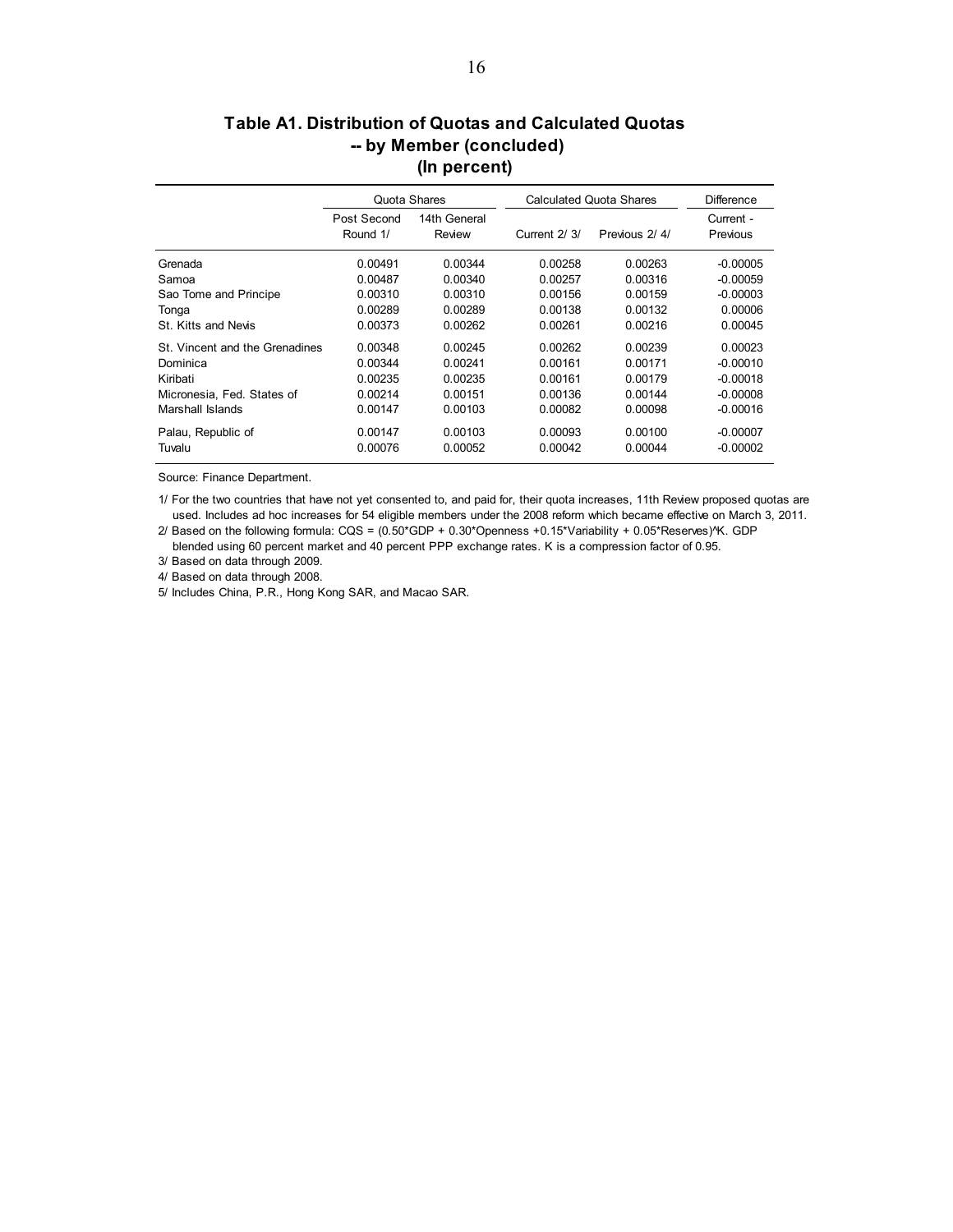|                      | 14th General Review |            | GDP Blend 3/ |            | Openness    |            | Variability 4/ | Reserves   |             |  |
|----------------------|---------------------|------------|--------------|------------|-------------|------------|----------------|------------|-------------|--|
|                      | Quota Shares        | Current 1/ | Previous 2/  | Current 1/ | Previous 2/ | Current 1/ | Previous 2/    | Current 1/ | Previous 2/ |  |
| <b>United States</b> | 17.407              | 23.000     | 23.899       | 13.349     | 13.635      | 14.051     | 17.570         | 1.403      | 1.104       |  |
| Japan                | 6.464               | 7.445      | 7.592        | 4.425      | 4.570       | 5.470      | 6.249          | 13.744     | 14.035      |  |
| China 5/             | 6.394               | 9.736      | 8.524        | 7.301      | 6.952       | 4.459      | 4.982          | 29.336     | 25.832      |  |
| Germany              | 5.586               | 5.224      | 5.328        | 8.370      | 8.496       | 5.812      | 4.404          | 0.766      | 0.741       |  |
| France               | 4.227               | 4.025      | 4.079        | 4.676      | 4.747       | 2.815      | 2.412          | 0.530      | 0.701       |  |
| United Kingdom       | 4.227               | 3.909      | 4.201        | 5.971      | 6.263       | 4.230      | 5.264          | 0.662      | 0.677       |  |
|                      | 3.161               | 3.296      | 3.383        | 3.522      | 3.614       | 3.544      | 1.388          | 0.611      | 0.534       |  |
| India                | 2.751               | 3.239      | 3.014        | 1.477      | 1.341       | 1.348      | 1.870          | 3.501      | 4.024       |  |
| Russia               | 2.706               | 2.719      | 2.720        | 1.954      | 1.876       | 3.034      | 4.459          | 5.324      | 7.244       |  |
|                      | 2.316               | 2.725      | 2.624        | 0.989      | 0.944       | 1.888      | 2.624          | 2.821      | 2.811       |  |
| Canada               | 2.312               | 2.222      | 2.303        | 2.705      | 2.771       | 1.722      | 1.818          | 0.661      | 0.612       |  |
| Saudi Arabia         | 2.096               | 0.764      | 0.783        | 1.070      | 1.030       | 2.993      | 2.048          | 5.494      | 5.630       |  |
|                      | 2.000               | 2.355      | 2.383        | 2.598      | 2.641       | 2.330      | 1.491          | 0.207      | 0.175       |  |
| Mexico               | 1.869               | 1.919      | 2.031        | 1.554      | 1.600       | 1.245      | 1.297          | 1.187      | 1.324       |  |
| Netherlands          | 1.832               | 1.234      | 1.246        | 3.298      | 3.322       | 2.903      | 1.299          | 0.211      | 0.174       |  |
|                      | 1.800               | 1.753      | 1.855        | 2.285      | 2.262       | 1.420      | 2.027          | 3.194      | 3.454       |  |
| Australia            | 1.379               | 1.507      | 1.477        | 1.227      | 1.186       | 1.606      | 1.559          | 0.508      | 0.432       |  |
| Belgium              | 1.345               | 0.720      | 0.727        | 2.302      | 2.450       | 2.099      | 1.135          | 0.171      | 0.145       |  |
| Switzerland          | 1.210               | 0.675      | 0.668        | 1.871      | 1.834       | 0.977      | 1.733          | 0.982      | 0.678       |  |
| Turkey               | 0.977               | 1.211      | 1.234        | 0.819      | 0.807       | 1.111      | 1.244          | 0.935      | 1.063       |  |
| Indonesia            | 0.975               | 1.042      | 0.992        | 0.682      | 0.668       | 0.613      | 0.780          | 0.769      | 0.776       |  |
| Sweden               | 0.929               | 0.667      | 0.687        | 1.308      | 1.345       | 1.773      | 0.829          | 0.466      | 0.409       |  |
| Poland               | 0.859               | 0.865      | 0.851        | 0.993      | 0.956       | 1.088      | 0.904          | 0.926      | 1.016       |  |
| Austria              | 0.825               | 0.593      | 0.597        | 1.196      | 1.211       | 0.785      | 0.783          | 0.107      | 0.154       |  |
| Singapore            | 0.816               | 0.336      | 0.317        | 2.020      | 1.969       | 1.821      | 1.824          | 2.386      | 2.452       |  |
| Norway               | 0.788               | 0.565      | 0.579        | 0.903      | 0.900       | 1.006      | 1.116          | 0.651      | 0.724       |  |
| Venezuela            | 0.781               | 0.501      | 0.470        | 0.336      | 0.332       | 0.702      | 0.598          | 0.277      | 0.368       |  |
| Malaysia             | 0.762               | 0.428      | 0.425        | 0.968      | 0.983       | 0.763      | 1.033          | 1.248      | 1.620       |  |
|                      | 0.748               | 0.803      | 0.783        | 0.408      | 0.395       | 0.210      | 0.266          | 1.096      | 1.219       |  |
|                      | 0.724               | 0.363      | 0.385        | 1.509      | 1.512       | 2.002      | 2.536          | 0.018      | 0.011       |  |
| Denmark              | 0.721               | 0.450      | 0.460        | 0.941      | 0.948       | 0.959      | 0.970          | 0.822      | 0.465       |  |
| Thailand             | 0.674               | 0.585      | 0.583        | 0.909      | 0.896       | 0.958      | 0.712          | 1.660      | 1.464       |  |
| Argentina            | 0.669               | 0.639      | 0.615        | 0.341      | 0.334       | 0.531      | 0.742          | 0.622      | 0.660       |  |
| South Africa         | 0.640               | 0.584      | 0.587        | 0.495      | 0.499       | 0.301      | 0.453          | 0.447      | 0.440       |  |
| Nigeria              | 0.515               | 0.370      | 0.367        | 0.369      | 0.335       | 0.560      | 0.731          | 0.623      | 0.836       |  |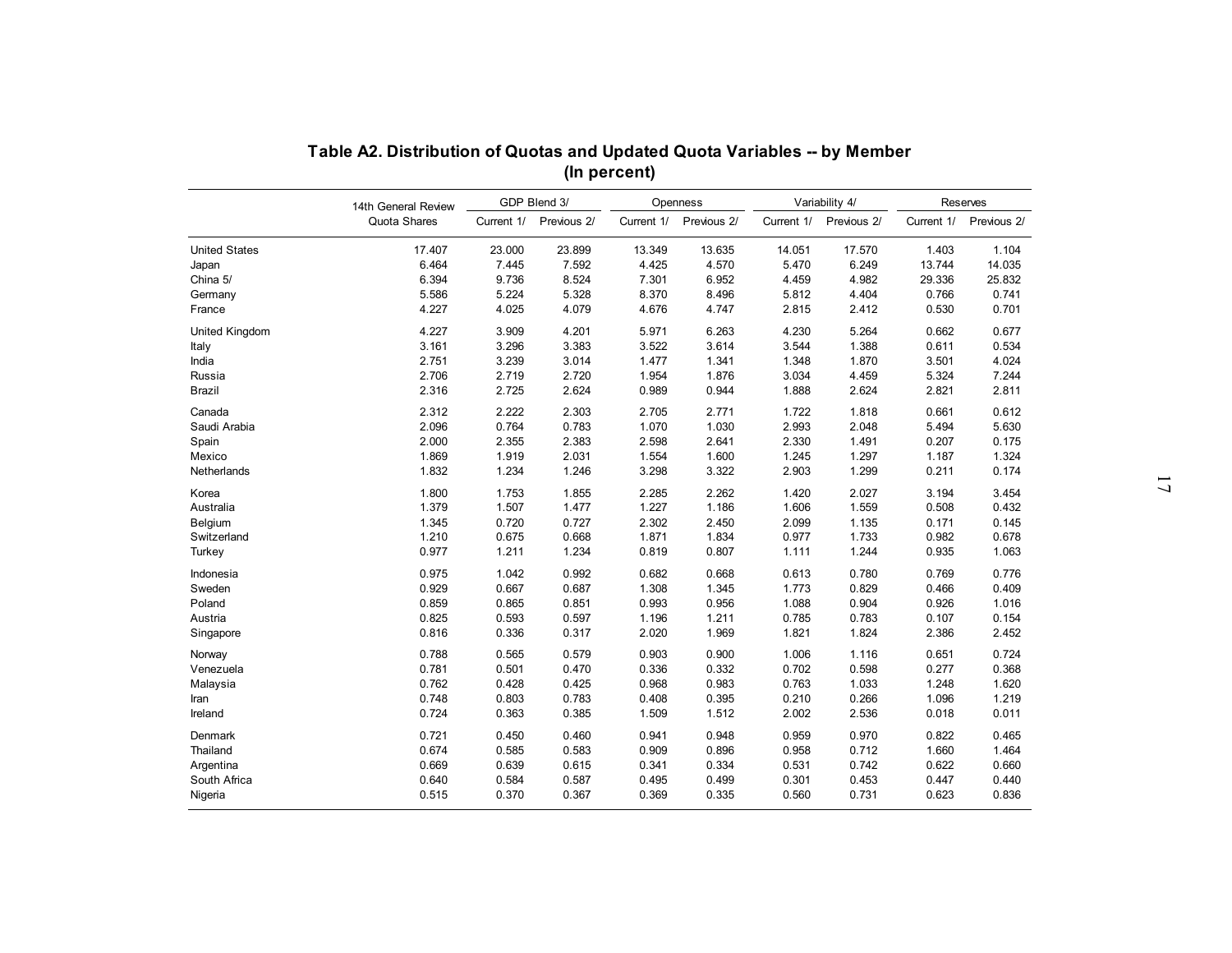|                         | 14th General Review |                | GDP Blend 3/   |            | Openness    |            | Variability 4/ |            | Reserves    |
|-------------------------|---------------------|----------------|----------------|------------|-------------|------------|----------------|------------|-------------|
|                         | Quota Shares        | Current 1/     | Previous 2/    | Current 1/ | Previous 2/ | Current 1/ | Previous 2/    | Current 1/ | Previous 2/ |
| Greece                  | 0.509               | 0.531          | 0.535          | 0.501      | 0.506       | 0.732      | 0.718          | 0.014      | 0.008       |
| Finland                 | 0.506               | 0.369          | 0.378          | 0.611      | 0.627       | 0.762      | 0.586          | 0.110      | 0.102       |
| United Arab Emirates    | 0.485               | 0.332          | 0.340          | 0.899      | 0.825       | 1.515      | 1.727          | 0.479      | 0.824       |
| <b>Czech Republic</b>   | 0.457               | 0.350          | 0.345          | 0.717      | 0.697       | 0.710      | 0.454          | 0.524      | 0.521       |
| Portugal                | 0.432               | 0.389          | 0.382          | 0.539      | 0.535       | 0.571      | 0.366          | 0.032      | 0.031       |
| Colombia                | 0.429               | 0.468          | 0.453          | 0.218      | 0.207       | 0.223      | 0.261          | 0.323      | 0.323       |
| Philippines             | 0.428               | 0.347          | 0.339          | 0.357      | 0.367       | 0.354      | 0.585          | 0.493      | 0.470       |
| Egypt                   | 0.427               | 0.441          | 0.407          | 0.267      | 0.255       | 0.419      | 0.415          | 0.422      | 0.465       |
| Pakistan                | 0.426               | 0.416          | 0.404          | 0.194      | 0.191       | 0.175      | 0.272          | 0.134      | 0.128       |
| Ukraine                 | 0.422               | 0.337          | 0.352          | 0.350      | 0.346       | 0.806      | 0.529          | 0.362      | 0.479       |
| Algeria                 | 0.411               | 0.289          | 0.286          | 0.278      | 0.239       | 0.707      | 0.426          | 1.967      | 1.887       |
| Hungary                 | 0.407               | 0.258          | 0.265          | 0.612      | 0.597       | 0.671      | 0.256          | 0.538      | 0.378       |
| Kuwait                  | 0.406               | 0.203          | 0.211          | 0.316      | 0.302       | 0.422      | 0.492          | 0.254      | 0.223       |
| <b>Israel</b>           | 0.403               | 0.313          | 0.304          | 0.420      | 0.428       | 0.603      | 0.440          | 0.705      | 0.472       |
| Romania                 | 0.380               | 0.336          | 0.329          | 0.341      | 0.328       | 0.577      | 0.353          | 0.516      | 0.544       |
| Chile                   | 0.366               | 0.312          | 0.316          | 0.372      | 0.365       | 0.504      | 0.387          | 0.331      | 0.293       |
|                         | 0.349               | 0.145          | 0.138          | 0.209      | 0.196       | 0.493      | 0.533          | 0.589      | 0.568       |
| Libya                   | 0.330               | 0.132          | 0.128          | 0.181      | 0.172       | 0.241      | 0.288          | 1.315      | 1.287       |
|                         | 0.280               | 0.265          | 0.255          | 0.165      | 0.155       | 0.218      | 0.282          | 0.417      | 0.466       |
| Luxembourg              | 0.277               | 0.079          | 0.077          | 1.169      | 1.130       | 1.166      | 0.548          | 0.007      | 0.007       |
| New Zealand             | 0.263               | 0.199          | 0.202          | 0.229      | 0.229       | 0.263      | 0.338          | 0.179      | 0.228       |
| Kazakhstan              | 0.243               | 0.222          | 0.218          | 0.275      | 0.259       | 0.629      | 0.624          | 0.247      | 0.266       |
| Vietnam                 | 0.242               | 0.230          | 0.217          | 0.320      | 0.297       | 0.313      | 0.372          | 0.272      | 0.341       |
| Syrian Arab Republic    | 0.233               | 0.265          | 0.258          | 0.086      | 0.081       | 0.085      | 0.105          | 0.231      | 0.247       |
| Bangladesh              | 0.224               | 0.220          | 0.207          | 0.112      | 0.105       | 0.036      | 0.045          | 0.105      | 0.079       |
| Congo, Dem. Republic of | 0.224               | 0.024          | 0.023          | 0.032      | 0.030       | 0.065      | 0.050          | 0.010      | 0.003       |
| Slovak Republic         | 0.210               | 0.156          | 0.149          | 0.329      | 0.313       | 0.434      | 0.331          | 0.006      | 0.258       |
| Zambia                  | 0.205               | 0.024          | 0.023          | 0.026      | 0.024       | 0.054      | 0.075          | 0.018      | 0.018       |
| <b>Bulgaria</b>         | 0.188               | 0.102          | 0.097          | 0.156      | 0.152       | 0.327      | 0.230          | 0.215      | 0.262       |
| Morocco                 | 0.188               | 0.168          | 0.161          | 0.175      | 0.169       | 0.149      | 0.080          | 0.300      | 0.348       |
|                         |                     |                |                |            |             |            |                |            |             |
| Angola                  | 0.155               | 0.135          | 0.120          | 0.201      | 0.179       | 0.549      | 0.414          | 0.188      | 0.232       |
| Ghana                   | 0.155               | 0.036          | 0.035          | 0.047      | 0.044       | 0.038      | 0.053          | 0.030      | 0.030       |
| Qatar                   | 0.154               | 0.166          | 0.133          | 0.209      | 0.191       | 0.224      | 0.251          | 0.202      | 0.164       |
| Croatia<br>Zimbabwe     | 0.150               | 0.113<br>0.008 | 0.112<br>0.008 | 0.149      | 0.152       | 0.182      | 0.117          | 0.175      | 0.205       |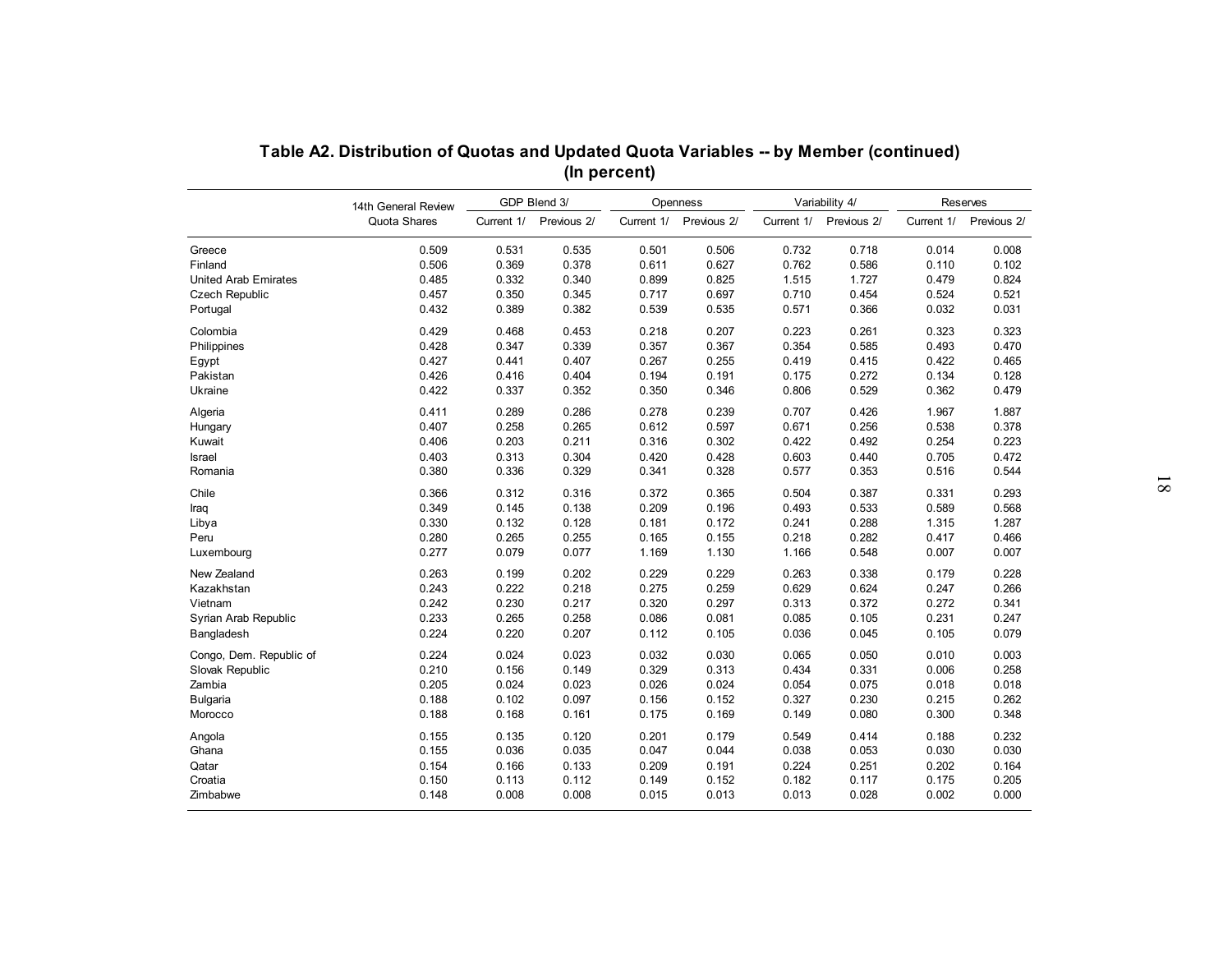|                               | 14th General Review |            | GDP Blend 3/ |            | Openness    |            | Variability 4/ |            | Reserves    |
|-------------------------------|---------------------|------------|--------------|------------|-------------|------------|----------------|------------|-------------|
|                               | Quota Shares        | Current 1/ | Previous 2/  | Current 1/ | Previous 2/ | Current 1/ | Previous 2/    | Current 1/ | Previous 2/ |
| Ecuador                       | 0.146               | 0.116      | 0.114        | 0.094      | 0.092       | 0.213      | 0.256          | 0.041      | 0.068       |
| <b>Belarus</b>                | 0.143               | 0.121      | 0.117        | 0.145      | 0.141       | 0.210      | 0.126          | 0.043      | 0.055       |
| Serbia                        | 0.137               | 0.090      | 0.089        | 0.091      | 0.088       | 0.117      | 0.198          | 0.167      | 0.191       |
| Cote d'Ivoire                 | 0.136               | 0.044      | 0.043        | 0.054      | 0.053       | 0.031      | 0.040          | 0.034      | 0.033       |
| Lebanon                       | 0.133               | 0.060      | 0.056        | 0.142      | 0.138       | 0.310      | 0.427          | 0.343      | 0.244       |
| Sudan                         | 0.132               | 0.112      | 0.098        | 0.064      | 0.059       | 0.042      | 0.043          | 0.011      | 0.025       |
| Slovenia                      | 0.123               | 0.086      | 0.085        | 0.168      | 0.167       | 0.206      | 0.151          | 0.011      | 0.014       |
| Sri Lanka                     | 0.121               | 0.093      | 0.089        | 0.065      | 0.066       | 0.044      | 0.054          | 0.037      | 0.048       |
| Uzbekistan                    | 0.116               | 0.071      | 0.064        | 0.046      | 0.041       | 0.077      | 0.054          | 0.147      | 0.127       |
| Tunisia                       | 0.114               | 0.093      | 0.086        | 0.112      | 0.110       | 0.145      | 0.098          | 0.131      | 0.122       |
| Oman                          | 0.114               | 0.091      | 0.088        | 0.139      | 0.130       | 0.153      | 0.188          | 0.158      | 0.148       |
| Kenya                         | 0.114               | 0.067      | 0.064        | 0.049      | 0.046       | 0.070      | 0.097          | 0.045      | 0.047       |
| Myanmar                       | 0.108               | 0.068      | 0.059        | 0.031      | 0.026       | 0.030      | 0.042          | 0.067      | 0.055       |
| Yemen, Republic of            | 0.102               | 0.062      | 0.059        | 0.053      | 0.052       | 0.141      | 0.224          | 0.099      | 0.117       |
| Dominican Republic            | 0.100               | 0.091      | 0.088        | 0.084      | 0.085       | 0.066      | 0.072          | 0.030      | 0.033       |
| <b>Trinidad and Tobago</b>    | 0.099               | 0.037      | 0.039        | 0.060      | 0.059       | 0.115      | 0.062          | 0.125      | 0.118       |
| Lithuania                     | 0.093               | 0.078      | 0.079        | 0.128      | 0.125       | 0.210      | 0.082          | 0.084      | 0.095       |
| Uruguay                       | 0.090               | 0.054      | 0.050        | 0.042      | 0.039       | 0.127      | 0.151          | 0.100      | 0.081       |
| Guatemala                     | 0.090               | 0.077      | 0.076        | 0.072      | 0.071       | 0.052      | 0.063          | 0.066      | 0.063       |
| Tanzania                      | 0.083               | 0.049      | 0.047        | 0.034      | 0.032       | 0.026      | 0.018          | 0.042      | 0.039       |
| Bahrain                       | 0.083               | 0.037      | 0.036        | 0.113      | 0.115       | 0.147      | 0.176          | 0.054      | 0.063       |
| Azerbaijan                    | 0.082               | 0.088      | 0.073        | 0.089      | 0.080       | 0.104      | 0.049          | 0.074      | 0.079       |
| Jamaica                       | 0.080               | 0.028      | 0.029        | 0.042      | 0.043       | 0.077      | 0.062          | 0.026      | 0.030       |
| Panama                        | 0.079               | 0.046      | 0.043        | 0.085      | 0.081       | 0.092      | 0.124          | 0.036      | 0.026       |
| Costa Rica                    | 0.077               | 0.058      | 0.057        | 0.072      | 0.072       | 0.064      | 0.077          | 0.055      | 0.060       |
| Uganda                        | 0.076               | 0.038      | 0.035        | 0.024      | 0.022       | 0.091      | 0.128          | 0.036      | 0.036       |
| Jordan                        | 0.072               | 0.040      | 0.037        | 0.079      | 0.076       | 0.077      | 0.088          | 0.138      | 0.110       |
| Latvia                        | 0.070               | 0.052      | 0.053        | 0.080      | 0.079       | 0.109      | 0.117          | 0.072      | 0.083       |
| Afghanistan, Islamic State of | 0.068               | 0.026      | 0.023        | 0.043      | 0.041       | 0.035      | 0.045          | 0.053      | 0.045       |
| Senegal                       | 0.068               | 0.026      | 0.026        | 0.027      | 0.026       | 0.025      | 0.026          | 0.023      | 0.022       |
| Iceland                       | 0.067               | 0.024      | 0.027        | 0.051      | 0.051       | 0.262      | 0.356          | 0.045      | 0.044       |
| Cyprus                        | 0.064               | 0.037      | 0.037        | 0.079      | 0.076       | 0.120      | 0.075          | 0.009      | 0.012       |
| Brunei Darussalam             | 0.063               | 0.024      | 0.021        | 0.033      | 0.033       | 0.090      | 0.087          | 0.014      | 0.010       |
| Ethiopia                      | 0.063               | 0.071      | 0.057        | 0.033      | 0.030       | 0.031      | 0.038          | 0.020      | 0.013       |
| El Salvador                   | 0.060               | 0.047      | 0.048        | 0.049      | 0.051       | 0.056      | 0.058          | 0.036      | 0.032       |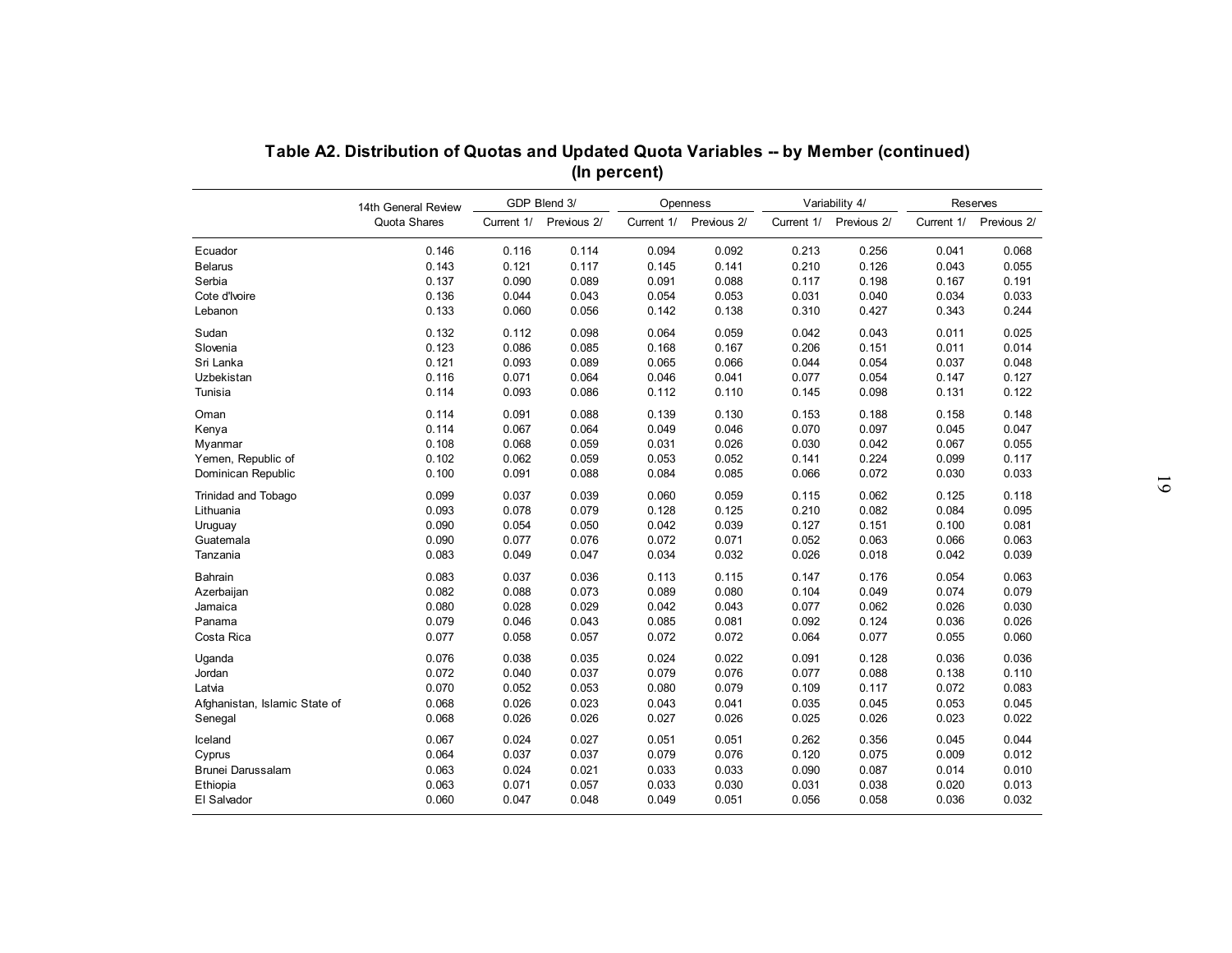| Table A2. Distribution of Quotas and Updated Quota Variables -- by Member (continued) |                                     |            |             |            |                         |            |                               |            |                         |
|---------------------------------------------------------------------------------------|-------------------------------------|------------|-------------|------------|-------------------------|------------|-------------------------------|------------|-------------------------|
|                                                                                       | (In percent)<br>GDP Blend 3/        |            |             |            |                         |            |                               |            |                         |
|                                                                                       | 14th General Review<br>Quota Shares | Current 1/ | Previous 2/ | Current 1/ | Openness<br>Previous 2/ | Current 1/ | Variability 4/<br>Previous 2/ | Current 1/ | Reserves<br>Previous 2/ |
| Cameroon                                                                              | 0.058                               | 0.047      | 0.047       | 0.034      | 0.034                   | 0.050      | 0.077                         | 0.046      | 0.045                   |
| Bosnia-Herzegovina                                                                    | 0.056                               | 0.037      | 0.034       | 0.050      | 0.050                   | 0.071      | 0.073                         | 0.059      | 0.056                   |
| Papua New Guinea                                                                      | 0.055                               | 0.015      | 0.015       | 0.026      | 0.023                   | 0.035      | 0.051                         | 0.030      | 0.032                   |
| Nicaragua                                                                             | 0.055                               | 0.016      | 0.016       | 0.022      | 0.021                   | 0.026      | 0.037                         | 0.017      | 0.016                   |
| Liberia                                                                               | 0.054                               | 0.002      | 0.002       | 0.010      | 0.009                   | 0.046      | 0.041                         | 0.004      | 0.002                   |
|                                                                                       |                                     |            |             |            |                         |            |                               |            |                         |
| Honduras                                                                              | 0.052                               | 0.033      | 0.033       | 0.051      | 0.051                   | 0.050      | 0.061                         | 0.036      | 0.035                   |
| Madagascar                                                                            | 0.051                               | 0.020      | 0.019       | 0.016      | 0.016                   | 0.061      | 0.033                         | 0.013      | 0.013                   |
| Estonia                                                                               | 0.051                               | 0.038      | 0.039       | 0.088      | 0.088                   | 0.110      | 0.064                         | 0.049      | 0.056                   |
| <b>Bolivia</b>                                                                        | 0.050                               | 0.042      | 0.040       | 0.031      | 0.029                   | 0.046      | 0.030                         | 0.099      | 0.090                   |
| Turkmenistan                                                                          | 0.050                               | 0.039      | 0.041       | 0.042      | 0.037                   | 0.040      | 0.057                         | 0.241      | 0.217                   |
| Mozambique                                                                            | 0.048                               | 0.020      | 0.020       | 0.022      | 0.021                   | 0.037      | 0.048                         | 0.024      | 0.022                   |
| Gabon                                                                                 | 0.045                               | 0.026      | 0.026       | 0.027      | 0.032                   | 0.067      | 0.056                         | 0.026      | 0.020                   |
| Guinea                                                                                | 0.045                               | 0.010      | 0.010       | 0.010      | 0.007                   | 0.055      | 0.022                         | 0.002      | 0.001                   |
| Georgia                                                                               | 0.044                               | 0.024      | 0.023       | 0.025      | 0.024                   | 0.026      | 0.028                         | 0.023      | 0.020                   |
| Sierra Leone                                                                          | 0.044                               | 0.005      | 0.004       | 0.003      | 0.003                   | 0.009      | 0.010                         | 0.004      | 0.003                   |
|                                                                                       |                                     |            |             |            |                         |            |                               |            |                         |
| Paraguay                                                                              | 0.042                               | 0.032      | 0.031       | 0.036      | 0.034                   | 0.051      | 0.047                         | 0.044      | 0.041                   |
| Botswana                                                                              | 0.041                               | 0.028      | 0.028       | 0.033      | 0.034                   | 0.049      | 0.054                         | 0.117      | 0.141                   |
| Namibia                                                                               | 0.040                               | 0.017      | 0.016       | 0.023      | 0.021                   | 0.011      | 0.016                         | 0.024      | 0.018                   |
| Mali                                                                                  | 0.039                               | 0.017      | 0.017       | 0.015      | 0.014                   | 0.058      | 0.082                         | 0.017      | 0.016                   |
| Bahamas, The                                                                          | 0.038                               | 0.013      | 0.014       | 0.020      | 0.021                   | 0.018      | 0.024                         | 0.011      | 0.009                   |
| Guyana                                                                                | 0.038                               | 0.004      | 0.003       | 0.007      | 0.007                   | 0.004      | 0.006                         | 0.007      | 0.005                   |
| Kyrgyz Republic                                                                       | 0.037                               | 0.011      | 0.011       | 0.016      | 0.014                   | 0.018      | 0.017                         | 0.018      | 0.016                   |
| Cambodia                                                                              | 0.037                               | 0.027      | 0.026       | 0.034      | 0.032                   | 0.026      | 0.017                         | 0.036      | 0.032                   |
| Tajikistan                                                                            | 0.036                               | 0.012      | 0.012       | 0.017      | 0.016                   | 0.020      | 0.027                         | 0.001      | 0.002                   |
| Moldova                                                                               | 0.036                               | 0.011      | 0.011       | 0.020      | 0.020                   | 0.041      | 0.022                         | 0.018      | 0.022                   |
|                                                                                       |                                     |            |             |            |                         |            |                               |            |                         |
| Malta                                                                                 | 0.035                               | 0.014      | 0.014       | 0.048      | 0.046                   | 0.039      | 0.046                         | 0.006      | 0.008                   |
| Haiti                                                                                 | 0.034                               | 0.014      | 0.014       | 0.012      | 0.011                   | 0.013      | 0.013                         | 0.009      | 0.007                   |
| Somalia                                                                               | 0.034                               | 0.001      | 0.001       | 0.001      | 0.001                   | 0.001      | 0.001                         | 0.000      | 0.000                   |
| Congo, Republic of                                                                    | 0.034                               | 0.019      | 0.018       | 0.037      | 0.034                   | 0.069      | 0.037                         | 0.050      | 0.043                   |
| Rwanda                                                                                | 0.034                               | 0.011      | 0.010       | 0.006      | 0.006                   | 0.007      | 0.010                         | 0.008      | 0.008                   |
| <b>Equatorial Guinea</b>                                                              | 0.033                               | 0.024      | 0.023       | 0.050      | 0.048                   | 0.095      | 0.085                         | 0.051      | 0.062                   |
| Nepal                                                                                 | 0.033                               | 0.032      | 0.027       | 0.020      | 0.018                   | 0.022      | 0.028                         | 0.038      | 0.036                   |
| <b>Burundi</b>                                                                        | 0.032                               | 0.003      | 0.003       | 0.002      | 0.002                   | 0.007      | 0.002                         | 0.004      | 0.003                   |
| Togo                                                                                  | 0.031                               | 0.006      | 0.006       | 0.008      | 0.008                   | 0.009      | 0.012                         | 0.008      | 0.008                   |
| Mauritius                                                                             | 0.030                               | 0.018      | 0.017       | 0.027      | 0.027                   | 0.027      | 0.020                         | 0.026      | 0.028                   |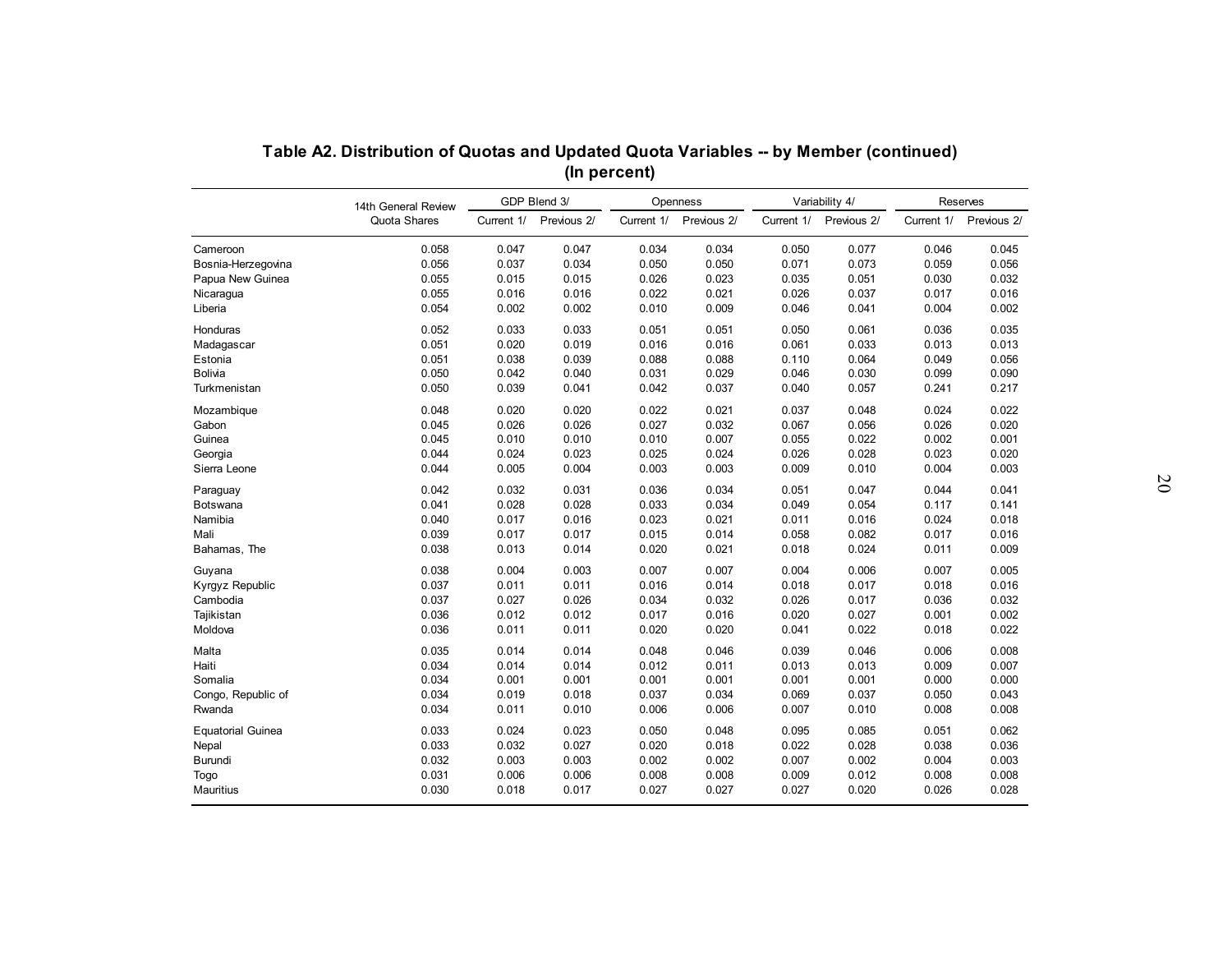|                             | 14th General Review |            | GDP Blend 3/ |            | Openness    |            | Variability 4/ |            | Reserves    |
|-----------------------------|---------------------|------------|--------------|------------|-------------|------------|----------------|------------|-------------|
|                             | Quota Shares        | Current 1/ | Previous 2/  | Current 1/ | Previous 2/ | Current 1/ | Previous 2/    | Current 1/ | Previous 2/ |
| Macedonia, FYR              | 0.029               | 0.020      | 0.019        | 0.028      | 0.027       | 0.039      | 0.031          | 0.024      | 0.030       |
| Chad                        | 0.029               | 0.017      | 0.018        | 0.024      | 0.024       | 0.045      | 0.055          | 0.011      | 0.015       |
| Albania                     | 0.029               | 0.025      | 0.024        | 0.028      | 0.026       | 0.030      | 0.017          | 0.031      | 0.031       |
| Malawi                      | 0.029               | 0.011      | 0.009        | 0.008      | 0.008       | 0.075      | 0.104          | 0.002      | 0.002       |
| Niger                       | 0.028               | 0.011      | 0.011        | 0.008      | 0.007       | 0.010      | 0.012          | 0.009      | 0.010       |
| Suriname                    | 0.027               | 0.005      | 0.004        | 0.009      | 0.009       | 0.014      | 0.018          | 0.008      | 0.006       |
| Armenia                     | 0.027               | 0.020      | 0.020        | 0.018      | 0.018       | 0.016      | 0.019          | 0.023      | 0.022       |
| Mauritania                  | 0.027               | 0.007      | 0.007        | 0.010      | 0.009       | 0.021      | 0.013          | 0.003      | 0.003       |
| <b>Benin</b>                | 0.026               | 0.015      | 0.014        | 0.009      | 0.009       | 0.036      | 0.050          | 0.016      | 0.018       |
| <b>Burkina Faso</b>         | 0.025               | 0.019      | 0.018        | 0.010      | 0.008       | 0.006      | 0.015          | 0.015      | 0.013       |
| Central African Republic    | 0.023               | 0.004      | 0.004        | 0.002      | 0.002       | 0.008      | 0.011          | 0.002      | 0.002       |
| Lao, People's Dem. Republic | 0.022               | 0.013      | 0.012        | 0.007      | 0.006       | 0.007      | 0.016          | 0.009      | 0.009       |
|                             | 0.021               | 0.006      | 0.006        | 0.011      | 0.012       | 0.009      | 0.013          | 0.005      | 0.010       |
| <b>Barbados</b>             | 0.020               | 0.008      | 0.007        | 0.012      | 0.013       | 0.012      | 0.016          | 0.011      | 0.012       |
| Kosovo                      | 0.017               | 0.008      | 0.012        | 0.013      | 0.011       | 0.025      | 0.017          | 0.013      | 0.015       |
| Swaziland                   | 0.016               | 0.007      | 0.007        | 0.014      | 0.015       | 0.021      | 0.028          | 0.012      | 0.011       |
| Mongolia                    | 0.015               | 0.010      | 0.010        | 0.014      | 0.013       | 0.031      | 0.013          | 0.011      | 0.017       |
| Lesotho                     | 0.015               | 0.003      | 0.004        | 0.009      | 0.009       | 0.011      | 0.015          | 0.015      | 0.014       |
| Gambia, The                 | 0.013               | 0.003      | 0.002        | 0.002      | 0.002       | 0.004      | 0.003          | 0.002      | 0.002       |
| Montenegro                  | 0.013               | 0.008      | 0.008        | 0.012      | 0.010       | 0.025      | 0.023          | 0.006      | 0.011       |
| San Marino                  | 0.010               | 0.003      | 0.003        | 0.016      | 0.017       | 0.018      | 0.014          | 0.009      | 0.011       |
| Eritrea                     | 0.008               | 0.004      | 0.004        | 0.003      | 0.003       | 0.006      | 0.013          | 0.001      | 0.001       |
| Djibouti                    | 0.007               | 0.002      | 0.002        | 0.003      | 0.003       | 0.003      | 0.005          | 0.003      | 0.002       |
| Guinea-Bissau               | 0.006               | 0.002      | 0.001        | 0.001      | 0.001       | 0.005      | 0.005          | 0.002      | 0.002       |
| Belize                      | 0.006               | 0.003      | 0.003        | 0.005      | 0.005       | 0.006      | 0.007          | 0.003      | 0.002       |
| <b>Timor Leste</b>          | 0.005               | 0.002      | 0.002        | 0.006      | 0.005       | 0.016      | 0.017          | 0.002      | 0.002       |
| Vanuatu                     | 0.005               | 0.001      | 0.001        | 0.002      | 0.002       | 0.002      | 0.003          | 0.002      | 0.002       |
| Cape Verde                  | 0.005               | 0.003      | 0.003        | 0.005      | 0.005       | 0.005      | 0.006          | 0.005      | 0.004       |
| Sevchelles                  | 0.005               | 0.002      | 0.002        | 0.005      | 0.005       | 0.005      | 0.008          | 0.002      | 0.001       |
| St. Lucia                   | 0.004               | 0.002      | 0.002        | 0.003      | 0.004       | 0.005      | 0.003          | 0.002      | 0.002       |
| <b>Maldives</b>             | 0.004               | 0.002      | 0.002        | 0.006      | 0.006       | 0.006      | 0.003          | 0.003      | 0.004       |
| Solomon Islands             | 0.004               | 0.002      | 0.001        | 0.002      | 0.002       | 0.002      | 0.003          | 0.001      | 0.001       |
| <b>Bhutan</b>               | 0.004               | 0.003      | 0.003        | 0.004      | 0.003       | 0.004      | 0.004          | 0.000      | 0.009       |
| Antigua and Barbuda         | 0.004               | 0.002      | 0.002        | 0.004      | 0.004       | 0.005      | 0.003          | 0.002      | 0.002       |
|                             |                     |            |              |            |             |            |                |            |             |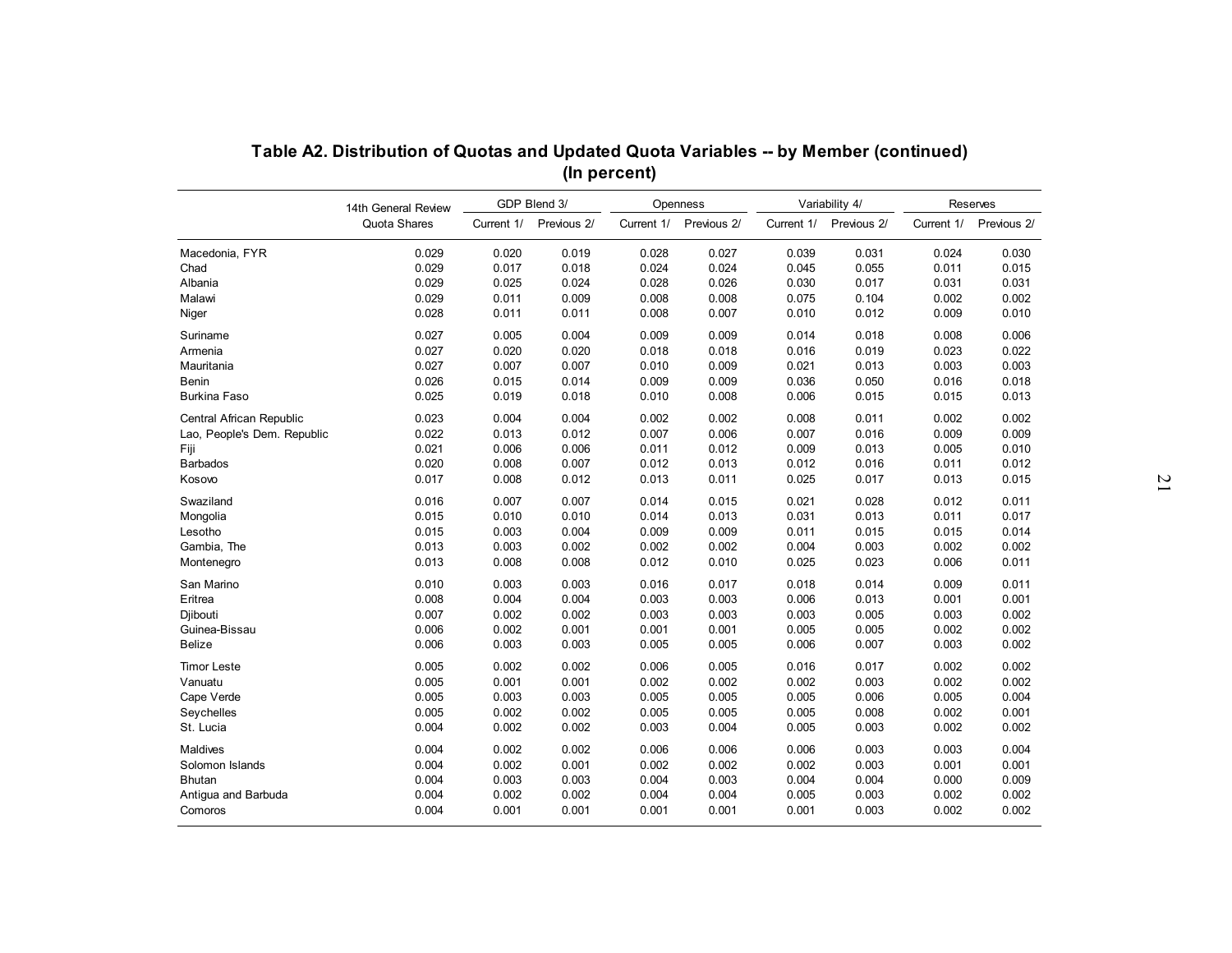| GDP Blend 3/<br>Variability 4/<br>Reserves<br>Openness<br>14th General Review<br>Quota Shares<br>Previous 2/<br>Current 1/<br>Previous 2/<br>Current 1/<br>Previous 2/<br>Current 1/<br>Current 1/<br>0.00344<br>0.00133<br>0.00135<br>0.00195<br>0.00207<br>0.00319<br>0.00303<br>0.00136<br>0.00340<br>0.00117<br>0.00115<br>0.00170<br>0.00738<br>0.00155<br>0.00405<br>0.00162<br>0.00310<br>0.00034<br>0.00032<br>0.00044<br>0.00041<br>0.00481<br>0.00510<br>0.00065<br>0.00289<br>0.00076<br>0.00061<br>0.00102<br>0.00097<br>0.00128<br>0.00162<br>0.00110<br>0.00100<br>0.00144<br>St. Kitts and Nevis<br>0.00262<br>0.00099<br>0.00180<br>0.00182<br>0.00451<br>0.00244<br>0.00215<br>0.00245<br>0.00124<br>0.00184<br>0.00181<br>0.00285<br>0.00123<br>0.00398<br>0.00115<br>0.00126<br>0.00241<br>0.00081<br>0.00080<br>0.00124<br>0.00178<br>0.00231<br>0.00089<br>0.00235<br>0.00049<br>0.00049<br>0.00068<br>0.00306<br>0.00069<br>0.00216<br>0.00642<br>0.00071<br>0.00151<br>0.00071<br>0.00109<br>0.00107<br>0.00131<br>0.00170<br>0.00062<br>0.00044<br>0.00044<br>0.00068<br>0.00071<br>0.00140<br>0.00002<br>0.00103<br>0.00075<br>0.00103<br>0.00041<br>0.00042<br>0.00095<br>0.00087<br>0.00080<br>0.00124<br>0.00006 |                                |         |         |         | (In percent) |         |         | Table A2. Distribution of Quotas and Updated Quota Variables -- by Member (concluded) |         |             |
|----------------------------------------------------------------------------------------------------------------------------------------------------------------------------------------------------------------------------------------------------------------------------------------------------------------------------------------------------------------------------------------------------------------------------------------------------------------------------------------------------------------------------------------------------------------------------------------------------------------------------------------------------------------------------------------------------------------------------------------------------------------------------------------------------------------------------------------------------------------------------------------------------------------------------------------------------------------------------------------------------------------------------------------------------------------------------------------------------------------------------------------------------------------------------------------------------------------------------------------------|--------------------------------|---------|---------|---------|--------------|---------|---------|---------------------------------------------------------------------------------------|---------|-------------|
|                                                                                                                                                                                                                                                                                                                                                                                                                                                                                                                                                                                                                                                                                                                                                                                                                                                                                                                                                                                                                                                                                                                                                                                                                                              |                                |         |         |         |              |         |         |                                                                                       |         |             |
|                                                                                                                                                                                                                                                                                                                                                                                                                                                                                                                                                                                                                                                                                                                                                                                                                                                                                                                                                                                                                                                                                                                                                                                                                                              |                                |         |         |         |              |         |         |                                                                                       |         | Previous 2/ |
|                                                                                                                                                                                                                                                                                                                                                                                                                                                                                                                                                                                                                                                                                                                                                                                                                                                                                                                                                                                                                                                                                                                                                                                                                                              | Grenada                        |         |         |         |              |         |         |                                                                                       |         | 0.00149     |
|                                                                                                                                                                                                                                                                                                                                                                                                                                                                                                                                                                                                                                                                                                                                                                                                                                                                                                                                                                                                                                                                                                                                                                                                                                              | Samoa                          |         |         |         |              |         |         |                                                                                       |         | 0.00139     |
|                                                                                                                                                                                                                                                                                                                                                                                                                                                                                                                                                                                                                                                                                                                                                                                                                                                                                                                                                                                                                                                                                                                                                                                                                                              | Sao Tome and Principe          |         |         |         |              |         |         |                                                                                       |         | 0.00053     |
|                                                                                                                                                                                                                                                                                                                                                                                                                                                                                                                                                                                                                                                                                                                                                                                                                                                                                                                                                                                                                                                                                                                                                                                                                                              | Tonga                          |         |         |         |              |         |         |                                                                                       |         | 0.00087     |
|                                                                                                                                                                                                                                                                                                                                                                                                                                                                                                                                                                                                                                                                                                                                                                                                                                                                                                                                                                                                                                                                                                                                                                                                                                              |                                |         |         |         |              |         |         |                                                                                       |         |             |
|                                                                                                                                                                                                                                                                                                                                                                                                                                                                                                                                                                                                                                                                                                                                                                                                                                                                                                                                                                                                                                                                                                                                                                                                                                              | St. Vincent and the Grenadines |         |         |         |              |         |         |                                                                                       |         | 0.00120     |
|                                                                                                                                                                                                                                                                                                                                                                                                                                                                                                                                                                                                                                                                                                                                                                                                                                                                                                                                                                                                                                                                                                                                                                                                                                              | Dominica                       |         |         |         |              |         |         |                                                                                       |         | 0.00088     |
|                                                                                                                                                                                                                                                                                                                                                                                                                                                                                                                                                                                                                                                                                                                                                                                                                                                                                                                                                                                                                                                                                                                                                                                                                                              | Kiribati                       |         |         |         |              |         |         |                                                                                       |         | 0.00604     |
|                                                                                                                                                                                                                                                                                                                                                                                                                                                                                                                                                                                                                                                                                                                                                                                                                                                                                                                                                                                                                                                                                                                                                                                                                                              | Micronesia, Fed. States of     |         |         |         |              |         |         |                                                                                       |         | 0.00065     |
|                                                                                                                                                                                                                                                                                                                                                                                                                                                                                                                                                                                                                                                                                                                                                                                                                                                                                                                                                                                                                                                                                                                                                                                                                                              | Marshall Islands               |         |         |         |              |         |         |                                                                                       |         | 0.00000     |
|                                                                                                                                                                                                                                                                                                                                                                                                                                                                                                                                                                                                                                                                                                                                                                                                                                                                                                                                                                                                                                                                                                                                                                                                                                              | Palau, Republic of             |         |         |         |              |         |         |                                                                                       |         | 0.00007     |
|                                                                                                                                                                                                                                                                                                                                                                                                                                                                                                                                                                                                                                                                                                                                                                                                                                                                                                                                                                                                                                                                                                                                                                                                                                              | Tuvalu                         | 0.00052 | 0.00005 | 0.00005 | 0.00017      | 0.00019 | 0.00116 | 0.00124                                                                               | 0.00033 | 0.00028     |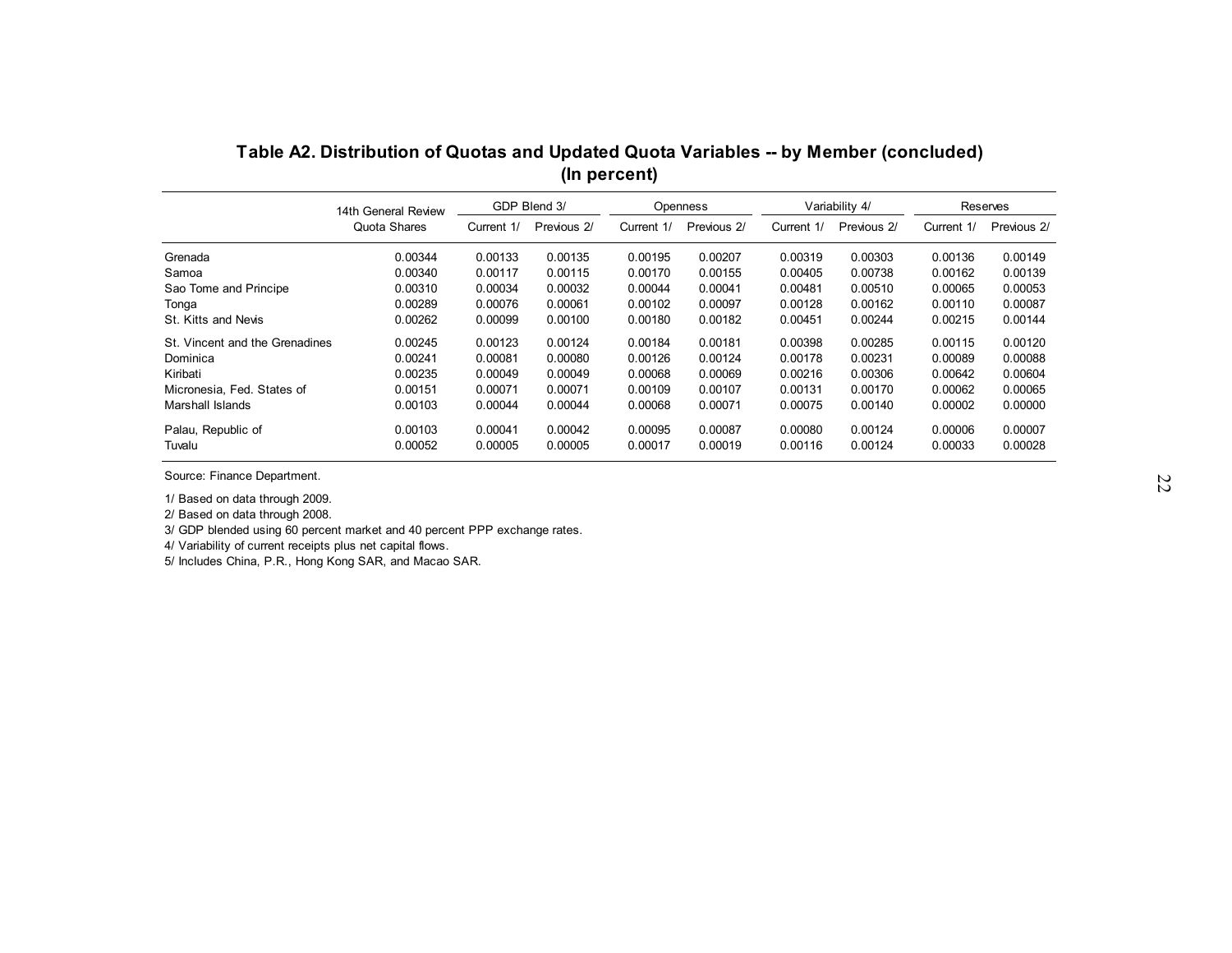|                       |                     | Table A3. Updated GDP Blend Variable -- by Member |            | (In percent) |            |             |            |              |            |                           |
|-----------------------|---------------------|---------------------------------------------------|------------|--------------|------------|-------------|------------|--------------|------------|---------------------------|
|                       | 14th General Review | <b>Calculated Quota</b>                           |            | <b>GDP</b>   |            | PPP GDP 4/  |            | GDP Blend 5/ |            | GDP Blend - Compressed 6/ |
|                       | Quota Shares        | Shares 1/2/                                       | Current 2/ | Previous 3/  | Current 2/ | Previous 3/ | Current 2/ | Previous 3/  | Current 2/ | Previous 3/               |
| <b>United States</b>  | 17.407              | 16.061                                            | 24.456     | 25.478       | 20.816     | 21.530      | 23.000     | 23.899       | 20.853     | 21.645                    |
| Japan                 | 6.464               | 6.259                                             | 8.236      | 8.294        | 6.259      | 6.540       | 7.445      | 7.592        | 7.142      | 7.282                     |
| China 7/              | 6.394               | 8.628                                             | 7.910      | 6.676        | 12.475     | 11.297      | 9.736      | 8.524        | 9.215      | 8.128                     |
| Germany               | 5.586               | 5.783                                             | 5.912      | 5.997        | 4.192      | 4.323       | 5.224      | 5.328        | 5.101      | 5.201                     |
| France                | 4.227               | 3.787                                             | 4.651      | 4.681        | 3.085      | 3.177       | 4.025      | 4.079        | 3.981      | 4.036                     |
| <b>United Kingdom</b> | 4.227               | 4.297                                             | 4.392      | 4.795        | 3.184      | 3.311       | 3.909      | 4.201        | 3.872      | 4.151                     |
| Italy                 | 3.161               | 3.229                                             | 3.748      | 3.811        | 2.617      | 2.742       | 3.296      | 3.383        | 3.293      | 3.379                     |
| India                 | 2.751               | 2.447                                             | 2.097      | 1.953        | 4.952      | 4.605       | 3.239      | 3.014        | 3.239      | 3.027                     |
| Russia                | 2.706               | 2.663                                             | 2.409      | 2.394        | 3.184      | 3.207       | 2.719      | 2.720        | 2.743      | 2.746                     |
| Brazil                | 2.316               | 2.106                                             | 2.629      | 2.479        | 2.868      | 2.840       | 2.725      | 2.624        | 2.748      | 2.654                     |
| Canada                | 2.312               | 2.231                                             | 2.450      | 2.548        | 1.879      | 1.937       | 2.222      | 2.303        | 2.264      | 2.345                     |
| Saudi Arabia          | 2.096               | 1.470                                             | 0.710      | 0.733        | 0.845      | 0.858       | 0.764      | 0.783        | 0.821      | 0.842                     |
| Spain                 | 2.000               | 2.330                                             | 2.585      | 2.596        | 2.011      | 2.065       | 2.355      | 2.383        | 2.393      | 2.422                     |
| Mexico                | 1.869               | 1.708                                             | 1.727      | 1.858        | 2.207      | 2.289       | 1.919      | 2.031        | 1.970      | 2.080                     |
| Netherlands           | 1.832               | 2.076                                             | 1.408      | 1.413        | 0.974      | 0.995       | 1.234      | 1.246        | 1.295      | 1.308                     |
|                       |                     |                                                   |            |              |            |             |            |              |            |                           |
| Korea                 | 1.800               | 1.963                                             | 1.618      | 1.783        | 1.956      | 1.963       | 1.753      | 1.855        | 1.808      | 1.909                     |
| Australia             | 1.379               | 1.431                                             | 1.704      | 1.682        | 1.211      | 1.169       | 1.507      | 1.477        | 1.566      | 1.537                     |
| Belgium               | 1.345               | 1.418                                             | 0.824      | 0.826        | 0.563      | 0.578       | 0.720      | 0.727        | 0.776      | 0.784                     |
| Switzerland           | 1.210               | 1.143                                             | 0.821      | 0.804        | 0.457      | 0.464       | 0.675      | 0.668        | 0.730      | 0.724                     |
| Turkey                | 0.977               | 1.113                                             | 1.144      | 1.156        | 1.312      | 1.349       | 1.211      | 1.234        | 1.272      | 1.296                     |
| Indonesia             | 0.975               | 0.905                                             | 0.852      | 0.792        | 1.327      | 1.292       | 1.042      | 0.992        | 1.103      | 1.053                     |
| Sweden                | 0.929               | 1.064                                             | 0.777      | 0.804        | 0.502      | 0.512       | 0.667      | 0.687        | 0.722      | 0.743                     |
| Poland                | 0.859               | 0.989                                             | 0.795      | 0.782        | 0.970      | 0.955       | 0.865      | 0.851        | 0.924      | 0.911                     |
| Austria               | 0.825               | 0.827                                             | 0.671      | 0.670        | 0.476      | 0.486       | 0.593      | 0.597        | 0.646      | 0.650                     |
| Singapore             | 0.816               | 1.214                                             | 0.317      | 0.296        | 0.365      | 0.349       | 0.336      | 0.317        | 0.377      | 0.356                     |
| Norway                | 0.788               | 0.784                                             | 0.696      | 0.712        | 0.367      | 0.378       | 0.565      | 0.579        | 0.616      | 0.631                     |
| Venezuela             | 0.781               | 0.512                                             | 0.496      | 0.443        | 0.508      | 0.511       | 0.501      | 0.470        | 0.550      | 0.518                     |
| Malaysia              | 0.762               | 0.728                                             | 0.346      | 0.342        | 0.553      | 0.551       | 0.428      | 0.425        | 0.474      | 0.471                     |
| Iran                  | 0.748               | 0.656                                             | 0.563      | 0.529        | 1.162      | 1.164       | 0.803      | 0.783        | 0.861      | 0.842                     |
| Ireland               | 0.724               | 0.984                                             | 0.428      | 0.454        | 0.267      | 0.281       | 0.363      | 0.385        | 0.405      | 0.428                     |
| Denmark               | 0.721               | 0.739                                             | 0.553      | 0.561        | 0.296      | 0.308       | 0.450      | 0.460        | 0.497      | 0.508                     |
| Thailand              | 0.674               | 0.840                                             | 0.450      | 0.441        | 0.787      | 0.797       | 0.585      | 0.583        | 0.637      | 0.636                     |
| Argentina             | 0.669               | 0.576                                             | 0.518      | 0.488        | 0.822      | 0.804       | 0.639      | 0.615        | 0.693      | 0.669                     |
| South Africa          | 0.640               | 0.551                                             | 0.485      | 0.501        | 0.731      | 0.717       | 0.584      | 0.587        | 0.636      | 0.640                     |
| Nigeria               | 0.515               | 0.451                                             | 0.304      | 0.310        | 0.470      | 0.453       | 0.370      | 0.367        | 0.413      | 0.410                     |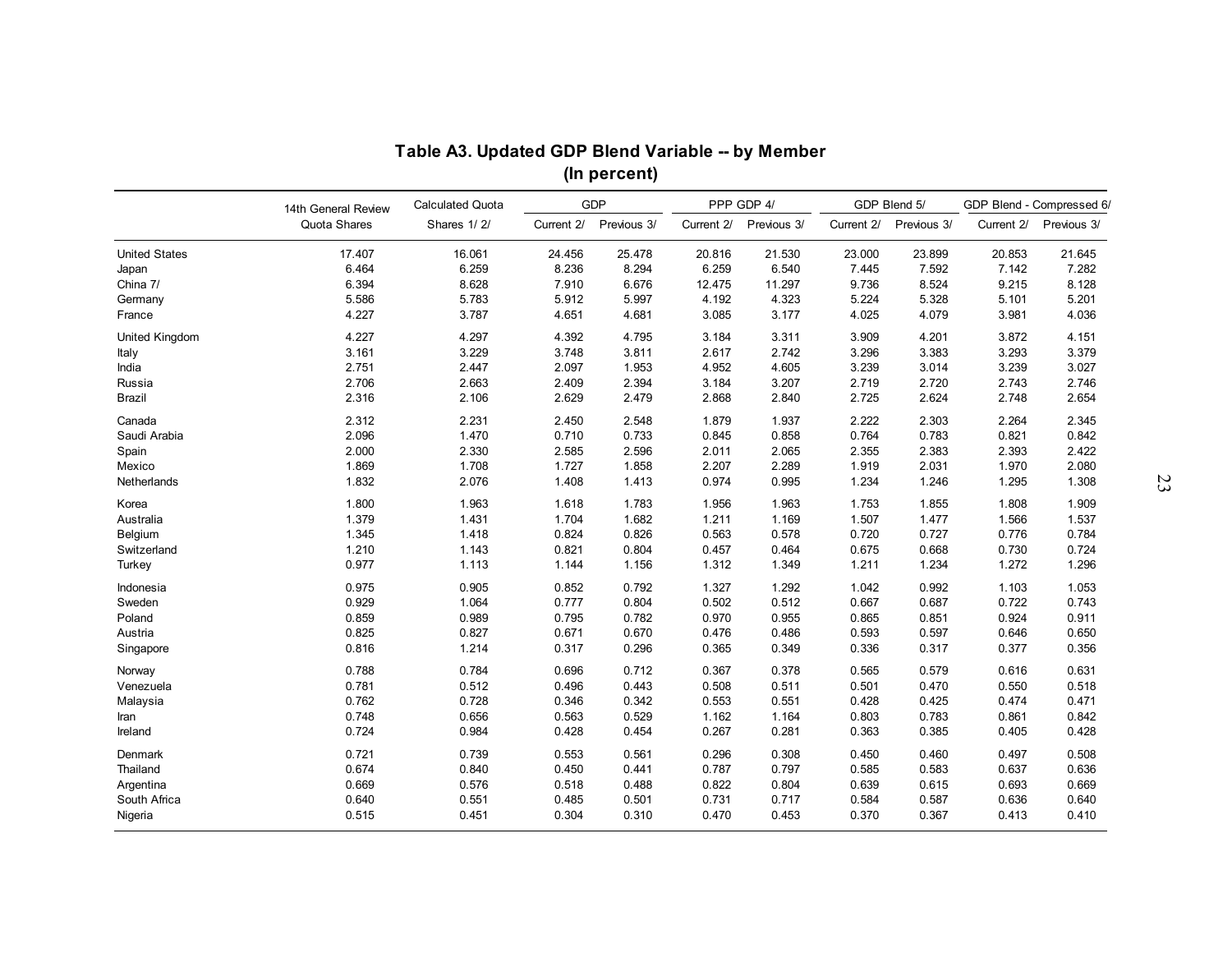|                             |                     | Table A3. Updated GDP Blend Variable -- by Member (continued) |            |              |            |             |            |              |            |                           |
|-----------------------------|---------------------|---------------------------------------------------------------|------------|--------------|------------|-------------|------------|--------------|------------|---------------------------|
|                             |                     |                                                               |            | (In percent) |            |             |            |              |            |                           |
|                             | 14th General Review | <b>Calculated Quota</b>                                       |            | GDP          |            | PPP GDP 4/  |            | GDP Blend 5/ |            | GDP Blend - Compressed 6/ |
|                             | Quota Shares        | Shares 1/2/                                                   | Current 2/ | Previous 3/  | Current 2/ | Previous 3/ | Current 2/ | Previous 3/  | Current 2/ | Previous 3/               |
| Greece                      | 0.509               | 0.570                                                         | 0.562      | 0.560        | 0.486      | 0.498       | 0.531      | 0.535        | 0.581      | 0.586                     |
| Finland                     | 0.506               | 0.530                                                         | 0.433      | 0.442        | 0.273      | 0.282       | 0.369      | 0.378        | 0.412      | 0.421                     |
| <b>United Arab Emirates</b> | 0.485               | 0.734                                                         | 0.378      | 0.393        | 0.262      | 0.261       | 0.332      | 0.340        | 0.372      | 0.381                     |
| <b>Czech Republic</b>       | 0.457               | 0.566                                                         | 0.333      | 0.323        | 0.374      | 0.380       | 0.350      | 0.345        | 0.391      | 0.387                     |
| Portugal                    | 0.432               | 0.484                                                         | 0.412      | 0.402        | 0.355      | 0.353       | 0.389      | 0.382        | 0.432      | 0.426                     |
| Colombia                    | 0.429               | 0.386                                                         | 0.392      | 0.372        | 0.581      | 0.574       | 0.468      | 0.453        | 0.515      | 0.500                     |
| Philippines                 | 0.428               | 0.395                                                         | 0.271      | 0.260        | 0.461      | 0.457       | 0.347      | 0.339        | 0.388      | 0.379                     |
| Egypt                       | 0.427               | 0.423                                                         | 0.305      | 0.262        | 0.645      | 0.624       | 0.441      | 0.407        | 0.487      | 0.452                     |
| Pakistan                    | 0.426               | 0.333                                                         | 0.280      | 0.263        | 0.620      | 0.616       | 0.416      | 0.404        | 0.461      | 0.449                     |
| Ukraine                     | 0.422               | 0.452                                                         | 0.253      | 0.261        | 0.465      | 0.489       | 0.337      | 0.352        | 0.378      | 0.393                     |
| Algeria                     | 0.411               | 0.473                                                         | 0.255      | 0.249        | 0.341      | 0.341       | 0.289      | 0.286        | 0.326      | 0.323                     |
| Hungary                     | 0.407               | 0.481                                                         | 0.242      | 0.246        | 0.280      | 0.293       | 0.258      | 0.265        | 0.292      | 0.300                     |
| Kuwait                      | 0.406               | 0.305                                                         | 0.207      | 0.221        | 0.197      | 0.197       | 0.203      | 0.211        | 0.233      | 0.242                     |
| Israel                      | 0.403               | 0.448                                                         | 0.325      | 0.312        | 0.295      | 0.292       | 0.313      | 0.304        | 0.352      | 0.343                     |
| Romania                     | 0.380               | 0.421                                                         | 0.308      | 0.293        | 0.379      | 0.382       | 0.336      | 0.329        | 0.376      | 0.369                     |
| Chile                       | 0.366               | 0.397                                                         | 0.286      | 0.292        | 0.352      | 0.354       | 0.312      | 0.316        | 0.351      | 0.356                     |
| Iraq                        | 0.349               | 0.269                                                         | 0.140      | 0.131        | 0.153      | 0.149       | 0.145      | 0.138        | 0.170      | 0.162                     |
| Libya                       | 0.330               | 0.251                                                         | 0.136      | 0.128        | 0.126      | 0.127       | 0.132      | 0.128        | 0.155      | 0.150                     |
| Peru                        | 0.280               | 0.266                                                         | 0.208      | 0.198        | 0.351      | 0.339       | 0.265      | 0.255        | 0.300      | 0.290                     |
| Luxembourg                  | 0.277               | 0.610                                                         | 0.093      | 0.090        | 0.058      | 0.059       | 0.079      | 0.077        | 0.095      | 0.093                     |
| New Zealand                 | 0.263               | 0.245                                                         | 0.219      | 0.222        | 0.169      | 0.172       | 0.199      | 0.202        | 0.229      | 0.232                     |
| Kazakhstan                  | 0.243               | 0.334                                                         | 0.197      | 0.193        | 0.259      | 0.255       | 0.222      | 0.218        | 0.254      | 0.250                     |
| Vietnam                     | 0.242               | 0.304                                                         | 0.149      | 0.135        | 0.352      | 0.339       | 0.230      | 0.217        | 0.263      | 0.248                     |
| Syrian Arab Republic        | 0.233               | 0.208                                                         | 0.349      | 0.340        | 0.138      | 0.136       | 0.265      | 0.258        | 0.300      | 0.293                     |
| Bangladesh                  | 0.224               | 0.178                                                         | 0.145      | 0.132        | 0.331      | 0.321       | 0.220      | 0.207        | 0.251      | 0.238                     |
| Congo, Dem. Republic of     | 0.224               | 0.040                                                         | 0.019      | 0.018        | 0.030      | 0.029       | 0.024      | 0.023        | 0.030      | 0.029                     |
| Slovak Republic             | 0.210               | 0.273                                                         | 0.148      | 0.137        | 0.168      | 0.167       | 0.156      | 0.149        | 0.182      | 0.174                     |
| Zambia                      | 0.205               | 0.036                                                         | 0.022      | 0.022        | 0.025      | 0.025       | 0.024      | 0.023        | 0.030      | 0.030                     |
| <b>Bulgaria</b>             | 0.188               | 0.181                                                         | 0.082      | 0.073        | 0.132      | 0.133       | 0.102      | 0.097        | 0.121      | 0.116                     |
| Morocco                     | 0.188               | 0.199                                                         | 0.146      | 0.137        | 0.201      | 0.197       | 0.168      | 0.161        | 0.195      | 0.188                     |
| Angola                      | 0.155               | 0.248                                                         | 0.126      | 0.108        | 0.148      | 0.138       | 0.135      | 0.120        | 0.158      | 0.142                     |
| Ghana                       | 0.155               | 0.049                                                         | 0.027      | 0.027        | 0.050      | 0.048       | 0.036      | 0.035        | 0.045      | 0.045                     |
| Qatar                       | 0.154               | 0.216                                                         | 0.166      | 0.139        | 0.165      | 0.123       | 0.166      | 0.133        | 0.192      | 0.156                     |
| Croatia                     | 0.150               | 0.159                                                         | 0.110      | 0.107        | 0.117      | 0.120       | 0.113      | 0.112        | 0.133      | 0.133                     |
|                             |                     |                                                               |            |              |            |             |            |              |            |                           |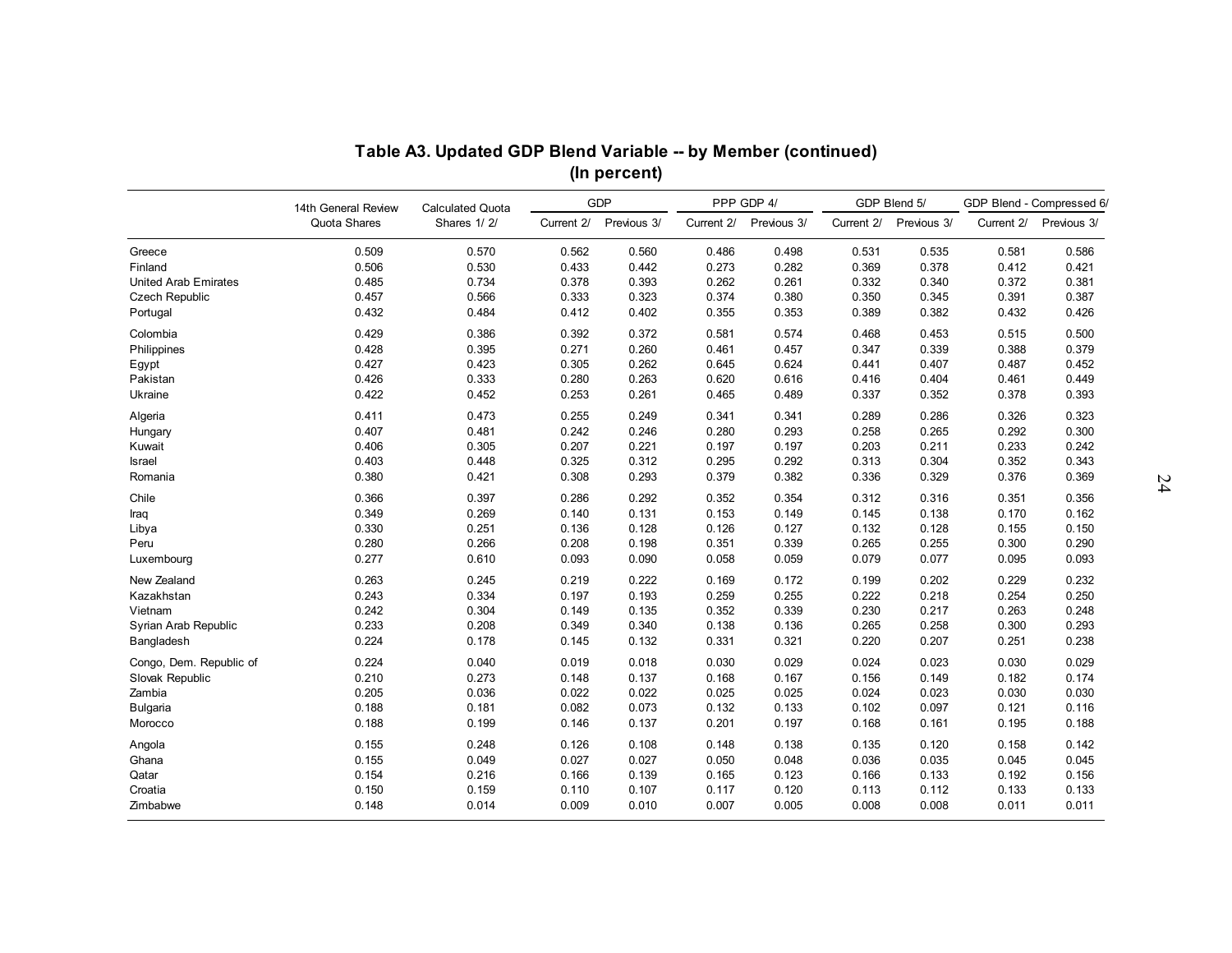|                               |                     | Table A3. Updated GDP Blend Variable -- by Member (continued) |            | (In percent) |            |             |            |              |            |                           |
|-------------------------------|---------------------|---------------------------------------------------------------|------------|--------------|------------|-------------|------------|--------------|------------|---------------------------|
|                               | 14th General Review | <b>Calculated Quota</b>                                       |            | <b>GDP</b>   |            | PPP GDP 4/  |            | GDP Blend 5/ |            | GDP Blend - Compressed 6/ |
|                               | Quota Shares        | Shares 1/2/                                                   | Current 2/ | Previous 3/  | Current 2/ | Previous 3/ | Current 2/ | Previous 3/  | Current 2/ | Previous 3/               |
| Ecuador                       | 0.146               | 0.140                                                         | 0.090      | 0.086        | 0.155      | 0.155       | 0.116      | 0.114        | 0.137      | 0.135                     |
| <b>Belarus</b>                | 0.143               | 0.159                                                         | 0.089      | 0.086        | 0.169      | 0.164       | 0.121      | 0.117        | 0.143      | 0.139                     |
| Serbia                        | 0.137               | 0.116                                                         | 0.075      | 0.073        | 0.113      | 0.114       | 0.090      | 0.089        | 0.108      | 0.107                     |
| Cote d'Ivoire                 | 0.136               | 0.055                                                         | 0.040      | 0.039        | 0.050      | 0.050       | 0.044      | 0.043        | 0.055      | 0.054                     |
| Lebanon                       | 0.133               | 0.158                                                         | 0.052      | 0.047        | 0.073      | 0.069       | 0.060      | 0.056        | 0.074      | 0.068                     |
| Sudan                         | 0.132               | 0.097                                                         | 0.101      | 0.081        | 0.128      | 0.123       | 0.112      | 0.098        | 0.132      | 0.117                     |
| Slovenia                      | 0.123               | 0.145                                                         | 0.087      | 0.085        | 0.084      | 0.086       | 0.086      | 0.085        | 0.103      | 0.102                     |
| Sri Lanka                     | 0.121               | 0.089                                                         | 0.066      | 0.061        | 0.134      | 0.131       | 0.093      | 0.089        | 0.111      | 0.107                     |
| Uzbekistan                    | 0.116               | 0.082                                                         | 0.048      | 0.041        | 0.105      | 0.099       | 0.071      | 0.064        | 0.086      | 0.078                     |
| Tunisia                       | 0.114               | 0.127                                                         | 0.067      | 0.065        | 0.134      | 0.118       | 0.093      | 0.086        | 0.112      | 0.103                     |
| Oman                          | 0.114               | 0.138                                                         | 0.085      | 0.084        | 0.101      | 0.096       | 0.091      | 0.088        | 0.109      | 0.106                     |
| Kenya                         | 0.114               | 0.073                                                         | 0.053      | 0.049        | 0.088      | 0.088       | 0.067      | 0.064        | 0.081      | 0.078                     |
| Myanmar                       | 0.108               | 0.062                                                         | 0.046      | 0.034        | 0.100      | 0.096       | 0.068      | 0.059        | 0.082      | 0.072                     |
| Yemen, Republic of            | 0.102               | 0.087                                                         | 0.050      | 0.044        | 0.081      | 0.081       | 0.062      | 0.059        | 0.076      | 0.072                     |
| Dominican Republic            | 0.100               | 0.097                                                         | 0.076      | 0.074        | 0.112      | 0.109       | 0.091      | 0.088        | 0.108      | 0.105                     |
| <b>Trinidad and Tobago</b>    | 0.099               | 0.072                                                         | 0.036      | 0.040        | 0.038      | 0.039       | 0.037      | 0.039        | 0.046      | 0.049                     |
| Lithuania                     | 0.093               | 0.132                                                         | 0.071      | 0.070        | 0.088      | 0.092       | 0.078      | 0.079        | 0.094      | 0.095                     |
| Uruguay                       | 0.090               | 0.077                                                         | 0.050      | 0.044        | 0.061      | 0.059       | 0.054      | 0.050        | 0.067      | 0.062                     |
| Guatemala                     | 0.090               | 0.085                                                         | 0.064      | 0.063        | 0.097      | 0.097       | 0.077      | 0.076        | 0.093      | 0.092                     |
| Tanzania                      | 0.083               | 0.050                                                         | 0.030      | 0.028        | 0.079      | 0.076       | 0.049      | 0.047        | 0.061      | 0.058                     |
| Bahrain                       | 0.083               | 0.092                                                         | 0.035      | 0.034        | 0.039      | 0.038       | 0.037      | 0.036        | 0.046      | 0.045                     |
| Azerbaijan                    | 0.082               | 0.107                                                         | 0.072      | 0.057        | 0.113      | 0.098       | 0.088      | 0.073        | 0.106      | 0.089                     |
| Jamaica                       | 0.080               | 0.048                                                         | 0.022      | 0.024        | 0.035      | 0.036       | 0.028      | 0.029        | 0.035      | 0.036                     |
| Panama                        | 0.079               | 0.077                                                         | 0.038      | 0.036        | 0.056      | 0.053       | 0.046      | 0.043        | 0.056      | 0.053                     |
| Costa Rica                    | 0.077               | 0.076                                                         | 0.049      | 0.048        | 0.071      | 0.070       | 0.058      | 0.057        | 0.070      | 0.069                     |
| Uganda                        | 0.076               | 0.051                                                         | 0.028      | 0.025        | 0.053      | 0.051       | 0.038      | 0.035        | 0.047      | 0.044                     |
| Jordan                        | 0.072               | 0.075                                                         | 0.035      | 0.032        | 0.046      | 0.045       | 0.040      | 0.037        | 0.049      | 0.047                     |
| Latvia                        | 0.070               | 0.084                                                         | 0.051      | 0.050        | 0.054      | 0.059       | 0.052      | 0.053        | 0.064      | 0.066                     |
| Afghanistan, Islamic State of | 0.068               | 0.042                                                         | 0.021      | 0.018        | 0.034      | 0.030       | 0.026      | 0.023        | 0.033      | 0.029                     |
| Senegal                       | 0.068               | 0.033                                                         | 0.021      | 0.022        | 0.032      | 0.032       | 0.026      | 0.026        | 0.033      | 0.033                     |
| Iceland                       | 0.067               | 0.083                                                         | 0.028      | 0.033        | 0.018      | 0.019       | 0.024      | 0.027        | 0.031      | 0.034                     |
| Cyprus                        | 0.064               | 0.074                                                         | 0.040      | 0.039        | 0.033      | 0.033       | 0.037      | 0.037        | 0.047      | 0.046                     |
| Brunei Darussalam             | 0.063               | 0.045                                                         | 0.021      | 0.016        | 0.029      | 0.030       | 0.024      | 0.021        | 0.031      | 0.027                     |
| Ethiopia                      | 0.063               | 0.062                                                         | 0.048      | 0.031        | 0.104      | 0.096       | 0.071      | 0.057        | 0.086      | 0.070                     |
| El Salvador                   | 0.060               | 0.059                                                         | 0.037      | 0.037        | 0.063      | 0.064       | 0.047      | 0.048        | 0.058      | 0.059                     |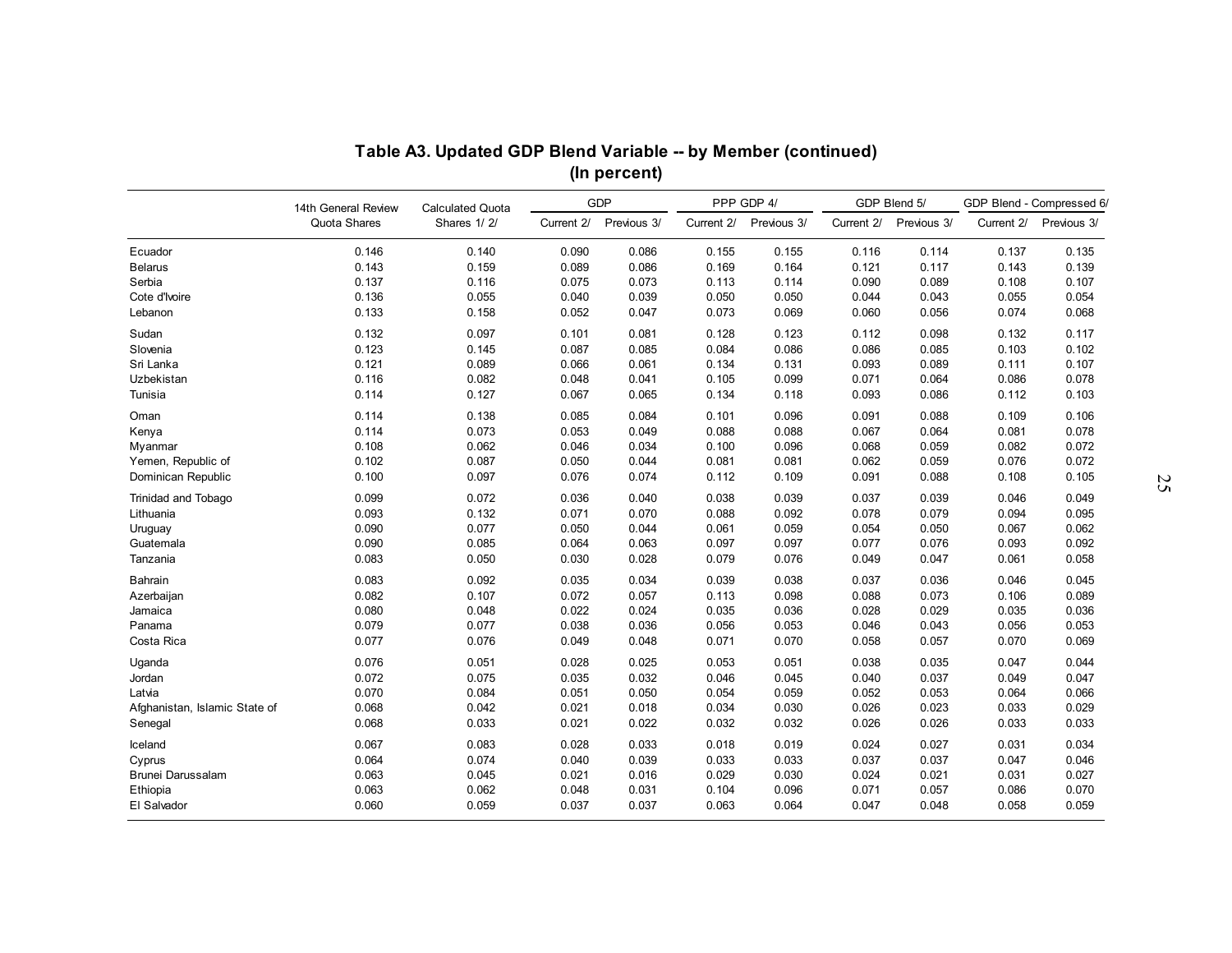|                          |                                     | Table A3. Updated GDP Blend Variable -- by Member (continued) |            |                            |            |                           |            |                             |            |                                          |
|--------------------------|-------------------------------------|---------------------------------------------------------------|------------|----------------------------|------------|---------------------------|------------|-----------------------------|------------|------------------------------------------|
|                          |                                     |                                                               |            | (In percent)<br><b>GDP</b> |            |                           |            |                             |            |                                          |
|                          | 14th General Review<br>Quota Shares | <b>Calculated Quota</b><br>Shares 1/2/                        | Current 2/ | Previous 3/                | Current 2/ | PPP GDP 4/<br>Previous 3/ | Current 2/ | GDP Blend 5/<br>Previous 3/ | Current 2/ | GDP Blend - Compressed 6/<br>Previous 3/ |
| Cameroon                 | 0.058                               | 0.053                                                         | 0.038      | 0.038                      | 0.061      | 0.061                     | 0.047      | 0.047                       | 0.058      | 0.058                                    |
| Bosnia-Herzegovina       | 0.056                               | 0.058                                                         | 0.033      | 0.027                      | 0.043      | 0.043                     | 0.037      | 0.034                       | 0.047      | 0.042                                    |
| Papua New Guinea         | 0.055                               | 0.028                                                         | 0.013      | 0.013                      | 0.019      | 0.018                     | 0.015      | 0.015                       | 0.020      | 0.020                                    |
| Nicaragua                | 0.055                               | 0.025                                                         | 0.010      | 0.011                      | 0.024      | 0.024                     | 0.016      | 0.016                       | 0.021      | 0.021                                    |
| Liberia                  | 0.054                               | 0.014                                                         | 0.001      | 0.001                      | 0.002      | 0.002                     | 0.002      | 0.002                       | 0.003      | 0.002                                    |
| Honduras                 | 0.052                               | 0.050                                                         | 0.023      | 0.023                      | 0.047      | 0.047                     | 0.033      | 0.033                       | 0.041      | 0.041                                    |
| Madagascar               | 0.051                               | 0.031                                                         | 0.015      | 0.013                      | 0.028      | 0.028                     | 0.020      | 0.019                       | 0.026      | 0.025                                    |
| Estonia                  | 0.051                               | 0.077                                                         | 0.037      | 0.037                      | 0.039      | 0.042                     | 0.038      | 0.039                       | 0.047      | 0.049                                    |
| <b>Bolivia</b>           | 0.050                               | 0.052                                                         | 0.027      | 0.025                      | 0.063      | 0.062                     | 0.042      | 0.040                       | 0.052      | 0.050                                    |
| Turkmenistan             | 0.050                               | 0.061                                                         | 0.037      | 0.040                      | 0.044      | 0.041                     | 0.039      | 0.041                       | 0.049      | 0.051                                    |
| Mozambique               | 0.048                               | 0.030                                                         | 0.016      | 0.015                      | 0.027      | 0.026                     | 0.020      | 0.020                       | 0.026      | 0.025                                    |
| Gabon                    | 0.045                               | 0.040                                                         | 0.023      | 0.023                      | 0.031      | 0.031                     | 0.026      | 0.026                       | 0.033      | 0.033                                    |
| Guinea                   | 0.045                               | 0.021                                                         | 0.007      | 0.007                      | 0.015      | 0.015                     | 0.010      | 0.010                       | 0.014      | 0.013                                    |
| Georgia                  | 0.044                               | 0.031                                                         | 0.019      | 0.019                      | 0.031      | 0.031                     | 0.024      | 0.023                       | 0.031      | 0.030                                    |
| Sierra Leone             | 0.044                               | 0.006                                                         | 0.004      | 0.003                      | 0.006      | 0.006                     | 0.005      | 0.004                       | 0.006      | 0.006                                    |
| Paraguay                 | 0.042                               | 0.045                                                         | 0.025      | 0.023                      | 0.042      | 0.042                     | 0.032      | 0.031                       | 0.040      | 0.039                                    |
| Botswana                 | 0.041                               | 0.046                                                         | 0.022      | 0.022                      | 0.038      | 0.039                     | 0.028      | 0.028                       | 0.036      | 0.036                                    |
| Namibia                  | 0.040                               | 0.023                                                         | 0.016      | 0.013                      | 0.020      | 0.020                     | 0.017      | 0.016                       | 0.023      | 0.021                                    |
| Mali                     | 0.039                               | 0.029                                                         | 0.014      | 0.014                      | 0.022      | 0.022                     | 0.017      | 0.017                       | 0.023      | 0.022                                    |
| Bahamas, The             | 0.038                               | 0.021                                                         | 0.013      | 0.014                      | 0.013      | 0.014                     | 0.013      | 0.014                       | 0.017      | 0.018                                    |
| Guyana                   | 0.038                               | 0.007                                                         | 0.002      | 0.002                      | 0.007      | 0.004                     | 0.004      | 0.003                       | 0.006      | 0.004                                    |
| Kyrgyz Republic          | 0.037                               | 0.018                                                         | 0.008      | 0.007                      | 0.017      | 0.016                     | 0.011      | 0.011                       | 0.015      | 0.014                                    |
| Cambodia                 | 0.037                               | 0.036                                                         | 0.018      | 0.016                      | 0.041      | 0.040                     | 0.027      | 0.026                       | 0.034      | 0.033                                    |
| Tajikistan               | 0.036                               | 0.018                                                         | 0.008      | 0.007                      | 0.019      | 0.018                     | 0.012      | 0.012                       | 0.016      | 0.015                                    |
| Moldova                  | 0.036                               | 0.024                                                         | 0.009      | 0.008                      | 0.015      | 0.015                     | 0.011      | 0.011                       | 0.015      | 0.015                                    |
| Malta                    | 0.035                               | 0.035                                                         | 0.014      | 0.013                      | 0.014      | 0.015                     | 0.014      | 0.014                       | 0.018      | 0.018                                    |
| Haiti                    | 0.034                               | 0.017                                                         | 0.011      | 0.011                      | 0.017      | 0.017                     | 0.014      | 0.014                       | 0.018      | 0.018                                    |
| Somalia                  | 0.034                               | 0.001                                                         | 0.001      | 0.001                      | 0.001      | 0.001                     | 0.001      | 0.001                       | 0.002      | 0.002                                    |
| Congo, Republic of       | 0.034                               | 0.041                                                         | 0.017      | 0.017                      | 0.021      | 0.021                     | 0.019      | 0.018                       | 0.024      | 0.024                                    |
| Rwanda                   | 0.034                               | 0.012                                                         | 0.008      | 0.007                      | 0.015      | 0.014                     | 0.011      | 0.010                       | 0.014      | 0.013                                    |
| <b>Equatorial Guinea</b> | 0.033                               | 0.054                                                         | 0.019      | 0.019                      | 0.032      | 0.030                     | 0.024      | 0.023                       | 0.031      | 0.030                                    |
| Nepal                    | 0.033                               | 0.034                                                         | 0.022      | 0.015                      | 0.047      | 0.046                     | 0.032      | 0.027                       | 0.040      | 0.035                                    |
| Burundi                  | 0.032                               | 0.005                                                         | 0.002      | 0.002                      | 0.005      | 0.004                     | 0.003      | 0.003                       | 0.004      | 0.004                                    |
| Togo                     | 0.031                               | 0.010                                                         | 0.005      | 0.005                      | 0.008      | 0.008                     | 0.006      | 0.006                       | 0.009      | 0.008                                    |
| Mauritius                | 0.030                               | 0.029                                                         | 0.015      | 0.014                      | 0.023      | 0.022                     | 0.018      | 0.017                       | 0.024      | 0.022                                    |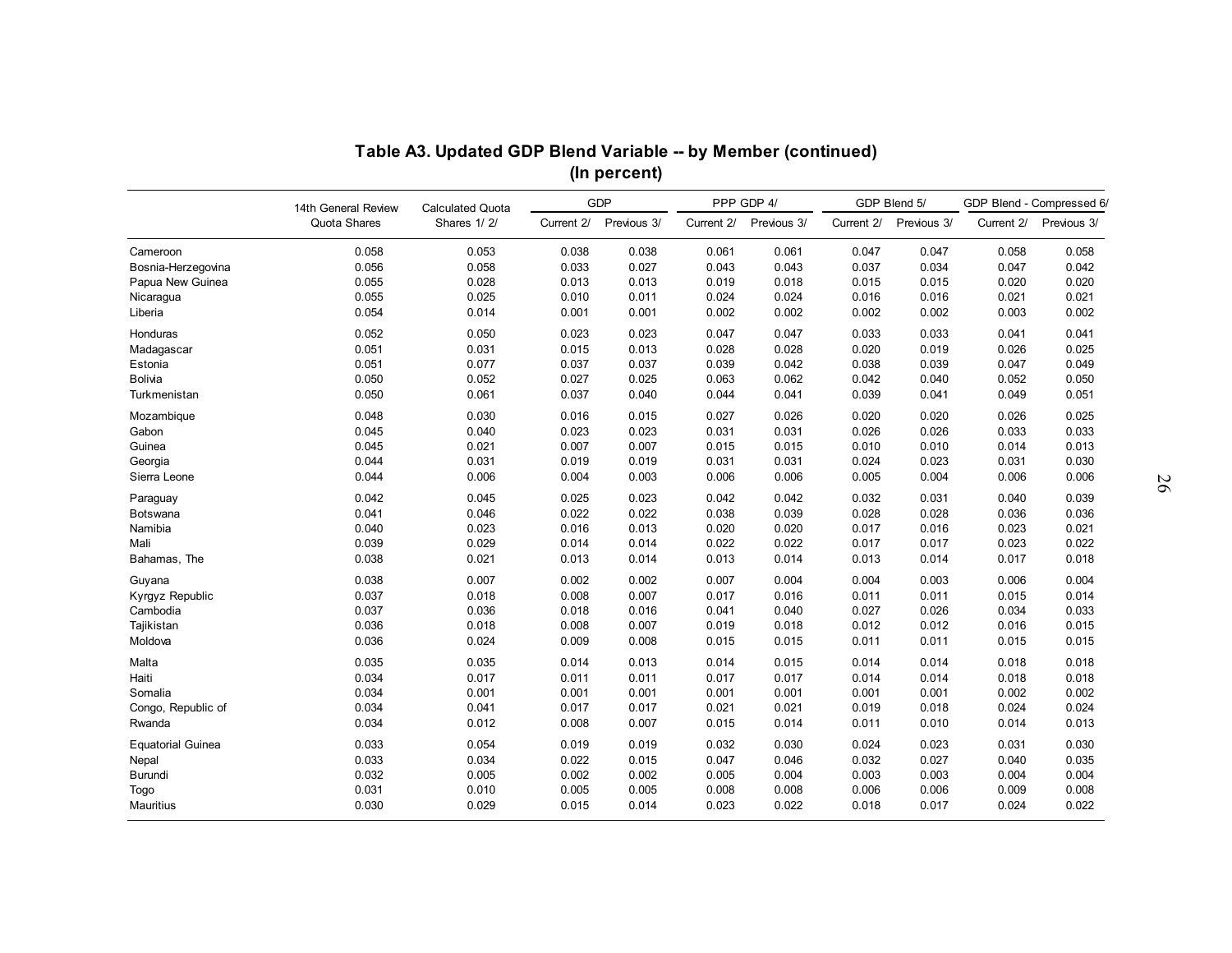|                             |                                     |                                        |            | (In percent)<br><b>GDP</b> |            | PPP GDP 4/  |            | GDP Blend 5/ |            | GDP Blend - Compressed 6/ |
|-----------------------------|-------------------------------------|----------------------------------------|------------|----------------------------|------------|-------------|------------|--------------|------------|---------------------------|
|                             | 14th General Review<br>Quota Shares | <b>Calculated Quota</b><br>Shares 1/2/ | Current 2/ | Previous 3/                | Current 2/ | Previous 3/ | Current 2/ | Previous 3/  | Current 2/ | Previous 3/               |
| Macedonia, FYR              | 0.029                               | 0.032                                  | 0.016      | 0.014                      | 0.027      | 0.027       | 0.020      | 0.019        | 0.026      | 0.025                     |
| Chad                        | 0.029                               | 0.029                                  | 0.013      | 0.014                      | 0.024      | 0.024       | 0.017      | 0.018        | 0.022      | 0.024                     |
| Albania                     | 0.029                               | 0.034                                  | 0.020      | 0.020                      | 0.032      | 0.031       | 0.025      | 0.024        | 0.032      | 0.031                     |
| Malawi                      | 0.029                               | 0.024                                  | 0.007      | 0.005                      | 0.016      | 0.016       | 0.011      | 0.009        | 0.014      | 0.013                     |
| Niger                       | 0.028                               | 0.013                                  | 0.009      | 0.008                      | 0.014      | 0.014       | 0.011      | 0.011        | 0.014      | 0.014                     |
| Suriname                    | 0.027                               | 0.011                                  | 0.005      | 0.003                      | 0.006      | 0.006       | 0.005      | 0.004        | 0.007      | 0.006                     |
| Armenia                     | 0.027                               | 0.025                                  | 0.017      | 0.017                      | 0.026      | 0.026       | 0.020      | 0.020        | 0.026      | 0.026                     |
| Mauritania                  | 0.027                               | 0.013                                  | 0.005      | 0.005                      | 0.009      | 0.009       | 0.007      | 0.007        | 0.009      | 0.009                     |
| <b>Benin</b>                | 0.026                               | 0.021                                  | 0.012      | 0.011                      | 0.019      | 0.019       | 0.015      | 0.014        | 0.019      | 0.018                     |
| Burkina Faso                | 0.025                               | 0.018                                  | 0.014      | 0.013                      | 0.026      | 0.026       | 0.019      | 0.018        | 0.024      | 0.024                     |
| Central African Republic    | 0.023                               | 0.005                                  | 0.003      | 0.003                      | 0.005      | 0.005       | 0.004      | 0.004        | 0.005      | 0.005                     |
| Lao, People's Dem. Republic | 0.022                               | 0.013                                  | 0.008      | 0.008                      | 0.019      | 0.019       | 0.013      | 0.012        | 0.017      | 0.016                     |
| Fiji                        | 0.021                               | 0.010                                  | 0.006      | 0.006                      | 0.006      | 0.006       | 0.006      | 0.006        | 0.008      | 0.008                     |
| <b>Barbados</b>             | 0.020                               | 0.013                                  | 0.007      | 0.006                      | 0.009      | 0.008       | 0.008      | 0.007        | 0.011      | 0.009                     |
| Kosovo                      | 0.017                               | 0.016                                  | 0.009      | 0.009                      | 0.006      | 0.016       | 0.008      | 0.012        | 0.010      | 0.015                     |
| Swaziland                   | 0.016                               | 0.015                                  | 0.006      | 0.006                      | 0.008      | 0.009       | 0.007      | 0.007        | 0.009      | 0.009                     |
| Mongolia                    | 0.015                               | 0.018                                  | 0.007      | 0.007                      | 0.013      | 0.013       | 0.010      | 0.010        | 0.013      | 0.013                     |
| Lesotho                     | 0.015                               | 0.009                                  | 0.003      | 0.003                      | 0.004      | 0.005       | 0.003      | 0.004        | 0.005      | 0.005                     |
| Gambia, The                 | 0.013                               | 0.004                                  | 0.002      | 0.002                      | 0.004      | 0.003       | 0.003      | 0.002        | 0.004      | 0.003                     |
| Montenegro                  | 0.013                               | 0.015                                  | 0.007      | 0.007                      | 0.010      | 0.010       | 0.008      | 0.008        | 0.011      | 0.011                     |
| San Marino                  | 0.010                               | 0.013                                  | 0.003      | 0.003                      | 0.003      | 0.003       | 0.003      | 0.003        | 0.004      | 0.005                     |
| Eritrea                     | 0.008                               | 0.005                                  | 0.003      | 0.002                      | 0.005      | 0.006       | 0.004      | 0.004        | 0.005      | 0.005                     |
| Djibouti                    | 0.007                               | 0.004                                  | 0.002      | 0.002                      | 0.003      | 0.003       | 0.002      | 0.002        | 0.003      | 0.003                     |
| Guinea-Bissau               | 0.006                               | 0.003                                  | 0.001      | 0.001                      | 0.002      | 0.001       | 0.002      | 0.001        | 0.003      | 0.001                     |
| <b>Belize</b>               | 0.006                               | 0.005                                  | 0.002      | 0.002                      | 0.004      | 0.004       | 0.003      | 0.003        | 0.004      | 0.004                     |
| <b>Timor Leste</b>          | 0.005                               | 0.007                                  | 0.001      | 0.001                      | 0.004      | 0.003       | 0.002      | 0.002        | 0.003      | 0.003                     |
| Vanuatu                     | 0.005                               | 0.002                                  | 0.001      | 0.001                      | 0.002      | 0.001       | 0.001      | 0.001        | 0.002      | 0.002                     |
| Cape Verde                  | 0.005                               | 0.005                                  | 0.003      | 0.003                      | 0.002      | 0.002       | 0.003      | 0.003        | 0.004      | 0.004                     |
| Seychelles                  | 0.005                               | 0.005                                  | 0.001      | 0.001                      | 0.003      | 0.003       | 0.002      | 0.002        | 0.003      | 0.003                     |
| St. Lucia                   | 0.004                               | 0.004                                  | 0.002      | 0.002                      | 0.003      | 0.003       | 0.002      | 0.002        | 0.003      | 0.003                     |
| <b>Maldives</b>             | 0.004                               | 0.005                                  | 0.002      | 0.002                      | 0.002      | 0.002       | 0.002      | 0.002        | 0.003      | 0.003                     |
| Solomon Islands             | 0.004                               | 0.002                                  | 0.001      | 0.001                      | 0.002      | 0.002       | 0.002      | 0.001        | 0.002      | 0.002                     |
| <b>Bhutan</b>               | 0.004                               | 0.005                                  | 0.002      | 0.002                      | 0.005      | 0.005       | 0.003      | 0.003        | 0.004      | 0.004                     |
| Antigua and Barbuda         | 0.004                               | 0.004                                  | 0.002      | 0.002                      | 0.002      | 0.002       | 0.002      | 0.002        | 0.003      | 0.003                     |
| Comoros                     | 0.004                               | 0.001                                  | 0.001      | 0.001                      | 0.001      | 0.001       | 0.001      | 0.001        | 0.001      | 0.001                     |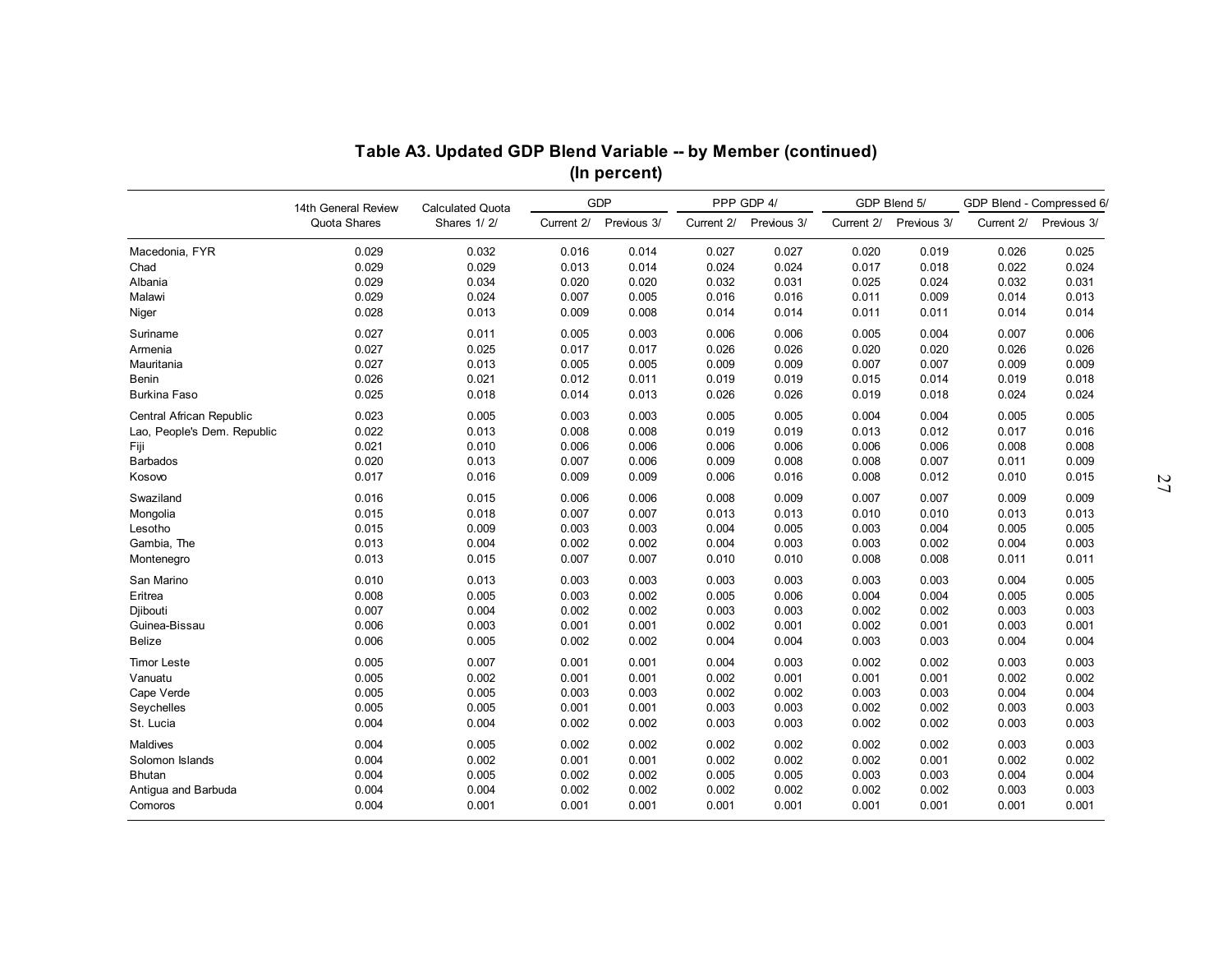| Quota Shares<br>Shares 1/2/<br>Current 2/<br>Previous 3/<br>Current 2/<br>Previous 3/<br>Current 2/<br>Previous 3/<br>Current 2/<br>0.00110<br>Grenada<br>0.00344<br>0.00258<br>0.00110<br>0.00167<br>0.00173<br>0.00133<br>0.00135<br>0.00196<br>0.00340<br>0.00257<br>0.00091<br>0.00086<br>0.00154<br>0.00117<br>Samoa<br>0.00158<br>0.00115<br>0.00173<br>0.00310<br>0.00156<br>0.00027<br>0.00041<br>0.00032<br>Sao Tome and Principe<br>0.00029<br>0.00040<br>0.00034<br>0.00053<br>0.00289<br>0.00138<br>0.00056<br>0.00047<br>0.00105<br>0.00084<br>0.00076<br>0.00061<br>0.00115<br>Tonga<br>St. Kitts and Nevis<br>0.00262<br>0.00261<br>0.00094<br>0.00094<br>0.00107<br>0.00108<br>0.00099<br>0.00100<br>0.00148<br>0.00245<br>0.00262<br>0.00099<br>0.00100<br>0.00158<br>0.00159<br>0.00123<br>0.00124<br>St. Vincent and the Grenadines<br>0.00182<br>0.00241<br>0.00161<br>0.00063<br>0.00062<br>0.00107<br>0.00081<br>0.00106<br>0.00080<br>0.00122<br>Dominica<br>0.00235<br>Kiribati<br>0.00161<br>0.00023<br>0.00023<br>0.00088<br>0.00090<br>0.00049<br>0.00049<br>0.00076<br>Micronesia, Fed. States of<br>0.00151<br>0.00136<br>0.00046<br>0.00045<br>0.00109<br>0.00110<br>0.00071<br>0.00071<br>0.00109<br>0.00070<br>Marshall Islands<br>0.00103<br>0.00082<br>0.00026<br>0.00027<br>0.00070<br>0.00044<br>0.00044<br>0.00068 |                    | 14th General Review | <b>Calculated Quota</b> |         | <b>GDP</b> |         | PPP GDP 4/ |         | GDP Blend 5/ | GDP Blend - Compressed 6/ |             |
|---------------------------------------------------------------------------------------------------------------------------------------------------------------------------------------------------------------------------------------------------------------------------------------------------------------------------------------------------------------------------------------------------------------------------------------------------------------------------------------------------------------------------------------------------------------------------------------------------------------------------------------------------------------------------------------------------------------------------------------------------------------------------------------------------------------------------------------------------------------------------------------------------------------------------------------------------------------------------------------------------------------------------------------------------------------------------------------------------------------------------------------------------------------------------------------------------------------------------------------------------------------------------------------------------------------------------------------------------------|--------------------|---------------------|-------------------------|---------|------------|---------|------------|---------|--------------|---------------------------|-------------|
|                                                                                                                                                                                                                                                                                                                                                                                                                                                                                                                                                                                                                                                                                                                                                                                                                                                                                                                                                                                                                                                                                                                                                                                                                                                                                                                                                         |                    |                     |                         |         |            |         |            |         |              |                           | Previous 3/ |
|                                                                                                                                                                                                                                                                                                                                                                                                                                                                                                                                                                                                                                                                                                                                                                                                                                                                                                                                                                                                                                                                                                                                                                                                                                                                                                                                                         |                    |                     |                         |         |            |         |            |         |              |                           | 0.00200     |
|                                                                                                                                                                                                                                                                                                                                                                                                                                                                                                                                                                                                                                                                                                                                                                                                                                                                                                                                                                                                                                                                                                                                                                                                                                                                                                                                                         |                    |                     |                         |         |            |         |            |         |              |                           | 0.00171     |
|                                                                                                                                                                                                                                                                                                                                                                                                                                                                                                                                                                                                                                                                                                                                                                                                                                                                                                                                                                                                                                                                                                                                                                                                                                                                                                                                                         |                    |                     |                         |         |            |         |            |         |              |                           | 0.00051     |
|                                                                                                                                                                                                                                                                                                                                                                                                                                                                                                                                                                                                                                                                                                                                                                                                                                                                                                                                                                                                                                                                                                                                                                                                                                                                                                                                                         |                    |                     |                         |         |            |         |            |         |              |                           | 0.00094     |
|                                                                                                                                                                                                                                                                                                                                                                                                                                                                                                                                                                                                                                                                                                                                                                                                                                                                                                                                                                                                                                                                                                                                                                                                                                                                                                                                                         |                    |                     |                         |         |            |         |            |         |              |                           | 0.00150     |
|                                                                                                                                                                                                                                                                                                                                                                                                                                                                                                                                                                                                                                                                                                                                                                                                                                                                                                                                                                                                                                                                                                                                                                                                                                                                                                                                                         |                    |                     |                         |         |            |         |            |         |              |                           | 0.00184     |
|                                                                                                                                                                                                                                                                                                                                                                                                                                                                                                                                                                                                                                                                                                                                                                                                                                                                                                                                                                                                                                                                                                                                                                                                                                                                                                                                                         |                    |                     |                         |         |            |         |            |         |              |                           | 0.00121     |
|                                                                                                                                                                                                                                                                                                                                                                                                                                                                                                                                                                                                                                                                                                                                                                                                                                                                                                                                                                                                                                                                                                                                                                                                                                                                                                                                                         |                    |                     |                         |         |            |         |            |         |              |                           | 0.00077     |
|                                                                                                                                                                                                                                                                                                                                                                                                                                                                                                                                                                                                                                                                                                                                                                                                                                                                                                                                                                                                                                                                                                                                                                                                                                                                                                                                                         |                    |                     |                         |         |            |         |            |         |              |                           | 0.00108     |
|                                                                                                                                                                                                                                                                                                                                                                                                                                                                                                                                                                                                                                                                                                                                                                                                                                                                                                                                                                                                                                                                                                                                                                                                                                                                                                                                                         |                    |                     |                         |         |            |         |            |         |              |                           | 0.00069     |
|                                                                                                                                                                                                                                                                                                                                                                                                                                                                                                                                                                                                                                                                                                                                                                                                                                                                                                                                                                                                                                                                                                                                                                                                                                                                                                                                                         | Palau, Republic of | 0.00103             | 0.00093                 | 0.00037 | 0.00039    | 0.00046 | 0.00047    | 0.00041 | 0.00042      | 0.00064                   | 0.00066     |
| 0.00052<br>0.00005<br>0.00042<br>0.00005<br>0.00005<br>0.00005<br>0.00005<br>0.00005<br>0.00009<br>Tuvalu                                                                                                                                                                                                                                                                                                                                                                                                                                                                                                                                                                                                                                                                                                                                                                                                                                                                                                                                                                                                                                                                                                                                                                                                                                               |                    |                     |                         |         |            |         |            |         |              |                           | 0.00009     |
| Source: Finance Department.                                                                                                                                                                                                                                                                                                                                                                                                                                                                                                                                                                                                                                                                                                                                                                                                                                                                                                                                                                                                                                                                                                                                                                                                                                                                                                                             |                    |                     |                         |         |            |         |            |         |              |                           |             |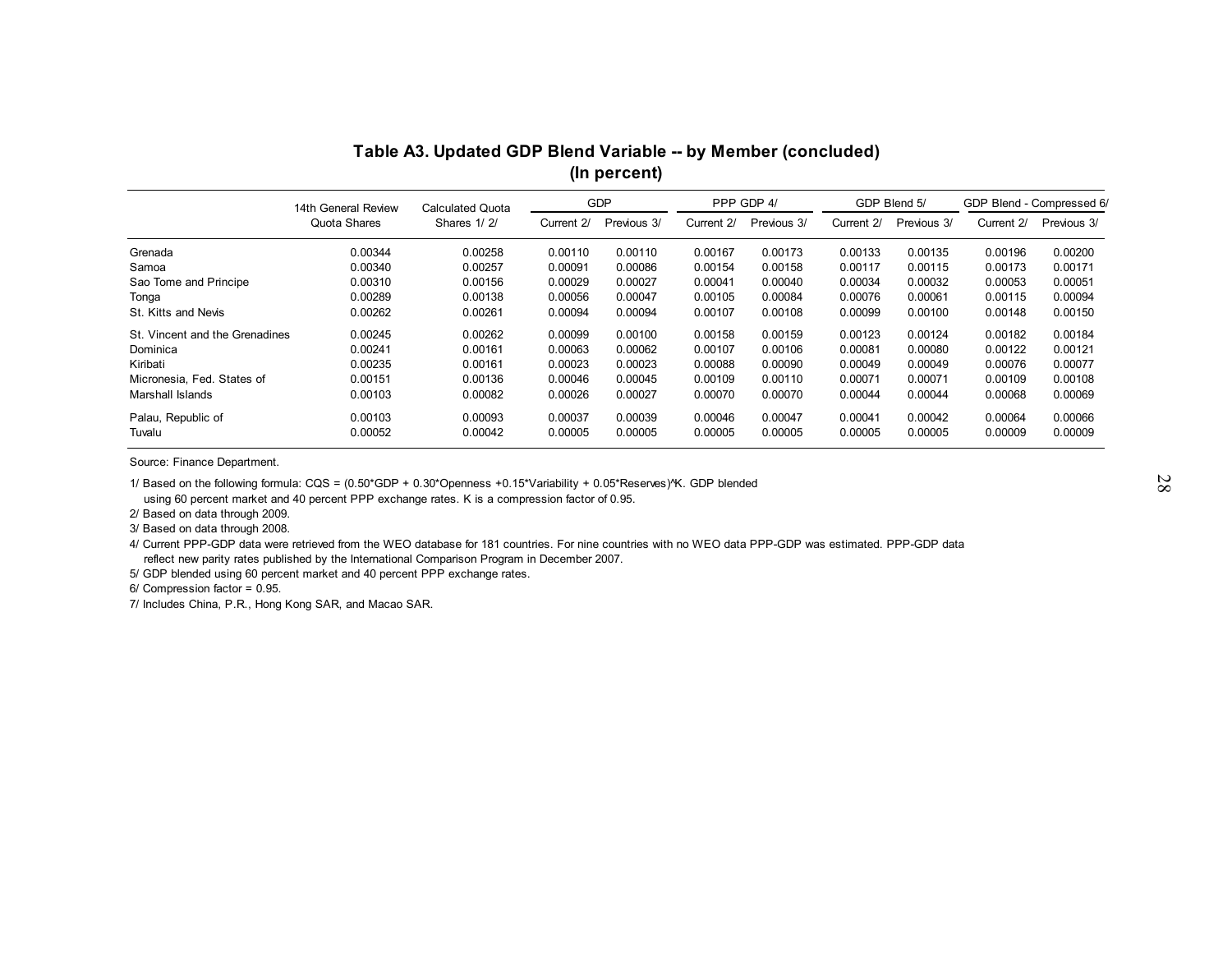|                       | 14th General Review          |                         | Contribution of Variables to Change in CQS 1/ |                    |                 |                       | Total                                |
|-----------------------|------------------------------|-------------------------|-----------------------------------------------|--------------------|-----------------|-----------------------|--------------------------------------|
|                       | Quota Shares<br>(In percent) | <b>GDP Blend</b><br>(1) | Openness<br>(2)                               | Variability<br>(3) | Reserves<br>(4) | Sum<br>Cols $(1 - 4)$ | $\overline{\text{CQS}}$<br>Change 2/ |
| <b>United States</b>  | 17.407                       | $-0.45$                 | $-0.09$                                       | $-0.53$            | 0.01            | $-1.05$               | $-0.93$                              |
| Japan                 | 6.464                        | $-0.07$                 | $-0.04$                                       | $-0.12$            | $-0.01$         | $-0.25$               | $-0.23$                              |
| China 3/              | 6.394                        | 0.61                    | 0.10                                          | $-0.08$            | 0.18            | 0.81                  | 0.71                                 |
| Germany               | 5.586                        | $-0.05$                 | $-0.04$                                       | 0.21               | 0.00            | 0.12                  | 0.10                                 |
| France                | 4.227                        | $-0.03$                 | $-0.02$                                       | 0.06               | $-0.01$         | 0.00                  | 0.00                                 |
| <b>United Kingdom</b> | 4.227                        | $-0.15$                 | $-0.09$                                       | $-0.16$            | 0.00            | $-0.39$               | $-0.37$                              |
| Italy                 | 3.161                        | $-0.04$                 | $-0.03$                                       | 0.32               | 0.00            | 0.26                  | 0.24                                 |
| India                 | 2.751                        | 0.11                    | 0.04                                          | $-0.08$            | $-0.03$         | 0.05                  | 0.04                                 |
| Russia                | 2.706                        | 0.00                    | 0.02                                          | $-0.21$            | $-0.10$         | $-0.29$               | $-0.27$                              |
| <b>Brazil</b>         | 2.316                        | 0.05                    | 0.01                                          | $-0.11$            | 0.00            | $-0.05$               | $-0.05$                              |
| Canada                | 2.312                        | $-0.04$                 | $-0.02$                                       | $-0.01$            | 0.00            | $-0.07$               | $-0.07$                              |
| Saudi Arabia          | 2.096                        | $-0.01$                 | 0.01                                          | 0.14               | $-0.01$         | 0.14                  | 0.13                                 |
| Spain                 | 2.000                        | $-0.01$                 | $-0.01$                                       | 0.13               | 0.00            | 0.10                  | 0.09                                 |
| Mexico                | 1.869                        | $-0.06$                 | $-0.01$                                       | $-0.01$            | $-0.01$         | $-0.08$               | $-0.08$                              |
| Netherlands           | 1.832                        | $-0.01$                 | $-0.01$                                       | 0.24               | 0.00            | 0.23                  | 0.22                                 |
|                       |                              |                         |                                               |                    |                 |                       |                                      |
| Korea                 | 1.800                        | $-0.05$                 | 0.01                                          | $-0.09$            | $-0.01$         | $-0.15$               | $-0.15$                              |
| Australia             | 1.379                        | 0.01                    | 0.01                                          | 0.01               | 0.00            | 0.04                  | 0.04                                 |
| Belgium               | 1.345                        | 0.00                    | $-0.04$                                       | 0.14               | 0.00<br>0.02    | 0.10                  | 0.09                                 |
| Switzerland<br>Turkey | 1.210<br>0.977               | 0.00<br>$-0.01$         | 0.01<br>0.00                                  | $-0.11$<br>$-0.02$ | $-0.01$         | $-0.08$<br>$-0.03$    | $-0.08$<br>$-0.04$                   |
|                       |                              |                         |                                               |                    |                 |                       |                                      |
| Indonesia             | 0.975                        | 0.03                    | 0.00                                          | $-0.02$            | 0.00            | 0.00                  | 0.00                                 |
| Sweden                | 0.929                        | $-0.01$                 | $-0.01$                                       | 0.14               | 0.00            | 0.12                  | 0.12                                 |
| Poland                | 0.859                        | 0.01                    | 0.01                                          | 0.03               | 0.00            | 0.04                  | 0.04                                 |
| Austria               | 0.825                        | 0.00                    | 0.00                                          | 0.00               | 0.00            | $-0.01$               | $-0.01$                              |
| Singapore             | 0.816                        | 0.01                    | 0.02                                          | 0.00               | 0.00            | 0.02                  | 0.02                                 |
| Norway                | 0.788                        | $-0.01$                 | 0.00                                          | $-0.02$            | 0.00            | $-0.03$               | $-0.03$                              |
| Venezuela             | 0.781                        | 0.02                    | 0.00                                          | 0.02               | 0.00            | 0.03                  | 0.03                                 |
| Malaysia              | 0.762                        | 0.00                    | 0.00                                          | $-0.04$            | $-0.02$         | $-0.06$               | $-0.06$                              |
| Iran                  | 0.748                        | 0.01                    | 0.00                                          | $-0.01$            | $-0.01$         | 0.00                  | 0.00                                 |
| Ireland               | 0.724                        | $-0.01$                 | 0.00                                          | $-0.08$            | 0.00            | $-0.09$               | $-0.09$                              |
| Denmark               | 0.721                        | $-0.01$                 | 0.00                                          | 0.00               | 0.02            | 0.01                  | 0.01                                 |
| Thailand              | 0.674                        | 0.00                    | 0.00                                          | 0.04               | 0.01            | 0.05                  | 0.05                                 |
| Argentina             | 0.669                        | 0.01                    | 0.00                                          | $-0.03$            | 0.00            | $-0.02$               | $-0.02$                              |
| South Africa          | 0.640                        | 0.00                    | 0.00                                          | $-0.02$            | 0.00            | $-0.03$               | $-0.03$                              |
| Nigeria               | 0.515                        | 0.00                    | 0.01                                          | $-0.03$            | $-0.01$         | $-0.02$               | $-0.03$                              |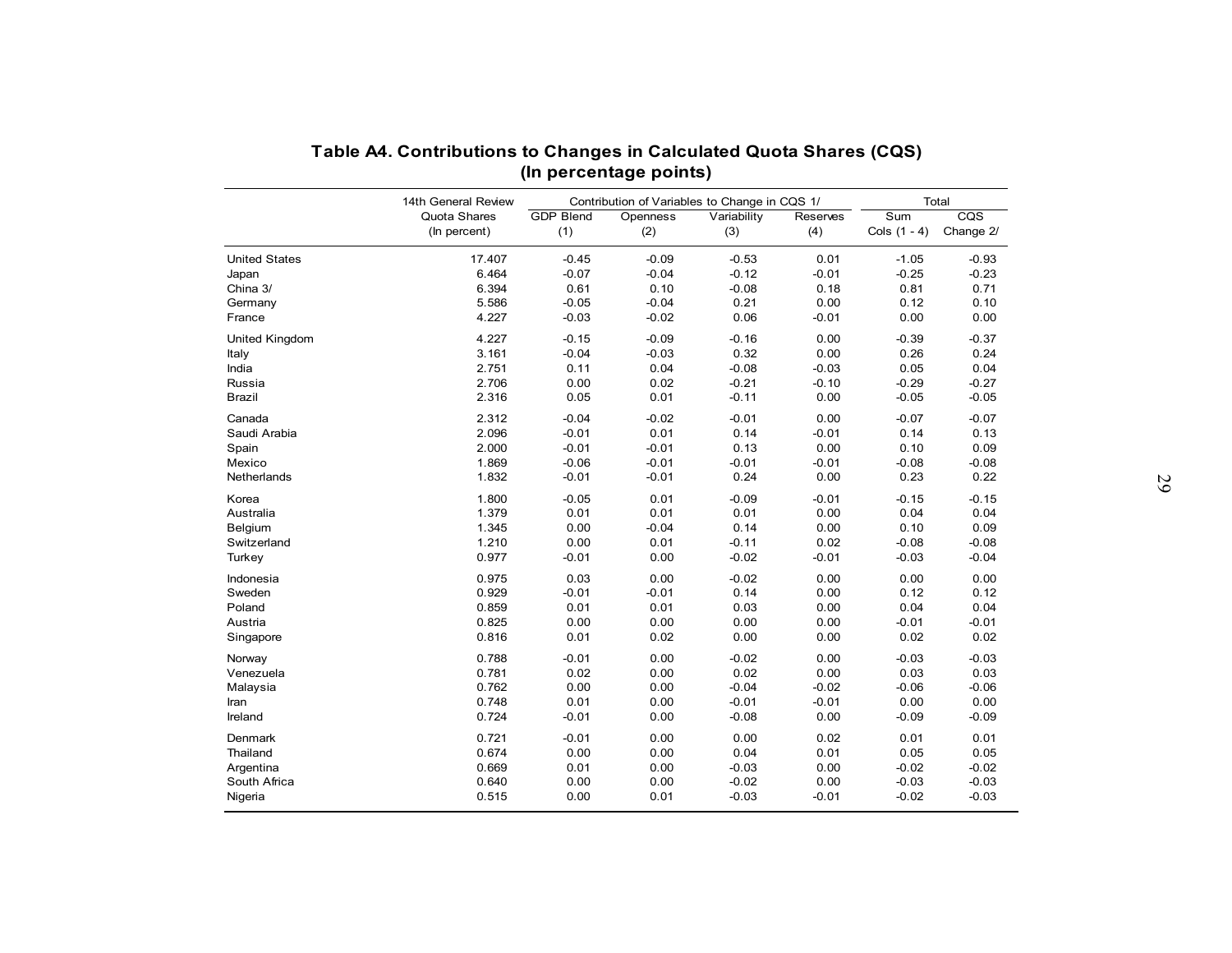|                             | 14th General Review          |                         |                 | Contribution of Variables to Change in CQS 1/ |                 |                       | Total            |
|-----------------------------|------------------------------|-------------------------|-----------------|-----------------------------------------------|-----------------|-----------------------|------------------|
|                             | Quota Shares<br>(In percent) | <b>GDP Blend</b><br>(1) | Openness<br>(2) | Variability<br>(3)                            | Reserves<br>(4) | Sum<br>Cols $(1 - 4)$ | CQS<br>Change 2/ |
| Greece                      | 0.509                        | $-0.002$                | $-0.002$        | 0.002                                         | 0.000           | $-0.001$              | $-0.002$         |
| Finland                     | 0.506                        | $-0.004$                | $-0.005$        | 0.026                                         | 0.000           | 0.018                 | 0.018            |
| <b>United Arab Emirates</b> | 0.485                        | $-0.004$                | 0.022           | $-0.032$                                      | $-0.017$        | $-0.031$              | $-0.033$         |
| <b>Czech Republic</b>       | 0.457                        | 0.002                   | 0.006           | 0.038                                         | 0.000           | 0.046                 | 0.047            |
| Portugal                    | 0.432                        | 0.003                   | 0.001           | 0.031                                         | 0.000           | 0.035                 | 0.036            |
| Colombia                    | 0.429                        | 0.007                   | 0.003           | $-0.006$                                      | 0.000           | 0.005                 | 0.005            |
| Philippines                 | 0.428                        | 0.004                   | $-0.003$        | $-0.035$                                      | 0.001           | $-0.032$              | $-0.034$         |
| Egypt                       | 0.427                        | 0.017                   | 0.004           | 0.001                                         | $-0.002$        | 0.019                 | 0.020            |
| Pakistan                    | 0.426                        | 0.006                   | 0.001           | $-0.014$                                      | 0.000           | $-0.008$              | $-0.008$         |
| Ukraine                     | 0.422                        | $-0.007$                | 0.001           | 0.042                                         | $-0.006$        | 0.030                 | 0.030            |
| Algeria                     | 0.411                        | 0.002                   | 0.012           | 0.042                                         | 0.004           | 0.060                 | 0.062            |
| Hungary                     | 0.407                        | $-0.004$                | 0.005           | 0.062                                         | 0.008           | 0.071                 | 0.074            |
| Kuwait                      | 0.406                        | $-0.004$                | 0.004           | $-0.010$                                      | 0.002           | $-0.009$              | $-0.010$         |
| Israel                      | 0.403                        | 0.004                   | $-0.002$        | 0.024                                         | 0.012           | 0.038                 | 0.039            |
| Romania                     | 0.380                        | 0.004                   | 0.004           | 0.034                                         | $-0.001$        | 0.040                 | 0.041            |
|                             |                              |                         |                 |                                               |                 |                       |                  |
| Chile                       | 0.366                        | $-0.002$                | 0.002           | 0.018                                         | 0.002           | 0.020                 | 0.020            |
| Iraq                        | 0.349                        | 0.003                   | 0.004           | $-0.006$                                      | 0.001           | 0.002                 | 0.002            |
| Libya                       | 0.330                        | 0.002                   | 0.003           | $-0.007$                                      | 0.001           | $-0.001$              | $-0.001$         |
| Peru                        | 0.280                        | 0.005                   | 0.003           | $-0.010$                                      | $-0.002$        | $-0.004$              | $-0.005$         |
| Luxembourg                  | 0.277                        | 0.001                   | 0.012           | 0.093                                         | 0.000           | 0.105                 | 0.108            |
| New Zealand                 | 0.263                        | $-0.002$                | 0.000           | $-0.011$                                      | $-0.002$        | $-0.015$              | $-0.017$         |
| Kazakhstan                  | 0.243                        | 0.002                   | 0.005           | 0.001                                         | $-0.001$        | 0.007                 | 0.007            |
| Vietnam                     | 0.242                        | 0.007                   | 0.007           | $-0.009$                                      | $-0.003$        | 0.001                 | 0.001            |
| Syrian Arab Republic        | 0.233                        | 0.003                   | 0.001           | $-0.003$                                      | $-0.001$        | 0.001                 | 0.001            |
| Bangladesh                  | 0.224                        | 0.006                   | 0.002           | $-0.001$                                      | 0.001           | 0.008                 | 0.009            |
| Congo, Dem. Republic of     | 0.224                        | 0.000                   | 0.001           | 0.002                                         | 0.000           | 0.004                 | 0.004            |
| Slovak Republic             | 0.210                        | 0.004                   | 0.005           | 0.015                                         | $-0.013$        | 0.011                 | 0.012            |
| Zambia                      | 0.205                        | 0.000                   | 0.000           | $-0.003$                                      | 0.000           | $-0.003$              | $-0.003$         |
| <b>Bulgaria</b>             | 0.188                        | 0.002                   | 0.001           | 0.015                                         | $-0.002$        | 0.016                 | 0.017            |
| Morocco                     | 0.188                        | 0.003                   | 0.002           | 0.010                                         | $-0.002$        | 0.013                 | 0.014            |
|                             |                              |                         |                 |                                               |                 |                       |                  |
| Angola                      | 0.155                        | 0.007                   | 0.007           | 0.020                                         | $-0.002$        | 0.032                 | 0.034            |
| Ghana                       | 0.155                        | 0.000                   | 0.001           | $-0.002$                                      | 0.000           | $-0.001$              | $-0.001$         |
| Qatar                       | 0.154                        | 0.016                   | 0.005           | $-0.004$                                      | 0.002           | 0.020                 | 0.021            |
| Croatia                     | 0.150                        | 0.000                   | $-0.001$        | 0.010                                         | $-0.001$        | 0.008                 | 0.008            |
| Zimbabwe                    | 0.148                        | 0.000                   | 0.001           | $-0.002$                                      | 0.000           | $-0.002$              | $-0.002$         |

| Table A4. Contributions to Changes in Calculated Quota Shares (CQS) (continued) |  |
|---------------------------------------------------------------------------------|--|
| (In percentage points)                                                          |  |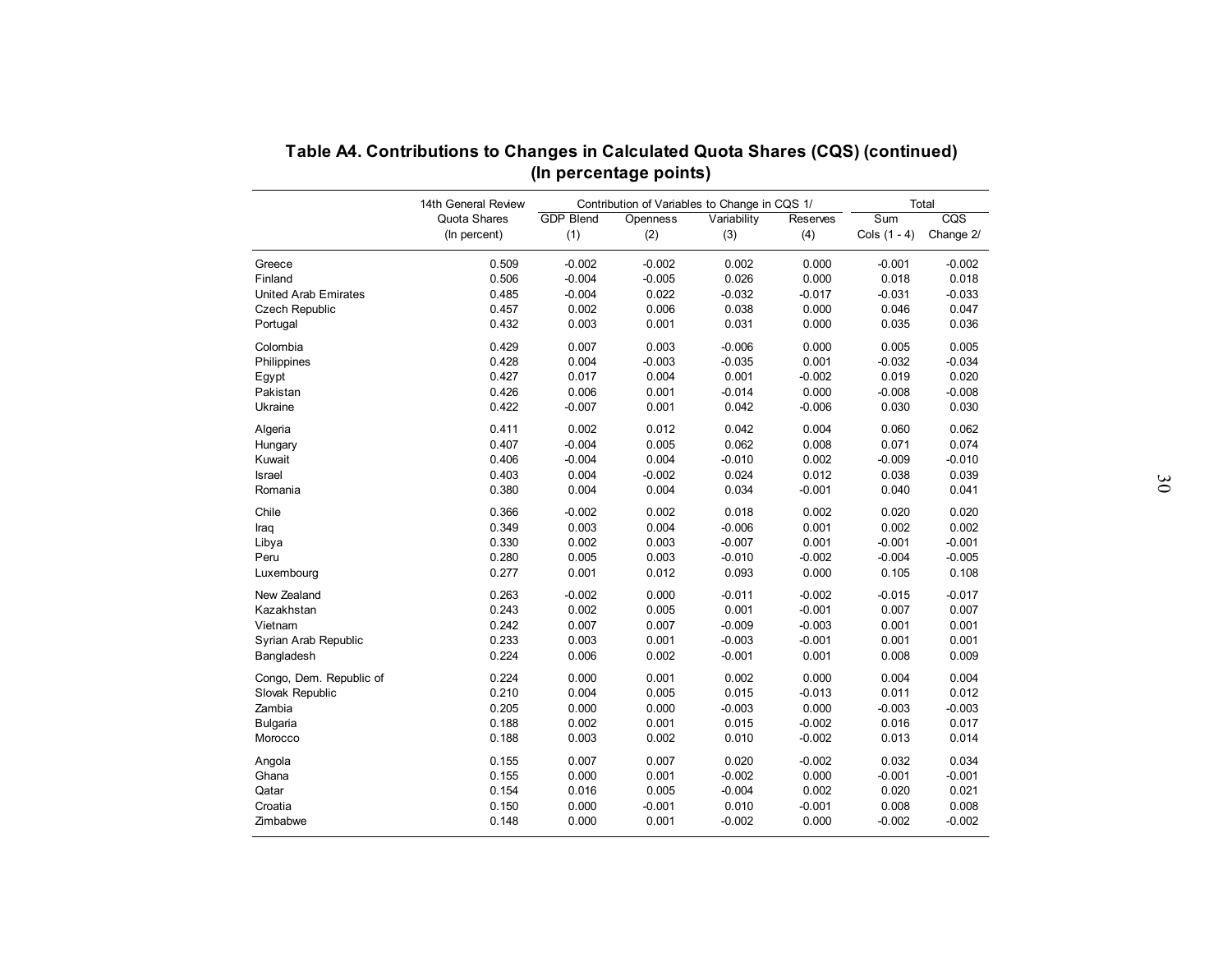|                                  | 14th General Review          |                                         | Contribution of Variables to Change in CQS 1/ |                         |                      |                       | Total            |
|----------------------------------|------------------------------|-----------------------------------------|-----------------------------------------------|-------------------------|----------------------|-----------------------|------------------|
|                                  | Quota Shares<br>(In percent) | <b>GDP Blend</b><br>$\mathbf{r}$<br>(1) | Openness<br>$\mathbf{F}$<br>(2)               | Variability<br>×<br>(3) | Reserves<br>F<br>(4) | Sum<br>Cols $(1 - 4)$ | CQS<br>Change 2/ |
| Ecuador                          | 0.146                        | 0.001                                   | 0.001                                         | $-0.006$                | $-0.001$             | $-0.006$              | $-0.007$         |
| <b>Belarus</b>                   | 0.143                        | 0.002                                   | 0.001                                         | 0.013                   | $-0.001$             | 0.015                 | 0.016            |
| Serbia                           | 0.137                        | 0.001                                   | 0.001                                         | $-0.012$                | $-0.001$             | $-0.012$              | $-0.013$         |
| Cote d'Ivoire                    | 0.136                        | 0.000                                   | 0.000                                         | $-0.001$                | 0.000                | $-0.001$              | $-0.001$         |
| Lebanon                          | 0.133                        | 0.002                                   | 0.001                                         | $-0.018$                | 0.005                | $-0.009$              | $-0.010$         |
| Sudan                            | 0.132                        | 0.007                                   | 0.001                                         | 0.000                   | $-0.001$             | 0.007                 | 0.008            |
| Slovenia                         | 0.123                        | 0.000                                   | 0.000                                         | 0.008                   | 0.000                | 0.009                 | 0.009            |
| Sri Lanka                        | 0.121                        | 0.002                                   | 0.000                                         | $-0.001$                | $-0.001$             | 0.000                 | 0.000            |
| Uzbekistan                       | 0.116                        | 0.003                                   | 0.002                                         | 0.004                   | 0.001                | 0.010                 | 0.011            |
| Tunisia                          | 0.114                        | 0.004                                   | 0.000                                         | 0.007                   | 0.000                | 0.012                 | 0.013            |
| Oman                             | 0.114                        | 0.001                                   | 0.003                                         | $-0.005$                | 0.001                | $-0.001$              | $-0.001$         |
| Kenya                            | 0.114                        | 0.001                                   | 0.001                                         | $-0.004$                | 0.000                | $-0.002$              | $-0.002$         |
| Myanmar                          | 0.108                        | 0.004                                   | 0.001                                         | $-0.002$                | 0.001                | 0.005                 | 0.005            |
| Yemen, Republic of               | 0.102                        | 0.002                                   | 0.000                                         | $-0.012$                | $-0.001$             | $-0.011$              | $-0.013$         |
| Dominican Republic               | 0.100                        | 0.001                                   | 0.000                                         | $-0.001$                | 0.000                | 0.000                 | 0.000            |
|                                  |                              |                                         |                                               |                         |                      |                       |                  |
| Trinidad and Tobago<br>Lithuania | 0.099<br>0.093               | $-0.001$<br>$-0.001$                    | 0.000<br>0.001                                | 0.008<br>0.019          | 0.000<br>$-0.001$    | 0.007<br>0.019        | 0.008<br>0.021   |
|                                  | 0.090                        | 0.002                                   | 0.001                                         | $-0.004$                | 0.001                | 0.000                 | 0.000            |
| Uruguay<br>Guatemala             | 0.090                        | 0.000                                   | 0.000                                         | $-0.002$                | 0.000                | $-0.001$              | $-0.001$         |
| Tanzania                         | 0.083                        | 0.001                                   | 0.001                                         | 0.001                   | 0.000                | 0.003                 | 0.004            |
|                                  |                              |                                         |                                               |                         |                      |                       |                  |
| Bahrain                          | 0.083                        | 0.001                                   | $-0.001$                                      | $-0.004$                | 0.000                | $-0.005$              | $-0.006$         |
| Azerbaijan                       | 0.082                        | 0.008                                   | 0.003                                         | 0.008                   | 0.000                | 0.018                 | 0.021            |
| Jamaica                          | 0.080                        | $-0.001$                                | $-0.001$                                      | 0.002                   | 0.000                | 0.001                 | 0.001            |
| Panama                           | 0.079                        | 0.001                                   | 0.001                                         | $-0.005$                | 0.000                | $-0.002$              | $-0.002$         |
| Costa Rica                       | 0.077                        | 0.000                                   | 0.000                                         | $-0.002$                | 0.000                | $-0.002$              | $-0.002$         |
| Uganda                           | 0.076                        | 0.001                                   | 0.001                                         | $-0.006$                | 0.000                | $-0.004$              | $-0.004$         |
| Jordan                           | 0.072                        | 0.001                                   | 0.001                                         | $-0.002$                | 0.001                | 0.002                 | 0.002            |
| Latvia                           | 0.070                        | $-0.001$                                | 0.000                                         | $-0.001$                | $-0.001$             | $-0.002$              | $-0.003$         |
| Afghanistan, Islamic State of    | 0.068                        | 0.002                                   | 0.001                                         | $-0.002$                | 0.000                | 0.001                 | 0.001            |
| Senegal                          | 0.068                        | 0.000                                   | 0.000                                         | 0.000                   | 0.000                | 0.000                 | 0.000            |
| Iceland                          | 0.067                        | $-0.001$                                | 0.000                                         | $-0.014$                | 0.000                | $-0.015$              | $-0.018$         |
| Cyprus                           | 0.064                        | 0.000                                   | 0.001                                         | 0.007                   | 0.000                | 0.008                 | 0.009            |
| Brunei Darussalam                | 0.063                        | 0.002                                   | 0.000                                         | 0.001                   | 0.000                | 0.002                 | 0.003            |
| Ethiopia                         | 0.063                        | 0.007                                   | 0.001                                         | $-0.001$                | 0.000                | 0.007                 | 0.008            |
| El Salvador                      | 0.060                        | 0.000                                   | $-0.001$                                      | 0.000                   | 0.000                | $-0.001$              | $-0.001$         |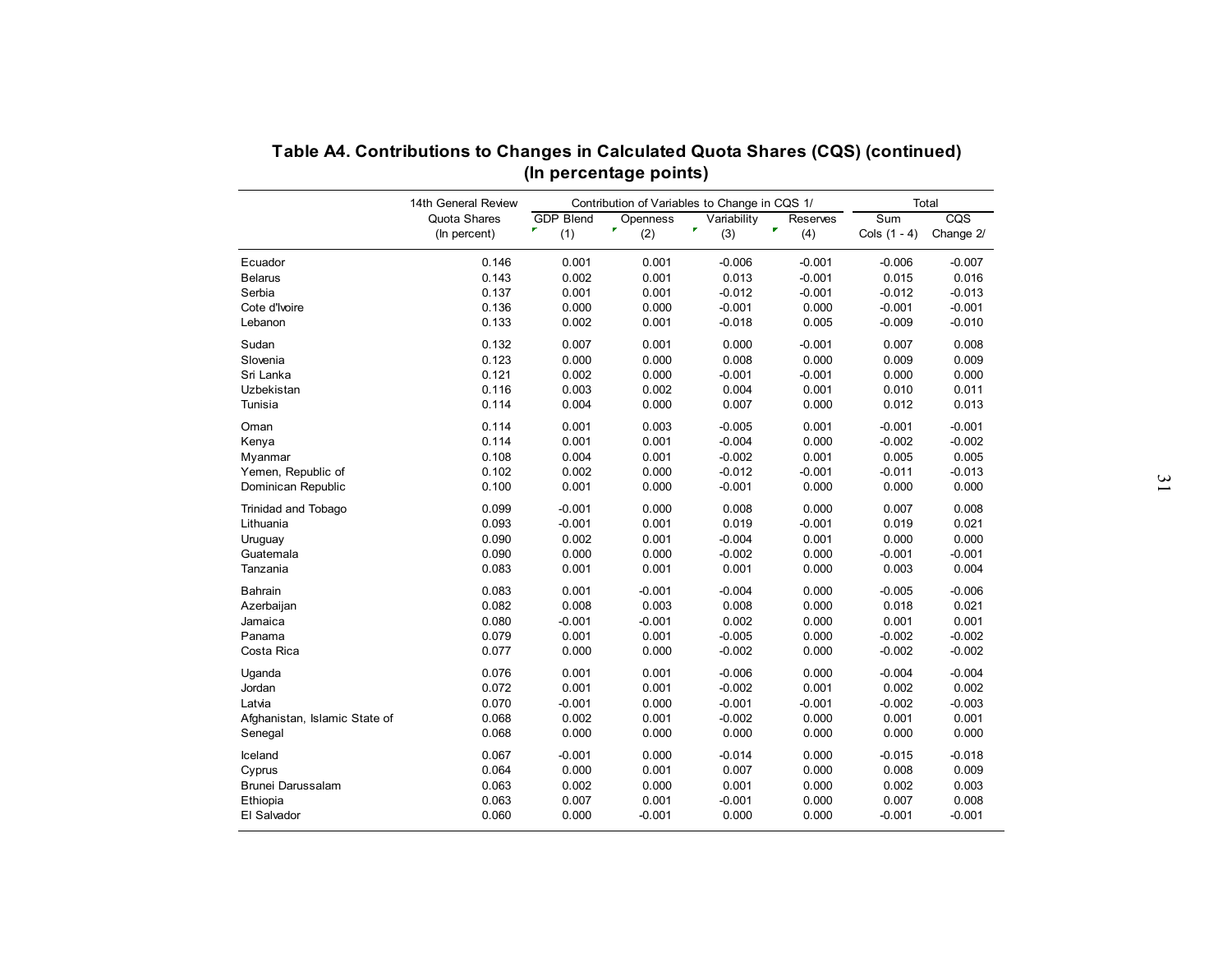|                          | Table A4. Contributions to Changes in Calculated Quota Shares (CQS) (continued) |                                                                         |                  |                     |                     |                         |                         |
|--------------------------|---------------------------------------------------------------------------------|-------------------------------------------------------------------------|------------------|---------------------|---------------------|-------------------------|-------------------------|
|                          | 14th General Review                                                             | (In percentage points)<br>Contribution of Variables to Change in CQS 1/ |                  |                     |                     |                         | Total                   |
|                          | Quota Shares                                                                    | <b>GDP Blend</b>                                                        | Openness         | Variability         | Reserves            | $\overline{\text{Sum}}$ | $\overline{\text{cos}}$ |
|                          | (In percent)                                                                    | (1)                                                                     | (2)              | (3)                 | (4)                 | Cols $(1 - 4)$          | Change 2/               |
| Cameroon                 | 0.058                                                                           | 0.0001                                                                  | 0.0000           | $-0.0040$           | 0.0000              | $-0.0038$               | $-0.0045$               |
| Bosnia-Herzegovina       | 0.056                                                                           | 0.0018                                                                  | 0.0000           | $-0.0002$           | 0.0001              | 0.0018                  | 0.0020                  |
| Papua New Guinea         | 0.055                                                                           | $-0.0001$                                                               | 0.0010           | $-0.0024$           | $-0.0001$           | $-0.0016$               | $-0.0019$               |
| Nicaragua                | 0.055                                                                           | $-0.0001$                                                               | 0.0002           | $-0.0015$           | 0.0001              | $-0.0014$               | $-0.0018$               |
| Liberia                  | 0.054                                                                           | 0.0001                                                                  | 0.0003           | 0.0007              | 0.0001              | 0.0011                  | 0.0014                  |
| Honduras                 | 0.052                                                                           | 0.0002                                                                  | $-0.0002$        | $-0.0017$           | 0.0000              | $-0.0017$               | $-0.0020$               |
| Madagascar               | 0.051                                                                           | 0.0003                                                                  | 0.0001           | 0.0041              | 0.0000              | 0.0046                  | 0.0055                  |
| Estonia                  | 0.051                                                                           | $-0.0006$                                                               | 0.0000           | 0.0069              | $-0.0003$           | 0.0059                  | 0.0067                  |
| Bolivia                  | 0.050                                                                           | 0.0009                                                                  | 0.0006           | 0.0023              | 0.0005              | 0.0043                  | 0.0050                  |
| Turkmenistan             | 0.050                                                                           | $-0.0006$                                                               | 0.0015           | $-0.0027$           | 0.0012              | $-0.0007$               | $-0.0008$               |
|                          |                                                                                 |                                                                         |                  |                     |                     |                         |                         |
| Mozambique               | 0.048                                                                           | 0.0003                                                                  | 0.0001           | $-0.0017$           | 0.0001              | $-0.0011$               | $-0.0014$               |
| Gabon                    | 0.045                                                                           | $-0.0001$                                                               | $-0.0013$        | 0.0016              | 0.0003              | 0.0005                  | 0.0005                  |
| Guinea                   | 0.045                                                                           | 0.0001                                                                  | 0.0006           | 0.0050              | 0.0000              | 0.0058                  | 0.0072                  |
| Georgia                  | 0.044                                                                           | 0.0003                                                                  | 0.0004           | $-0.0003$           | 0.0001              | 0.0005                  | 0.0006                  |
| Sierra Leone             | 0.044                                                                           | 0.0002                                                                  | 0.0000           | $-0.0003$           | 0.0000              | 0.0000                  | 0.0000                  |
| Paraguay                 | 0.042                                                                           | 0.0005                                                                  | 0.0008           | 0.0006              | 0.0002              | 0.0021                  | 0.0024                  |
| Botswana                 | 0.041                                                                           | $-0.0001$                                                               | $-0.0003$        | $-0.0007$           | $-0.0012$           | $-0.0024$               | $-0.0029$               |
| Namibia                  | 0.040                                                                           | 0.0007                                                                  | 0.0004           | $-0.0009$           | 0.0003              | 0.0005                  | 0.0006                  |
| Mali                     | 0.039                                                                           | 0.0002                                                                  | 0.0005           | $-0.0037$           | 0.0001              | $-0.0029$               | $-0.0035$               |
| Bahamas, The             | 0.038                                                                           | $-0.0004$                                                               | $-0.0003$        | $-0.0008$           | 0.0001              | $-0.0013$               | $-0.0017$               |
|                          |                                                                                 |                                                                         |                  |                     |                     |                         |                         |
| Guyana                   | 0.038<br>0.037                                                                  | 0.0006                                                                  | 0.0001           | $-0.0004$<br>0.0002 | 0.0001              | 0.0004                  | 0.0005                  |
| Kyrgyz Republic          |                                                                                 | 0.0003                                                                  | 0.0006           |                     | 0.0001              | 0.0012                  | 0.0014                  |
| Cambodia<br>Tajikistan   | 0.037<br>0.036                                                                  | 0.0005<br>0.0004                                                        | 0.0004<br>0.0002 | 0.0014<br>$-0.0010$ | 0.0002<br>$-0.0001$ | 0.0025<br>$-0.0004$     | 0.0029<br>$-0.0005$     |
|                          | 0.036                                                                           |                                                                         |                  | 0.0029              |                     |                         |                         |
| Moldova                  |                                                                                 | 0.0002                                                                  | 0.0002           |                     | $-0.0002$           | 0.0030                  | 0.0037                  |
| Malta                    | 0.035                                                                           | 0.0001                                                                  | 0.0006           | $-0.0010$           | $-0.0001$           | $-0.0004$               | $-0.0005$               |
| Haiti                    | 0.034                                                                           | 0.0000                                                                  | 0.0002           | 0.0001              | 0.0001              | 0.0004                  | 0.0004                  |
| Somalia                  | 0.034                                                                           | 0.0000                                                                  | 0.0000           | $-0.0001$           | 0.0000              | $-0.0001$               | $-0.0001$               |
| Congo, Republic of       | 0.034                                                                           | 0.0003                                                                  | 0.0009           | 0.0048              | 0.0003              | 0.0062                  | 0.0073                  |
| Rwanda                   | 0.034                                                                           | 0.0006                                                                  | 0.0002           | $-0.0005$           | 0.0000              | 0.0003                  | 0.0003                  |
| <b>Equatorial Guinea</b> | 0.033                                                                           | 0.0006                                                                  | 0.0005           | 0.0016              | $-0.0006$           | 0.0020                  | 0.0023                  |
| Nepal                    | 0.033                                                                           | 0.0023                                                                  | 0.0005           | $-0.0009$           | 0.0001              | 0.0020                  | 0.0023                  |
| Burundi                  | 0.032                                                                           | 0.0000                                                                  | 0.0001           | 0.0008              | 0.0000              | 0.0009                  | 0.0012                  |
| Togo                     | 0.031                                                                           | 0.0001                                                                  | 0.0001           | $-0.0005$           | 0.0000              | $-0.0003$               | $-0.0004$               |
| Mauritius                | 0.030                                                                           | 0.0005                                                                  | 0.0000           | 0.0011              | $-0.0001$           | 0.0016                  | 0.0019                  |
|                          |                                                                                 |                                                                         |                  |                     |                     |                         |                         |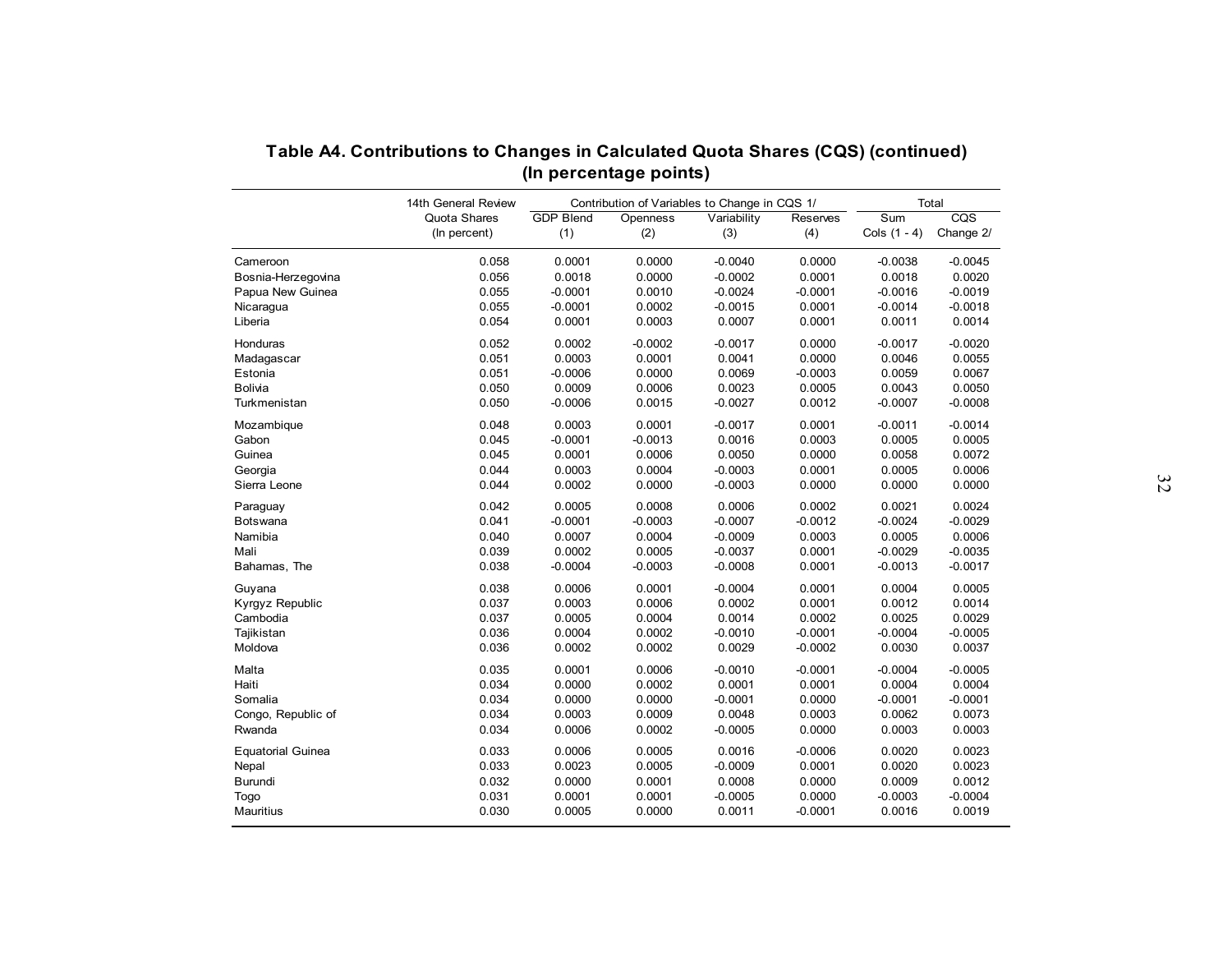|                             | 14th General Review          | Contribution of Variables to Change in CQS 1/ | Total                 |                     |                                 |                       |                     |
|-----------------------------|------------------------------|-----------------------------------------------|-----------------------|---------------------|---------------------------------|-----------------------|---------------------|
|                             | Quota Shares<br>(In percent) | <b>GDP Blend</b><br>r<br>(1)                  | Openness<br>P.<br>(2) | Variability<br>(3)  | Reserves<br>$\pmb{\tau}$<br>(4) | Sum<br>Cols $(1 - 4)$ | CQS<br>Change 2/    |
|                             |                              |                                               |                       |                     |                                 |                       |                     |
| Macedonia, FYR<br>Chad      | 0.029<br>0.029               | 0.0004<br>$-0.0006$                           | 0.0004<br>0.0001      | 0.0013<br>$-0.0014$ | $-0.0003$<br>$-0.0002$          | 0.0017<br>$-0.0021$   | 0.0019<br>$-0.0026$ |
| Albania                     | 0.029                        | 0.0003                                        | 0.0005                | 0.0019              | 0.0000                          | 0.0028                | 0.0033              |
| Malawi                      | 0.029                        | 0.0007                                        | 0.0000                | $-0.0044$           | 0.0000                          | $-0.0037$             | $-0.0045$           |
|                             | 0.028                        | 0.0001                                        | 0.0002                | $-0.0003$           | 0.0000                          | 0.0000                | 0.0000              |
| Niger                       |                              |                                               |                       |                     |                                 |                       |                     |
| Suriname                    | 0.027                        | 0.0005                                        | 0.0001                | $-0.0005$           | 0.0001                          | 0.0001                | 0.0002              |
| Armenia                     | 0.027                        | 0.0000                                        | 0.0002                | $-0.0004$           | 0.0000                          | $-0.0002$             | $-0.0003$           |
| Mauritania                  | 0.027                        | 0.0000                                        | 0.0001                | 0.0012              | 0.0000                          | 0.0013                | 0.0016              |
| Benin                       | 0.026                        | 0.0002                                        | 0.0002                | $-0.0021$           | $-0.0001$                       | $-0.0018$             | $-0.0022$           |
| <b>Burkina Faso</b>         | 0.025                        | 0.0003                                        | 0.0004                | $-0.0013$           | 0.0001                          | $-0.0005$             | $-0.0006$           |
| Central African Republic    | 0.023                        | 0.0000                                        | 0.0001                | $-0.0005$           | 0.0000                          | $-0.0004$             | $-0.0005$           |
| Lao, People's Dem. Republic | 0.022                        | 0.0004                                        | 0.0002                | $-0.0013$           | 0.0000                          | $-0.0007$             | $-0.0009$           |
| Fiji                        | 0.021                        | $-0.0002$                                     | $-0.0002$             | $-0.0007$           | $-0.0002$                       | $-0.0014$             | $-0.0018$           |
| <b>Barbados</b>             | 0.020                        | 0.0004                                        | $-0.0001$             | $-0.0006$           | $-0.0001$                       | $-0.0003$             | $-0.0004$           |
| Kosovo                      | 0.017                        | $-0.0019$                                     | 0.0004                | 0.0012              | $-0.0001$                       | $-0.0004$             | $-0.0005$           |
| Swaziland                   | 0.016                        | $-0.0001$                                     | $-0.0002$             | $-0.0011$           | 0.0000                          | $-0.0013$             | $-0.0017$           |
| Mongolia                    | 0.015                        | 0.0001                                        | 0.0003                | 0.0027              | $-0.0003$                       | 0.0028                | 0.0034              |
| Lesotho                     | 0.015                        | $-0.0001$                                     | 0.0000                | $-0.0005$           | 0.0001                          | $-0.0006$             | $-0.0008$           |
| Gambia, The                 | 0.013                        | 0.0003                                        | 0.0000                | 0.0001              | 0.0000                          | 0.0004                | 0.0006              |
| Montenegro                  | 0.013                        | 0.0001                                        | 0.0004                | 0.0003              | $-0.0002$                       | 0.0005                | 0.0006              |
|                             |                              |                                               |                       |                     |                                 |                       |                     |
| San Marino                  | 0.010                        | 0.0000                                        | $-0.0001$             | 0.0006              | $-0.0001$                       | 0.0003                | 0.0004              |
| Eritrea                     | 0.008                        | 0.0000                                        | $-0.0001$             | $-0.0010$           | 0.0000                          | $-0.0012$             | $-0.0015$           |
| Diibouti                    | 0.007                        | 0.0000                                        | 0.0000                | $-0.0002$           | 0.0000                          | $-0.0001$             | $-0.0001$           |
| Guinea-Bissau               | 0.006                        | 0.0004                                        | 0.0001                | 0.0000              | 0.0000                          | 0.0005                | 0.0006              |
| <b>Belize</b>               | 0.006                        | 0.0000                                        | 0.0000                | 0.0000              | 0.0000                          | $-0.0001$             | $-0.0001$           |
| <b>Timor Leste</b>          | 0.005                        | 0.0001                                        | 0.0003                | 0.0000              | 0.0000                          | 0.0003                | 0.0004              |
| Vanuatu                     | 0.005                        | 0.0000                                        | 0.0000                | $-0.0002$           | 0.0000                          | $-0.0001$             | $-0.0001$           |
| Cape Verde                  | 0.005                        | 0.0000                                        | 0.0001                | 0.0000              | 0.0001                          | 0.0001                | 0.0001              |
| Seychelles                  | 0.005                        | 0.0000                                        | 0.0000                | $-0.0003$           | 0.0000                          | $-0.0003$             | $-0.0003$           |
| St. Lucia                   | 0.004                        | $-0.0001$                                     | 0.0000                | 0.0002              | 0.0000                          | 0.0002                | 0.0002              |
| <b>Maldives</b>             | 0.004                        | 0.0000                                        | 0.0000                | 0.0003              | 0.0000                          | 0.0003                | 0.0004              |
| Solomon Islands             | 0.004                        | 0.0000                                        | 0.0000                | $-0.0002$           | 0.0000                          | $-0.0002$             | $-0.0003$           |
| <b>Bhutan</b>               | 0.004                        | 0.0000                                        | 0.0001                | 0.0000              | $-0.0005$                       | $-0.0004$             | $-0.0005$           |
| Antigua and Barbuda         | 0.004                        | 0.0000                                        | 0.0000                | 0.0002              | 0.0000                          | 0.0001                | 0.0002              |
| Comoros                     | 0.004                        | 0.0000                                        | 0.0000                | $-0.0004$           | 0.0000                          | $-0.0003$             | $-0.0005$           |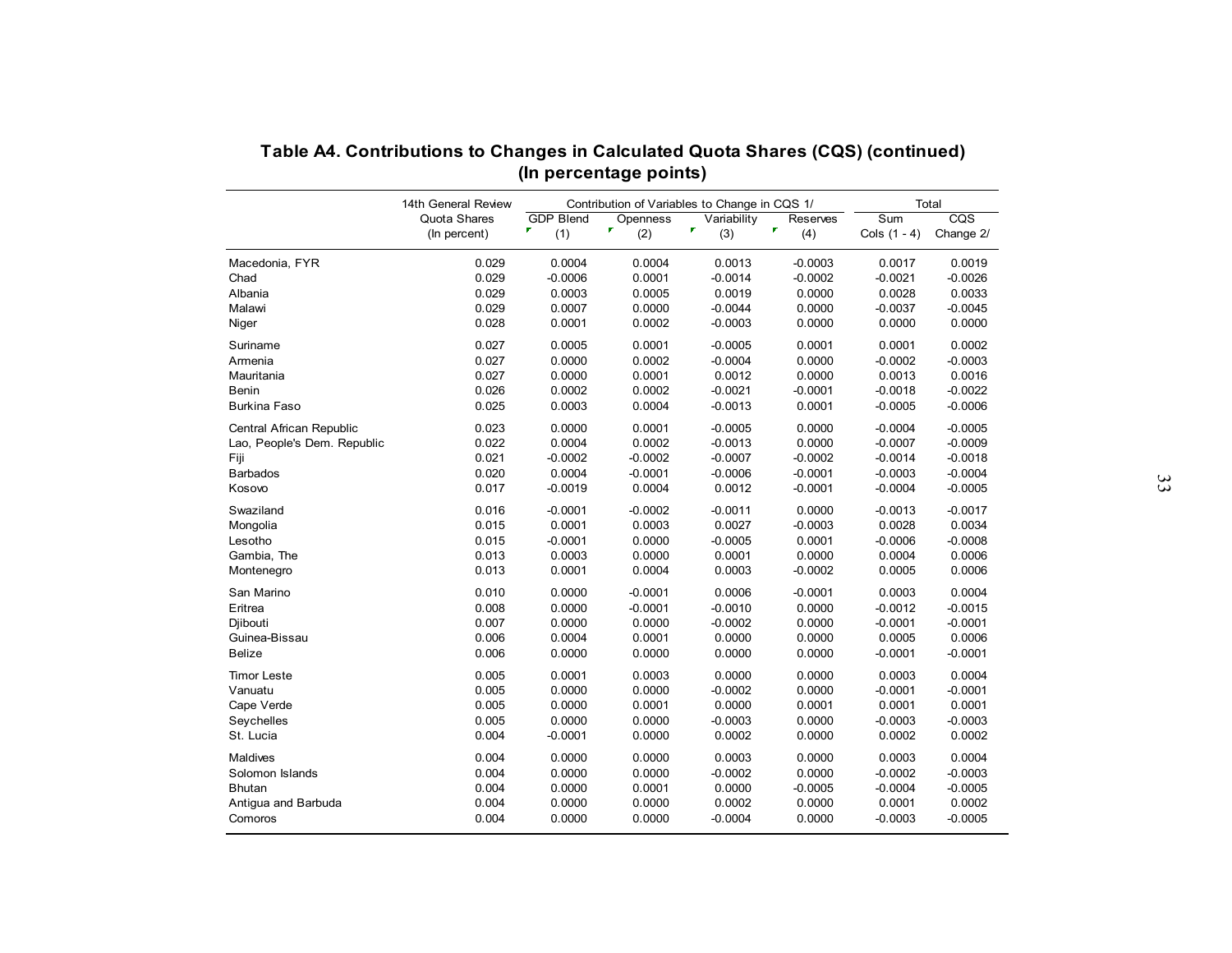| Table A4. Contributions to Changes in Calculated Quota Shares (CQS) (concluded) |                              |                              | (In percentage points) |                                               |                      |                       |                  |  |
|---------------------------------------------------------------------------------|------------------------------|------------------------------|------------------------|-----------------------------------------------|----------------------|-----------------------|------------------|--|
|                                                                                 | 14th General Review          |                              |                        | Contribution of Variables to Change in CQS 1/ |                      |                       | Total            |  |
|                                                                                 | Quota Shares<br>(In percent) | <b>GDP Blend</b><br>F<br>(1) | Openness<br>÷.<br>(2)  | Variability<br>г<br>(3)                       | Reserves<br>F<br>(4) | Sum<br>Cols $(1 - 4)$ | CQS<br>Change 2/ |  |
| Grenada                                                                         | 0.00344                      | $-0.00001$                   | $-0.00004$             | 0.00002                                       | $-0.00001$           | $-0.00003$            | $-0.00005$       |  |
| Samoa                                                                           | 0.00340                      | 0.00001                      | 0.00005                | $-0.00050$                                    | 0.00001              | $-0.00043$            | $-0.00059$       |  |
| Sao Tome and Principe                                                           | 0.00310                      | 0.00001                      | 0.00001                | $-0.00004$                                    | 0.00001              | $-0.00002$            | $-0.00003$       |  |
| Tonga                                                                           | 0.00289                      | 0.00007                      | 0.00001                | $-0.00005$                                    | 0.00001              | 0.00005               | 0.00006          |  |
| St. Kitts and Nevis                                                             | 0.00262                      | $-0.00001$                   | $-0.00001$             | 0.00031                                       | 0.00004              | 0.00033               | 0.00045          |  |
| St. Vincent and the Grenadines                                                  | 0.00245                      | $-0.00001$                   | 0.00001                | 0.00017                                       | 0.00000              | 0.00017               | 0.00023          |  |
| Dominica                                                                        | 0.00241                      | 0.00000                      | 0.00000                | $-0.00008$                                    | 0.00000              | $-0.00007$            | $-0.00010$       |  |
| Kiribati                                                                        | 0.00235                      | 0.00000                      | $-0.00001$             | $-0.00014$                                    | 0.00002              | $-0.00013$            | $-0.00018$       |  |
| Micronesia, Fed. States of                                                      | 0.00151                      | 0.00000                      | 0.00001                | $-0.00006$                                    | 0.00000              | $-0.00005$            | $-0.00008$       |  |
| Marshall Islands                                                                | 0.00103                      | 0.00000                      | $-0.00001$             | $-0.00010$                                    | 0.00000              | $-0.00011$            | $-0.00016$       |  |
|                                                                                 |                              |                              |                        |                                               |                      |                       |                  |  |
| Tuvalu                                                                          | 0.00052                      | 0.00000                      | 0.00000                | $-0.00001$                                    | 0.00000              | $-0.00001$            | $-0.00002$       |  |
| Palau, Republic of                                                              | 0.00103                      | $-0.00001$                   | 0.00003                | $-0.00007$                                    | 0.00000              | $-0.00005$            | $-0.00007$       |  |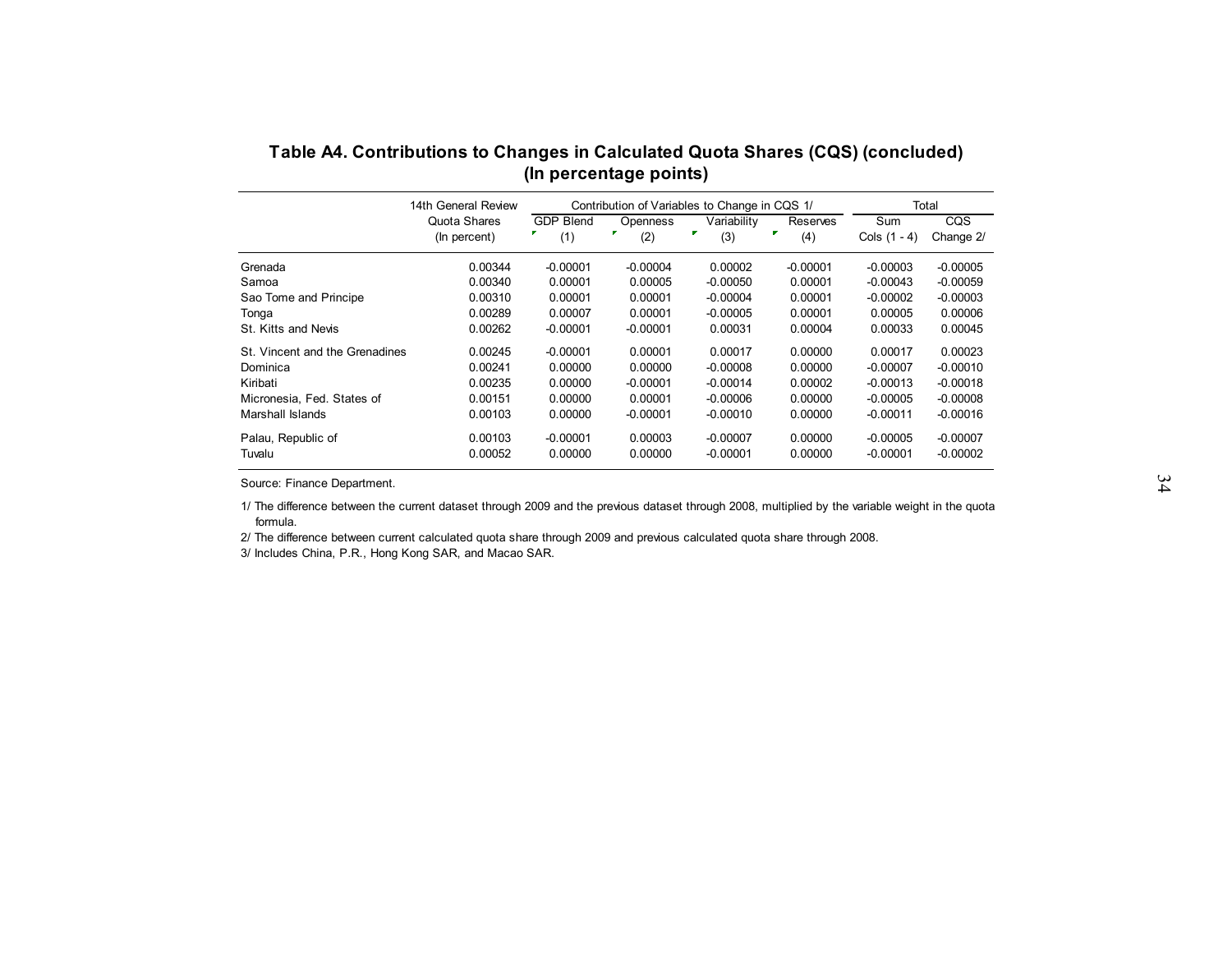|                      | Table A5. Measures of Financial Openness -- by Member |          |              |                              |            |           |  |
|----------------------|-------------------------------------------------------|----------|--------------|------------------------------|------------|-----------|--|
|                      |                                                       |          |              |                              |            |           |  |
|                      |                                                       |          | (In percent) |                              |            |           |  |
|                      |                                                       |          |              | <b>Alternative Variables</b> |            |           |  |
|                      | 14th General                                          |          | Trade        | International                | Investment | Financial |  |
|                      | Review                                                | Openness | Openness 1/  | Investment                   | Income     | Flows 3/  |  |
|                      | Quota Shares                                          | 2005-09  | 2005-09      | Position 2009 2/             | 2005-09    | 2005-09   |  |
| <b>United States</b> | 17.407                                                | 13.349   | 12.070       | 20.202                       | 19.958     | 14.764    |  |
| Japan                | 6.464                                                 | 4.425    | 4.583        | 4.686                        | 3.609      | 6.070     |  |
| China 4/             | 6.394                                                 | 7.301    | 7.768        | 4.853                        | 4.884      | 3.954     |  |
| Germany              | 5.586                                                 | 8.370    | 8.569        | 6.839                        | 7.340      | 5.138     |  |
| France               | 4.227                                                 | 4.676    | 4.425        | 7.134                        | 5.973      | 6.570     |  |
| United Kingdom       | 4.227                                                 | 5.971    | 4.673        | 14.632                       | 12.679     | 15.923    |  |
| Italy                | 3.161                                                 | 3.522    | 3.663        | 3.138                        | 2.793      | 2.274     |  |
| India                | 2.751                                                 | 1.477    | 1.682        | 0.453                        | 0.417      | 0.489     |  |
| Russia               | 2.706                                                 | 1.954    | 2.037        | 1.074                        | 1.529      | 1.330     |  |
| <b>Brazil</b>        | 2.316                                                 | 0.989    | 1.034        | 0.795                        | 0.752      | 0.568     |  |
| Canada               | 2.312                                                 | 2.705    | 2.829        | 1.447                        | 2.064      | 1.412     |  |
| Saudi Arabia         | 2.096                                                 | 1.070    | 1.210        | n.a.                         | 0.349      | 0.265     |  |
| Spain                | 2.000                                                 | 2.598    | 2.616        | 2.716                        | 2.508      | 2.412     |  |
| Mexico               | 1.869                                                 | 1.554    | 1.768        | 0.425                        | 0.444      | 0.311     |  |
| <b>Netherlands</b>   | 1.832                                                 | 3.298    | 3.205        | 3.502                        | 3.777      | 5.276     |  |
| Korea                | 1.800                                                 | 2.285    | 2.635        | 0.691                        | 0.474      | 0.941     |  |
| Australia            | 1.379                                                 | 1.227    | 1.188        | n.a.                         | 1.426      | 1.391     |  |
| Belgium              | 1.345                                                 | 2.302    | 2.302        | 2.290                        | 2.302      | 2.533     |  |
| Switzerland          | 1.210                                                 | 1.871    | 1.675        | 2.777                        | 2.888      | 2.700     |  |
| Turkey               | 0.977                                                 | 0.819    | 0.924        | 0.321                        | 0.278      | 0.328     |  |
| Indonesia            | 0.975                                                 | 0.682    | 0.754        | 0.212                        | 0.307      | 0.177     |  |
| Sweden               | 0.929                                                 | 1.308    | 1.257        | 1.190                        | 1.568      | 1.666     |  |
| Poland               | 0.859                                                 | 0.993    | 1.112        | 0.302                        | 0.377      | 0.303     |  |
| Austria              | 0.825                                                 | 1.196    | 1.219        | 1.124                        | 1.075      | 1.193     |  |
| Singapore            | 0.816                                                 | 2.020    | 2.108        | 1.092                        | 1.565      | 0.812     |  |
| Norway               | 0.788                                                 | 0.903    | 0.887        | 0.919                        | 0.987      | 1.222     |  |
| Venezuela            | 0.781                                                 | 0.336    | 0.359        | 0.165                        | 0.217      | 0.192     |  |
| Malaysia             | 0.762                                                 | 0.968    | 1.088        | 0.239                        | 0.345      | 0.234     |  |
| Iran                 | 0.748                                                 | 0.408    | 0.478        | n.a.                         | 0.049      | 0.033     |  |
| Ireland              | 0.724                                                 | 1.509    | 1.156        | 3.509                        | 3.333      | 3.677     |  |
| Denmark              | 0.721                                                 | 0.941    | 0.958        | 0.755                        | 0.853      | 0.738     |  |
| Thailand             | 0.674                                                 | 0.909    | 1.031        | 0.227                        | 0.275      | 0.182     |  |
| Argentina            | 0.669                                                 | 0.341    | 0.354        | 0.202                        | 0.274      | 0.157     |  |
| South Africa         | 0.640                                                 | 0.495    | 0.541        | 0.269                        | 0.257      | 0.194     |  |
| Nigeria              | 0.515                                                 | 0.369    | 0.406        | 0.085                        | 0.178      | 0.121     |  |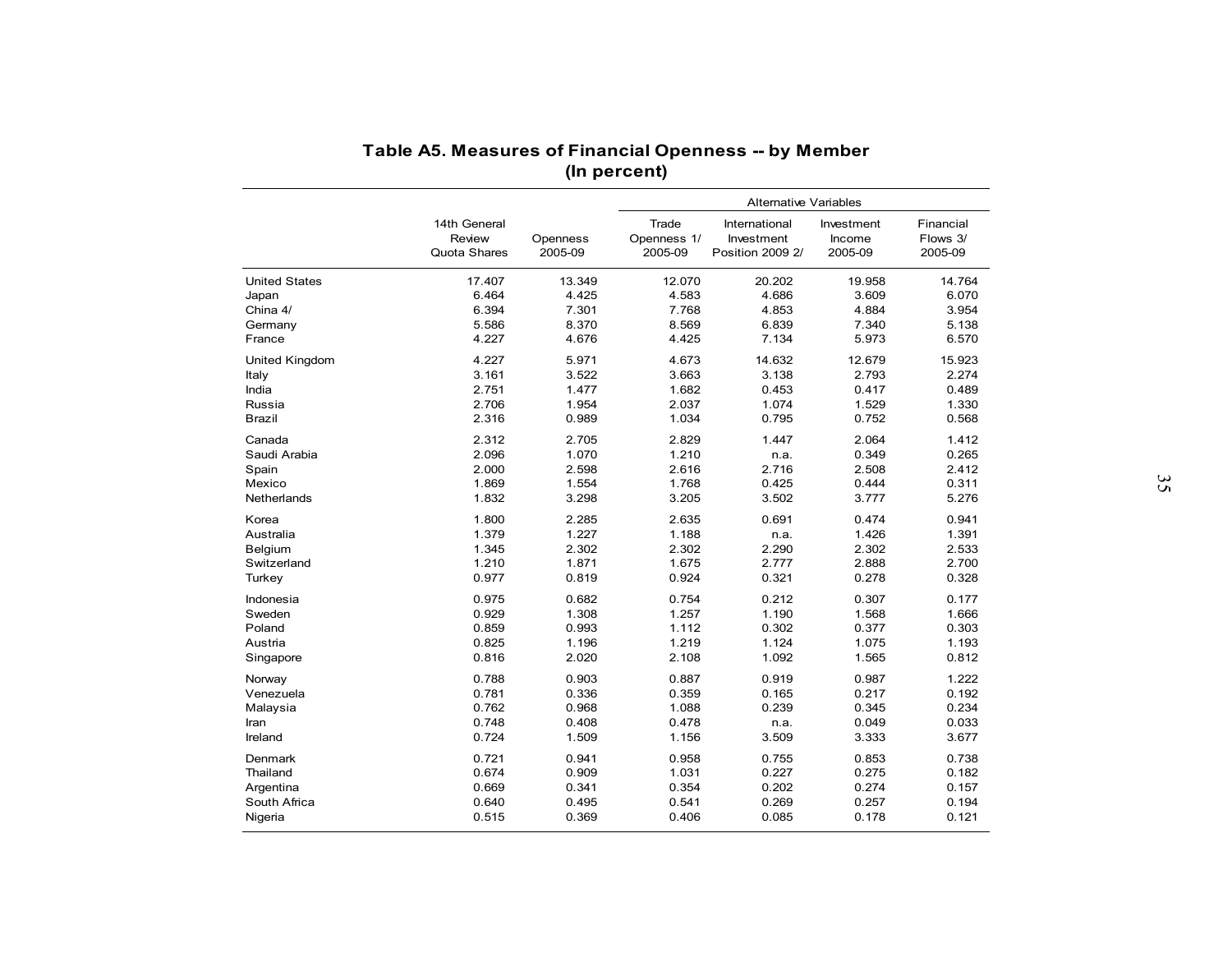| Table A5. Measures of Financial Openness -- by Member (continued)<br>(In percent) |                                        |                     |                                 |                                                 |                                 |                                  |  |  |  |
|-----------------------------------------------------------------------------------|----------------------------------------|---------------------|---------------------------------|-------------------------------------------------|---------------------------------|----------------------------------|--|--|--|
|                                                                                   |                                        |                     |                                 | <b>Alternative Variables</b>                    |                                 |                                  |  |  |  |
|                                                                                   | 14th General<br>Review<br>Quota Shares | Openness<br>2005-09 | Trade<br>Openness 1/<br>2005-09 | International<br>Investment<br>Position 2009 2/ | Investment<br>Income<br>2005-09 | Financial<br>Flows 3/<br>2005-09 |  |  |  |
| Greece                                                                            | 0.509                                  | 0.501               | 0.530                           | 0.523                                           | 0.350                           | 0.607                            |  |  |  |
| Finland                                                                           | 0.506                                  | 0.611               | 0.617                           | 0.657                                           | 0.581                           | 0.425                            |  |  |  |
| <b>United Arab Emirates</b>                                                       | 0.485                                  | 0.899               | 1.057                           | n.a.                                            | 0.080                           | 0.873                            |  |  |  |
| <b>Czech Republic</b>                                                             | 0.457                                  | 0.717               | 0.794                           | 0.177                                           | 0.317                           | 0.140                            |  |  |  |
| Portugal                                                                          | 0.432                                  | 0.539               | 0.533                           | 0.593                                           | 0.569                           | 0.629                            |  |  |  |
| Colombia                                                                          | 0.429                                  | 0.218               | 0.227                           | 0.103                                           | 0.170                           | 0.099                            |  |  |  |
| Philippines                                                                       | 0.428                                  | 0.357               | 0.404                           | 0.085                                           | 0.113                           | 0.086                            |  |  |  |
| Egypt                                                                             | 0.427                                  | 0.267               | 0.306                           | 0.090                                           | 0.068                           | 0.115                            |  |  |  |
| Pakistan                                                                          | 0.426                                  | 0.194               | 0.215                           | 0.057                                           | 0.085                           | 0.049                            |  |  |  |
| Ukraine                                                                           | 0.422                                  | 0.350               | 0.400                           | 0.136                                           | 0.090                           | 0.232                            |  |  |  |
| Algeria                                                                           | 0.411                                  | 0.278               | 0.302                           | n.a.                                            | 0.155                           | 0.042                            |  |  |  |
| Hungary                                                                           | 0.407                                  | 0.612               | 0.645                           | 0.357                                           | 0.441                           | 0.581                            |  |  |  |
| Kuwait                                                                            | 0.406                                  | 0.316               | 0.333                           | 0.092                                           | 0.231                           | 0.349                            |  |  |  |
| <b>Israel</b>                                                                     | 0.403                                  | 0.420               | 0.458                           | 0.230                                           | 0.222                           | 0.204                            |  |  |  |
| Romania                                                                           | 0.380                                  | 0.341               | 0.383                           | 0.119                                           | 0.121                           | 0.144                            |  |  |  |
| Chile                                                                             | 0.366                                  | 0.372               | 0.371                           | 0.203                                           | 0.376                           | 0.274                            |  |  |  |
| Iraq                                                                              | 0.349                                  | 0.209               | 0.231                           | n.a.                                            | 0.097                           | 0.074                            |  |  |  |
| Libya                                                                             | 0.330                                  | 0.181               | 0.198                           | n.a.                                            | 0.090                           | 0.080                            |  |  |  |
| Peru                                                                              | 0.280                                  | 0.165               | 0.167                           | 0.076                                           | 0.158                           | 0.056                            |  |  |  |
| Luxembourg                                                                        | 0.277                                  | 1.169               | 0.474                           | 6.570                                           | 4.761                           | 6.106                            |  |  |  |
| New Zealand                                                                       | 0.263                                  | 0.229               | 0.227                           | 0.152                                           | 0.238                           | 0.100                            |  |  |  |
| Kazakhstan                                                                        | 0.243                                  | 0.275               | 0.282                           | 0.121                                           | 0.243                           | 0.203                            |  |  |  |
| Vietnam                                                                           | 0.242                                  | 0.320               | 0.369                           | n.a.                                            | 0.065                           | 0.064                            |  |  |  |
| Syrian Arab Republic                                                              | 0.233                                  | 0.086               | 0.096                           | n.a.                                            | 0.031                           | 0.010                            |  |  |  |
| Bangladesh                                                                        | 0.224                                  | 0.112               | 0.130                           | 0.023                                           | 0.020                           | 0.018                            |  |  |  |
| Congo, Dem. Republic of                                                           | 0.224                                  | 0.032               | 0.036                           | n.a.                                            | 0.012                           | 0.007                            |  |  |  |
| Slovak Republic                                                                   | 0.210                                  | 0.329               | 0.375                           | 0.077                                           | 0.091                           | 0.073                            |  |  |  |
| Zambia                                                                            | 0.205                                  | 0.026               | 0.027                           | n.a.                                            | 0.019                           | 0.014                            |  |  |  |
| Bulgaria                                                                          | 0.188                                  | 0.156               | 0.175                           | 0.060                                           | 0.055                           | 0.084                            |  |  |  |
| Morocco                                                                           | 0.188                                  | 0.175               | 0.202                           | 0.052                                           | 0.038                           | 0.031                            |  |  |  |
|                                                                                   |                                        |                     |                                 |                                                 |                                 |                                  |  |  |  |
| Angola                                                                            | 0.155                                  | 0.201               | 0.215                           | 0.042                                           | 0.124                           | 0.050                            |  |  |  |
| Ghana                                                                             | 0.155                                  | 0.047               | 0.055                           | n.a.                                            | 0.006                           | 0.012                            |  |  |  |
| Qatar                                                                             | 0.154                                  | 0.209               | 0.246                           | n.a.                                            | 0.019                           | 0.219                            |  |  |  |
| Croatia<br>Zimbabwe                                                               | 0.150<br>0.148                         | 0.149<br>0.015      | 0.166<br>0.016                  | 0.065<br>n.a.                                   | 0.060<br>0.005                  | 0.068<br>0.002                   |  |  |  |
|                                                                                   |                                        |                     |                                 |                                                 |                                 |                                  |  |  |  |

| Table A5. Measures of Financial Openness -- by Member (continued) |
|-------------------------------------------------------------------|
| (In percent)                                                      |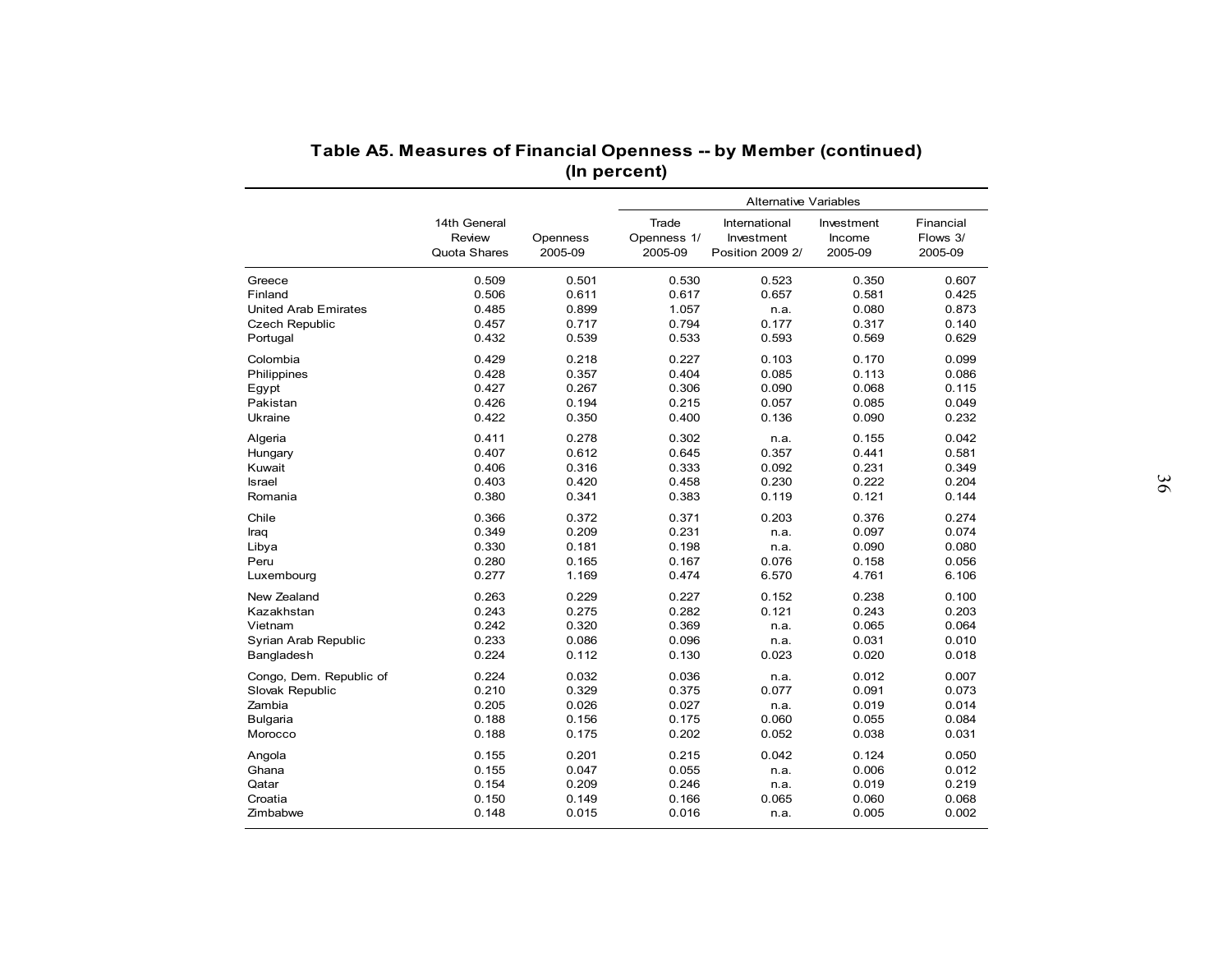| Table A5. Measures of Financial Openness -- by Member (continued) |              |          |              |                              |            |           |  |  |  |
|-------------------------------------------------------------------|--------------|----------|--------------|------------------------------|------------|-----------|--|--|--|
|                                                                   |              |          | (In percent) |                              |            |           |  |  |  |
|                                                                   |              |          |              | <b>Alternative Variables</b> |            |           |  |  |  |
|                                                                   | 14th General |          | Trade        | International                | Investment | Financial |  |  |  |
|                                                                   | Review       | Openness | Openness 1/  | Investment                   | Income     | Flows 3/  |  |  |  |
|                                                                   | Quota Shares | 2005-09  | 2005-09      | Position 2009 2/             | 2005-09    | 2005-09   |  |  |  |
|                                                                   |              |          |              |                              |            |           |  |  |  |
| Ecuador                                                           | 0.146        | 0.094    | 0.106        | 0.022                        | 0.033      | 0.021     |  |  |  |
| <b>Belarus</b>                                                    | 0.143        | 0.145    | 0.170        | 0.021                        | 0.014      | 0.030     |  |  |  |
| Serbia                                                            | 0.137        | 0.091    | 0.104        | 0.040                        | 0.023      | 0.055     |  |  |  |
| Cote d'Ivoire                                                     | 0.136        | 0.054    | 0.061        | 0.017                        | 0.016      | 0.008     |  |  |  |
| Lebanon                                                           | 0.133        | 0.142    | 0.161        | n.a.                         | 0.048      | 0.074     |  |  |  |
| Sudan                                                             | 0.132        | 0.064    | 0.069        | n.a.                         | 0.037      | 0.025     |  |  |  |
| Slovenia                                                          | 0.123        | 0.168    | 0.192        | 0.061                        | 0.046      | 0.081     |  |  |  |
| Sri Lanka                                                         | 0.121        | 0.065    | 0.075        | n.a.                         | 0.015      | 0.015     |  |  |  |
| Uzbekistan                                                        | 0.116        | 0.046    | 0.053        | n.a.                         | 0.014      | 0.010     |  |  |  |
| Tunisia                                                           | 0.114        | 0.112    | 0.126        | 0.035                        | 0.037      | 0.016     |  |  |  |
| Oman                                                              | 0.114        | 0.139    | 0.153        | n.a.                         | 0.066      | 0.058     |  |  |  |
| Kenya                                                             | 0.114        | 0.049    | 0.057        | n.a.                         | 0.006      | 0.012     |  |  |  |
| Myanmar                                                           | 0.108        | 0.031    | 0.032        | n.a.                         | 0.022      | 0.005     |  |  |  |
| Yemen, Republic of                                                | 0.102        | 0.053    | 0.058        | n.a.                         | 0.028      | 0.007     |  |  |  |
| Dominican Republic                                                | 0.100        | 0.084    | 0.091        | 0.019                        | 0.044      | 0.022     |  |  |  |
| Trinidad and Tobago                                               | 0.099        | 0.060    | 0.067        | n.a.                         | 0.023      | 0.041     |  |  |  |
| Lithuania                                                         | 0.093        | 0.128    | 0.146        | 0.033                        | 0.032      | 0.047     |  |  |  |
| Uruguay                                                           | 0.090        | 0.042    | 0.044        | 0.028                        | 0.031      | 0.032     |  |  |  |
| Guatemala                                                         | 0.090        | 0.072    | 0.080        | 0.014                        | 0.026      | 0.011     |  |  |  |
| Tanzania                                                          | 0.083        | 0.034    | 0.040        | 0.010                        | 0.006      | 0.014     |  |  |  |
| Bahrain                                                           | 0.083        | 0.113    | 0.094        | 0.187                        | 0.216      | 0.345     |  |  |  |
| Azerbaijan                                                        | 0.082        | 0.089    | 0.094        | n.a.                         | 0.066      | 0.049     |  |  |  |
| Jamaica                                                           | 0.080        | 0.042    | 0.046        | 0.014                        | 0.019      | 0.025     |  |  |  |
| Panama                                                            | 0.079        | 0.085    | 0.088        | 0.052                        | 0.070      | 0.050     |  |  |  |
| Costa Rica                                                        | 0.077        | 0.072    | 0.080        | 0.016                        | 0.030      | 0.018     |  |  |  |
| Uganda                                                            | 0.076        | 0.024    | 0.027        | 0.006                        | 0.006      | 0.010     |  |  |  |
| Jordan                                                            | 0.072        | 0.079    | 0.090        | n.a.                         | 0.020      | 0.029     |  |  |  |
| Latvia                                                            | 0.070        | 0.080    | 0.089        | 0.039                        | 0.034      | 0.053     |  |  |  |
| Afghanistan, Islamic State of                                     | 0.068        | 0.043    | 0.051        | n.a.                         | 0.001      | 0.002     |  |  |  |
| Senegal                                                           | 0.068        | 0.027    | 0.032        | n.a.                         | 0.005      | 0.008     |  |  |  |
| Iceland                                                           | 0.067        | 0.051    | 0.043        | 0.077                        | 0.088      | 0.259     |  |  |  |
| Cyprus                                                            | 0.064        | 0.079    | 0.074        | 0.144                        | 0.110      | 0.222     |  |  |  |
| Brunei Darussalam                                                 | 0.063        | 0.033    | 0.038        | n.a.                         | 0.008      | 0.008     |  |  |  |
| Ethiopia                                                          | 0.063        | 0.033    | 0.039        | n.a.                         | 0.001      | 0.005     |  |  |  |
| El Salvador                                                       | 0.060        | 0.049    | 0.055        | 0.012                        | 0.015      | 0.010     |  |  |  |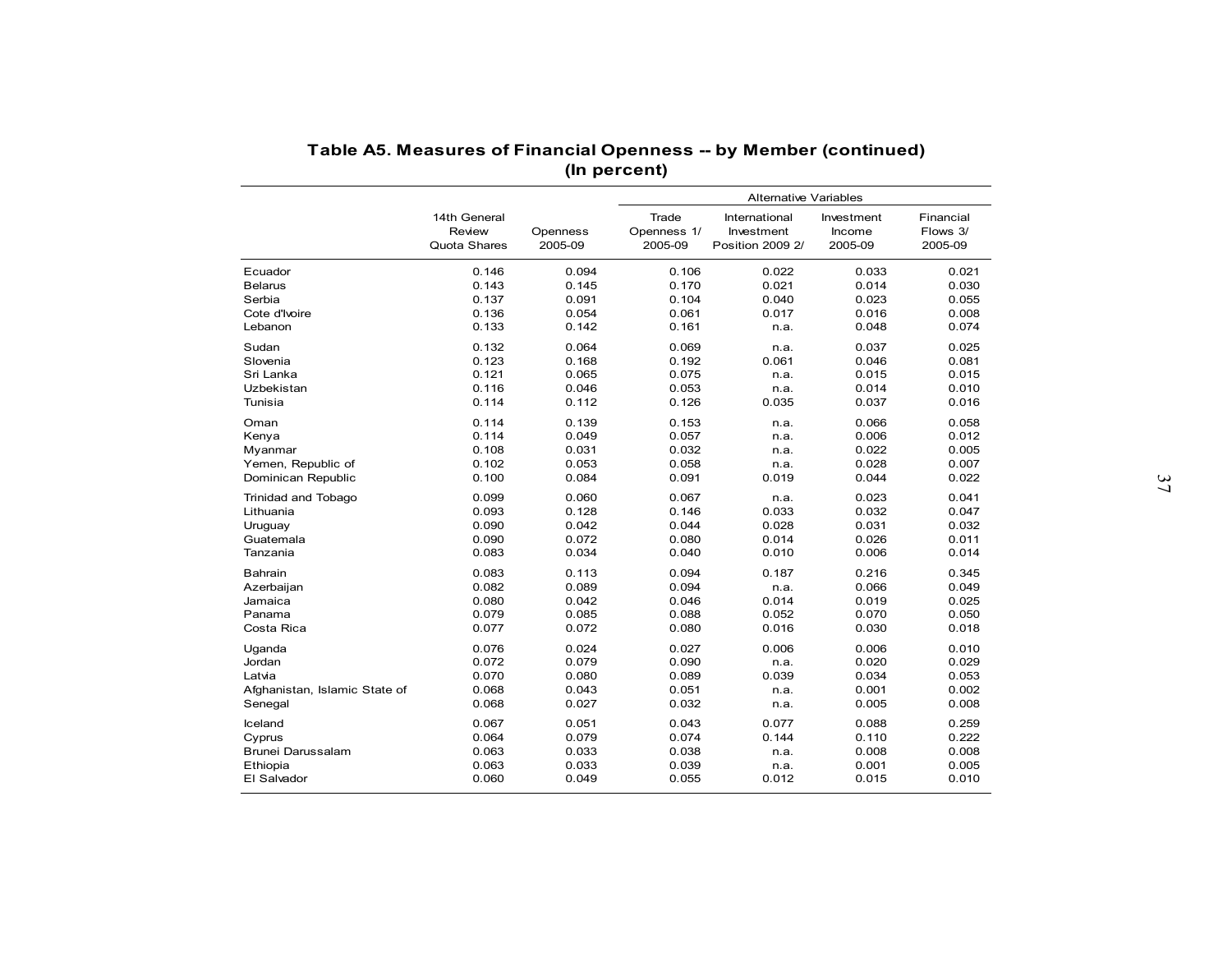|                          | Table A5. Measures of Financial Openness -- by Member (continued) |                     |                                 |                                                 |                                 |                                  |
|--------------------------|-------------------------------------------------------------------|---------------------|---------------------------------|-------------------------------------------------|---------------------------------|----------------------------------|
|                          |                                                                   |                     | (In percent)                    | <b>Alternative Variables</b>                    |                                 |                                  |
|                          | 14th General<br>Review<br>Quota Shares                            | Openness<br>2005-09 | Trade<br>Openness 1/<br>2005-09 | International<br>Investment<br>Position 2009 2/ | Investment<br>Income<br>2005-09 | Financial<br>Flows 3/<br>2005-09 |
| Cameroon                 | 0.058                                                             | 0.034               | 0.039                           | n.a.                                            | 0.008                           | 0.007                            |
| Bosnia-Herzegovina       | 0.056                                                             | 0.050               | 0.057                           | 0.009                                           | 0.009                           | 0.014                            |
| Papua New Guinea         | 0.055                                                             | 0.026               | 0.029                           | n.a.                                            | 0.011                           | 0.006                            |
| Nicaragua                | 0.055                                                             | 0.022               | 0.026                           | 0.007                                           | 0.003                           | 0.007                            |
| Liberia                  | 0.054                                                             | 0.010               | 0.011                           | n.a.                                            | 0.003                           | 0.004                            |
| Honduras                 | 0.052                                                             | 0.051               | 0.058                           | 0.007                                           | 0.012                           | 0.008                            |
| Madagascar               | 0.051                                                             | 0.016               | 0.019                           | n.a.                                            | 0.002                           | 0.008                            |
| Estonia                  | 0.051                                                             | 0.088               | 0.096                           | 0.030                                           | 0.047                           | 0.049                            |
| Bolivia                  | 0.050                                                             | 0.031               | 0.034                           | 0.012                                           | 0.015                           | 0.009                            |
| Turkmenistan             | 0.050                                                             | 0.042               | 0.047                           | n.a.                                            | 0.017                           | 0.012                            |
| Mozambique               | 0.048                                                             | 0.022               | 0.024                           | 0.008                                           | 0.011                           | 0.007                            |
| Gabon                    | 0.045                                                             | 0.027               | 0.032                           | n.a.                                            | 0.003                           | 0.018                            |
| Guinea                   | 0.045                                                             | 0.010               | 0.011                           | n.a.                                            | 0.002                           | 0.005                            |
| Georgia                  | 0.044                                                             | 0.025               | 0.029                           | 0.009                                           | 0.007                           | 0.012                            |
| Sierra Leone             | 0.044                                                             | 0.003               | 0.003                           | 0.001                                           | 0.001                           | 0.002                            |
| Paraguay                 | 0.042                                                             | 0.036               | 0.041                           | 0.006                                           | 0.010                           | 0.004                            |
| Botswana                 | 0.041                                                             | 0.033               | 0.035                           | 0.009                                           | 0.024                           | 0.009                            |
| Namibia                  | 0.040                                                             | 0.023               | 0.025                           | 0.006                                           | 0.010                           | 0.011                            |
| Mali                     | 0.039                                                             | 0.015               | 0.017                           | n.a.                                            | 0.007                           | 0.006                            |
| Bahamas, The             | 0.038                                                             | 0.020               | 0.023                           | n.a.                                            | 0.005                           | 0.156                            |
| Guyana                   | 0.038                                                             | 0.007               | 0.008                           | n.a.                                            | 0.001                           | 0.002                            |
| Kyrgyz Republic          | 0.037                                                             | 0.016               | 0.019                           | 0.004                                           | 0.002                           | 0.003                            |
| Cambodia                 | 0.037                                                             | 0.034               | 0.039                           | 0.008                                           | 0.007                           | 0.008                            |
| Tajikistan               | 0.036                                                             | 0.017               | 0.020                           | n.a.                                            | 0.001                           | 0.004                            |
| Moldova                  | 0.036                                                             | 0.020               | 0.024                           | 0.004                                           | 0.004                           | 0.005                            |
| Malta                    | 0.035                                                             | 0.048               | 0.043                           | 0.052                                           | 0.075                           | 0.085                            |
| Haiti                    | 0.034                                                             | 0.012               | 0.014                           | 0.002                                           | 0.001                           | 0.002                            |
| Somalia                  | 0.034                                                             | 0.001               | 0.001                           | n.a.                                            | 0.000                           | n.a.                             |
| Congo, Republic of       | 0.034                                                             | 0.037               | 0.038                           | n.a.                                            | 0.029                           | 0.017                            |
| Rwanda                   | 0.034                                                             | 0.006               | 0.007                           | 0.001                                           | 0.001                           | 0.002                            |
| <b>Equatorial Guinea</b> | 0.033                                                             | 0.050               | 0.044                           | n.a.                                            | 0.078                           | 0.014                            |
| Nepal                    | 0.033                                                             | 0.020               | 0.024                           | n.a.                                            | 0.003                           | 0.003                            |
| <b>Burundi</b>           | 0.032                                                             | 0.002               | 0.002                           | 0.001                                           | 0.000                           | 0.001                            |
| Togo                     | 0.031                                                             | 0.008               | 0.009                           | n.a.                                            | 0.002                           | 0.002                            |
| Mauritius                | 0.030                                                             | 0.027               | 0.030                           | 0.012                                           | 0.015                           | 0.013                            |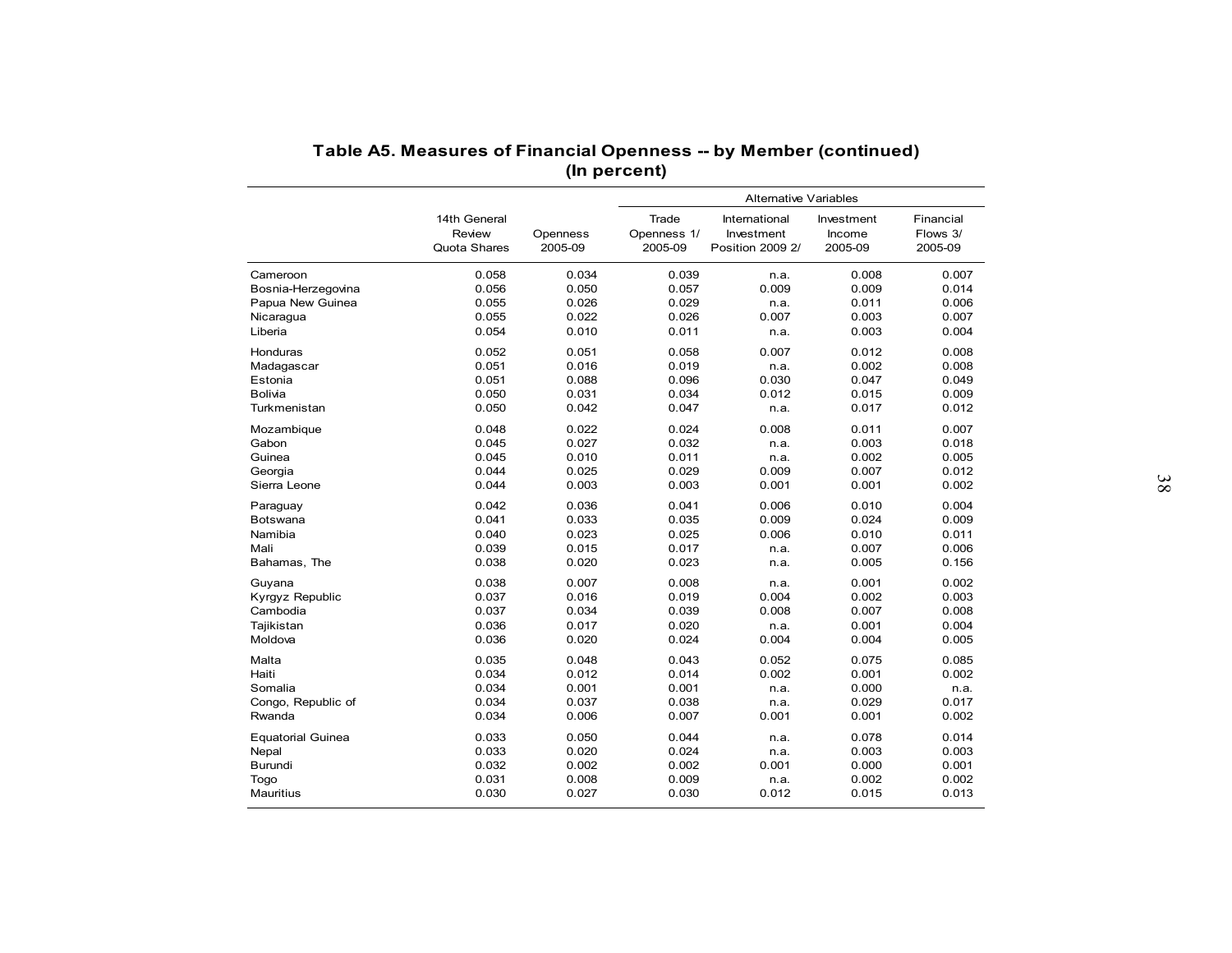| Table A5. Measures of Financial Openness -- by Member (continued) |                |                |                              |                  |                |                |  |  |  |
|-------------------------------------------------------------------|----------------|----------------|------------------------------|------------------|----------------|----------------|--|--|--|
|                                                                   |                |                | (In percent)                 |                  |                |                |  |  |  |
|                                                                   |                |                | <b>Alternative Variables</b> |                  |                |                |  |  |  |
|                                                                   | 14th General   |                | Trade                        | International    | Investment     | Financial      |  |  |  |
|                                                                   | Review         | Openness       | Openness 1/                  | Investment       | Income         | Flows 3/       |  |  |  |
|                                                                   | Quota Shares   | 2005-09        | 2005-09                      | Position 2009 2/ | 2005-09        | 2005-09        |  |  |  |
|                                                                   | 0.029          |                |                              |                  |                |                |  |  |  |
| Macedonia, FYR<br>Chad                                            | 0.029          | 0.028<br>0.024 | 0.032<br>0.025               | n.a.<br>n.a.     | 0.006<br>0.017 | 0.005<br>0.005 |  |  |  |
| Albania                                                           | 0.029          | 0.028          | 0.033                        | n.a.             | 0.006          | 0.007          |  |  |  |
| Malawi                                                            | 0.029          | 0.008          | 0.010                        | n.a.             | 0.001          | 0.004          |  |  |  |
| Niger                                                             | 0.028          | 0.008          | 0.009                        | n.a.             | 0.001          | 0.004          |  |  |  |
| Suriname                                                          | 0.027          | 0.009          | 0.010                        | n.a.             | 0.001          | 0.001          |  |  |  |
| Armenia                                                           | 0.027          | 0.018          | 0.021                        | 0.006            | 0.006          | 0.009          |  |  |  |
| Mauritania                                                        | 0.027          | 0.010          | 0.011                        | n.a.             | 0.004          | 0.005          |  |  |  |
| Benin                                                             | 0.026          | 0.009          | 0.011                        | n.a.             | 0.001          | 0.004          |  |  |  |
| <b>Burkina Faso</b>                                               | 0.025          | 0.010          | 0.011                        | n.a.             | 0.002          | 0.005          |  |  |  |
|                                                                   |                |                |                              |                  |                |                |  |  |  |
| Central African Republic                                          | 0.023          | 0.002          | 0.003                        | n.a.             | 0.000          | 0.001          |  |  |  |
| Lao, People's Dem. Republic                                       | 0.022          | 0.007          | 0.008                        | n.a.             | 0.002          | 0.003          |  |  |  |
| Fiji                                                              | 0.021          | 0.011          | 0.013                        | n.a.             | 0.002          | 0.003          |  |  |  |
| <b>Barbados</b><br>Kosovo                                         | 0.020<br>0.017 | 0.012<br>0.013 | 0.013<br>0.015               | 0.026<br>n.a.    | 0.007<br>0.002 | 0.007<br>0.004 |  |  |  |
|                                                                   |                |                |                              |                  |                |                |  |  |  |
| Swaziland                                                         | 0.016          | 0.014          | 0.015                        | 0.002            | 0.007          | 0.002          |  |  |  |
| Mongolia                                                          | 0.015          | 0.014          | 0.016                        | n.a.             | 0.003          | 0.005          |  |  |  |
| Lesotho                                                           | 0.015          | 0.009          | 0.010                        | 0.001            | 0.002          | 0.001          |  |  |  |
| Gambia, The                                                       | 0.013          | 0.002          | 0.002                        | n.a.             | 0.001          | 0.001          |  |  |  |
| Montenegro                                                        | 0.013          | 0.012          | 0.014                        | n.a.             | 0.002          | 0.011          |  |  |  |
| San Marino                                                        | 0.010          | 0.016          | 0.019                        | n.a.             | 0.000          | n.a.           |  |  |  |
| Eritrea                                                           | 0.008          | 0.003          | 0.003                        | n.a.             | 0.000          | 0.000          |  |  |  |
| Djibouti                                                          | 0.007          | 0.003          | 0.003                        | 0.001            | 0.000          | 0.001          |  |  |  |
| Guinea-Bissau                                                     | 0.006          | 0.001          | 0.001                        | n.a.             | 0.000          | 0.000          |  |  |  |
| <b>Belize</b>                                                     | 0.006          | 0.005          | 0.005                        | n.a.             | 0.002          | 0.001          |  |  |  |
| <b>Timor Leste</b>                                                | 0.005          | 0.006          | 0.003                        | n.a.             | 0.021          | 0.019          |  |  |  |
| Vanuatu                                                           | 0.005          | 0.002          | 0.002                        | n.a.             | 0.002          | 0.000          |  |  |  |
| Cape Verde                                                        | 0.005          | 0.005          | 0.006                        | n.a.             | 0.001          | 0.001          |  |  |  |
| Seychelles                                                        | 0.005          | 0.005          | 0.006                        | n.a.             | 0.001          | 0.003          |  |  |  |
| St. Lucia                                                         | 0.004          | 0.003          | 0.004                        | n.a.             | 0.001          | 0.002          |  |  |  |
| Maldives                                                          | 0.004          | 0.006          | 0.007                        | 0.001            | 0.001          | 0.002          |  |  |  |
| Solomon Islands                                                   | 0.004          | 0.002          | 0.002                        | 0.000            | 0.001          | 0.001          |  |  |  |
| <b>Bhutan</b>                                                     | 0.004          | 0.004          | 0.004                        | n.a.             | 0.001          | 0.000          |  |  |  |
| Antigua and Barbuda                                               | 0.004          | 0.004          | 0.005                        | n.a.             | 0.001          | 0.003          |  |  |  |
| Comoros                                                           | 0.004          | 0.001          | 0.001                        | n.a.             | 0.000          | 0.000          |  |  |  |
|                                                                   |                |                |                              |                  |                |                |  |  |  |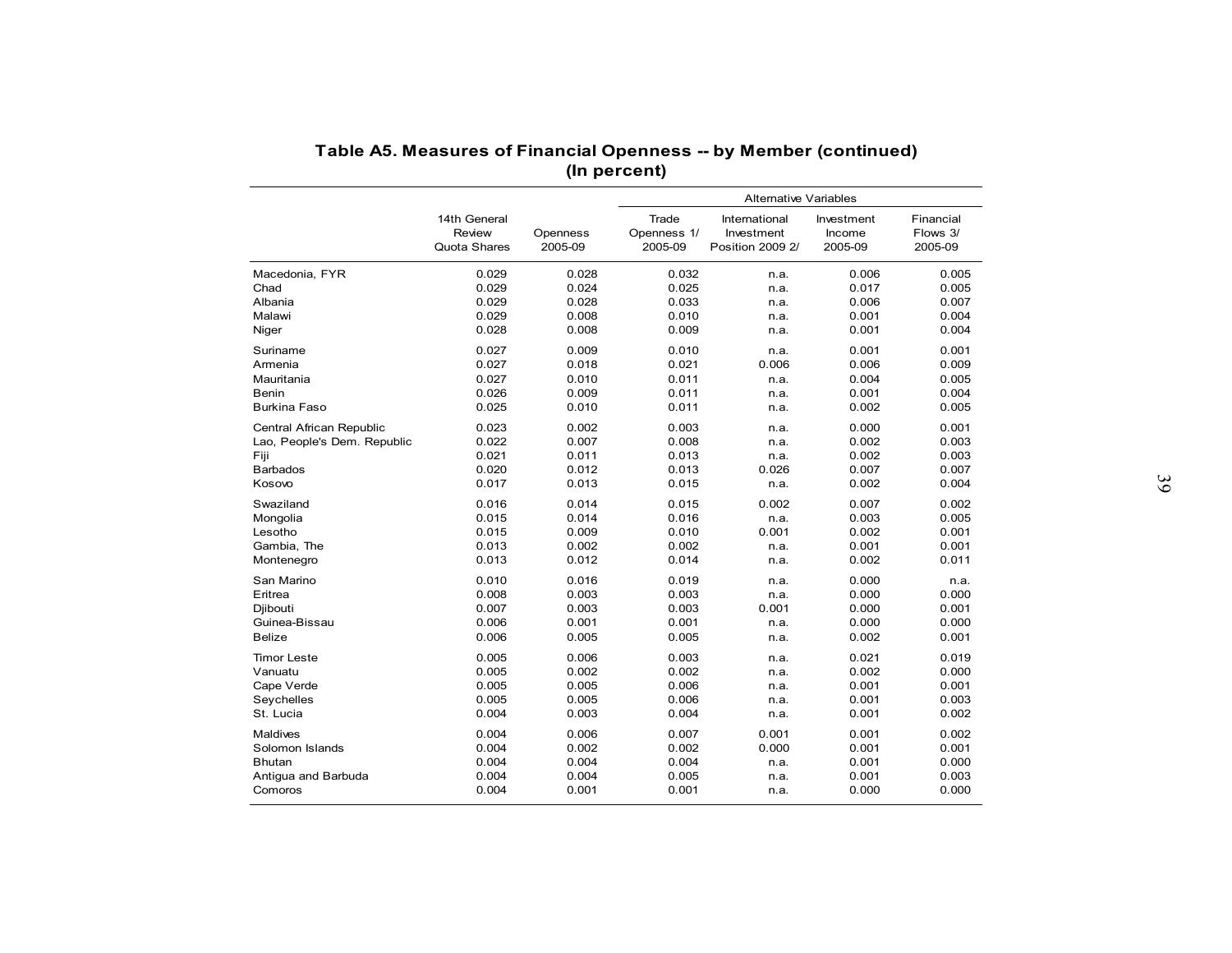|                                | (In percent)                           |                     |                                 |                                                 |                                 |                                  |  |  |  |
|--------------------------------|----------------------------------------|---------------------|---------------------------------|-------------------------------------------------|---------------------------------|----------------------------------|--|--|--|
|                                |                                        |                     |                                 | <b>Alternative Variables</b>                    |                                 |                                  |  |  |  |
|                                | 14th General<br>Review<br>Quota Shares | Openness<br>2005-09 | Trade<br>Openness 1/<br>2005-09 | International<br>Investment<br>Position 2009 2/ | Investment<br>Income<br>2005-09 | Financial<br>Flows 3/<br>2005-09 |  |  |  |
| Grenada                        | 0.00344                                | 0.00195             | 0.00214                         | n.a.                                            | 0.00095                         | 0.00207                          |  |  |  |
| Samoa                          | 0.00340                                | 0.00170             | 0.00193                         | n.a.                                            | 0.00055                         | 0.00017                          |  |  |  |
| Sao Tome and Principe          | 0.00310                                | 0.00044             | 0.00050                         | n.a.                                            | 0.00010                         | 0.00050                          |  |  |  |
| Tonga                          | 0.00289                                | 0.00102             | 0.00116                         | n.a.                                            | 0.00027                         | 0.00016                          |  |  |  |
| St. Kitts and Nevis            | 0.00262                                | 0.00180             | 0.00198                         | n.a.                                            | 0.00087                         | 0.00149                          |  |  |  |
| St. Vincent and the Grenadines | 0.00245                                | 0.00184             | 0.00207                         | n.a.                                            | 0.00066                         | 0.00146                          |  |  |  |
| Dominica                       | 0.00241                                | 0.00126             | 0.00140                         | n.a.                                            | 0.00052                         | 0.00066                          |  |  |  |
| Kiribati                       | 0.00235                                | 0.00068             | 0.00063                         | n.a.                                            | 0.00092                         | 0.00007                          |  |  |  |
| Micronesia, Fed. States of     | 0.00151                                | 0.00109             | 0.00119                         | n.a.                                            | 0.00060                         | 0.00002                          |  |  |  |
| Marshall Islands               | 0.00103                                | 0.00068             | 0.00072                         | n.a.                                            | 0.00051                         | 0.00013                          |  |  |  |
| Palau, Republic of             | 0.00103                                | 0.00095             | 0.00098                         | n.a.                                            | 0.00080                         | 0.00007                          |  |  |  |
| Tuvalu                         | 0.00052                                | 0.00017             | 0.00014                         | n.a.                                            | 0.00036                         | n.a.                             |  |  |  |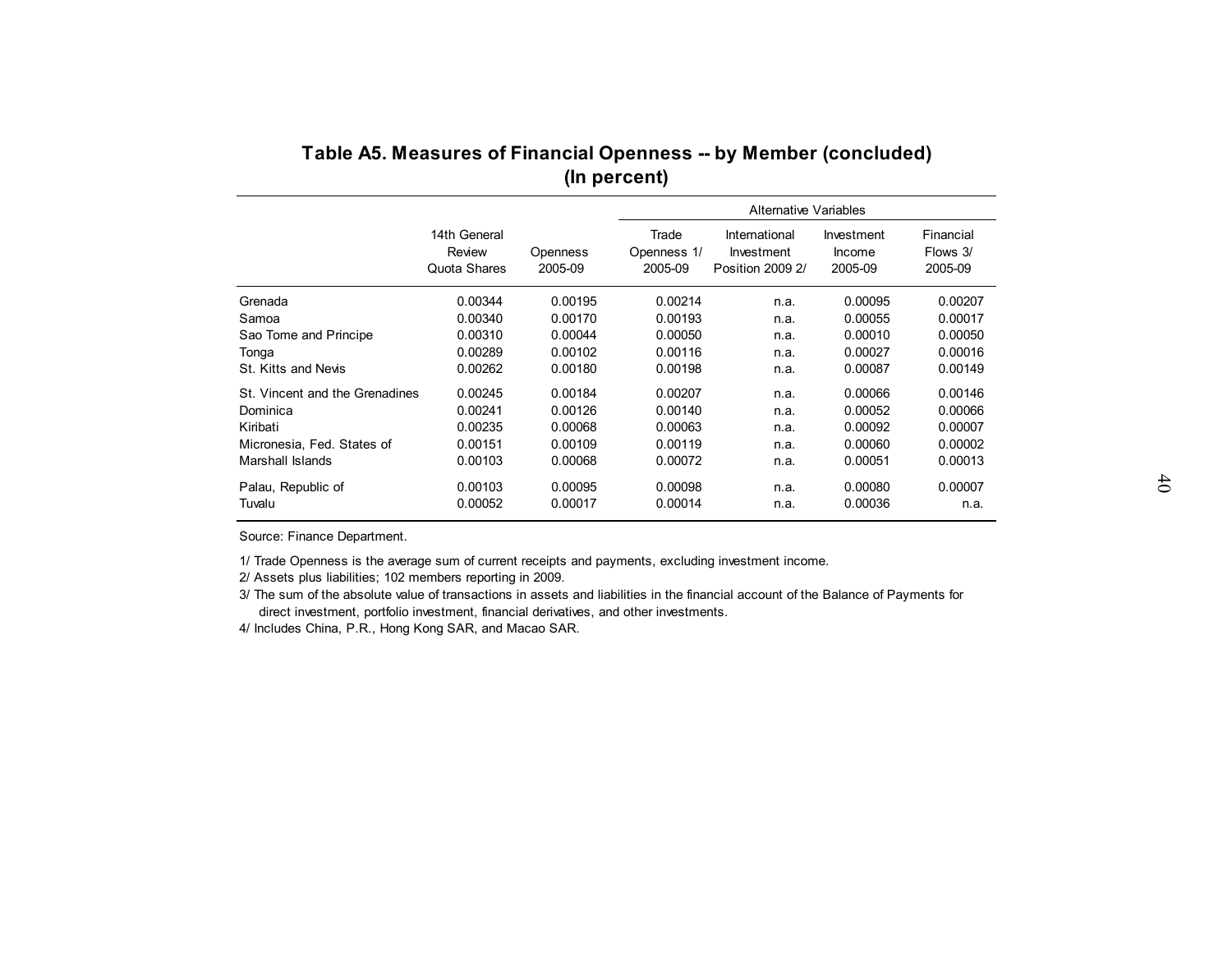|                         | 14th General Review | (In percent)<br><b>Calculated Quota</b> | GDP Blend 4/   |                | GDP Blend - Compressed 5/ |                |  |
|-------------------------|---------------------|-----------------------------------------|----------------|----------------|---------------------------|----------------|--|
|                         | Quota Shares        | Shares 1/2/                             | Current 2/     | Proj. 3/       | Current 2/                | Proj. 3/       |  |
| <b>United States</b>    | 17.407              | 16.061                                  | 23.000         | 20.032         | 20.853                    | 18.271         |  |
| Japan                   | 6.464               | 6.259                                   | 7.445          | 6.585          | 7.142                     | 6.350          |  |
| China 6/                | 6.394               | 8.628                                   | 9.736          | 14.603         | 9.215                     | 13.532         |  |
| Germany                 | 5.586               | 5.783                                   | 5.224          | 4.120          | 5.101                     | 4.067          |  |
| France                  | 4.227               | 3.787                                   | 4.025          | 3.219          | 3.981                     | 3.217          |  |
| United Kingdom          | 4.227               | 4.297                                   | 3.909          | 3.207          | 3.872                     | 3.206          |  |
| Italy                   | 3.161               | 3.229                                   | 3.296          | 2.534          | 3.293                     | 2.563          |  |
| India                   | 2.751               | 2.447                                   | 3.239          | 4.356          | 3.239                     | 4.288          |  |
| Russia                  | 2.706               | 2.663                                   | 2.719          | 3.291          | 2.743                     | 3.285          |  |
| Brazil                  | 2.316               | 2.106                                   | 2.725          | 3.322          | 2.748                     | 3.315          |  |
|                         |                     |                                         |                |                |                           |                |  |
| Canada                  | 2.312               | 2.231                                   | 2.222          | 2.064          | 2.264                     | 2.110          |  |
| Saudi Arabia            | 2.096<br>2.000      | 1.470<br>2.330                          | 0.764<br>2.355 | 0.848<br>1.811 | 0.821<br>2.393            | 0.906<br>1.862 |  |
| Spain<br>Mexico         | 1.869               | 1.708                                   | 1.919          | 1.820          | 1.970                     | 1.871          |  |
| Netherlands             | 1.832               | 2.076                                   | 1.234          | 0.961          | 1.295                     | 1.020          |  |
|                         |                     |                                         |                |                |                           |                |  |
| Korea                   | 1.800               | 1.963                                   | 1.753          | 1.826          | 1.808                     | 1.877          |  |
| Australia               | 1.379               | 1.431                                   | 1.507          | 1.589          | 1.566                     | 1.645          |  |
| Belgium                 | 1.345               | 1.418                                   | 0.720          | 0.588          | 0.776                     | 0.640          |  |
| Switzerland             | 1.210               | 1.143                                   | 0.675          | 0.597          | 0.730                     | 0.649          |  |
| Turkey                  | 0.977               | 1.113                                   | 1.211          | 1.282          | 1.272                     | 1.341          |  |
| Indonesia               | 0.975               | 0.905                                   | 1.042          | 1.483          | 1.103                     | 1.541          |  |
| Sweden                  | 0.929               | 1.064                                   | 0.667          | 0.674          | 0.722                     | 0.729          |  |
| Poland                  | 0.859               | 0.989                                   | 0.865          | 0.837          | 0.924                     | 0.894          |  |
| Austria                 | 0.825               | 0.827                                   | 0.593          | 0.486          | 0.646                     | 0.534          |  |
| Singapore               | 0.816               | 1.214                                   | 0.336          | 0.372          | 0.377                     | 0.414          |  |
| Norway                  | 0.788               | 0.784                                   | 0.565          | 0.499          | 0.616                     | 0.548          |  |
| Venezuela               | 0.781               | 0.512                                   | 0.501          | 0.389          | 0.550                     | 0.432          |  |
| Malaysia                | 0.762               | 0.728                                   | 0.428          | 0.471          | 0.474                     | 0.518          |  |
| Iran                    | 0.748               | 0.656                                   | 0.803          | 0.826          | 0.861                     | 0.884          |  |
| Ireland                 | 0.724               | 0.984                                   | 0.363          | 0.254          | 0.405                     | 0.289          |  |
|                         |                     |                                         |                |                |                           |                |  |
| Denmark                 | 0.721               | 0.739                                   | 0.450          | 0.370          | 0.497                     | 0.412          |  |
| Thailand                | 0.674               | 0.840                                   | 0.585          | 0.647          | 0.637                     | 0.701          |  |
| Argentina               | 0.669               | 0.576                                   | 0.639          | 0.817          | 0.693                     | 0.874          |  |
| South Africa<br>Nigeria | 0.640<br>0.515      | 0.551<br>0.451                          | 0.584<br>0.370 | 0.612<br>0.476 | 0.636<br>0.413            | 0.665<br>0.524 |  |
|                         |                     |                                         |                |                |                           |                |  |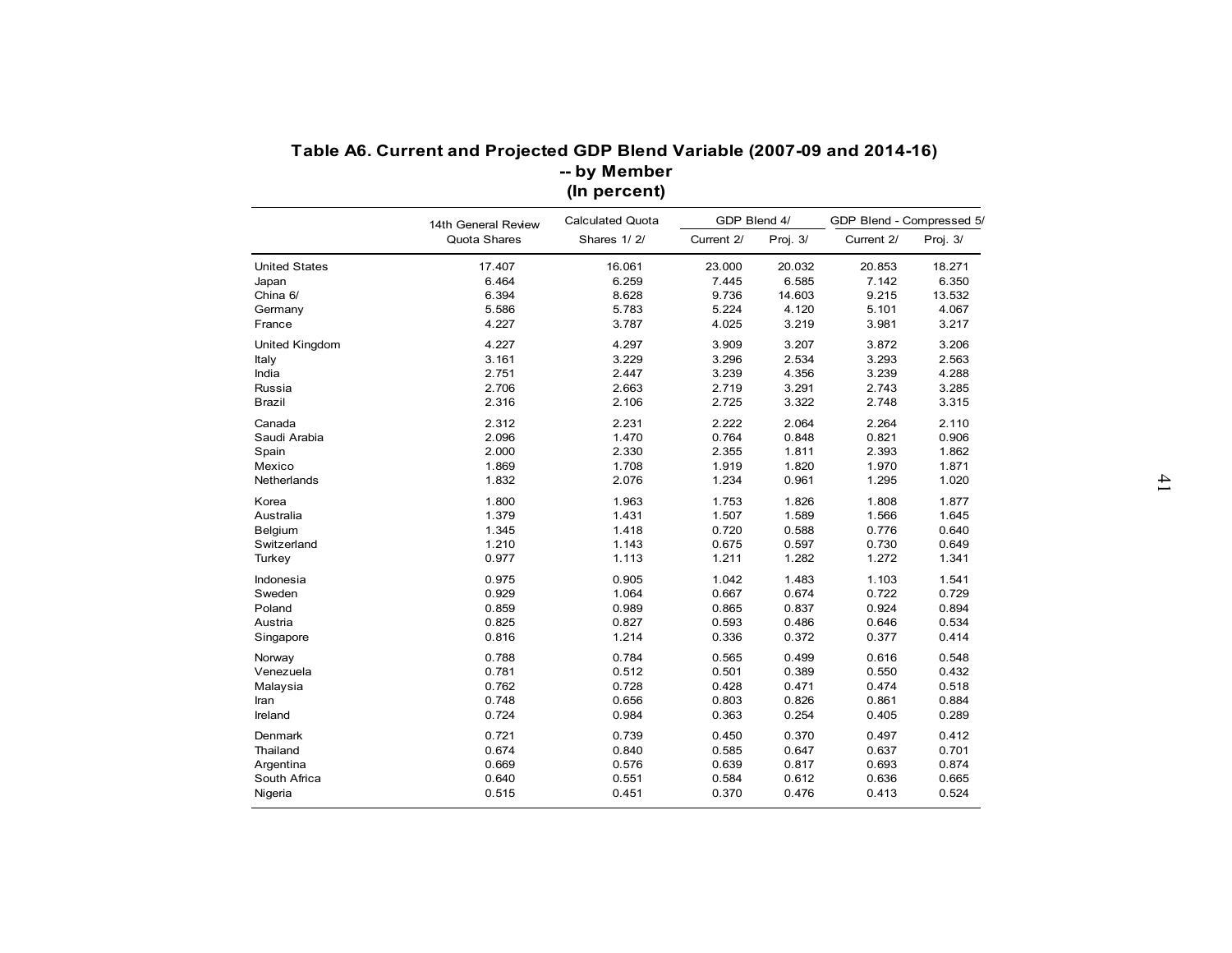|                             | Table A6. Current and Projected GDP Blend Variable (2007-09 and 2014-16) | -- by Member (continued) |              |          |                           |          |  |
|-----------------------------|--------------------------------------------------------------------------|--------------------------|--------------|----------|---------------------------|----------|--|
|                             | (In percent)<br>14th General Review<br><b>Calculated Quota</b>           |                          | GDP Blend 4/ |          | GDP Blend - Compressed 5/ |          |  |
|                             | Quota Shares                                                             | Shares 1/2/              | Current 2/   | Proj. 3/ | Current 2/                | Proj. 3/ |  |
| Greece                      | 0.509                                                                    | 0.570                    | 0.531        | 0.383    | 0.581                     | 0.425    |  |
| Finland                     | 0.506                                                                    | 0.530                    | 0.369        | 0.303    | 0.412                     | 0.340    |  |
| <b>United Arab Emirates</b> | 0.485                                                                    | 0.734                    | 0.332        | 0.355    | 0.372                     | 0.396    |  |
| <b>Czech Republic</b>       | 0.457                                                                    | 0.566                    | 0.350        | 0.348    | 0.391                     | 0.389    |  |
| Portugal                    | 0.432                                                                    | 0.484                    | 0.389        | 0.286    | 0.432                     | 0.322    |  |
| Colombia                    | 0.429                                                                    | 0.386                    | 0.468        | 0.506    | 0.515                     | 0.555    |  |
| Philippines                 | 0.428                                                                    | 0.395                    | 0.347        | 0.386    | 0.388                     | 0.429    |  |
| Egypt                       | 0.427                                                                    | 0.423                    | 0.441        | 0.520    | 0.487                     | 0.569    |  |
| Pakistan                    | 0.426                                                                    | 0.333                    | 0.416        | 0.450    | 0.461                     | 0.496    |  |
| Ukraine                     | 0.422                                                                    | 0.452                    | 0.337        | 0.303    | 0.378                     | 0.341    |  |
| Algeria                     | 0.411                                                                    | 0.473                    | 0.289        | 0.284    | 0.326                     | 0.321    |  |
| Hungary                     | 0.407                                                                    | 0.481                    | 0.258        | 0.211    | 0.292                     | 0.241    |  |
| Kuwait                      | 0.406                                                                    | 0.305                    | 0.203        | 0.215    | 0.233                     | 0.246    |  |
| <b>Israel</b>               | 0.403                                                                    | 0.448                    | 0.313        | 0.321    | 0.352                     | 0.360    |  |
| Romania                     | 0.380                                                                    | 0.421                    | 0.336        | 0.311    | 0.376                     | 0.349    |  |
| Chile                       | 0.366                                                                    | 0.397                    | 0.312        | 0.343    | 0.351                     | 0.383    |  |
| Iraq                        | 0.349                                                                    | 0.269                    | 0.145        | 0.228    | 0.170                     | 0.260    |  |
| Libya                       | 0.330                                                                    | 0.251                    | 0.132        | 0.100    | 0.155                     | 0.119    |  |
| Peru                        | 0.280                                                                    | 0.266                    | 0.265        | 0.321    | 0.300                     | 0.360    |  |
| Luxembourg                  | 0.277                                                                    | 0.610                    | 0.079        | 0.071    | 0.095                     | 0.086    |  |
| New Zealand                 | 0.263                                                                    | 0.245                    | 0.199        | 0.182    | 0.229                     | 0.210    |  |
| Kazakhstan                  | 0.243                                                                    | 0.334                    | 0.222        | 0.283    | 0.254                     | 0.319    |  |
| Vietnam                     | 0.242                                                                    | 0.304                    | 0.230        | 0.300    | 0.263                     | 0.338    |  |
| Syrian Arab Republic        | 0.233                                                                    | 0.208                    | 0.265        | 0.336    | 0.300                     | 0.376    |  |
| Bangladesh                  | 0.224                                                                    | 0.178                    | 0.220        | 0.272    | 0.251                     | 0.308    |  |
| Congo, Dem. Republic of     | 0.224                                                                    | 0.040                    | 0.024        | 0.030    | 0.030                     | 0.038    |  |
| Slovak Republic             | 0.210                                                                    | 0.273                    | 0.156        | 0.148    | 0.182                     | 0.172    |  |
| Zambia                      | 0.205                                                                    | 0.036                    | 0.024        | 0.033    | 0.030                     | 0.041    |  |
| Bulgaria                    | 0.188                                                                    | 0.181                    | 0.102        | 0.095    | 0.121                     | 0.113    |  |
| Morocco                     | 0.188                                                                    | 0.199                    | 0.168        | 0.177    | 0.195                     | 0.204    |  |
| Angola                      | 0.155                                                                    | 0.248                    | 0.135        | 0.173    | 0.158                     | 0.200    |  |
| Ghana                       | 0.155                                                                    | 0.049                    | 0.036        | 0.049    | 0.045                     | 0.060    |  |
| Qatar                       | 0.154                                                                    | 0.216                    | 0.166        | 0.260    | 0.192                     | 0.295    |  |
| Croatia                     | 0.150                                                                    | 0.159                    | 0.113        | 0.094    | 0.133                     | 0.112    |  |
| Zimbabwe                    | 0.148                                                                    | 0.014                    | 0.008        | 0.010    | 0.011                     | 0.014    |  |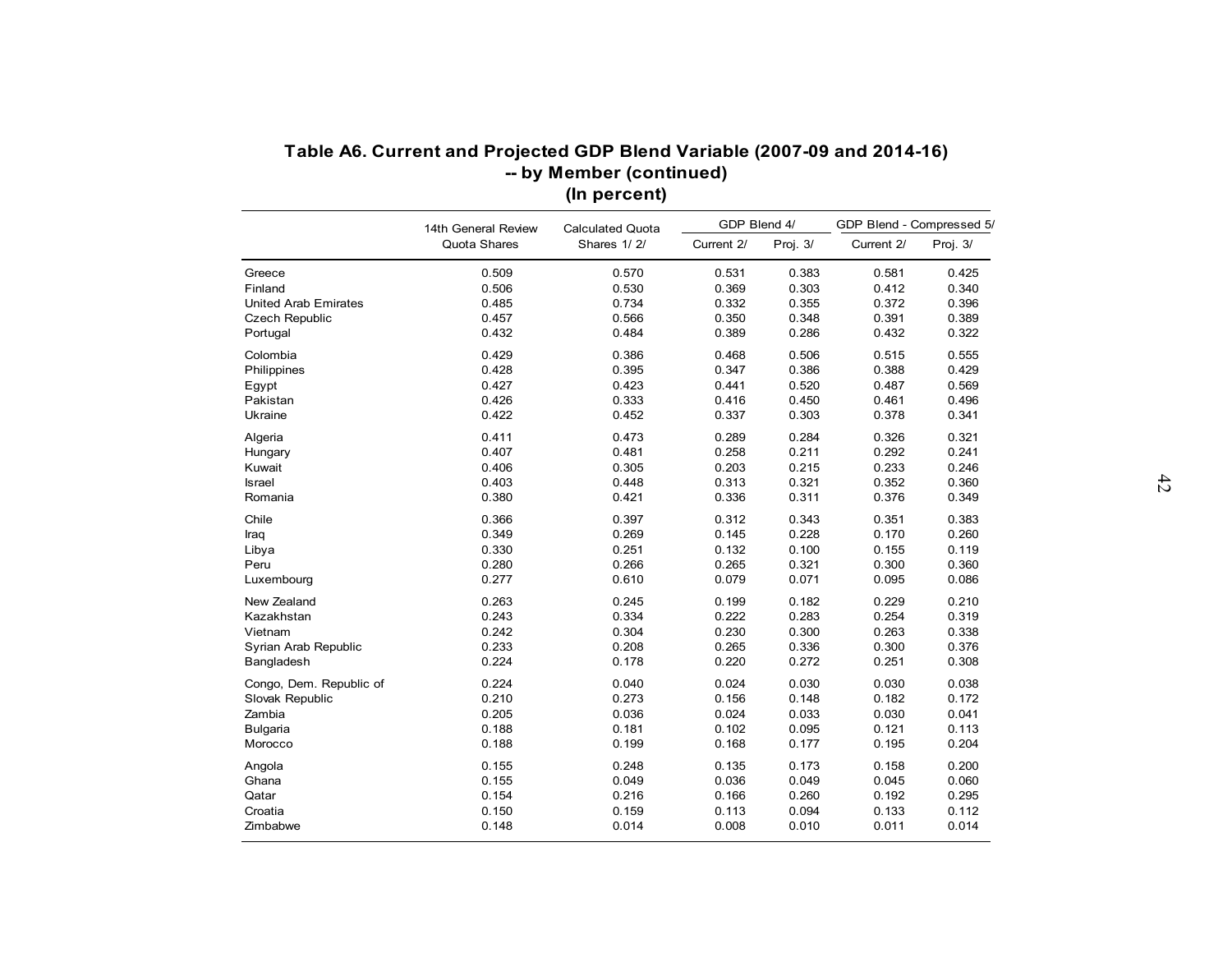|                               | 14th General Review | <b>Calculated Quota</b> | GDP Blend 4/   |                | GDP Blend - Compressed 5/ |                |
|-------------------------------|---------------------|-------------------------|----------------|----------------|---------------------------|----------------|
|                               | Quota Shares        | Shares 1/2/             | Current 2/     | Proj. 3/       | Current 2/                | Proj. 3/       |
| Ecuador                       | 0.146               | 0.140                   | 0.116          | 0.117          | 0.137                     | 0.138          |
| <b>Belarus</b>                | 0.143               | 0.159                   | 0.121          | 0.144          | 0.143                     | 0.168          |
| Serbia                        | 0.137               | 0.116                   | 0.090          | 0.089          | 0.108                     | 0.107          |
| Cote d'Ivoire                 | 0.136               | 0.055                   | 0.044          | 0.042          | 0.055                     | 0.053          |
| Lebanon                       | 0.133               | 0.158                   | 0.060          | 0.071          | 0.074                     | 0.085          |
| Sudan                         | 0.132               | 0.097                   | 0.112          | 0.126          | 0.132                     | 0.148          |
| Slovenia                      | 0.123               | 0.145                   | 0.086          | 0.069          | 0.103                     | 0.084          |
| Sri Lanka                     | 0.121               | 0.089                   | 0.093          | 0.122          | 0.111                     | 0.144          |
| Uzbekistan                    | 0.116               | 0.082                   | 0.071          | 0.094          | 0.086                     | 0.113          |
| Tunisia                       | 0.114               | 0.127                   | 0.093          | 0.095          | 0.112                     | 0.113          |
| Oman                          | 0.114               | 0.138                   | 0.091          | 0.099          | 0.109                     | 0.118          |
| Kenya                         | 0.114               | 0.073                   | 0.067          | 0.087          | 0.081                     | 0.104          |
| Myanmar                       | 0.108               | 0.062                   | 0.068          | 0.085          | 0.082                     | 0.102          |
| Yemen, Republic of            | 0.102               | 0.087                   | 0.062          | 0.073          | 0.076                     | 0.088          |
| Dominican Republic            | 0.100               | 0.097                   | 0.091          | 0.103          | 0.108                     | 0.122          |
|                               |                     |                         |                |                |                           |                |
| Trinidad and Tobago           | 0.099<br>0.093      | 0.072<br>0.132          | 0.037<br>0.078 | 0.033<br>0.065 | 0.046<br>0.094            | 0.041<br>0.079 |
| Lithuania                     |                     |                         |                |                |                           |                |
| Uruguay                       | 0.090<br>0.090      | 0.077<br>0.085          | 0.054<br>0.077 | 0.067<br>0.077 | 0.067<br>0.093            | 0.081<br>0.092 |
| Guatemala                     | 0.083               |                         |                |                |                           |                |
| Tanzania                      |                     | 0.050                   | 0.049          | 0.059          | 0.061                     | 0.073          |
| Bahrain                       | 0.083               | 0.092                   | 0.037          | 0.042          | 0.046                     | 0.052          |
| Azerbaijan                    | 0.082               | 0.107                   | 0.088          | 0.109          | 0.106                     | 0.129          |
| Jamaica                       | 0.080               | 0.048                   | 0.028          | 0.025          | 0.035                     | 0.032          |
| Panama                        | 0.079               | 0.077                   | 0.046          | 0.057          | 0.056                     | 0.069          |
| Costa Rica                    | 0.077               | 0.076                   | 0.058          | 0.063          | 0.070                     | 0.077          |
| Uganda                        | 0.076               | 0.051                   | 0.038          | 0.042          | 0.047                     | 0.052          |
| Jordan                        | 0.072               | 0.075                   | 0.040          | 0.046          | 0.049                     | 0.057          |
| Latvia                        | 0.070               | 0.084                   | 0.052          | 0.039          | 0.064                     | 0.049          |
| Afghanistan, Islamic State of | 0.068               | 0.042                   | 0.026          | 0.040          | 0.033                     | 0.050          |
| Senegal                       | 0.068               | 0.033                   | 0.026          | 0.026          | 0.033                     | 0.033          |
| Iceland                       | 0.067               | 0.083                   | 0.024          | 0.018          | 0.031                     | 0.023          |
| Cyprus                        | 0.064               | 0.074                   | 0.037          | 0.032          | 0.047                     | 0.041          |
| Brunei Darussalam             | 0.063               | 0.045                   | 0.024          | 0.023          | 0.031                     | 0.029          |
| Ethiopia                      | 0.063               | 0.062                   | 0.071          | 0.087          | 0.086                     | 0.104          |
|                               |                     |                         |                |                |                           |                |
| El Salvador                   | 0.060               | 0.059                   | 0.047          | 0.044          | 0.058                     | 0.054          |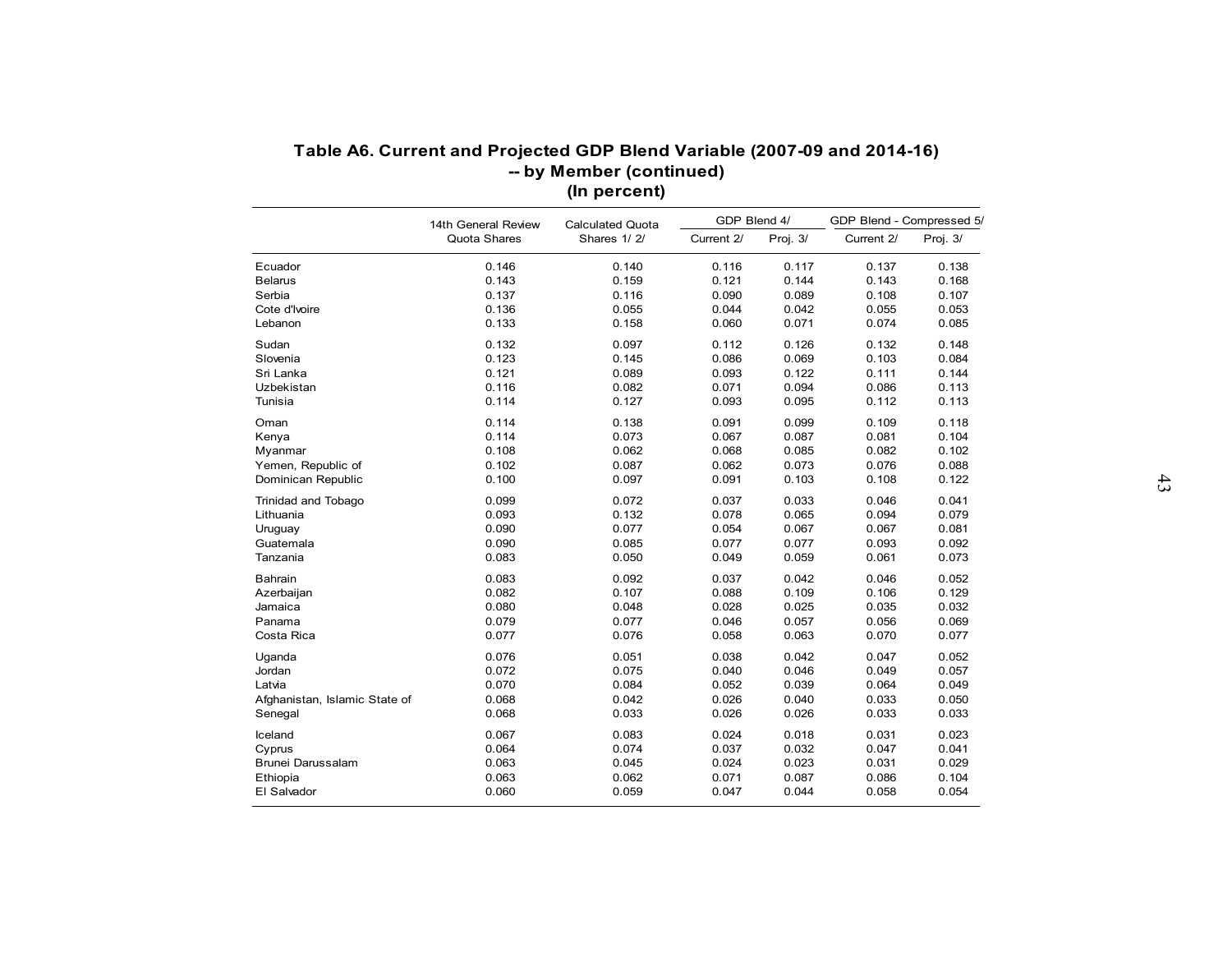|                          | 14th General Review | <b>Calculated Quota</b> | GDP Blend 4/   |                | GDP Blend - Compressed 5/ |                |
|--------------------------|---------------------|-------------------------|----------------|----------------|---------------------------|----------------|
|                          | Quota Shares        | Shares 1/2/             | Current 2/     | Proj. 3/       | Current 2/                | Proj. $3/$     |
| Cameroon                 | 0.058               | 0.053                   | 0.047          | 0.047          | 0.058                     | 0.058          |
| Bosnia-Herzegovina       | 0.056               | 0.058                   | 0.037          | 0.035          | 0.047                     | 0.044          |
| Papua New Guinea         | 0.055               | 0.028                   | 0.015          | 0.019          | 0.020                     | 0.024          |
| Nicaragua                | 0.055               | 0.025                   | 0.016          | 0.016          | 0.021                     | 0.020          |
| Liberia                  | 0.054               | 0.014                   | 0.002          | 0.002          | 0.003                     | 0.003          |
| Honduras                 | 0.052               | 0.050                   | 0.033          | 0.033          | 0.041                     | 0.042          |
| Madagascar               | 0.051               | 0.031                   | 0.020          | 0.019          | 0.026                     | 0.025          |
| Estonia                  | 0.051               | 0.077                   | 0.038          | 0.030          | 0.047                     | 0.038          |
| <b>Bolivia</b>           | 0.050               | 0.052                   | 0.042          | 0.049          | 0.052                     | 0.060          |
| Turkmenistan             | 0.050               | 0.061                   | 0.039          | 0.063          | 0.049                     | 0.077          |
| Mozambique               | 0.048               | 0.030                   | 0.020          | 0.025          | 0.026                     | 0.032          |
| Gabon                    | 0.045               | 0.040                   | 0.026          | 0.025          | 0.033                     | 0.032          |
| Guinea                   | 0.045               | 0.021                   | 0.010          | 0.010          | 0.014                     | 0.013          |
| Georgia                  | 0.044               | 0.031                   | 0.024          | 0.023          | 0.031                     | 0.029          |
| Sierra Leone             | 0.044               | 0.006                   | 0.005          | 0.005          | 0.006                     | 0.007          |
|                          |                     |                         |                |                |                           |                |
| Paraguay                 | 0.042               | 0.045                   | 0.032          | 0.038          | 0.040                     | 0.048          |
| Botswana<br>Namibia      | 0.041<br>0.040      | 0.046<br>0.023          | 0.028<br>0.017 | 0.031<br>0.020 | 0.036<br>0.023            | 0.039          |
|                          |                     |                         |                |                |                           | 0.026          |
| Mali                     | 0.039<br>0.038      | 0.029<br>0.021          | 0.017<br>0.013 | 0.019<br>0.011 | 0.023<br>0.017            | 0.025<br>0.015 |
| Bahamas, The             |                     |                         |                |                |                           |                |
| Guyana                   | 0.038               | 0.007                   | 0.004          | 0.004          | 0.006                     | 0.006          |
| Kyrgyz Republic          | 0.037               | 0.018                   | 0.011          | 0.012          | 0.015                     | 0.016          |
| Cambodia                 | 0.037               | 0.036                   | 0.027          | 0.032          | 0.034                     | 0.040          |
| Tajikistan               | 0.036               | 0.018                   | 0.012          | 0.016          | 0.016                     | 0.021          |
| Moldova                  | 0.036               | 0.024                   | 0.011          | 0.013          | 0.015                     | 0.017          |
| Malta                    | 0.035               | 0.035                   | 0.014          | 0.012          | 0.018                     | 0.016          |
| Haiti                    | 0.034               | 0.017                   | 0.014          | 0.017          | 0.018                     | 0.022          |
| Somalia                  | 0.034               | 0.001                   | 0.001          | 0.001          | 0.002                     | 0.001          |
| Congo, Republic of       | 0.034               | 0.041                   | 0.019          | 0.023          | 0.024                     | 0.029          |
| Rwanda                   | 0.034               | 0.012                   | 0.011          | 0.013          | 0.014                     | 0.018          |
| <b>Equatorial Guinea</b> | 0.033               | 0.054                   | 0.024          | 0.025          | 0.031                     | 0.032          |
| Nepal                    | 0.033               | 0.034                   | 0.032          | 0.040          | 0.040                     | 0.050          |
| Burundi                  | 0.032               | 0.005                   | 0.003          | 0.004          | 0.004                     | 0.005          |
| Togo                     | 0.031               | 0.010                   | 0.006          | 0.006          | 0.009                     | 0.009          |
| Mauritius                | 0.030               | 0.029                   | 0.018          | 0.019          | 0.024                     | 0.024          |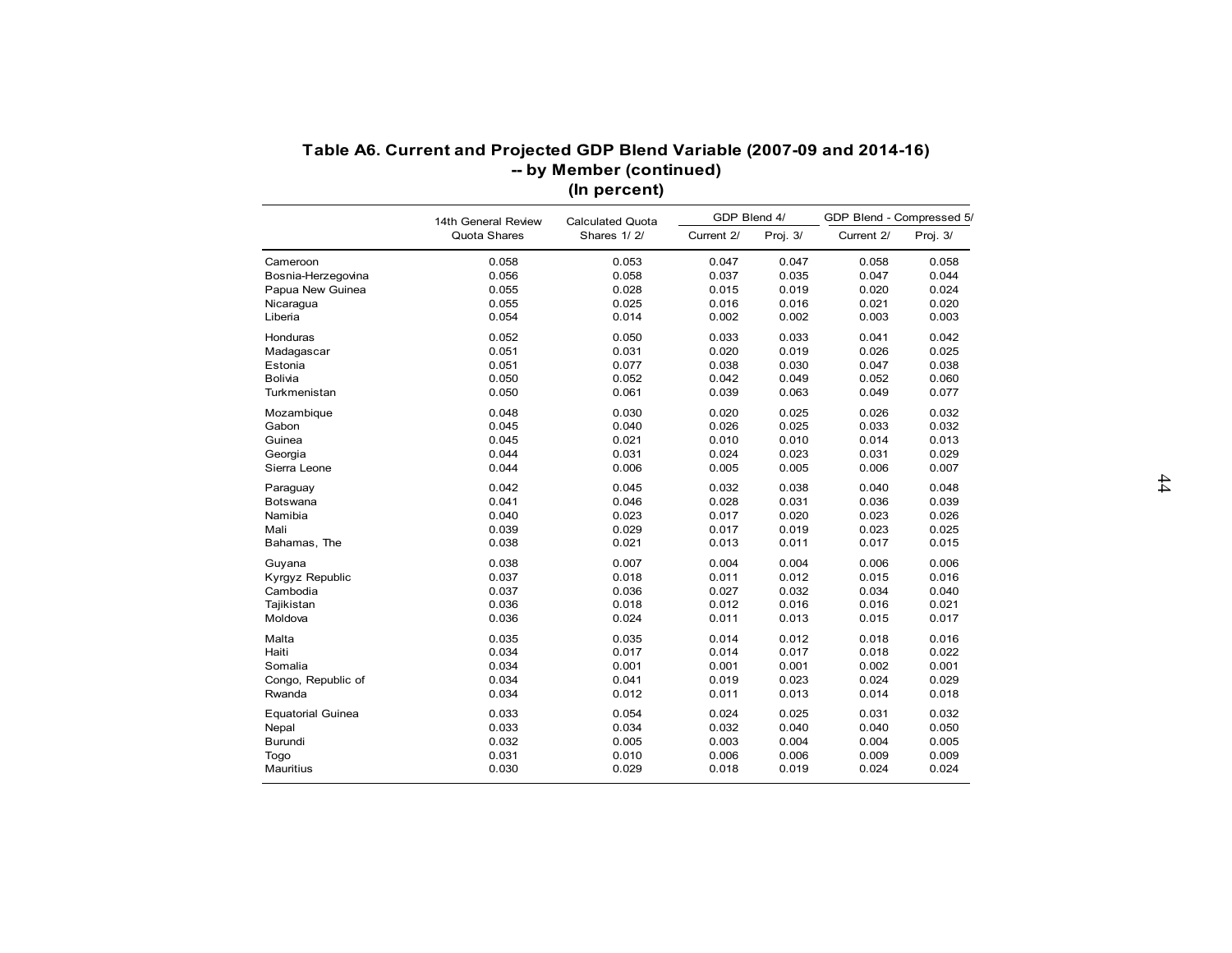|                             | 14th General Review | <b>Calculated Quota</b> | GDP Blend 4/ |          | GDP Blend - Compressed 5/ |          |
|-----------------------------|---------------------|-------------------------|--------------|----------|---------------------------|----------|
|                             | Quota Shares        | Shares 1/2/             | Current 2/   | Proj. 3/ | Current 2/                | Proj. 3/ |
| Macedonia, FYR              | 0.029               | 0.032                   | 0.020        | 0.019    | 0.026                     | 0.024    |
| Chad                        | 0.029               | 0.029                   | 0.017        | 0.017    | 0.022                     | 0.022    |
| Albania                     | 0.029               | 0.034                   | 0.025        | 0.024    | 0.032                     | 0.031    |
| Malawi                      | 0.029               | 0.024                   | 0.011        | 0.013    | 0.014                     | 0.017    |
| Niger                       | 0.028               | 0.013                   | 0.011        | 0.013    | 0.014                     | 0.017    |
| Suriname                    | 0.027               | 0.011                   | 0.005        | 0.007    | 0.007                     | 0.009    |
| Armenia                     | 0.027               | 0.025                   | 0.020        | 0.018    | 0.026                     | 0.023    |
| Mauritania                  | 0.027               | 0.013                   | 0.007        | 0.008    | 0.009                     | 0.010    |
| Benin                       | 0.026               | 0.021                   | 0.015        | 0.015    | 0.019                     | 0.019    |
| <b>Burkina Faso</b>         | 0.025               | 0.018                   | 0.019        | 0.021    | 0.024                     | 0.027    |
| Central African Republic    | 0.023               | 0.005                   | 0.004        | 0.004    | 0.005                     | 0.006    |
| Lao, People's Dem. Republic | 0.022               | 0.013                   | 0.013        | 0.016    | 0.017                     | 0.021    |
| Fiji                        | 0.021               | 0.010                   | 0.006        | 0.005    | 0.008                     | 0.006    |
| <b>Barbados</b>             | 0.020               | 0.013                   | 0.008        | 0.007    | 0.011                     | 0.009    |
| Kosovo                      | 0.017               | 0.016                   | 0.008        | 0.008    | 0.010                     | 0.011    |
| Swaziland                   | 0.016               | 0.015                   | 0.007        | 0.006    | 0.009                     | 0.008    |
| Mongolia                    | 0.015               | 0.018                   | 0.010        | 0.020    | 0.013                     | 0.026    |
| Lesotho                     | 0.015               | 0.009                   | 0.003        | 0.004    | 0.005                     | 0.005    |
| Gambia, The                 | 0.013               | 0.004                   | 0.003        | 0.003    | 0.004                     | 0.004    |
| Montenegro                  | 0.013               | 0.015                   | 0.008        | 0.007    | 0.011                     | 0.010    |
| San Marino                  | 0.010               | 0.013                   | 0.003        | 0.002    | 0.004                     | 0.003    |
| Eritrea                     | 0.008               | 0.005                   | 0.004        | 0.005    | 0.005                     | 0.007    |
| Djibouti                    | 0.007               | 0.004                   | 0.002        | 0.002    | 0.003                     | 0.003    |
| Guinea-Bissau               | 0.006               | 0.003                   | 0.002        | 0.002    | 0.003                     | 0.003    |
| <b>Belize</b>               | 0.006               | 0.005                   | 0.003        | 0.003    | 0.004                     | 0.004    |
| <b>Timor Leste</b>          | 0.005               | 0.007                   | 0.002        | 0.003    | 0.003                     | 0.004    |
| Vanuatu                     | 0.005               | 0.002                   | 0.001        | 0.001    | 0.002                     | 0.002    |
| Cape Verde                  | 0.005               | 0.005                   | 0.003        | 0.003    | 0.004                     | 0.005    |
| Seychelles                  | 0.005               | 0.005                   | 0.002        | 0.002    | 0.003                     | 0.003    |
| St. Lucia                   | 0.004               | 0.004                   | 0.002        | 0.002    | 0.003                     | 0.003    |
| <b>Maldives</b>             | 0.004               | 0.005                   | 0.002        | 0.002    | 0.003                     | 0.004    |
| Solomon Islands             | 0.004               | 0.002                   | 0.002        | 0.002    | 0.002                     | 0.002    |
| <b>Bhutan</b>               | 0.004               | 0.005                   | 0.003        | 0.004    | 0.004                     | 0.005    |
| Antigua and Barbuda         | 0.004               | 0.004                   | 0.002        | 0.002    | 0.003                     | 0.003    |
| Comoros                     | 0.004               | 0.001                   | 0.001        | 0.001    | 0.001                     | 0.001    |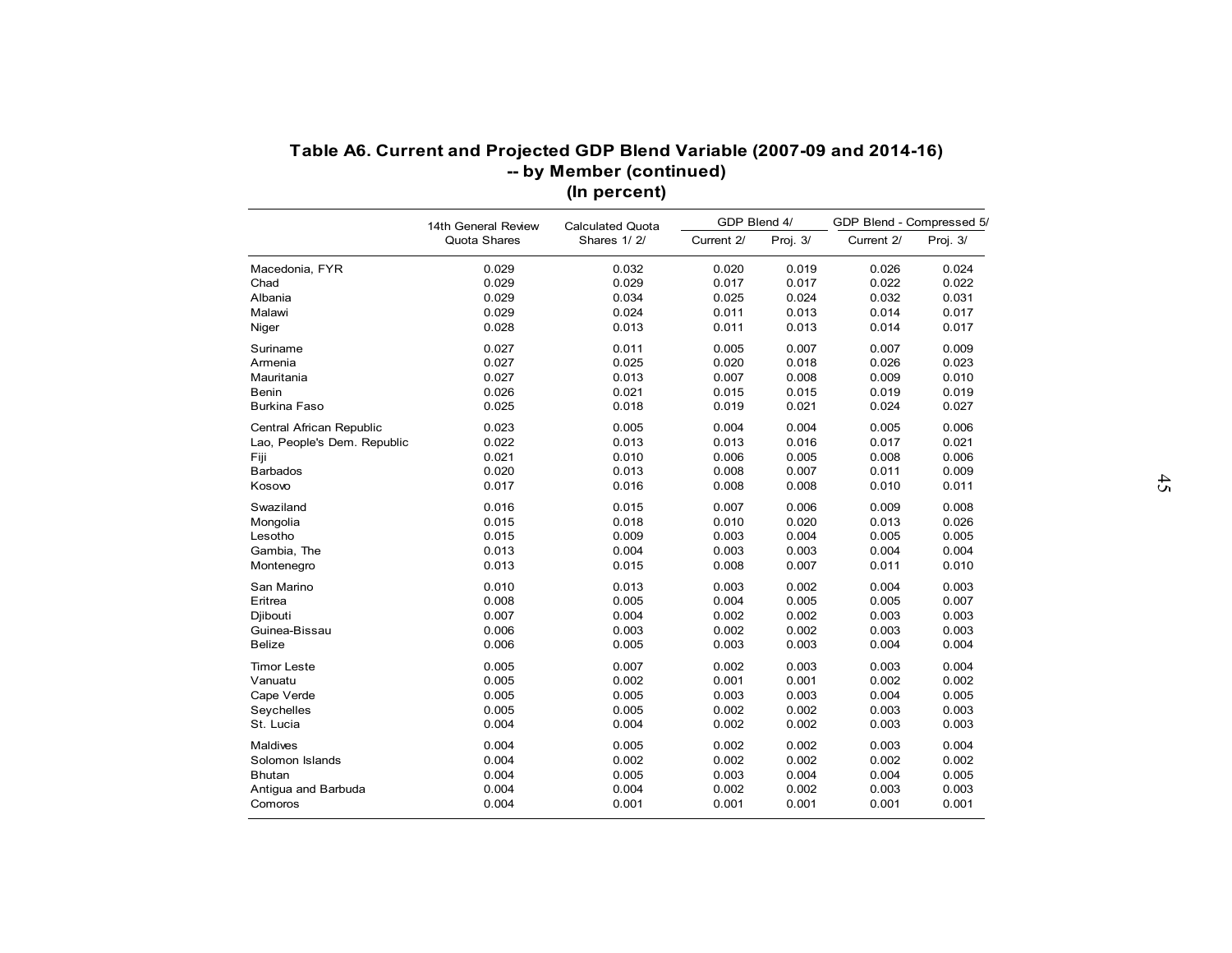| GDP Blend 4/<br>GDP Blend - Compressed 5/<br>14th General Review<br><b>Calculated Quota</b><br>Quota Shares<br>Shares 1/2/<br>Current 2/<br>Proj. 3/<br>Proj. $3/$<br>Current 2/<br>0.00121<br>0.00179<br>0.00344<br>0.00258<br>0.00133<br>0.00196<br>0.00340<br>0.00257<br>0.00117<br>0.00109<br>0.00173<br>0.00162<br>0.00310<br>0.00156<br>0.00034<br>0.00046<br>0.00053<br>0.00071<br>0.00289<br>0.00064<br>0.00097<br>0.00138<br>0.00076<br>0.00115<br>Tonga<br>St. Kitts and Nevis<br>0.00262<br>0.00261<br>0.00099<br>0.00083<br>0.00148<br>0.00125<br>0.00245<br>0.00262<br>0.00111<br>0.00182<br>0.00166<br>0.00123<br>0.00241<br>0.00161<br>0.00081<br>0.00072<br>0.00122<br>0.00109<br>0.00235<br>0.00161<br>0.00049<br>0.00044<br>0.00076<br>0.00069<br>0.00151<br>0.00136<br>0.00071<br>0.00052<br>0.00109<br>0.00080<br>0.00050<br>0.00103<br>0.00082<br>0.00044<br>0.00031<br>0.00068 | Grenada<br>Samoa<br>Sao Tome and Principe |
|------------------------------------------------------------------------------------------------------------------------------------------------------------------------------------------------------------------------------------------------------------------------------------------------------------------------------------------------------------------------------------------------------------------------------------------------------------------------------------------------------------------------------------------------------------------------------------------------------------------------------------------------------------------------------------------------------------------------------------------------------------------------------------------------------------------------------------------------------------------------------------------------------|-------------------------------------------|
|                                                                                                                                                                                                                                                                                                                                                                                                                                                                                                                                                                                                                                                                                                                                                                                                                                                                                                      |                                           |
|                                                                                                                                                                                                                                                                                                                                                                                                                                                                                                                                                                                                                                                                                                                                                                                                                                                                                                      |                                           |
|                                                                                                                                                                                                                                                                                                                                                                                                                                                                                                                                                                                                                                                                                                                                                                                                                                                                                                      |                                           |
|                                                                                                                                                                                                                                                                                                                                                                                                                                                                                                                                                                                                                                                                                                                                                                                                                                                                                                      |                                           |
|                                                                                                                                                                                                                                                                                                                                                                                                                                                                                                                                                                                                                                                                                                                                                                                                                                                                                                      |                                           |
|                                                                                                                                                                                                                                                                                                                                                                                                                                                                                                                                                                                                                                                                                                                                                                                                                                                                                                      |                                           |
|                                                                                                                                                                                                                                                                                                                                                                                                                                                                                                                                                                                                                                                                                                                                                                                                                                                                                                      |                                           |
|                                                                                                                                                                                                                                                                                                                                                                                                                                                                                                                                                                                                                                                                                                                                                                                                                                                                                                      | St. Vincent and the Grenadines            |
|                                                                                                                                                                                                                                                                                                                                                                                                                                                                                                                                                                                                                                                                                                                                                                                                                                                                                                      | Dominica                                  |
|                                                                                                                                                                                                                                                                                                                                                                                                                                                                                                                                                                                                                                                                                                                                                                                                                                                                                                      | Kiribati                                  |
|                                                                                                                                                                                                                                                                                                                                                                                                                                                                                                                                                                                                                                                                                                                                                                                                                                                                                                      | Micronesia, Fed. States of                |
|                                                                                                                                                                                                                                                                                                                                                                                                                                                                                                                                                                                                                                                                                                                                                                                                                                                                                                      | Marshall Islands                          |
| 0.00029<br>0.00046<br>0.00103<br>0.00093<br>0.00041<br>0.00064                                                                                                                                                                                                                                                                                                                                                                                                                                                                                                                                                                                                                                                                                                                                                                                                                                       | Palau, Republic of                        |
| 0.00052<br>0.00042<br>0.00005<br>0.00003<br>0.00009<br>0.00006                                                                                                                                                                                                                                                                                                                                                                                                                                                                                                                                                                                                                                                                                                                                                                                                                                       | Tuvalu                                    |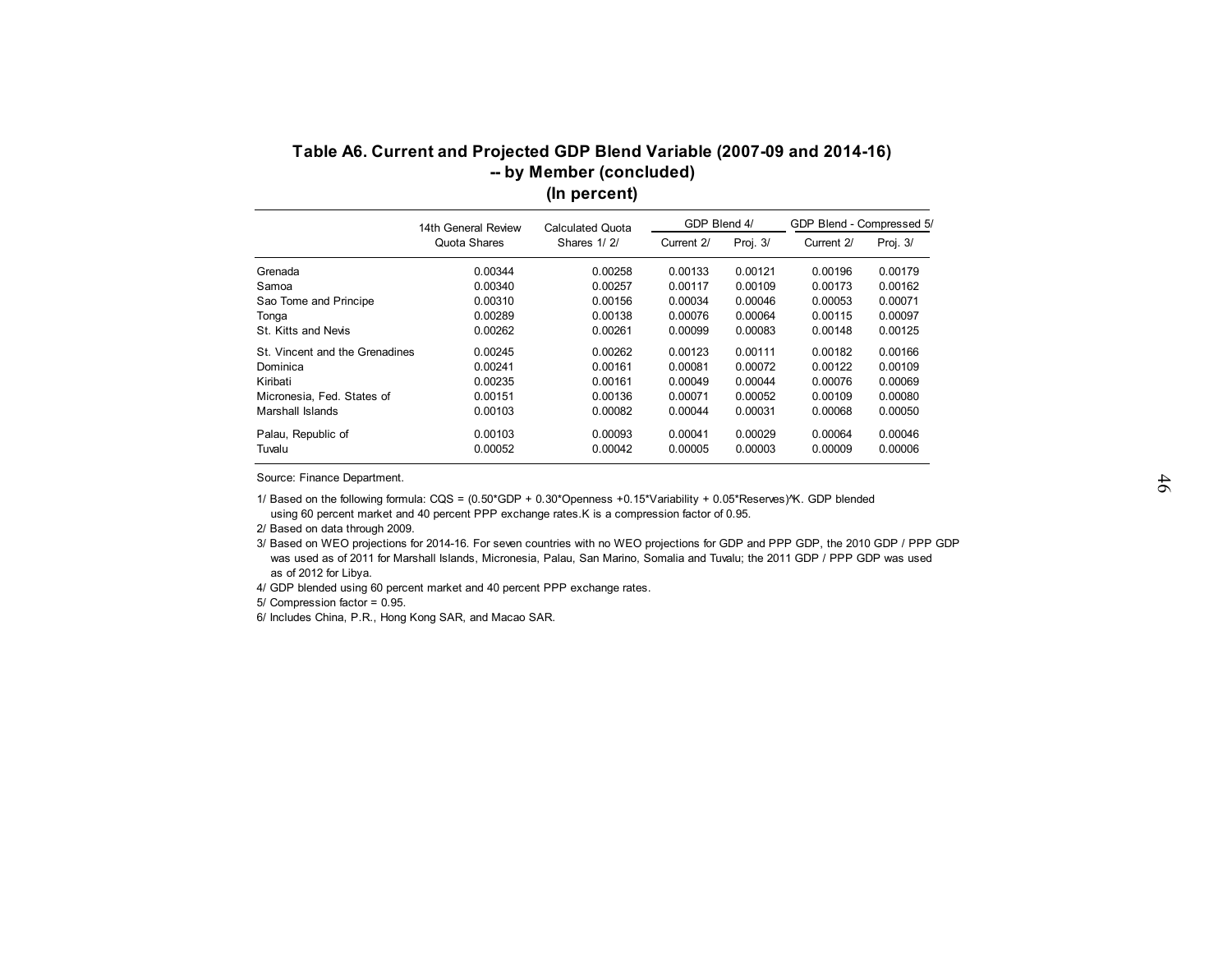|                             |                                                                   | Table A7. Out-of-Lineness -- by Member |                                                                    |                             |                                                           |
|-----------------------------|-------------------------------------------------------------------|----------------------------------------|--------------------------------------------------------------------|-----------------------------|-----------------------------------------------------------|
|                             | Current CQS / 14th<br><b>General Review</b><br>Quotas 1/2/<br>(1) |                                        | Previous CQS / 14th<br><b>General Review</b><br>Quotas 1/3/<br>(2) |                             | Previous CQS / Post<br>Second Round<br>Quotas 4/3/<br>(3) |
| Luxembourg                  | 2.201                                                             | Luxembourg                             | 1.813                                                              | Luxembourg                  | 2.861                                                     |
| <b>Equatorial Guinea</b>    | 1.630                                                             | <b>United Arab Emirates</b>            | 1.581                                                              | <b>United Arab Emirates</b> | 2.428                                                     |
| Angola                      | 1.598                                                             | <b>Equatorial Guinea</b>               | 1.560                                                              | <b>Equatorial Guinea</b>    | 2.350                                                     |
| <b>United Arab Emirates</b> | 1.514                                                             | Ireland                                | 1.488                                                              | Ireland                     | 2.041                                                     |
| Estonia                     | 1.513                                                             | Iceland                                | 1.485                                                              | Iceland                     | 2.031                                                     |
| Singapore                   | 1.487                                                             | Singapore                              | 1.464                                                              | Singapore                   | 2.023                                                     |
| Lithuania                   | 1.425                                                             | Estonia                                | 1.382                                                              | China 5/                    | 1.981                                                     |
| Qatar                       | 1.398                                                             | Angola                                 | 1.377                                                              | Turkey                      | 1.880                                                     |
| Kazakhstan                  | 1.376                                                             | Kazakhstan                             | 1.348                                                              | Kazakhstan                  | 1.826                                                     |
| Ireland                     | 1.360                                                             | Lebanon                                | 1.265                                                              | Estonia                     | 1.792                                                     |
| China 5/                    | 1.350                                                             | Qatar                                  | 1.261                                                              | Angola                      | 1.780                                                     |
| <b>Timor Leste</b>          | 1.337                                                             | <b>Timor Leste</b>                     | 1.255                                                              | Vietnam                     | 1.568                                                     |
| Azerbaijan                  | 1.299                                                             | Vietnam                                | 1.253                                                              | Qatar                       | 1.532                                                     |
| Slovak Republic             | 1.299                                                             | Slovak Republic                        | 1.243                                                              | Lebanon                     | 1.504                                                     |
| Vietnam                     | 1.257                                                             | Turkmenistan                           | 1.243                                                              | Turkmenistan                | 1.503                                                     |
| Thailand                    | 1.247                                                             | Latvia                                 | 1.241                                                              | Korea                       | 1.493                                                     |
| <b>Czech Republic</b>       | 1.238                                                             | China 5/                               | 1.238                                                              | <b>Timor Leste</b>          | 1.488                                                     |
| Turkmenistan                | 1.226                                                             | Oman                                   | 1.216                                                              | Slovak Republic             | 1.455                                                     |
| San Marino                  | 1.224                                                             | Lithuania                              | 1.198                                                              | Latvia                      | 1.451                                                     |
| Iceland                     | 1.223                                                             | San Marino                             | 1.184                                                              | Lithuania                   | 1.438                                                     |
| Congo, Republic of          | 1.216                                                             | <b>Botswana</b>                        | 1.182                                                              | Syrian Arab Republic        | 1.428                                                     |
| Oman                        | 1.208                                                             | <b>Bahrain</b>                         | 1.178                                                              | Bhutan                      | 1.401                                                     |
| Mongolia                    | 1.206                                                             | Turkey                                 | 1.175                                                              | Oman                        | 1.396                                                     |
| Latvia                      | 1.204                                                             | Thailand                               | 1.172                                                              | Poland                      | 1.340                                                     |
| Montenegro                  | 1.201                                                             | Korea                                  | 1.171                                                              | Botswana                    | 1.328                                                     |
| Maldives                    | 1.197                                                             | <b>Bhutan</b>                          | 1.167                                                              | Spain                       | 1.325                                                     |
| Lebanon                     | 1.190                                                             | Montenegro                             | 1.153                                                              | Bahrain                     | 1.319                                                     |
| Hungary                     | 1.181                                                             | Czech Republic                         | 1.134                                                              | Thailand                    | 1.306                                                     |
| Slovenia                    | 1.180                                                             | Greece                                 | 1.123                                                              | San Marino                  | 1.300                                                     |
| Spain                       | 1.165                                                             | Spain                                  | 1.118                                                              | Azerbaijan                  | 1.276                                                     |
| Albania                     | 1.158                                                             | Poland                                 | 1.105                                                              | Montenegro                  | 1.268                                                     |
| Cyprus                      | 1.155                                                             | Slovenia                               | 1.104                                                              | Greece                      | 1.238                                                     |
| Poland                      | 1.151                                                             | United Kingdom                         | 1.103                                                              | Czech Republic              | 1.234                                                     |
| Algeria                     | 1.151                                                             | <b>Maldives</b>                        | 1.100                                                              | Albania                     | 1.214                                                     |
| Sweden                      | 1.145                                                             | Cape Verde                             | 1.093                                                              | <b>Brazil</b>               | 1.207                                                     |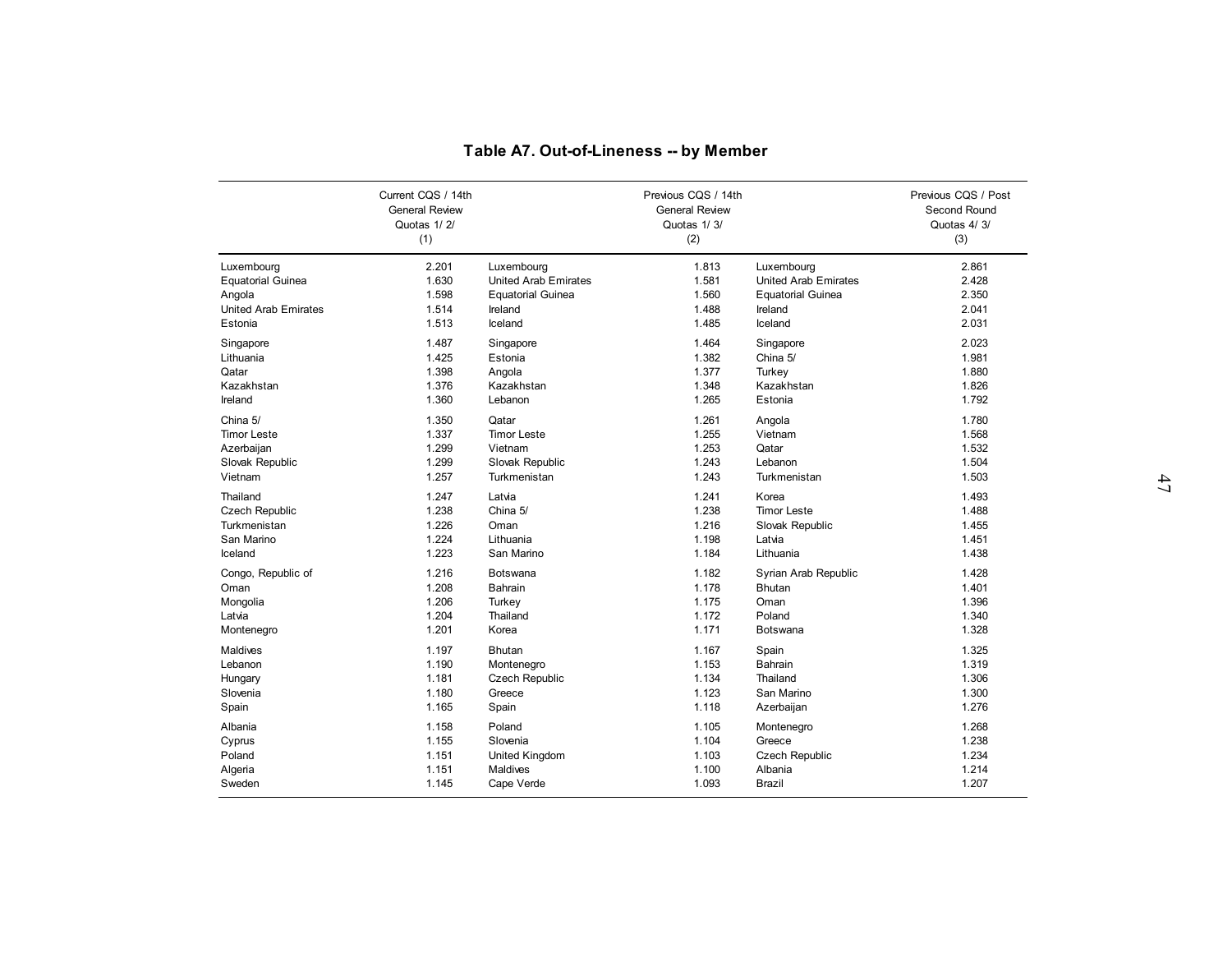|                                |                                                            | Table A7. Out-of-Lineness -- by Member (continued) |                                                             |                             |                                                    |  |
|--------------------------------|------------------------------------------------------------|----------------------------------------------------|-------------------------------------------------------------|-----------------------------|----------------------------------------------------|--|
|                                | Current CQS / 14th<br><b>General Review</b><br>Quotas 1/2/ |                                                    | Previous CQS / 14th<br><b>General Review</b><br>Quotas 1/3/ |                             | Previous CQS / Post<br>Second Round<br>Quotas 4/3/ |  |
|                                | (1)                                                        |                                                    | (2)                                                         |                             | (3)                                                |  |
| Turkey                         | 1.139                                                      | Russia                                             | 1.085                                                       | Mexico                      | 1.179                                              |  |
| Netherlands                    | 1.133                                                      | Chad                                               | 1.082                                                       | Russia                      | 1.178                                              |  |
| Portugal<br>Greece             | 1.121<br>1.119                                             | Seychelles<br>Azerbaijan                           | 1.080<br>1.048                                              | Slovenia<br>Colombia        | 1.177<br>1.172                                     |  |
| <b>Belarus</b>                 | 1.115                                                      | Albania                                            | 1.046                                                       | <b>Maldives</b>             | 1.166                                              |  |
| <b>Botswana</b>                | 1.113                                                      | Malaysia                                           | 1.039                                                       | Cape Verde                  | 1.157                                              |  |
| Tunisia                        | 1.111                                                      | Portugal                                           | 1.037                                                       | Chad                        | 1.139                                              |  |
| Israel                         | 1.111                                                      | Norway                                             | 1.031                                                       | Seychelles                  | 1.135                                              |  |
| Bahrain                        | 1.109                                                      | Chile                                              | 1.031                                                       | Nepal                       | 1.066                                              |  |
| Romania                        | 1.108                                                      | Macedonia, FYR                                     | 1.030                                                       | Malaysia                    | 1.065                                              |  |
| Cape Verde                     | 1.106                                                      | Germany                                            | 1.016                                                       | Dominican Republic          | 1.060                                              |  |
| Macedonia, FYR                 | 1.096                                                      | Sweden                                             | 1.014                                                       | Chile                       | 1.050                                              |  |
| Korea<br>Chile                 | 1.090<br>1.086                                             | Israel<br>Netherlands                              | 1.014<br>1.014                                              | Macedonia, FYR<br>Iran      | 1.049<br>1.047                                     |  |
| Ukraine                        | 1.072                                                      | Austria                                            | 1.014                                                       | Portugal                    | 1.037                                              |  |
| Paraguay                       | 1.071                                                      | Switzerland                                        | 1.014                                                       | United Kingdom              | 1.035                                              |  |
| St. Vincent and the Grenadines | 1.066                                                      | Finland                                            | 1.014                                                       | Indonesia                   | 1.034                                              |  |
| Morocco                        | 1.061                                                      | Denmark                                            | 1.014                                                       | Australia                   | 1.028                                              |  |
| <b>Bhutan</b>                  | 1.056                                                      | Cyprus                                             | 1.014                                                       | Norway                      | 1.027                                              |  |
| Croatia                        | 1.056                                                      | Paraguay                                           | 1.013                                                       | Paraguay                    | 1.022                                              |  |
| Belgium                        | 1.054                                                      | Australia                                          | 1.013                                                       | Egypt                       | 1.019                                              |  |
| Finland                        | 1.049                                                      | Jordan                                             | 1.010                                                       | Jordan                      | 1.016                                              |  |
| Nepal                          | 1.040                                                      | Ecuador                                            | 1.005                                                       | Peru                        | 1.009                                              |  |
| Antigua and Barbuda            | 1.039                                                      | Japan                                              | 1.004                                                       | Ecuador                     | 1.008                                              |  |
| Australia                      | 1.038                                                      | Philippines                                        | 1.003                                                       | Philippines                 | 1.006                                              |  |
| Jordan                         | 1.037                                                      | Costa Rica                                         | 1.000                                                       | Malawi                      | 0.995                                              |  |
| Bosnia-Herzegovina             | 1.035                                                      | Tunisia                                            | 1.000                                                       | Japan                       | 0.990                                              |  |
| Germany                        | 1.035                                                      | Algeria                                            | 1.000                                                       | Costa Rica                  | 0.987                                              |  |
| Denmark<br><b>Bolivia</b>      | 1.025<br>1.024                                             | Romania<br>Hungary                                 | 1.000<br>1.000                                              | India<br>Yemen, Republic of | 0.984<br>0.983                                     |  |
| Italy                          | 1.021                                                      | Ukraine                                            | 1.000                                                       | Croatia                     | 0.982                                              |  |
| United Kingdom                 | 1.016                                                      | Malta                                              | 1.000                                                       | Guatemala                   | 0.979                                              |  |
| Seychelles                     | 1.007                                                      | Congo, Republic of                                 | 1.000                                                       | Cyprus                      | 0.973                                              |  |
| Austria                        | 1.002                                                      | Croatia                                            | 1.000                                                       | Finland                     | 0.967                                              |  |
| St. Kitts and Nevis            | 0.996                                                      | <b>Belarus</b>                                     | 1.000                                                       | Honduras                    | 0.964                                              |  |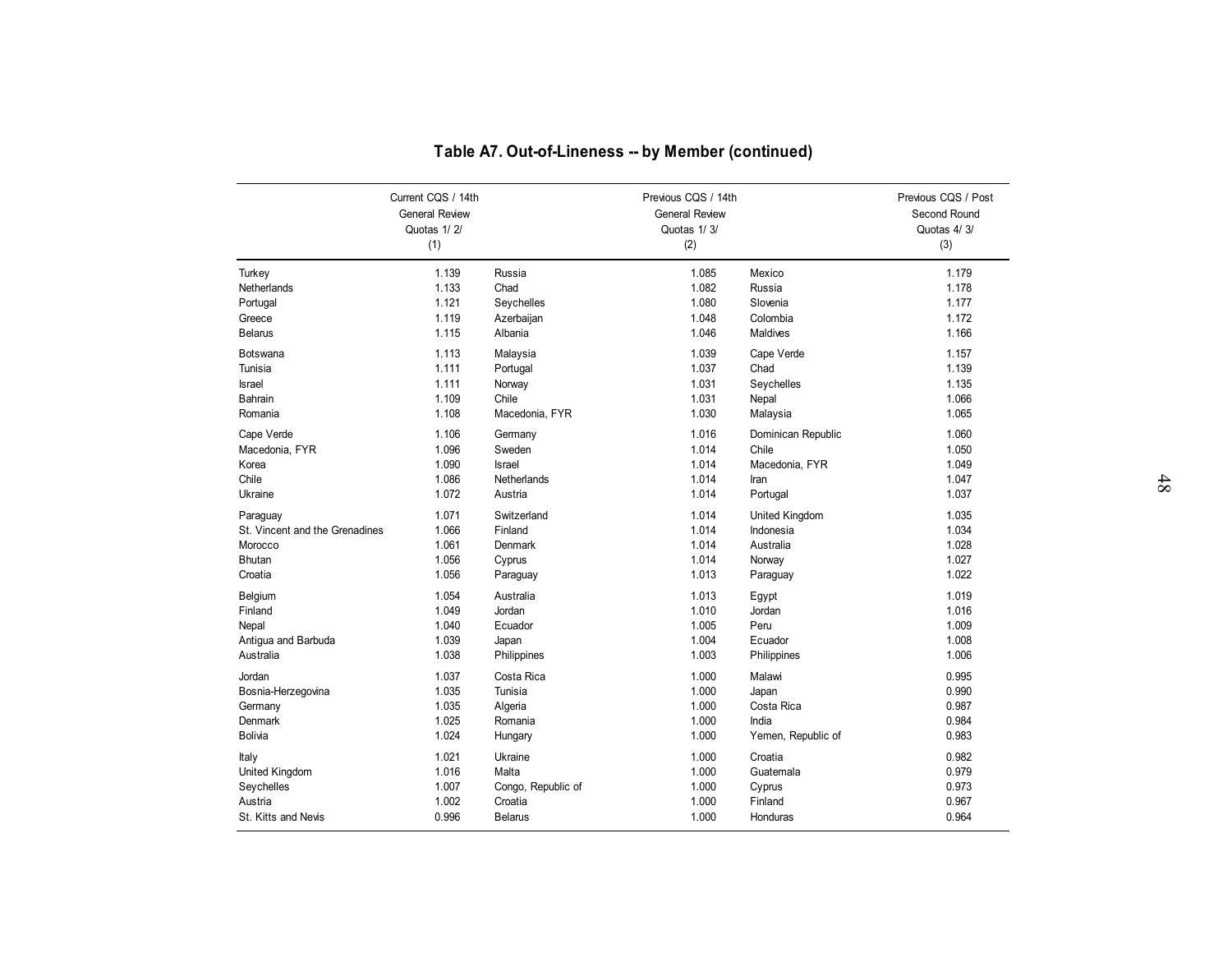|                                |                       | Table A7. Out-of-Lineness -- by Member (continued) |                       |                                 |                     |
|--------------------------------|-----------------------|----------------------------------------------------|-----------------------|---------------------------------|---------------------|
|                                |                       |                                                    |                       |                                 |                     |
|                                | Current CQS / 14th    |                                                    | Previous CQS / 14th   |                                 | Previous CQS / Post |
|                                | <b>General Review</b> |                                                    | <b>General Review</b> |                                 | Second Round        |
|                                | Quotas 1/2/<br>(1)    |                                                    | Quotas 1/3/<br>(2)    |                                 | Quotas 4/3/<br>(3)  |
|                                |                       |                                                    |                       |                                 |                     |
| Norway                         | 0.996                 | Honduras                                           | 1.000                 | <b>United States</b>            | 0.961               |
| Cambodia                       | 0.994                 | Bosnia-Herzegovina                                 | 1.000                 | Ethiopia                        | 0.958               |
| Chad                           | 0.993                 | Panama                                             | 1.000                 | Congo, Republic of              | 0.957               |
| Egypt                          | 0.990                 | El Salvador                                        | 1.000                 | Tunisia                         | 0.952               |
| Malta                          | 0.985                 | Swaziland                                          | 0.999                 | Austria                         | 0.943               |
| Russia                         | 0.984                 | Cameroon                                           | 0.999                 | Sweden                          | 0.937               |
| El Salvador                    | 0.982                 | Antiqua and Barbuda                                | 0.998                 | Hungary                         | 0.934               |
| Ethiopia                       | 0.980                 | New Zealand                                        | 0.997                 | Germany                         | 0.929               |
| Costa Rica                     | 0.975                 | Canada                                             | 0.996                 | Denmark                         | 0.922               |
| Panama                         | 0.971                 | Malawi                                             | 0.995                 | <b>Israel</b>                   | 0.918               |
| <b>Belize</b>                  | 0.971                 | <b>Belize</b>                                      | 0.987                 | Cambodia                        | 0.914               |
| Dominican Republic             | 0.970                 | Morocco                                            | 0.987                 | Panama                          | 0.912               |
| Japan                          | 0.968                 | Belgium                                            | 0.984                 | Italy                           | 0.905               |
| Canada                         | 0.965                 | Yemen, Republic of                                 | 0.983                 | <b>Benin</b>                    | 0.889               |
| <b>Bulgaria</b>                | 0.964                 | Mongolia                                           | 0.979                 | <b>Belarus</b>                  | 0.882               |
| Mauritius                      | 0.964                 | <b>United States</b>                               | 0.976                 | Romania                         | 0.879               |
| Honduras                       | 0.962                 | St. Vincent and the Grenadines                     | 0.973                 | Canada                          | 0.862               |
| Ecuador                        | 0.958                 | Dominican Republic                                 | 0.972                 | Netherlands                     | 0.858               |
| Malaysia                       | 0.956                 | Palau, Republic of                                 | 0.972                 | Switzerland                     | 0.846               |
| Peru                           | 0.949                 | Nepal                                              | 0.969                 | Eritrea                         | 0.845               |
| Switzerland                    | 0.944                 | Peru                                               | 0.965                 | France                          | 0.841               |
| Guatemala                      | 0.944                 | Guatemala                                          | 0.960                 | El Salvador                     | 0.838               |
| New Zealand                    | 0.933                 | Mexico                                             | 0.959                 | Mali                            | 0.827               |
| Indonesia                      | 0.928<br>0.923        | Micronesia, Fed. States of<br>Marshall Islands     | 0.950<br>0.950        | Malta<br>Pakistan               | 0.825<br>0.788      |
| Philippines                    |                       |                                                    |                       |                                 |                     |
| <b>United States</b>           | 0.923                 | Italy                                              | 0.946                 | Bosnia-Herzegovina              | 0.784               |
| Cameroon                       | 0.920                 | Egypt                                              | 0.945                 | Algeria                         | 0.781               |
| Mexico                         | 0.914                 | Serbia                                             | 0.940                 | Swaziland                       | 0.774               |
| Brazil<br>Armenia              | 0.909<br>0.909        | Kosovo<br>Samoa                                    | 0.935<br>0.930        | Kiribati<br>Bangladesh          | 0.761<br>0.754      |
|                                |                       |                                                    |                       |                                 |                     |
| St. Lucia                      | 0.905                 | <b>Brazil</b>                                      | 0.929                 | Morocco                         | 0.750               |
| Kosovo                         | 0.904<br>0.904        | Nigeria                                            | 0.926<br>0.925        | <b>Burkina Faso</b><br>Cameroon | 0.743<br>0.742      |
| Palau, Republic of<br>Colombia | 0.899                 | Indonesia<br><b>Bolivia</b>                        | 0.924                 | Antiqua and Barbuda             | 0.739               |
| Swaziland                      | 0.899                 | Armenia                                            | 0.918                 | South Africa                    |                     |
|                                |                       |                                                    |                       |                                 | 0.737               |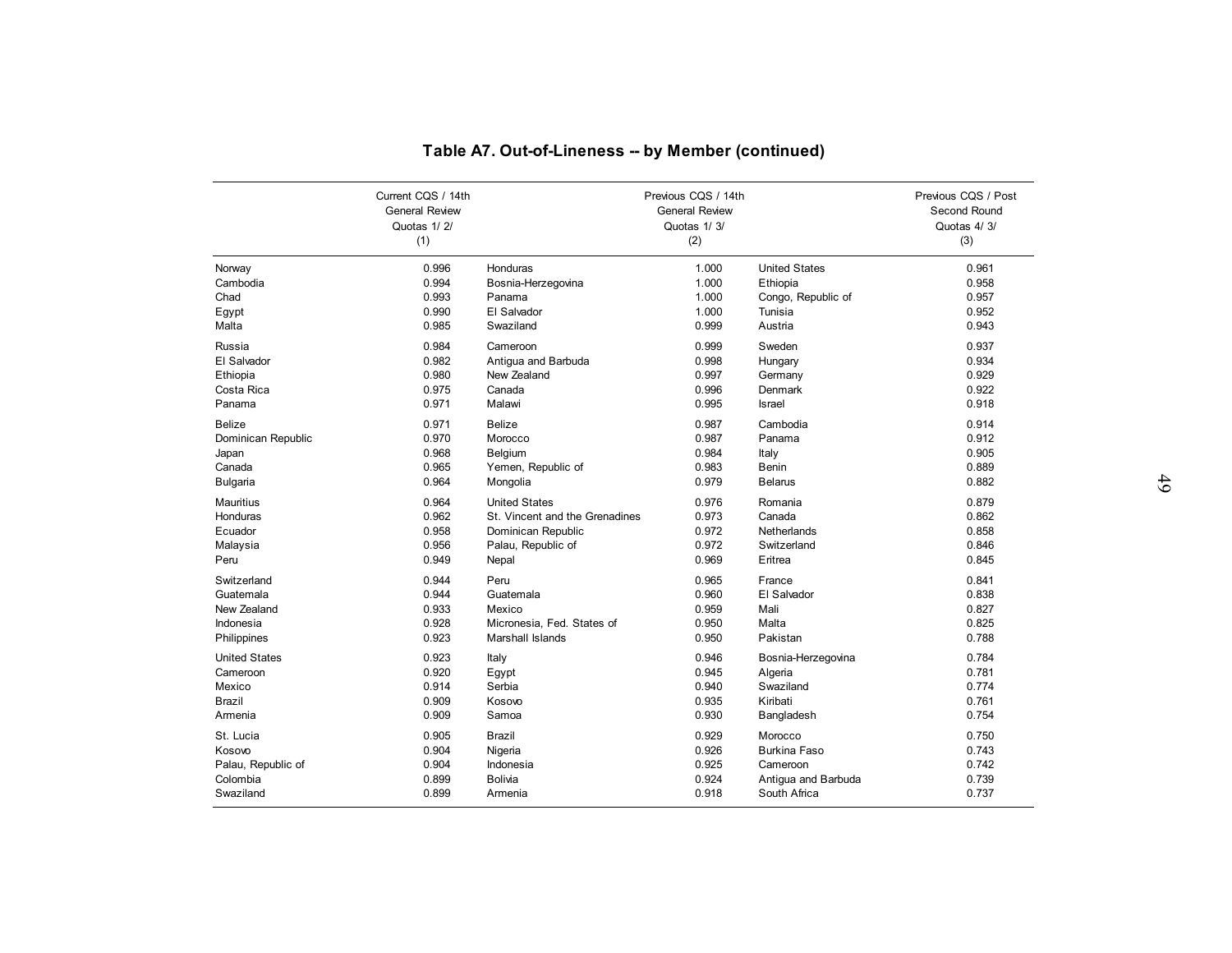|                            |                                             | Table A7. Out-of-Lineness -- by Member (continued) |                                              |                                |                                     |
|----------------------------|---------------------------------------------|----------------------------------------------------|----------------------------------------------|--------------------------------|-------------------------------------|
|                            |                                             |                                                    |                                              |                                |                                     |
|                            | Current CQS / 14th<br><b>General Review</b> |                                                    | Previous CQS / 14th<br><b>General Review</b> |                                | Previous CQS / Post<br>Second Round |
|                            | Quotas 1/2/                                 |                                                    | Quotas 1/3/                                  |                                | Quotas 4/3/                         |
|                            | (1)                                         |                                                    | (2)                                          |                                | (3)                                 |
| Micronesia, Fed. States of | 0.899                                       | Cambodia                                           | 0.914                                        | Ukraine                        | 0.733                               |
| France                     | 0.896                                       | South Africa                                       | 0.903                                        | Uganda                         | 0.731                               |
| Syrian Arab Republic       | 0.895                                       | Mauritius                                          | 0.902                                        | <b>Belize</b>                  | 0.701                               |
| Gabon                      | 0.890                                       | France                                             | 0.896                                        | New Zealand                    | 0.698                               |
| India                      | 0.890                                       | Argentina                                          | 0.893                                        | Mongolia                       | 0.693                               |
| Iran                       | 0.877                                       | Syrian Arab Republic                               | 0.892                                        | St. Vincent and the Grenadines | 0.686                               |
| Nigeria                    | 0.875                                       | <b>Benin</b>                                       | 0.889                                        | Belgium                        | 0.685                               |
| Argentina                  | 0.862                                       | Colombia                                           | 0.887                                        | Palau, Republic of             | 0.680                               |
| South Africa               | 0.861                                       | Iran                                               | 0.879                                        | Sudan                          | 0.675                               |
| Yemen, Republic of         | 0.856                                       | Gabon                                              | 0.879                                        | Lesotho                        | 0.673                               |
| Uruguay                    | 0.852                                       | India                                              | 0.874                                        | Argentina                      | 0.672                               |
| Serbia                     | 0.843                                       | <b>Bulgaria</b>                                    | 0.874                                        | Micronesia, Fed. States of     | 0.671                               |
| Malawi                     | 0.840                                       | St. Lucia                                          | 0.855                                        | Kenya                          | 0.666                               |
| Tuvalu                     | 0.808                                       | Uruguay                                            | 0.854                                        | Marshall Islands               | 0.665                               |
| Benin                      | 0.802                                       | Ethiopia                                           | 0.852                                        | Serbia                         | 0.658                               |
| Marshall Islands           | 0.798                                       | Tuvalu                                             | 0.846                                        | Kosovo                         | 0.655                               |
| Bangladesh                 | 0.793                                       | Eritrea                                            | 0.845                                        | Mozambique                     | 0.650                               |
| Pakistan                   | 0.782                                       | Mali                                               | 0.827                                        | Samoa                          | 0.649                               |
| Iraq                       | 0.771                                       | St. Kitts and Nevis                                | 0.823                                        | Nigeria                        | 0.648                               |
| Libya                      | 0.761                                       | Pakistan                                           | 0.802                                        | <b>Bolivia</b>                 | 0.647                               |
| Samoa                      | 0.755                                       | Kuwait                                             | 0.776                                        | Armenia                        | 0.643                               |
| Kuwait                     | 0.751                                       | Libya                                              | 0.765                                        | Lao, People's Dem. Republic    | 0.639                               |
| Grenada                    | 0.751                                       | Grenada                                            | 0.765                                        | <b>Mauritius</b>               | 0.631                               |
| Mali                       | 0.739                                       | Iraq                                               | 0.765                                        | Gabon                          | 0.615                               |
| Sudan                      | 0.737                                       | Kiribati                                           | 0.761                                        | Uzbekistan                     | 0.615                               |
| Sri Lanka                  | 0.735                                       | Bangladesh                                         | 0.754                                        | <b>Bulgaria</b>                | 0.612                               |
| <b>Trinidad and Tobago</b> | 0.733                                       | <b>Burkina Faso</b>                                | 0.743                                        | Afghanistan, Islamic State of  | 0.601                               |
| <b>Burkina Faso</b>        | 0.719                                       | Sri Lanka                                          | 0.737                                        | St. Lucia                      | 0.598                               |
| Brunei Darussalam          | 0.712                                       | Uganda                                             | 0.731                                        | Uruguay                        | 0.598                               |
| Uzbekistan                 | 0.708                                       | Dominica                                           | 0.709                                        | Tuvalu                         | 0.588                               |
| Georgia                    | 0.704                                       | Georgia                                            | 0.690                                        | Solomon Islands                | 0.584                               |
| Saudi Arabia               | 0.701                                       | <b>Barbados</b>                                    | 0.681                                        | St. Kitts and Nevis            | 0.578                               |
| Kiribati                   | 0.685                                       | Sudan                                              | 0.675                                        | Tanzania                       | 0.556                               |
| Uganda                     | 0.676                                       | Lesotho                                            | 0.673                                        | Djibouti                       | 0.549                               |
| Moldova                    | 0.670                                       | <b>Brunei Darussalam</b>                           | 0.668                                        | Papua New Guinea               | 0.546                               |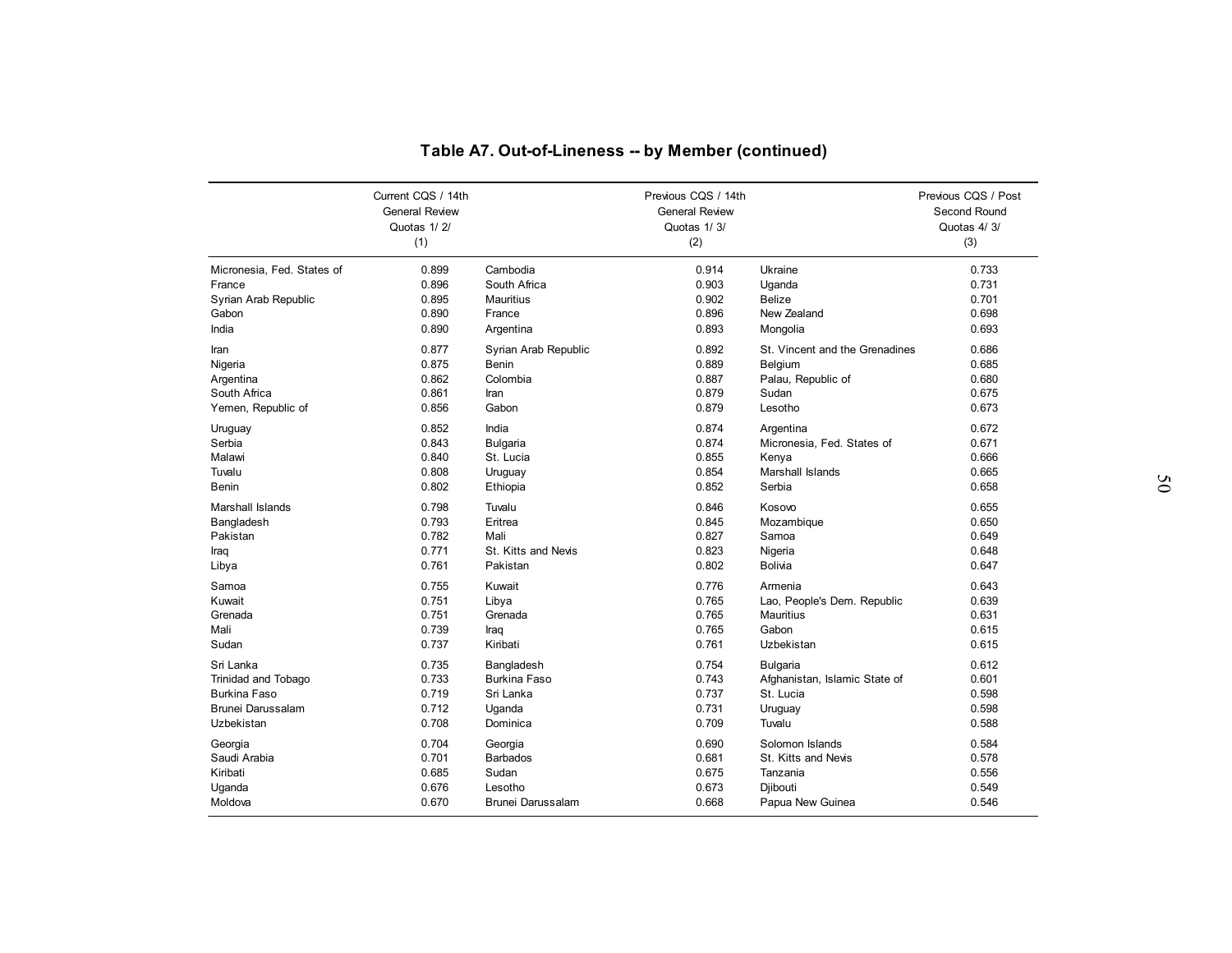|                                     |                       | Table A7. Out-of-Lineness -- by Member (continued) |                       |                       |                     |
|-------------------------------------|-----------------------|----------------------------------------------------|-----------------------|-----------------------|---------------------|
|                                     |                       |                                                    |                       |                       |                     |
|                                     |                       |                                                    |                       |                       |                     |
|                                     | Current CQS / 14th    |                                                    | Previous CQS / 14th   |                       | Previous CQS / Post |
|                                     | <b>General Review</b> |                                                    | <b>General Review</b> |                       | Second Round        |
|                                     | Quotas 1/2/           |                                                    | Quotas 1/3/           |                       | Quotas 4/3/         |
|                                     | (1)                   |                                                    | (2)                   |                       | (3)                 |
| Dominica                            | 0.667                 | Kenya                                              | 0.666                 | Kuwait                | 0.543               |
| <b>Barbados</b>                     | 0.659                 | Mozambique                                         | 0.650                 | Grenada               | 0.536               |
| Venezuela                           | 0.656                 | Trinidad and Tobago                                | 0.648                 | Libya                 | 0.536               |
| Eritrea                             | 0.647                 | Lao, People's Dem. Republic                        | 0.639                 | Iraq                  | 0.535               |
| Kenya                               | 0.645                 | Saudi Arabia                                       | 0.638                 | Myanmar               | 0.524               |
| Lesotho                             | 0.621                 | Venezuela                                          | 0.620                 | Tajikistan            | 0.520               |
| Mozambique                          | 0.621                 | Uzbekistan                                         | 0.615                 | Comoros               | 0.519               |
| Afghanistan, Islamic State of       | 0.619                 | Afghanistan, Islamic State of                      | 0.601                 | Sri Lanka             | 0.516               |
| Madagascar                          | 0.607                 | Jamaica                                            | 0.589                 | Sao Tome and Principe | 0.512               |
| Tanzania                            | 0.604                 | Solomon Islands                                    | 0.584                 | Madagascar            | 0.500               |
| Jamaica                             | 0.602                 | Fiji                                               | 0.583                 | Dominica              | 0.497               |
| Lao, People's Dem. Republic         | 0.597                 | Bahamas, The                                       | 0.582                 | Nicaragua             | 0.485               |
| Namibia                             | 0.584                 | Namibia                                            | 0.569                 | Georgia               | 0.483               |
| Myanmar                             | 0.572                 | Moldova                                            | 0.568                 | <b>Barbados</b>       | 0.477               |
| Bahamas, The                        | 0.539                 | Tanzania                                           | 0.556                 | Senegal               | 0.476               |
| Djibouti                            | 0.529                 | Djibouti                                           | 0.549                 | Haiti                 | 0.469               |
| Solomon Islands                     | 0.525                 | Papua New Guinea                                   | 0.546                 | Niger                 | 0.468               |
| Papua New Guinea                    | 0.511                 | Myanmar                                            | 0.524                 | Brunei Darussalam     | 0.468               |
| Tajikistan                          | 0.505                 | Tajikistan                                         | 0.520                 | Tonga                 | 0.456               |
| Sao Tome and Principe               | 0.501                 | Comoros                                            | 0.519                 | Saudi Arabia          | 0.456               |
| Fiji                                | 0.497                 | Sao Tome and Principe                              | 0.512                 | Trinidad and Tobago   | 0.454               |
| Guinea-Bissau                       | 0.492                 | Madagascar                                         | 0.500                 | Kyrgyz Republic       | 0.453               |
| Kyrgyz Republic                     | 0.492                 | Nicaragua                                          | 0.485                 | Venezuela             | 0.434               |
| Haiti                               | 0.481                 | Senegal                                            | 0.476                 | Jamaica               | 0.412               |
| Senegal                             | 0.481                 | Haiti                                              | 0.469                 | Mauritania            | 0.409               |
| Tonga                               | 0.478                 | Niger                                              | 0.468                 | Fiji                  | 0.408               |
| Guinea                              | 0.470                 | Vanuatu                                            | 0.459                 | Cote d'Ivoire         | 0.408               |
| Mauritania                          | 0.469                 | Tonga                                              | 0.456                 | Bahamas, The          | 0.408               |
| Niger                               | 0.468                 | Kyrgyz Republic                                    | 0.453                 | Namibia               | 0.398               |
| Nicaragua                           | 0.453                 | Mauritania                                         | 0.409                 | Moldova               | 0.398               |
|                                     |                       |                                                    |                       |                       |                     |
|                                     | 0.434                 | Cote d'Ivoire                                      | 0.408                 | Guinea-Bissau         | 0.389               |
|                                     | 0.400                 | Guinea-Bissau                                      | 0.389                 | Rwanda                | 0.336               |
| Vanuatu<br>Cote d'Ivoire<br>Comoros | 0.395                 | Suriname                                           | 0.385                 | Togo                  | 0.328               |
| Suriname                            | 0.391                 | Rwanda                                             | 0.336                 | Ghana                 | 0.322               |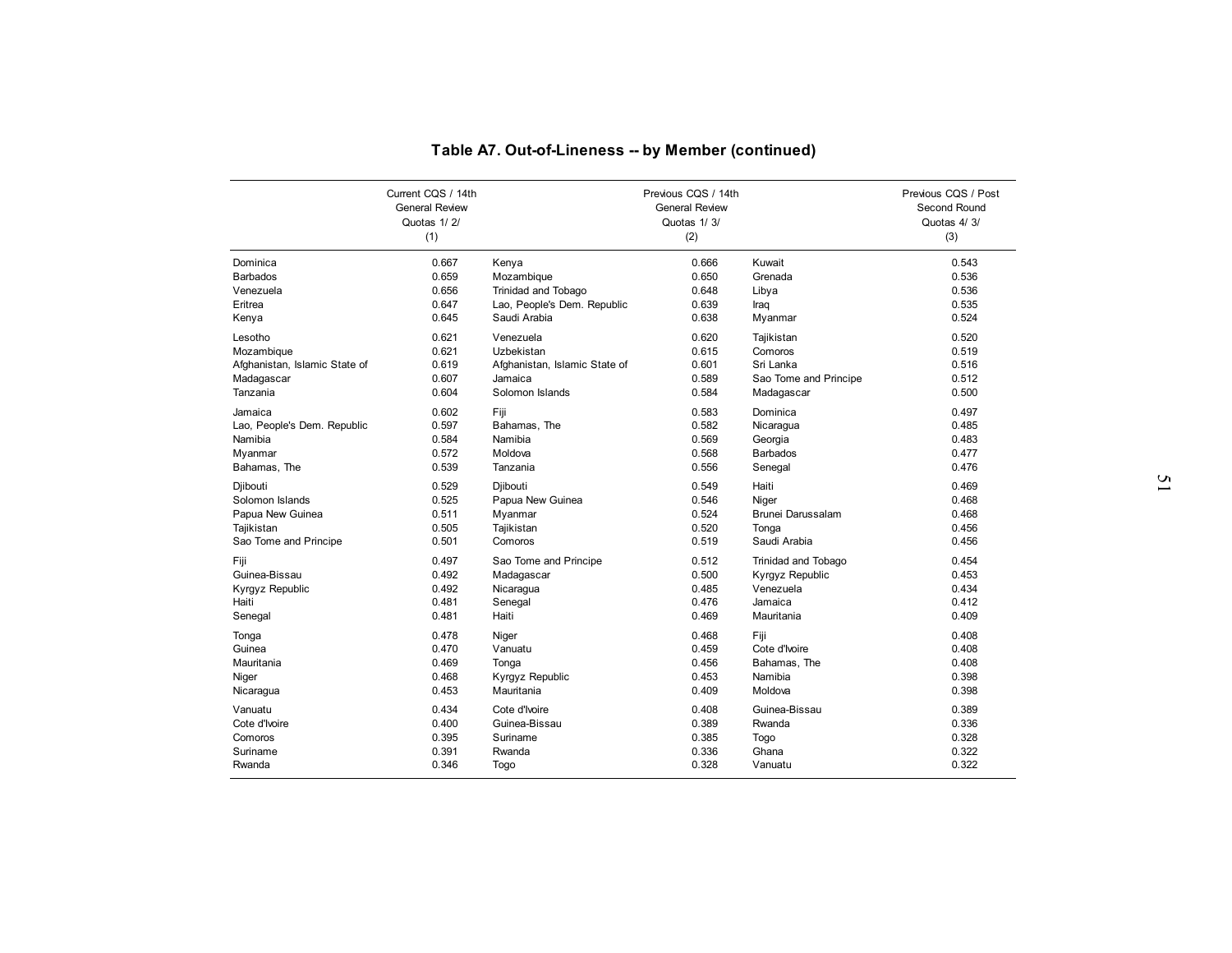|                          | Current CQS / 14th<br><b>General Review</b><br>Quotas 1/2/<br>(1) |                          | Previous CQS / 14th<br><b>General Review</b><br>Quotas 1/3/<br>(2) |                          | Previous CQS / Post<br>Second Round<br>Quotas 4/3/<br>(3) |
|--------------------------|-------------------------------------------------------------------|--------------------------|--------------------------------------------------------------------|--------------------------|-----------------------------------------------------------|
| Togo                     | 0.316                                                             | Ghana                    | 0.322                                                              | Guinea                   | 0.309                                                     |
| Ghana                    | 0.313                                                             | Guinea                   | 0.309                                                              | Suriname                 | 0.270                                                     |
| Gambia, The              | 0.291                                                             | Gambia, The              | 0.247                                                              | Gambia, The              | 0.247                                                     |
| Liberia                  | 0.263                                                             | Central African Republic | 0.246                                                              | Central African Republic | 0.246                                                     |
| Central African Republic | 0.225                                                             | Liberia                  | 0.237                                                              | Liberia                  | 0.237                                                     |
| Guyana                   | 0.184                                                             | Zambia                   | 0.189                                                              | Zambia                   | 0.189                                                     |
| Congo, Dem. Republic of  | 0.177                                                             | Guyana                   | 0.172                                                              | Guyana                   | 0.172                                                     |
| Zambia                   | 0.174                                                             | Congo, Dem. Republic of  | 0.157                                                              | Congo, Dem. Republic of  | 0.157                                                     |
| Sierra Leone             | 0.146                                                             | Sierra Leone             | 0.145                                                              | Sierra Leone             | 0.145                                                     |
| Burundi                  | 0.141                                                             | Zimbabwe                 | 0.105                                                              | Zimbabwe                 | 0.105                                                     |
| Zimbabwe                 | 0.092                                                             | Burundi                  | 0.103                                                              | Burundi                  | 0.103                                                     |
| Somalia                  | 0.042                                                             | Somalia                  | 0.046                                                              | Somalia                  | 0.046                                                     |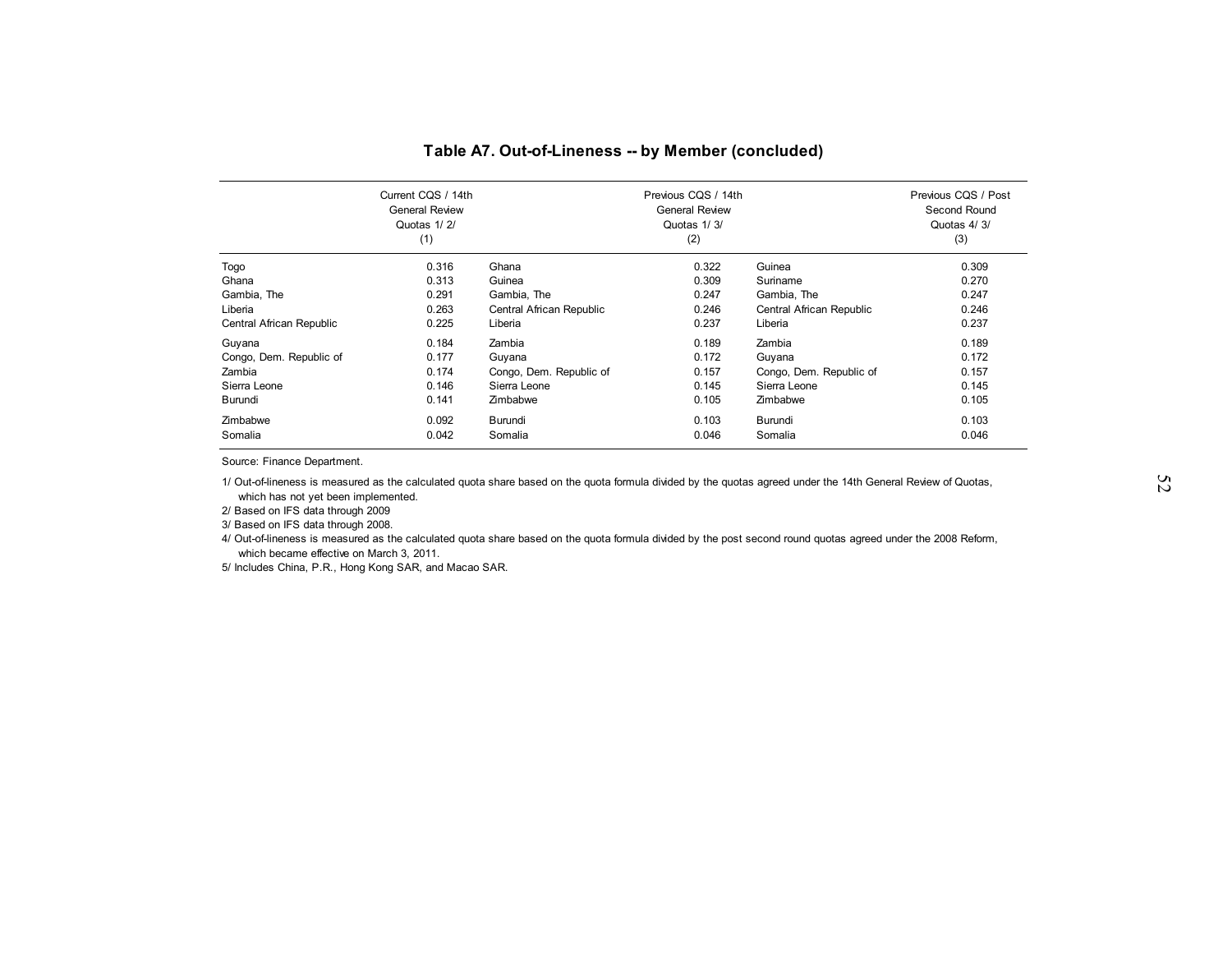|                      | Table A8. Distribution of Quotas and Updated Quota Variables -- by Member |                    |                    |                    | (In SDR millions)  |                    |                    |                 |                 |                  |                  |  |
|----------------------|---------------------------------------------------------------------------|--------------------|--------------------|--------------------|--------------------|--------------------|--------------------|-----------------|-----------------|------------------|------------------|--|
|                      |                                                                           |                    | GDP                |                    | PPP GDP 3/         |                    | Openness           |                 | Variability 4/  |                  | Reserves         |  |
|                      | 14th General Review<br>Quotas                                             | Current 1/         | Previous 2/        | Current 1/         | Previous 2/        | Current 1/         | Previous 2/        | Current 1/      | Previous 2/     | Current 1/       | Previous 2/      |  |
| <b>United States</b> | 82,994                                                                    | 9,145,545          | 9,147,981          | 9,145,545          | 9,147,989          | 3,418,711          | 3,312,471          | 81,536          | 72,930          | 66,729           | 48.874           |  |
| Japan                | 30,821                                                                    | 3,079,865          | 2,977,882          | 2,749,755          | 2,778,953          | 1,133,373          | 1,110,179          | 31,742          | 25,937          | 653,814          | 621,239          |  |
| China 5/             | 30,483                                                                    | 2,957,954          | 2,396,904          | 5,481,069          | 4,799,844          | 1,869,739          | 1,688,834          | 25,872          | 20,680          | 1,395,538        | 1,143,426        |  |
| Germany              | 26,634                                                                    | 2,210,926          | 2,153,428          | 1,841,794          | 1,836,632          | 2,143,506          | 2,064,110          | 33,726          | 18,279          | 36,417           | 32,811           |  |
| France               | 20,155                                                                    | 1,739,463          | 1,680,750          | 1,355,205          | 1,349,856          | 1,197,457          | 1,153,218          | 16,334          | 10,010          | 25,223           | 31,042           |  |
| United Kingdom       | 20,155                                                                    | 1.642.522          | 1,721,827          | 1,398,685          | 1,406,601          | 1,529,178          | 1,521,434          | 24,546          | 21,851          | 31,514           | 29,975           |  |
| Italy                | 15,070                                                                    | 1,401,775          | 1,368,441          | 1,149,719          | 1,164,994          | 902,103            | 877,907            | 20,564          | 5,760           | 29,079           | 23,628           |  |
| India                | 13,114                                                                    | 784,343            | 701,324            | 2,175,677          | 1,956,484          | 378,270            | 325,700            | 7,821           | 7,763           | 166,535          | 178,134          |  |
| Russia               | 12,904                                                                    | 900,984            | 859,739            | 1,398,771          | 1,362,801          | 500,524            | 455,635            | 17,605          | 18,508          | 253,290          | 320,672          |  |
| Brazil               | 11,042                                                                    | 983, 144           | 890,166            | 1,260,130          | 1,206,739          | 253,200            | 229,290            | 10,954          | 10,891          | 134,219          | 124,408          |  |
| Canada               | 11,024                                                                    | 916,195            | 914,778            | 825,703            | 822,843            | 692,793            | 673,266            | 9,993           | 7,544           | 31,467           | 27,078           |  |
| Saudi Arabia         | 9.993                                                                     | 265.536            | 263,349            | 371,378            | 364,589            | 274,035            | 250,169            | 17,367          | 8,500           | 261,339          | 249,208          |  |
| Spain                | 9,536                                                                     | 966,744            | 931,952            | 883,516            | 877,479            | 665,464            | 641,656            | 13,520          | 6,189           | 9,848            | 7,740            |  |
| Mexico               | 8,913                                                                     | 645,879            | 667,298            | 969,611            | 972,603            | 397,917            | 388,683            | 7,223           | 5,383           | 56,471           | 58,599           |  |
| Netherlands          | 8,737                                                                     | 526,425            | 507,174            | 427,967            | 422,796            | 844,537            | 807,051            | 16,848          | 5,393           | 10,056           | 7,716            |  |
| Korea                | 8,583                                                                     | 604,940            | 640,140            | 859,323            | 833,947            | 585,139            | 549,606            | 8,241           | 8,413           | 151,944          | 152,886          |  |
| Australia            | 6,572                                                                     | 637,260            | 603,979            | 531,928            | 496,824            | 314,225            | 288,239            | 9,316           | 6,471           | 24,160           | 19,121           |  |
| Belgium              | 6,411                                                                     | 308,051            | 296,555            | 247,503            | 245,687            | 589,460            | 595,321            | 12,180          | 4,713           | 8,151            | 6,400            |  |
| Switzerland          | 5,771                                                                     | 306,869            | 288,706            | 200,780            | 197,341            | 479,255            | 445,554            | 5,669           | 7,195           | 46,720           | 30,002           |  |
| Turkey               | 4,659                                                                     | 427,854            | 415,213            | 576,484            | 573,359            | 209,866            | 196,167            | 6,445           | 5,163           | 44,500           | 47,063           |  |
|                      |                                                                           |                    |                    |                    |                    |                    |                    |                 |                 |                  |                  |  |
| Indonesia            | 4,648                                                                     | 318,607            | 284,439            | 583,071            | 548,842            | 174,566            | 162,356            | 3,557           | 3,236           | 36,574           | 34,357           |  |
| Sweden               | 4,430                                                                     | 290,527<br>297.349 | 288,740<br>280.850 | 220,670<br>426.105 | 217,638            | 334,892            | 326,752            | 10,286          | 3,439           | 22,167           | 18,113           |  |
| Poland               | 4,095                                                                     |                    |                    |                    | 405,658            | 254,230            | 232,262            | 6,314           | 3,751           | 44,042           | 44,991           |  |
| Austria<br>Singapore | 3,932<br>3,892                                                            | 250,929<br>118,671 | 240,747<br>106,271 | 209,229<br>160,395 | 206,331<br>148,172 | 306,256<br>517,391 | 294,169<br>478,470 | 4,556<br>10,565 | 3,251<br>7,570  | 5,103<br>113,526 | 6,798<br>108,551 |  |
|                      |                                                                           |                    |                    |                    |                    |                    |                    |                 |                 |                  |                  |  |
| Norway               | 3,755                                                                     | 260,375            | 255,811            | 161,345            | 160,637            | 231,320            | 218,558            | 5,838           | 4,631           | 30,989           | 32,047           |  |
| Venezuela            | 3,723                                                                     | 185,467            | 159,132            | 223,340            | 217,021            | 86,152             | 80,644             | 4,075           | 2,482           | 13,192           | 16,292           |  |
| Malaysia             | 3,634                                                                     | 129,215            | 122,724            | 242,901            | 234,031            | 247,912            | 238,719            | 4,425           | 4,287           | 59,354           | 71,723           |  |
| Iran<br>Ireland      | 3,567<br>3,450                                                            | 210,593<br>160,004 | 190,061<br>162,980 | 510,537<br>117,178 | 494,553<br>119,293 | 104,548<br>386,409 | 96,016<br>367,364  | 1,221<br>11,616 | 1,106<br>10,524 | 52,120<br>840    | 53,950<br>498    |  |
|                      |                                                                           |                    |                    |                    |                    |                    |                    |                 |                 |                  |                  |  |
| Denmark              | 3,439                                                                     | 206,631            | 201,562            | 130,176            | 131,040            | 240,987            | 230,363            | 5,566           | 4,026           | 39,092           | 20,581           |  |
| Thailand             | 3,212                                                                     | 168,347            | 158,235            | 345,595            | 338,697            | 232,747            | 217,795            | 5,559           | 2,954           | 78,961           | 64,821           |  |
| Argentina            | 3,187                                                                     | 193,550            | 175,357            | 361,177            | 341,648            | 87,236             | 81,234             | 3,079           | 3,080           | 29,608           | 29,217           |  |
| South Africa         | 3,051                                                                     | 181,513            | 179,803            | 321,066            | 304,451            | 126,840            | 121,151            | 1,749           | 1,879           | 21,286           | 19,482           |  |
| Nigeria              | 2,455                                                                     | 113,638            | 111,142            | 206,501            | 192,495            | 94,548             | 81,356             | 3,247           | 3,034           | 29,633           | 36,996           |  |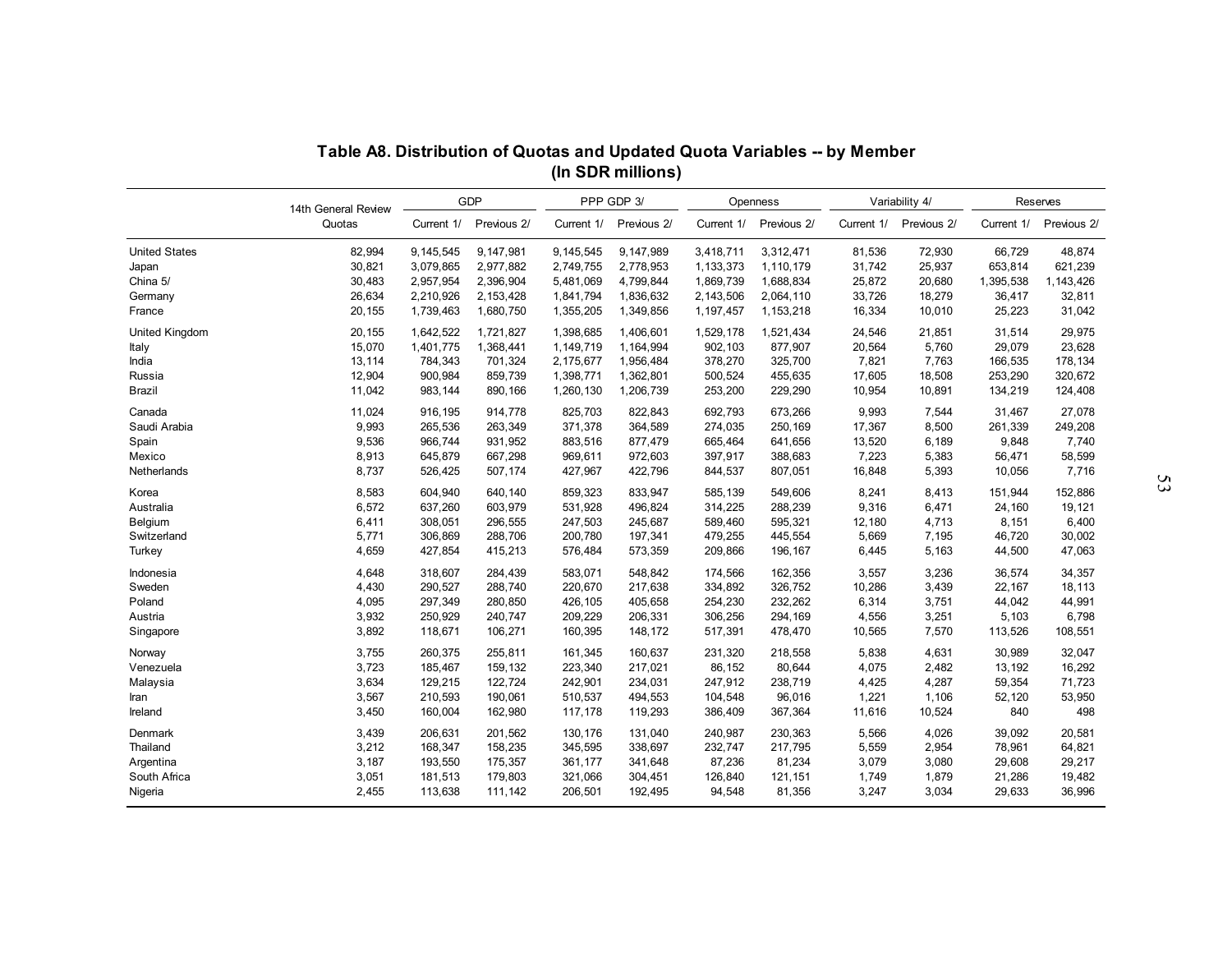|                             | Table A8. Distribution of Quotas and Updated Quota Variables -- by Member (continued) |            |             |            |                   |            |             |            |                |            |             |
|-----------------------------|---------------------------------------------------------------------------------------|------------|-------------|------------|-------------------|------------|-------------|------------|----------------|------------|-------------|
|                             |                                                                                       |            |             |            | (In SDR millions) |            |             |            |                |            |             |
|                             | 14th General Review                                                                   |            | GDP         |            | PPP GDP 3/        |            | Openness    |            | Variability 4/ |            | Reserves    |
|                             | Quotas                                                                                | Current 1/ | Previous 2/ | Current 1/ | Previous 2/       | Current 1/ | Previous 2/ | Current 1/ | Previous 2/    | Current 1/ | Previous 2/ |
| Greece                      | 2,429                                                                                 | 210.035    | 201,207     | 213.339    | 211,669           | 128,282    | 122.929     | 4.248      | 2,982          | 644        | 340         |
| Finland                     | 2,411                                                                                 | 162,065    | 158,544     | 120,097    | 119,973           | 156,444    | 152,334     | 4,422      | 2,432          | 5,226      | 4,523       |
| <b>United Arab Emirates</b> | 2,311                                                                                 | 141,522    | 141,242     | 115,086    | 110,850           | 230,166    | 200,468     | 8,794      | 7,170          | 22,793     | 36,487      |
| <b>Czech Republic</b>       | 2,180                                                                                 | 124,640    | 115,835     | 164,253    | 161,368           | 183,550    | 169,302     | 4,119      | 1,886          | 24,927     | 23,049      |
| Portugal                    | 2,060                                                                                 | 153,913    | 144,211     | 156,025    | 150,140           | 137,961    | 129,904     | 3,313      | 1,520          | 1,509      | 1,382       |
| Colombia                    | 2,045                                                                                 | 146.686    | 133,452     | 255.264    | 244.097           | 55.849     | 50.171      | 1,296      | 1,081          | 15,379     | 14,310      |
| Philippines                 | 2,043                                                                                 | 101,453    | 93,328      | 202,513    | 194,035           | 91,333     | 89,211      | 2,054      | 2,427          | 23,439     | 20,815      |
| Egypt                       | 2,037                                                                                 | 114,237    | 94,102      | 283,332    | 265,088           | 68,371     | 61,984      | 2,432      | 1,724          | 20,055     | 20,575      |
| Pakistan                    | 2,031                                                                                 | 104,799    | 94,394      | 272,189    | 261,875           | 49,685     | 46,491      | 1,016      | 1,127          | 6,355      | 5,670       |
| Ukraine                     | 2,012                                                                                 | 94,429     | 93,536      | 204,268    | 207,603           | 89,599     | 84,171      | 4,675      | 2,195          | 17,206     | 21,181      |
| Algeria                     | 1,960                                                                                 | 95,389     | 89,246      | 149,705    | 145,046           | 71,298     | 58.028      | 4,105      | 1,766          | 93,552     | 83,512      |
| Hungary                     | 1.940                                                                                 | 90.656     | 88,249      | 123.128    | 124,656           | 156.738    | 144.917     | 3,891      | 1,063          | 25,590     | 16,737      |
| Kuwait                      | 1,934                                                                                 | 77,463     | 79,200      | 86,456     | 83,734            | 80,942     | 73,437      | 2,448      | 2,041          | 12,099     | 9,851       |
| Israel                      | 1,921                                                                                 | 121,498    | 112,044     | 129,780    | 124,186           | 107,569    | 104,044     | 3,498      | 1,825          | 33,546     | 20,885      |
| Romania                     | 1,811                                                                                 | 115,084    | 105,269     | 166,431    | 162,365           | 87,267     | 79,727      | 3,350      | 1,465          | 24,560     | 24,099      |
| Chile                       | 1,744                                                                                 | 107,126    | 104,691     | 154,445    | 150,232           | 95,180     | 88,617      | 2,925      | 1,605          | 15,739     | 12,958      |
| Iraq                        | 1,664                                                                                 | 52,511     | 47,126      | 67,005     | 63,406            | 53,544     | 47.705      | 2,860      | 2,212          | 27,997     | 25,123      |
| Libya                       | 1,573                                                                                 | 50,977     | 46,074      | 55,240     | 53,872            | 46,298     | 41,796      | 1,398      | 1,197          | 62,569     | 56,957      |
| Peru                        | 1,335                                                                                 | 77,679     | 71,199      | 154,160    | 144,185           | 42,348     | 37,726      | 1,265      | 1,173          | 19,828     | 20,627      |
| Luxembourg                  | 1,322                                                                                 | 34,848     | 32,202      | 25,390     | 25,110            | 299,376    | 274,589     | 6,765      | 2,275          | 335        | 316         |
| New Zealand                 | 1,252                                                                                 | 81,836     | 79,549      | 74,163     | 73,230            | 58,597     | 55,753      | 1,529      | 1,402          | 8,526      | 10,113      |
| Kazakhstan                  | 1,158                                                                                 | 73,813     | 69,430      | 113,635    | 108,382           | 70,539     | 62,834      | 3,648      | 2,589          | 11,755     | 11,771      |
| Vietnam                     | 1,153                                                                                 | 55.689     | 48.388      | 154.760    | 144,225           | 81.834     | 72.112      | 1,819      | 1,545          | 12,950     | 15,106      |
| Syrian Arab Republic        | 1,110                                                                                 | 130,644    | 122,122     | 60,663     | 57,728            | 21,942     | 19,728      | 495        | 436            | 10,979     | 10,929      |
| Bangladesh                  | 1,067                                                                                 | 54,369     | 47,229      | 145,414    | 136,481           | 28,728     | 25,400      | 211        | 189            | 5,003      | 3,502       |
| Congo, Dem. Republic of     | 1,066                                                                                 | 7,291      | 6,579       | 13,086     | 12,506            | 8,271      | 7,272       | 377        | 206            | 476        | 124         |
| Slovak Republic             | 1,001                                                                                 | 55,272     | 49,031      | 74,009     | 71,073            | 84,353     | 76,127      | 2,518      | 1,375          | 286        | 11,433      |
| Zambia                      | 978                                                                                   | 8,371      | 8,040       | 11.072     | 10.523            | 6,593      | 5,901       | 313        | 310            | 873        | 784         |
| <b>Bulgaria</b>             | 896                                                                                   | 30,636     | 26,313      | 58,104     | 56,582            | 39,938     | 36,969      | 1,899      | 955            | 10,234     | 11,598      |
| Morocco                     | 894                                                                                   | 54,697     | 49,279      | 88,112     | 83,889            | 44,925     | 41,107      | 864        | 334            | 14,259     | 15,425      |
| Angola                      | 740                                                                                   | 47.071     | 38.737      | 65.167     | 58,609            | 51,362     | 43,418      | 3,183      | 1,718          | 8,947      | 10,289      |
| Ghana                       | 738                                                                                   | 10,064     | 9,672       | 21,814     | 20,527            | 12,072     | 10,726      | 221        | 221            | 1,430      | 1,307       |
| Qatar                       | 735                                                                                   | 62.193     | 49,914      | 72,277     | 52,372            | 53,494     | 46,350      | 1,300      | 1,043          | 9,599      | 7,265       |
| Croatia                     | 717                                                                                   | 41,007     | 38,495      | 51,538     | 51,011            | 38,232     | 36,822      | 1,056      | 484            | 8,312      | 9,054       |
| Zimbabwe                    | 707                                                                                   | 3,302      | 3,430       | 2,869      | 2,219             | 3,740      | 3,046       | 73         | 116            | 107        | 20          |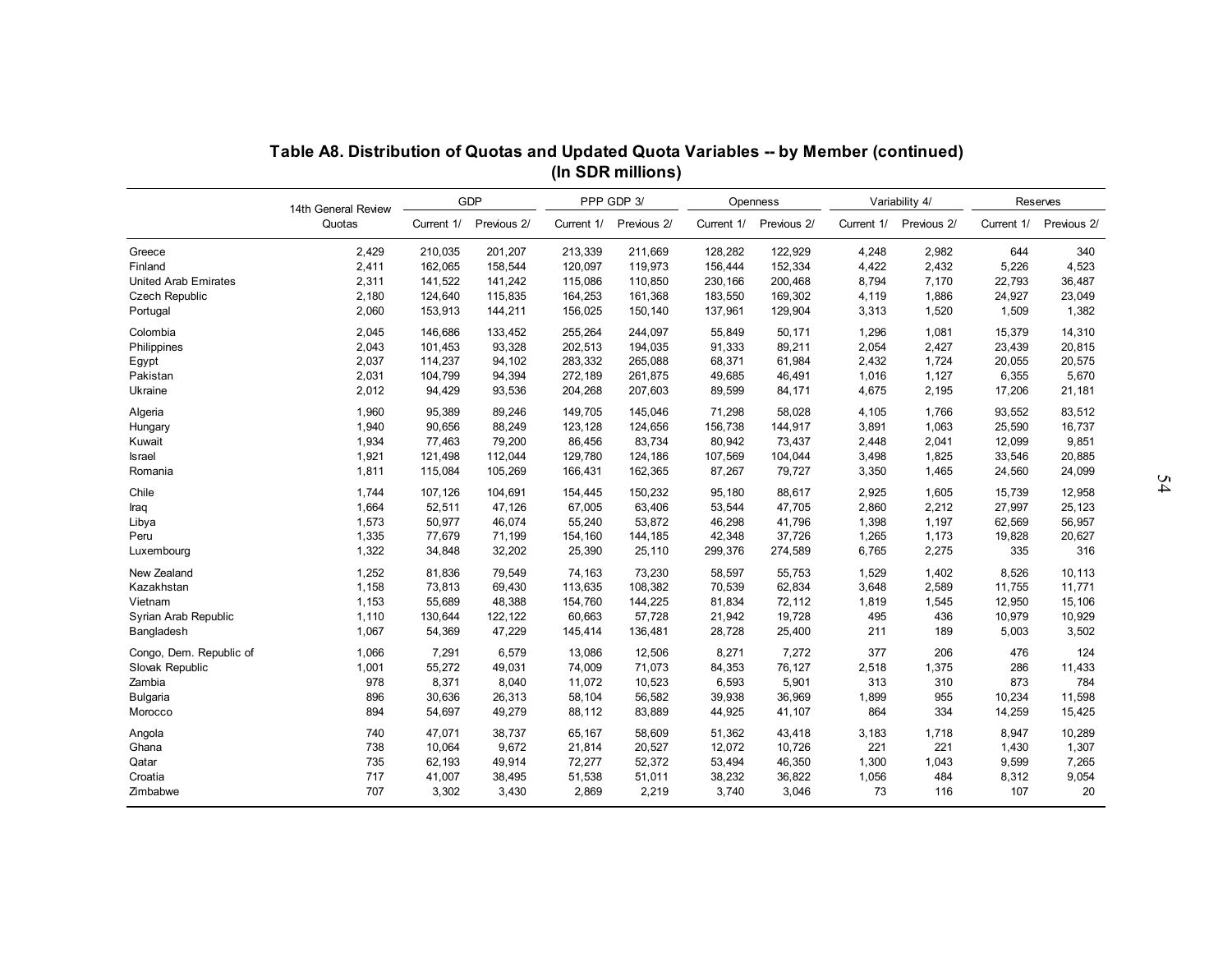|                               | Table A8. Distribution of Quotas and Updated Quota Variables -- by Member (continued) |        |                               |            |                           |            |                         |            |                               |        |                                    |
|-------------------------------|---------------------------------------------------------------------------------------|--------|-------------------------------|------------|---------------------------|------------|-------------------------|------------|-------------------------------|--------|------------------------------------|
|                               |                                                                                       |        |                               |            | (In SDR millions)         |            |                         |            |                               |        |                                    |
|                               | 14th General Review<br>Quotas                                                         |        | GDP<br>Current 1/ Previous 2/ | Current 1/ | PPP GDP 3/<br>Previous 2/ | Current 1/ | Openness<br>Previous 2/ | Current 1/ | Variability 4/<br>Previous 2/ |        | Reserves<br>Current 1/ Previous 2/ |
|                               |                                                                                       |        |                               |            |                           |            |                         |            |                               |        |                                    |
| Ecuador                       | 698                                                                                   | 33,605 | 30,970                        | 68,181     | 65,976                    | 24,043     | 22,314                  | 1,238      | 1,063                         | 1,950  | 2,994                              |
| <b>Belarus</b>                | 682                                                                                   | 33,276 | 31,050                        | 74,433     | 69,691                    | 37,049     | 34,138                  | 1,218      | 523                           | 2,060  | 2,434                              |
| Serbia                        | 655                                                                                   | 27,888 | 26,072                        | 49,810     | 48,241                    | 23,387     | 21,403                  | 678        | 821                           | 7,962  | 8,465                              |
| Cote d'Ivoire                 | 650                                                                                   | 14,980 | 13,986                        | 22,043     | 21,375                    | 13,824     | 12,873                  | 180        | 168                           | 1,606  | 1,477                              |
| Lebanon                       | 634                                                                                   | 19,321 | 16,855                        | 32,158     | 29,337                    | 36,450     | 33,416                  | 1,797      | 1,772                         | 16,313 | 10,786                             |
| Sudan                         | 630                                                                                   | 37.650 | 29.241                        | 56.276     | 52.272                    | 16.408     | 14.448                  | 246        | 180                           | 544    | 1,128                              |
| Slovenia                      | 587                                                                                   | 32,457 | 30,480                        | 36,782     | 36,359                    | 43,110     | 40,677                  | 1,193      | 625                           | 539    | 608                                |
| Sri Lanka                     | 579                                                                                   | 24,708 | 22,041                        | 58,875     | 55,558                    | 16,730     | 15,961                  | 257        | 225                           | 1,775  | 2,131                              |
| Uzbekistan                    | 551                                                                                   | 17,986 | 14,605                        | 46,143     | 42,058                    | 11,862     | 10,013                  | 449        | 222                           | 6,994  | 5,639                              |
| Tunisia                       | 545                                                                                   | 24,944 | 23,190                        | 58,736     | 50,282                    | 28,564     | 26,755                  | 839        | 408                           | 6,232  | 5,390                              |
|                               |                                                                                       |        |                               |            |                           |            |                         |            |                               |        |                                    |
| Oman                          | 544                                                                                   | 31.815 | 30.052                        | 44.240     | 40.623                    | 35,573     | 31,528                  | 889        | 782                           | 7.537  | 6,569                              |
| Kenya                         | 543                                                                                   | 19,740 | 17,472                        | 38,669     | 37,345                    | 12,566     | 11,217                  | 405        | 403                           | 2,121  | 2,062                              |
| Myanmar                       | 517                                                                                   | 17,363 | 12,345                        | 43,759     | 40,861                    | 7,833      | 6,274                   | 176        | 174                           | 3,188  | 2,442                              |
| Yemen, Republic of            | 487                                                                                   | 18,650 | 15,959                        | 35,671     | 34,234                    | 13,547     | 12,708                  | 820        | 928                           | 4,690  | 5,160                              |
| Dominican Republic            | 477                                                                                   | 28,608 | 26,614                        | 49,099     | 46,221                    | 21,400     | 20,562                  | 381        | 297                           | 1,433  | 1,465                              |
| Trinidad and Tobago           | 470                                                                                   | 13,607 | 14,214                        | 16,715     | 16,477                    | 15,252     | 14,328                  | 664        | 257                           | 5,962  | 5,219                              |
| Lithuania                     | 442                                                                                   | 26,456 | 25,281                        | 38,784     | 38,882                    | 32,692     | 30,260                  | 1,219      | 341                           | 3,979  | 4,209                              |
| Uruguay                       | 429                                                                                   | 18,605 | 15,978                        | 26,757     | 25,184                    | 10,723     | 9,592                   | 738        | 628                           | 4,755  | 3,583                              |
| Guatemala                     | 429                                                                                   | 23.753 | 22.483                        | 42,486     | 41,008                    | 18,325     | 17,367                  | 300        | 260                           | 3,122  | 2,793                              |
| Tanzania                      | 398                                                                                   | 11,238 | 9,993                         | 34,502     | 32,099                    | 8,732      | 7,671                   | 153        | 73                            | 1,981  | 1,711                              |
| <b>Bahrain</b>                | 395                                                                                   | 13,095 | 12,235                        | 17,293     | 16,206                    | 29,035     | 28,013                  | 851        | 731                           | 2,546  | 2,795                              |
| Azerbaijan                    | 392                                                                                   | 26,802 | 20,350                        | 49,830     | 41,810                    | 22,869     | 19,369                  | 603        | 203                           | 3,508  | 3,506                              |
| Jamaica                       | 383                                                                                   | 8,385  | 8,473                         | 15,481     | 15,505                    | 10,697     | 10,562                  | 450        | 259                           | 1,213  | 1,317                              |
| Panama                        | 377                                                                                   | 14,348 | 12,997                        | 24,694     | 22,556                    | 21,714     | 19,705                  | 535        | 514                           | 1,693  | 1,146                              |
| Costa Rica                    | 369                                                                                   | 18,312 | 17,082                        | 30,999     | 29,866                    | 18,385     | 17,413                  | 372        | 318                           | 2,612  | 2,669                              |
|                               |                                                                                       |        |                               |            |                           |            |                         |            |                               |        |                                    |
| Uganda                        | 361                                                                                   | 10,322 | 8,920                         | 23,504     | 21,640                    | 6,125      | 5,250                   | 529        | 532                           | 1,706  | 1,606                              |
| Jordan                        | 343                                                                                   | 13,131 | 11,495                        | 20,311     | 19,192                    | 20,227     | 18,407                  | 446        | 367                           | 6,585  | 4,879                              |
| Latvia                        | 332                                                                                   | 18,961 | 17,921                        | 23,906     | 24,858                    | 20,482     | 19,285                  | 633        | 487                           | 3,421  | 3,655                              |
| Afghanistan, Islamic State of | 324                                                                                   | 7,735  | 6,323                         | 14,931     | 12,901                    | 11,024     | 10,017                  | 204        | 188                           | 2,508  | 2,005                              |
| Senegal                       | 324                                                                                   | 8,018  | 7,749                         | 14,091     | 13,497                    | 7,004      | 6,351                   | 144        | 107                           | 1,096  | 961                                |
| Iceland                       | 322                                                                                   | 10,618 | 11,737                        | 8,040      | 7,978                     | 12,935     | 12,334                  | 1,520      | 1,477                         | 2,122  | 1,934                              |
| Cyprus                        | 304                                                                                   | 15,095 | 14,087                        | 14,454     | 14,000                    | 20,354     | 18,562                  | 698        | 310                           | 439    | 543                                |
| Brunei Darussalam             | 301                                                                                   | 8,024  | 5,603                         | 12,626     | 12,718                    | 8,472      | 7,920                   | 524        | 360                           | 654    | 447                                |
| Ethiopia                      | 301                                                                                   | 18,135 | 11,050                        | 45,700     | 40,912                    | 8,366      | 7,219                   | 181        | 158                           | 937    | 580                                |
| El Salvador                   | 287                                                                                   | 13,662 | 13,328                        | 27,697     | 27,117                    | 12,529     | 12,298                  | 327        | 240                           | 1,705  | 1,421                              |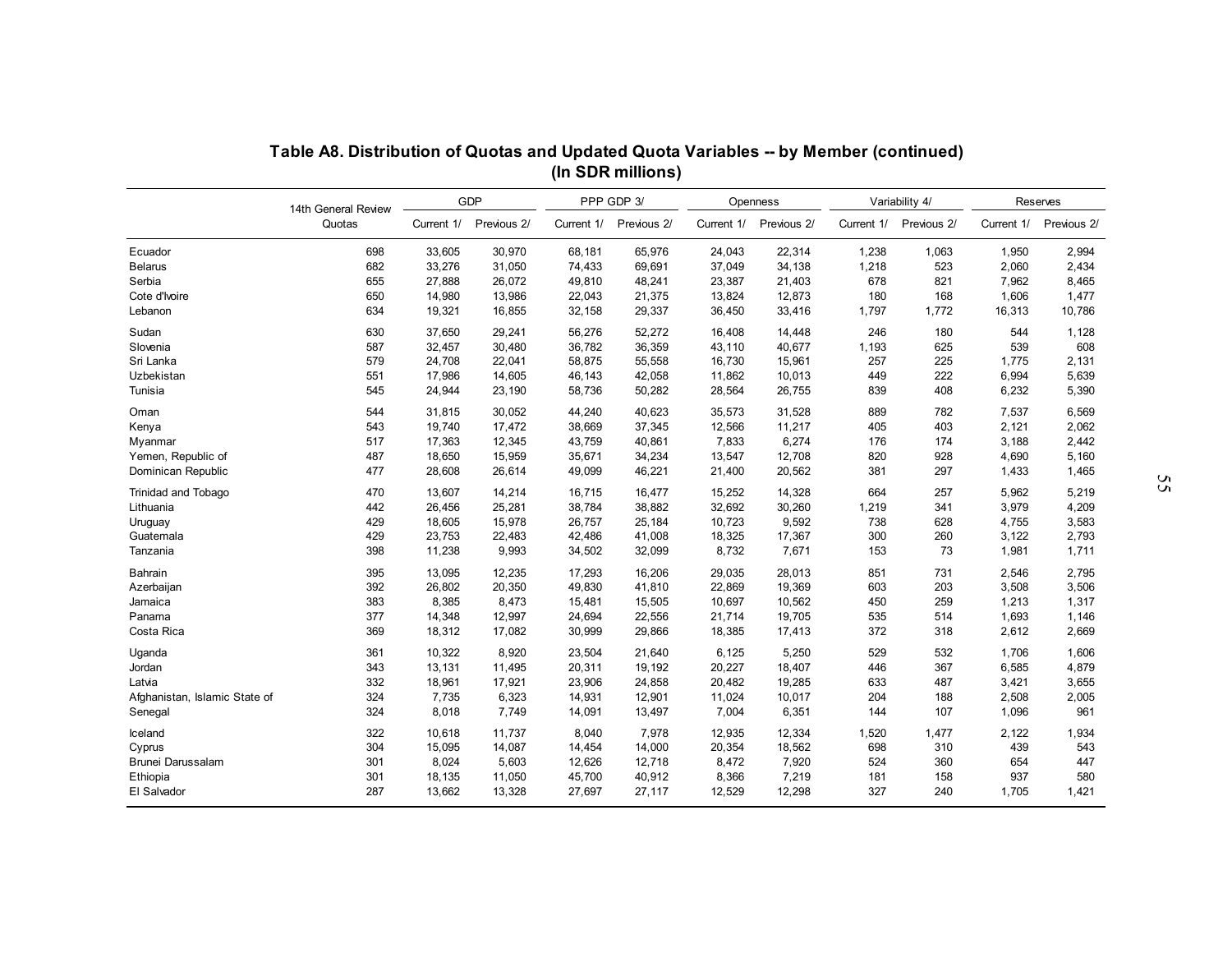|                              |                     |                |                        |                 | (In SDR millions) | Table A8. Distribution of Quotas and Updated Quota Variables -- by Member (continued) |                |            |                       |              |                        |  |
|------------------------------|---------------------|----------------|------------------------|-----------------|-------------------|---------------------------------------------------------------------------------------|----------------|------------|-----------------------|--------------|------------------------|--|
|                              | 14th General Review |                | GDP                    |                 | PPP GDP 3/        |                                                                                       | Openness       |            | Variability 4/        |              | Reserves               |  |
|                              | Quotas              |                | Current 1/ Previous 2/ | Current 1/      | Previous 2/       | Current 1/                                                                            | Previous 2/    | Current 1/ | Previous 2/           |              | Current 1/ Previous 2/ |  |
| Cameroon                     | 276                 | 14,223         | 13,497                 | 26,593          | 25,759            | 8,672                                                                                 | 8,189          | 289        | 318                   | 2,175        | 1,989                  |  |
| Bosnia-Herzegovina           | 265                 | 12,414         | 9,738                  | 19,016          | 18,398            | 12,695                                                                                | 12,061         | 414        | 301                   | 2,802        | 2,480                  |  |
| Papua New Guinea             | 263                 | 4,779          | 4,785                  | 8,303           | 7,833             | 6,769                                                                                 | 5,650          | 202        | 210                   | 1,430        | 1,413                  |  |
| Nicaragua                    | 260                 | 3,866          | 3,782                  | 10,575          | 10,360            | 5,630                                                                                 | 5,212          | 153        | 152                   | 810          | 704                    |  |
| Liberia                      | 258                 | 531            | 480                    | 963             | 874               | 2,507                                                                                 | 2,129          | 264        | 170                   | 203          | 94                     |  |
| Honduras                     | 250                 | 8.765          | 8.197                  | 20.644          | 20.026            | 13,009                                                                                | 12.484         | 290        | 254                   | 1.711        | 1.558                  |  |
| Madagascar                   | 244                 | 5,430          | 4,842                  | 12,508          | 12,075            | 4,121                                                                                 | 3,827          | 352        | 137                   | 620          | 580                    |  |
| Estonia                      | 244                 | 13,852         | 13,314                 | 17,014          | 17,691            | 22,582                                                                                | 21,446         | 638        | 266                   | 2,350        | 2,464                  |  |
| Bolivia                      | 240                 | 10,166         | 8,969                  | 27,810          | 26,416            | 7,948                                                                                 | 7,019          | 266        | 126                   | 4,712        | 3,967                  |  |
| Turkmenistan                 | 239                 | 13,656         | 14,509                 | 19,296          | 17,556            | 10,789                                                                                | 9,054          | 230        | 238                   | 11,472       | 9,609                  |  |
| Mozambique                   | 227                 | 5.981          | 5.465                  | 11.817          | 11.230            | 5.546                                                                                 | 5.144          | 213        | 199                   | 1.128        | 988                    |  |
| Gabon                        | 216                 | 8,517          | 8,287                  | 13,430          | 13,090            | 6,997                                                                                 | 7,659          | 386        | 231                   | 1,230        | 903                    |  |
| Guinea                       | 214                 | 2,732          | 2,419                  | 6,591           | 6,421             | 2,441                                                                                 | 1,800          | 319        | 90                    | 83           | 36                     |  |
| Georgia                      | 210                 | 7,236          | 6,669                  | 13,522          | 13,025            | 6,480                                                                                 | 5,783          | 152        | 117                   | 1,089        | 888                    |  |
| Sierra Leone                 | 207                 | 1,334          | 1,028                  | 2,729           | 2,583             | 731                                                                                   | 685            | 49         | 42                    | 186          | 133                    |  |
| Paraguay                     | 201                 | 9,299          | 8,323                  | 18,349          | 17,771            | 9,306                                                                                 | 8,141          | 296        | 195                   | 2,102        | 1,806                  |  |
| Botswana                     | 197                 | 8,042          | 7,764                  | 16,785          | 16,434            | 8,467                                                                                 | 8,276          | 286        | 226                   | 5,543        | 6,237                  |  |
| Namibia                      | 191                 | 5,839          | 4,831                  | 8,741           | 8,421             | 5,826                                                                                 | 5,175          | 61         | 68                    | 1,162        | 816                    |  |
| Mali                         | 187                 | 5.337          | 4,997                  | 9.683           | 9,210             | 3,930                                                                                 | 3,303          | 335        | 341                   | 823          | 689                    |  |
| Bahamas, The                 | 182                 | 4,879          | 4,878                  | 5,795           | 6,058             | 5,232                                                                                 | 5,177          | 107        | 98                    | 507          | 393                    |  |
|                              | 182                 | 750            | 686                    | 3,179           | 1,900             | 1,859                                                                                 | 1,718          | 23         | 26                    | 322          | 225                    |  |
| Guyana                       | 178                 | 2,902          | 2,537                  | 7,382           | 6,891             | 4,145                                                                                 | 3,468          | 103        | 69                    | 880          | 710                    |  |
| Kyrgyz Republic              | 175                 | 6,575          |                        | 17,800          |                   |                                                                                       |                |            | 69                    |              |                        |  |
| Cambodia<br>Tajikistan       | 174                 |                | 5,884                  |                 | 16,912            | 8,601<br>4,235                                                                        | 7,835<br>3,827 | 151<br>117 |                       | 1,709        | 1,421<br>88            |  |
| Moldova                      | 173                 | 2,975<br>3,394 | 2,528<br>3,006         | 8,292<br>6,574  | 7,758<br>6,451    | 5,249                                                                                 | 4,780          | 240        | 112<br>93             | 43<br>833    | 989                    |  |
|                              |                     |                |                        |                 |                   |                                                                                       |                |            |                       | 303          | 342                    |  |
| Malta                        | 168<br>164          | 5,166          | 4,830<br>3,997         | 6,306           | 6,167             | 12,409                                                                                | 11,265         | 227<br>76  | 191<br>52             | 415          | 313                    |  |
| Haiti<br>Somalia             |                     | 4,243          |                        | 7,458           | 7,263             | 2,963<br>250                                                                          | 2,684          |            |                       |              |                        |  |
|                              | 163                 | 343            | 343                    | 544             | 529               |                                                                                       | 250            | 6          | 6                     | 14           | 14                     |  |
| Congo, Republic of<br>Rwanda | 162<br>160          | 6,503<br>2,915 | 5,995<br>2,477         | 9,271<br>6,780  | 8,876<br>5,825    | 9,352<br>1,594                                                                        | 8,169<br>1,343 | 400<br>40  | 154<br>44             | 2,378<br>404 | 1,914<br>371           |  |
|                              |                     |                |                        |                 |                   |                                                                                       |                |            |                       |              |                        |  |
| <b>Equatorial Guinea</b>     | 158                 | 7,235          | 6,888                  | 14,118          | 12,585            | 12,736                                                                                | 11,694         | 551        | 351                   | 2,404        | 2,735                  |  |
| Nepal                        | 157<br>154          | 8,293<br>729   | 5,464<br>655           | 20,534<br>1,988 | 19,429<br>1,903   | 5,160<br>499                                                                          | 4,468<br>404   | 129<br>39  | 117<br>$\overline{7}$ | 1,789<br>169 | 1,614<br>128           |  |
| Burundi                      |                     |                |                        |                 |                   |                                                                                       |                |            |                       |              |                        |  |
| <b>Togo</b>                  | 147                 | 1,971          | 1,721                  | 3,507           | 3,393             | 2,004                                                                                 | 1,847          | 51         | 51                    | 393          | 338                    |  |
| Mauritius                    | 142                 | 5,647          | 5,080                  | 10,055          | 9,243             | 7,034                                                                                 | 6,654          | 156        | 81                    | 1,253        | 1,218                  |  |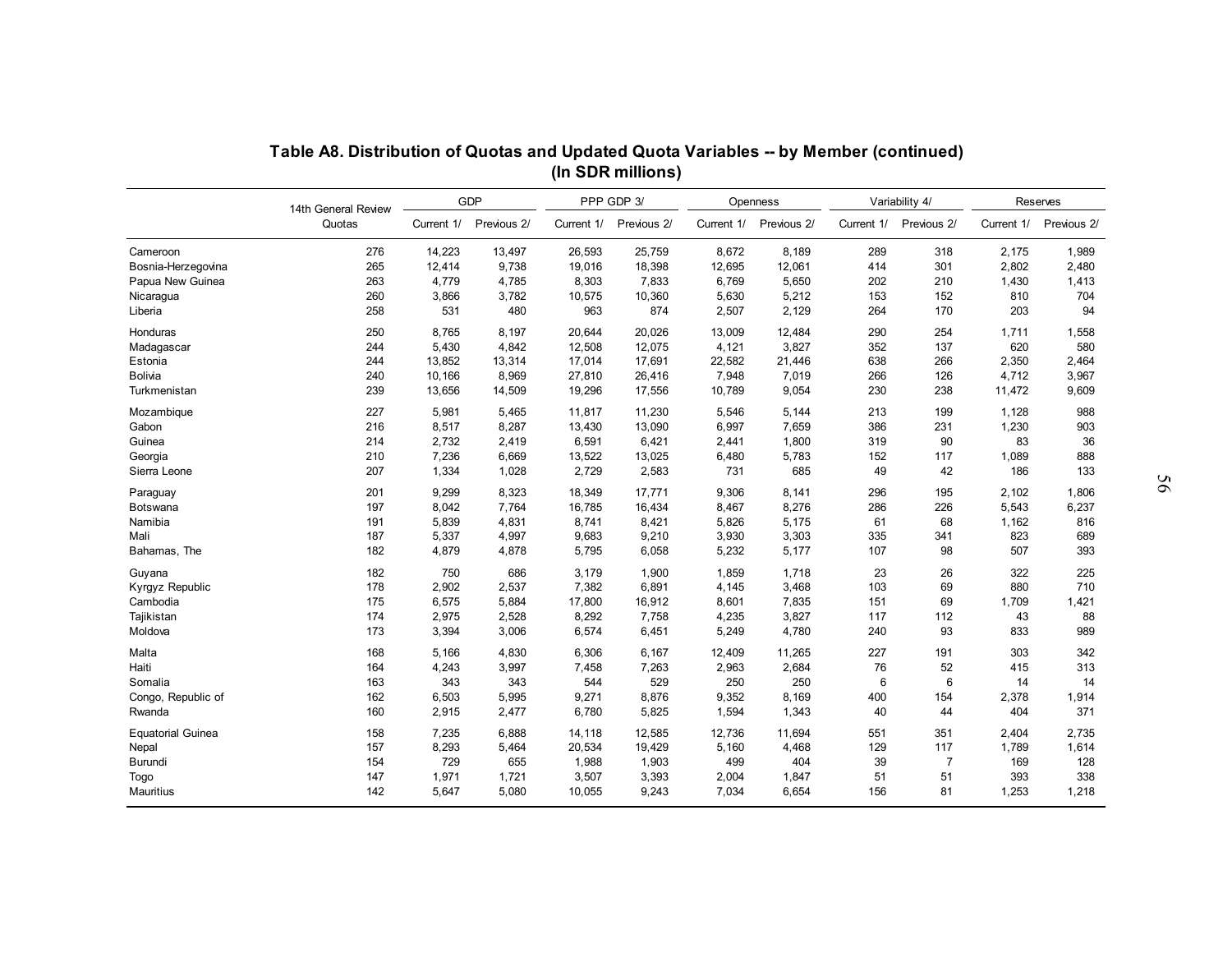|                             | 14th General Review |            | GDP         |            | PPP GDP 3/  |            | Openness    |                | Variability 4/ | Reserves       |             |
|-----------------------------|---------------------|------------|-------------|------------|-------------|------------|-------------|----------------|----------------|----------------|-------------|
|                             | Quotas              | Current 1/ | Previous 2/ | Current 1/ | Previous 2/ | Current 1/ | Previous 2/ | Current 1/     | Previous 2/    | Current 1/     | Previous 2/ |
| Macedonia, FYR              | 140                 | 5,805      | 5,176       | 11,918     | 11,457      | 7,219      | 6,560       | 227            | 128            | 1,138          | 1,344       |
| Chad                        | 140                 | 4,878      | 5,200       | 10,339     | 10,360      | 6,084      | 5,711       | 262            | 227            | 515            | 661         |
| Albania                     | 139                 | 7,624      | 7,080       | 13,896     | 13,135      | 7,241      | 6,434       | 172            | 71             | 1,474          | 1,377       |
| Malawi                      | 139                 | 2,649      | 1,812       | 7,139      | 6,690       | 2,097      | 1,970       | 433            | 433            | 110            | 106         |
| Niger                       | 132                 | 3,203      | 2,981       | 6,307      | 6,070       | 1,973      | 1,703       | 60             | 51             | 445            | 425         |
| Suriname                    | 129                 | 1,812      | 1,175       | 2,767      | 2,641       | 2,245      | 2,071       | 84             | 74             | 394            | 286         |
| Armenia                     | 129                 | 6,311      | 5,965       | 11,225     | 11,019      | 4,723      | 4,311       | 91             | 77             | 1,101          | 989         |
| Mauritania                  | 129                 | 2,028      | 1,885       | 4,001      | 3,916       | 2,445      | 2,242       | 121            | 54             | 136            | 123         |
| Benin                       | 124                 | 4,321      | 3,929       | 8,324      | 7,956       | 2,355      | 2,074       | 207            | 206            | 763            | 818         |
| <b>Burkina Faso</b>         | 120                 | 5,202      | 4,726       | 11,475     | 10,900      | 2,446      | 1,990       | 38             | 62             | 718            | 597         |
| Central African Republic    | 111                 | 1,216      | 1,122       | 2,066      | 2,008       | 553        | 424         | 44             | 46             | 104            | 73          |
| Lao. People's Dem. Republic | 106                 | 3.147      | 2,766       | 8,548      | 7,946       | 1,795      | 1,539       | 41             | 65             | 429            | 414         |
| Fiji                        | 98                  | 2,126      | 2,236       | 2.493      | 2,405       | 2.810      | 2.868       | 49             | 56             | 250            | 446         |
| <b>Barbados</b>             | 95                  | 2,563      | 2,281       | 4,066      | 3,306       | 3,129      | 3,079       | 69             | 65             | 510            | 533         |
| Kosovo                      | 83                  | 3,377      | 3,129       | 2,543      | 6,712       | 3,202      | 2,724       | 143            | 69             | 634            | 668         |
| Swaziland                   | 79                  | 2,092      | 2,033       | 3,693      | 3,660       | 3,577      | 3,570       | 121            | 116            | 577            | 504         |
| Mongolia                    | 72                  | 2,699      | 2,611       | 5,859      | 5,522       | 3,477      | 3,063       | 179            | 53             | 543            | 735         |
| Lesotho                     | 70                  | 992        | 1,022       | 1,884      | 1,967       | 2,282      | 2,185       | 65             | 61             | 721            | 599         |
| Gambia, The                 | 62                  | 601        | 553         | 1,926      | 1,371       | 506        | 458         | 25             | 14             | 103            | 88          |
| Montenegro                  | 61                  | 2,654      | 2,473       | 4,266      | 4,099       | 2,984      | 2,520       | 146            | 96             | 284            | 472         |
| San Marino                  | 49                  | 1,087      | 1,089       | 1,514      | 1,472       | 4,170      | 4,037       | 102            | 57             | 451            | 507         |
| Eritrea                     | 37                  | 983        | 873         | 2,257      | 2,369       | 678        | 732         | 35             | 54             | 50             | 30          |
| Djibouti                    | 32                  | 618        | 566         | 1,208      | 1,140       | 682        | 627         | 20             | 19             | 136            | 99          |
| Guinea-Bissau               | 28                  | 508        | 263         | 1,060      | 526         | 303        | 245         | 28             | 20             | 84             | 84          |
| <b>Belize</b>               | 27                  | 857        | 840         | 1,619      | 1,585       | 1,225      | 1,180       | 36             | 27             | 125            | 91          |
| <b>Timor Leste</b>          | 26                  | 292        | 266         | 1,614      | 1,454       | 1,473      | 1,144       | 95             | 69             | 104            | 104         |
| Vanuatu                     | 24                  | 316        | 292         | 696        | 599         | 419        | 370         | 13             | 14             | 82             | 76          |
| Cape Verde                  | 24                  | 1,037      | 1,006       | 1,087      | 1,051       | 1,345      | 1,232       | 32             | 24             | 241            | 179         |
| Seychelles                  | 23                  | 463        | 467         | 1,290      | 1,124       | 1,377      | 1,307       | 32             | 32             | 80             | 34          |
| St. Lucia                   | 21                  | 621        | 630         | 1,147      | 1,157       | 890        | 852         | 28             | 14             | 110            | 94          |
| Maldives                    | 21                  | 781        | 703         | 1,072      | 1,032       | 1,478      | 1,401       | 33             | 14             | 150            | 177         |
| Solomon Islands             | 21                  | 406        | 357         | 955        | 904         | 447        | 426         | 9              | 12             | 70             | 63          |
| <b>Bhutan</b>               | 20                  | 747        | 738         | 2.114      | 2,004       | 913        | 748         | 23             | 18             | $\overline{4}$ | 408         |
| Antiqua and Barbuda         | 20                  | 743        | 736         | 991        | 1,000       | 1,084      | 1,045       | 28             | 14             | 74             | 97          |
| Comoros                     | 18                  | 330        | 305         | 487        | 479         | 266        | 233         | $\overline{4}$ | 13             | 82             | 70          |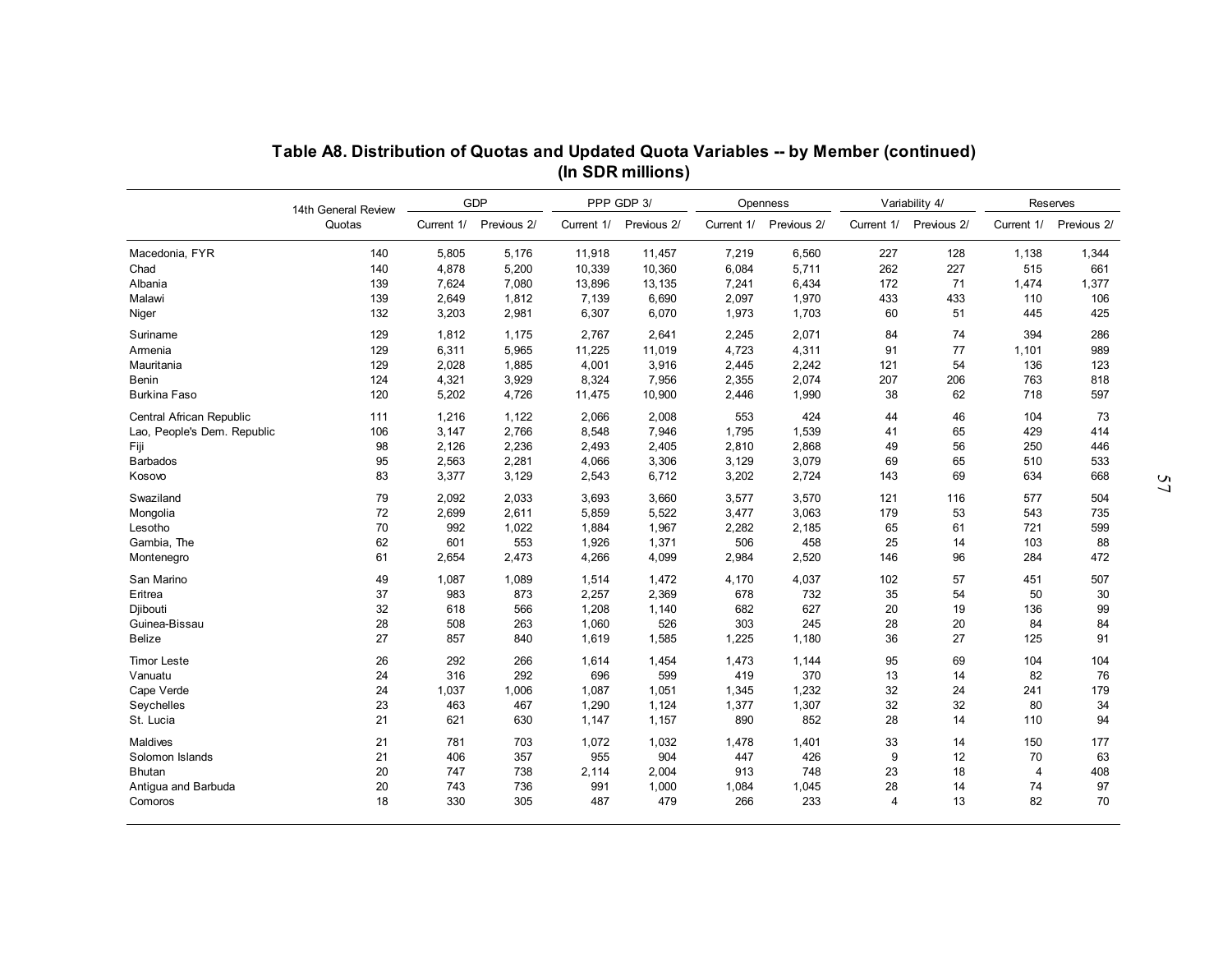|                                                                                                                                                                                                                                                                                                                                                                                            | Table A8. Distribution of Quotas and Updated Quota Variables -- by Member (concluded)<br>(In SDR millions) |            |             |            |             |            |             |                |                |            |             |  |
|--------------------------------------------------------------------------------------------------------------------------------------------------------------------------------------------------------------------------------------------------------------------------------------------------------------------------------------------------------------------------------------------|------------------------------------------------------------------------------------------------------------|------------|-------------|------------|-------------|------------|-------------|----------------|----------------|------------|-------------|--|
|                                                                                                                                                                                                                                                                                                                                                                                            | 14th General Review                                                                                        |            | GDP         |            | PPP GDP 3/  |            | Openness    |                | Variability 4/ |            | Reserves    |  |
|                                                                                                                                                                                                                                                                                                                                                                                            | Quotas                                                                                                     | Current 1/ | Previous 2/ | Current 1/ | Previous 2/ | Current 1/ | Previous 2/ | Current 1/     | Previous 2/    | Current 1/ | Previous 2/ |  |
| Grenada                                                                                                                                                                                                                                                                                                                                                                                    | 16                                                                                                         | 411        | 396         | 734        | 733         | 499        | 504         | 19             | 13             | 65         | 66          |  |
| Samoa                                                                                                                                                                                                                                                                                                                                                                                      | 16                                                                                                         | 341        | 310         | 678        | 670         | 436        | 377         | 24             | 31             | 77         | 62          |  |
| Sao Tome and Principe                                                                                                                                                                                                                                                                                                                                                                      | 15                                                                                                         | 109        | 97          | 180        | 170         | 112        | 101         | 28             | 21             | 31         | 23          |  |
| Tonga                                                                                                                                                                                                                                                                                                                                                                                      | 14                                                                                                         | 209        | 167         | 463        | 355         | 260        | 236         | $\overline{7}$ |                | 52         | 39          |  |
| St. Kitts and Nevis                                                                                                                                                                                                                                                                                                                                                                        | 13                                                                                                         | 350        | 339         | 468        | 460         | 461        | 443         | 26             | 10             | 102        | 64          |  |
| St. Vincent and the Grenadines                                                                                                                                                                                                                                                                                                                                                             | 12                                                                                                         | 369        | 360         | 696        | 677         | 471        | 441         | 23             | 12             | 55         | 53          |  |
| Dominica                                                                                                                                                                                                                                                                                                                                                                                   | 12                                                                                                         | 236        | 222         | 469        | 452         | 322        | 302         | 10             | 10             | 42         | 39          |  |
| Kiribati                                                                                                                                                                                                                                                                                                                                                                                   | 11                                                                                                         | 84         | 81          | 386        | 382         | 173        | 169         | 13             | 13             | 305        | 267         |  |
| Micronesia, Fed. States of                                                                                                                                                                                                                                                                                                                                                                 | $\overline{7}$                                                                                             | 172        | 163         | 480        | 467         | 280        | 261         | 8              |                | 30         | 29          |  |
| Marshall Islands                                                                                                                                                                                                                                                                                                                                                                           | 5                                                                                                          | 98         | 98          | 307        | 298         | 175        | 172         | $\overline{4}$ | 6              | -1         | 0           |  |
| Palau, Republic of                                                                                                                                                                                                                                                                                                                                                                         | 5                                                                                                          | 137        | 139         | 204        | 198         | 244        | 211         | 5              | 5              | 3          | 3           |  |
| Tuvalu                                                                                                                                                                                                                                                                                                                                                                                     | 3                                                                                                          | 18         | 18          | 22         | 21          | 45         | 46          | $\overline{7}$ | 5              | 16         | 12          |  |
| Source: Finance Department.                                                                                                                                                                                                                                                                                                                                                                |                                                                                                            |            |             |            |             |            |             |                |                |            |             |  |
| 1/ Based on data through 2009.<br>2/ Based on data through 2008.<br>3/ Current PPP-GDP data were retrieved from the WEO database for 181 countries. For eight countries with no WEO data PPP-GDP was estimated. PPP-GDP data reflect new parity rates published<br>by the International Comparison Program in December 2007.<br>4/ Variability of current receipts plus net capital flows. |                                                                                                            |            |             |            |             |            |             |                |                |            |             |  |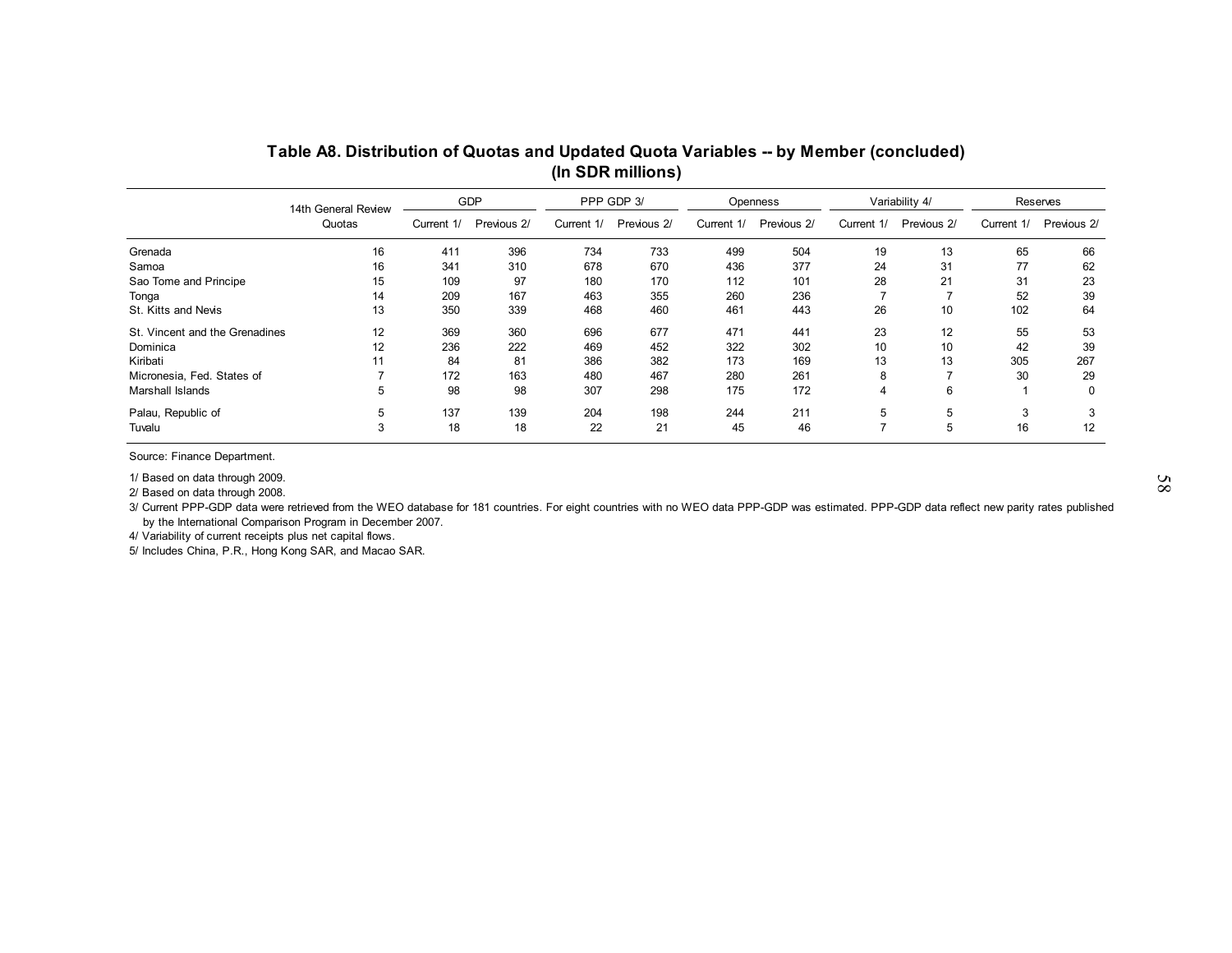|                      | Table A9. Measures of Financial Openness -- by Member |           |                   |                              |            |           |
|----------------------|-------------------------------------------------------|-----------|-------------------|------------------------------|------------|-----------|
|                      |                                                       |           | (In SDR millions) |                              |            |           |
|                      |                                                       |           |                   |                              |            |           |
|                      |                                                       |           |                   | <b>Alternative Variables</b> |            |           |
|                      | 14th General                                          |           | Trade             | International                | Investment | Financial |
|                      | Review                                                | Openness  | Openness 1/       | Investment                   | Income     | Flows 3/  |
|                      | Quotas                                                | 2005-09   | 2005-09           | Position 2009 2/             | 2005-09    | 2005-09   |
| <b>United States</b> | 82,994.2                                              | 3,418,711 | 2,590,119         | 25, 193, 768                 | 828,591    | 1,701,641 |
| Japan                | 30,820.5                                              | 1,133,373 | 983,559           | 5,844,073                    | 149,815    | 699,567   |
| China 4/             | 30,482.9                                              | 1,869,739 | 1,666,991         | 6,051,707                    | 202,749    | 455,777   |
| Germany              | 26,634.4                                              | 2,143,506 | 1,838,798         | 8,528,882                    | 304,708    | 592,187   |
| France               | 20, 155.1                                             | 1,197,457 | 949,489           | 8,896,996                    | 247,968    | 757,194   |
| United Kingdom       | 20, 155.1                                             | 1,529,178 | 1,002,782         | 18,247,332                   | 526,396    | 1,835,257 |
| Italy                | 15,070.0                                              | 902,103   | 786,149           | 3,913,214                    | 115,954    | 262,084   |
| India                | 13,114.4                                              | 378,270   | 360,938           | 564,364                      | 17,332     | 56,341    |
| Russia               | 12,903.7                                              | 500,524   | 437,053           | 1,339,510                    | 63,472     | 153,314   |
| Brazil               | 11,042.0                                              | 253,200   | 221,967           | 991,355                      | 31,233     | 65,468    |
| Canada               | 11,023.9                                              | 692,793   | 607,119           | 1,804,047                    | 85,674     | 162,784   |
| Saudi Arabia         | 9,992.6                                               | 274,035   | 259,547           | n.a.                         | 14,487     | 30,590    |
| Spain                | 9,535.5                                               | 665,464   | 561,348           | 3,387,283                    | 104,116    | 278,025   |
| Mexico               | 8,912.7                                               | 397,917   | 379,497           | 529,987                      | 18,420     | 35,870    |
| Netherlands          | 8,736.5                                               | 844,537   | 687,731           | 4,367,637                    | 156,807    | 608,046   |
| Korea                | 8,582.7                                               | 585,139   | 565,462           | 861,124                      | 19,677     | 108,477   |
| Australia            | 6,572.4                                               | 314,225   | 255,022           | n.a.                         | 59,203     | 160,299   |
| Belgium              | 6,410.7                                               | 589,460   | 493,887           | 2,855,950                    | 95,574     | 291,893   |
| Switzerland          | 5,771.1                                               | 479,255   | 359,371           | 3,463,264                    | 119,884    | 311,211   |
| Turkey               | 4,658.6                                               | 209,866   | 198,306           | 399,719                      | 11,560     | 37,759    |
| Indonesia            | 4,648.4                                               | 174,566   | 161,831           | 264,438                      | 12,735     | 20,381    |
| Sweden               | 4,430.0                                               | 334,892   | 269,794           | 1,483,786                    | 65,098     | 192,008   |
| Poland               | 4,095.4                                               | 254,230   | 238,580           | 376,580                      | 15,650     | 34,954    |
| Austria              | 3,932.0                                               | 306,256   | 261,631           | 1,401,229                    | 44,625     | 137,456   |
| Singapore            | 3,891.9                                               | 517,391   | 452,425           | 1,361,585                    | 64,965     | 93,548    |
| Norway               | 3,754.7                                               | 231,320   | 190,334           | 1,145,492                    | 40,986     | 140,887   |
| Venezuela            | 3,722.7                                               | 86,152    | 77,139            | 205,280                      | 9,013      | 22,095    |
| Malaysia             | 3,633.8                                               | 247,912   | 233,579           | 298,280                      | 14,333     | 26,926    |
| Iran                 | 3,567.1                                               | 104,548   | 102,519           | n.a.                         | 2,029      | 3,773     |
| Ireland              | 3,449.9                                               | 386,409   | 248,048           | 4,376,235                    | 138,361    | 423,835   |
| Denmark              | 3,439.4                                               | 240,987   | 205,566           | 941,862                      | 35,421     | 85,093    |
| Thailand             | 3,211.9                                               | 232,747   | 221,349           | 282,474                      | 11,398     | 20,999    |
| Argentina            | 3,187.3                                               | 87,236    | 75,862            | 251,751                      | 11,374     | 18,149    |
| South Africa         | 3,051.2                                               | 126,840   | 116,173           | 335,464                      | 10,667     |           |
|                      |                                                       |           |                   |                              |            | 22,380    |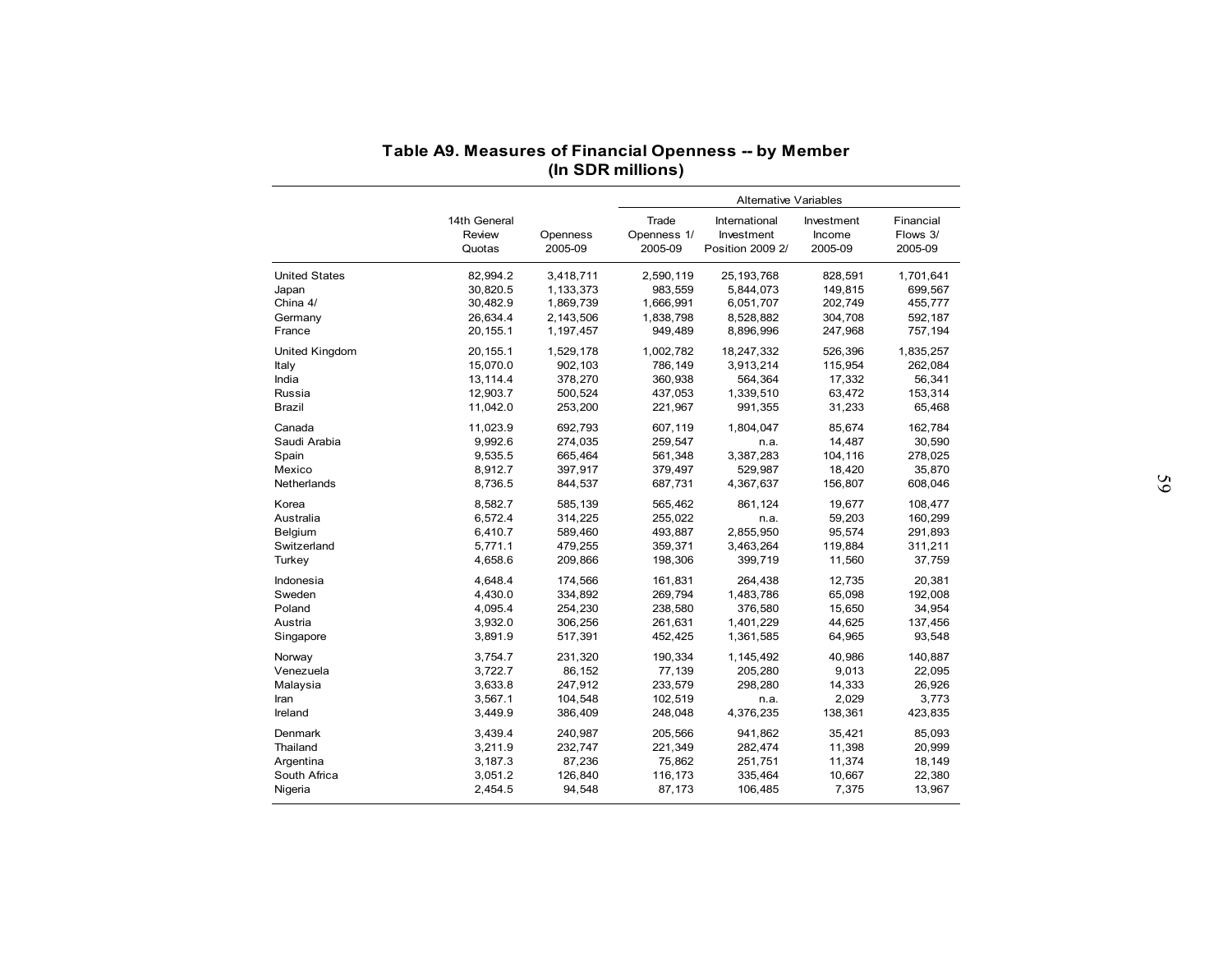|                             | Table A9. Measures of Financial Openness -- by Member (continued) |                     | (In SDR millions)               |                                                 |                                 |                                  |
|-----------------------------|-------------------------------------------------------------------|---------------------|---------------------------------|-------------------------------------------------|---------------------------------|----------------------------------|
|                             |                                                                   |                     |                                 | <b>Alternative Variables</b>                    |                                 |                                  |
|                             | 14th General<br>Review<br>Quotas                                  | Openness<br>2005-09 | Trade<br>Openness 1/<br>2005-09 | International<br>Investment<br>Position 2009 2/ | Investment<br>Income<br>2005-09 | Financial<br>Flows 3/<br>2005-09 |
| Greece                      | 2,428.9                                                           | 128,282             | 113,739                         | 652,471                                         | 14,543                          | 70.017                           |
| Finland                     | 2,410.6                                                           | 156,444             | 132,313                         | 819,950                                         | 24,131                          | 48,948                           |
| <b>United Arab Emirates</b> | 2,311.2                                                           | 230,166             | 226,852                         | n.a.                                            | 3,314                           | 100,650                          |
| <b>Czech Republic</b>       | 2,180.2                                                           | 183,550             | 170,377                         | 220,336                                         | 13,173                          | 16,172                           |
| Portugal                    | 2,060.1                                                           | 137,961             | 114,350                         | 739,368                                         | 23,611                          | 72,475                           |
| Colombia                    | 2,044.5                                                           | 55,849              | 48,787                          | 128,688                                         | 7,062                           | 11,458                           |
| Philippines                 | 2,042.9                                                           | 91,333              | 86,645                          | 106,509                                         | 4,688                           | 9,965                            |
| Egypt                       | 2,037.1                                                           | 68,371              | 65,562                          | 111,718                                         | 2,809                           | 13,298                           |
| Pakistan                    | 2.031.0                                                           | 49.685              | 46.170                          | 71,623                                          | 3,515                           | 5,701                            |
| Ukraine                     | 2,011.8                                                           | 89,599              | 85,862                          | 169,192                                         | 3,736                           | 26,748                           |
| Algeria                     | 1,959.9                                                           | 71,298              | 64,867                          | n.a.                                            | 6,431                           | 4,884                            |
| Hungary                     | 1,940.0                                                           | 156,738             | 138,433                         | 445,690                                         | 18,304                          | 67,018                           |
| Kuwait                      | 1,933.5                                                           | 80,942              | 71,362                          | 115,246                                         | 9,580                           | 40,272                           |
| <b>Israel</b>               | 1,920.9                                                           | 107,569             | 98,337                          | 286,637                                         | 9,232                           | 23,495                           |
| Romania                     | 1,811.4                                                           | 87,267              | 82,224                          | 148,979                                         | 5,042                           | 16,578                           |
|                             |                                                                   |                     |                                 |                                                 |                                 |                                  |
| Chile                       | 1,744.3                                                           | 95,180              | 79,581                          | 253,206                                         | 15,598                          | 31,598                           |
| Iraq                        | 1,663.8                                                           | 53,544              | 49,505                          | n.a.                                            | 4,039                           | 8,481                            |
| Libya                       | 1,573.2                                                           | 46,298              | 42,570                          | n.a.                                            | 3,728                           | 9,254                            |
| Peru                        | 1,334.5                                                           | 42,348              | 35,768                          | 95,224                                          | 6,580                           | 6,478                            |
| Luxembourg                  | 1,321.8                                                           | 299,376             | 101,716                         | 8,192,959                                       | 197,660                         | 703,802                          |
| New Zealand                 | 1,252.1                                                           | 58,597              | 48,728                          | 189,127                                         | 9,869                           | 11,541                           |
| Kazakhstan                  | 1,158.4                                                           | 70,539              | 60,440                          | 151,341                                         | 10,098                          | 23,376                           |
| Vietnam                     | 1,153.1                                                           | 81,834              | 79,117                          | n.a.                                            | 2,717                           | 7,392                            |
| Syrian Arab Republic        | 1,109.8                                                           | 21,942              | 20,657                          | n.a.                                            | 1,285                           | 1,179                            |
| Bangladesh                  | 1,066.6                                                           | 28,728              | 27,877                          | 28,259                                          | 851                             | 2,065                            |
| Congo, Dem. Republic of     | 1,066.0                                                           | 8,271               | 7,787                           | n.a.                                            | 484                             | 764                              |
| Slovak Republic             | 1,001.0                                                           | 84,353              | 80,558                          | 95,468                                          | 3,795                           | 8,394                            |
| Zambia                      | 978.2                                                             | 6,593               | 5,795                           | n.a.                                            | 798                             | 1,646                            |
| Bulgaria                    | 896.3                                                             | 39,938              | 37,637                          | 75,220                                          | 2,301                           | 9,667                            |
| Morocco                     | 894.4                                                             | 44,925              | 43,346                          | 65,091                                          | 1,579                           | 3,576                            |
|                             |                                                                   |                     |                                 |                                                 |                                 |                                  |
| Angola                      | 740.1                                                             | 51,362              | 46,206                          | 52,102                                          | 5,155                           | 5,776                            |
| Ghana                       | 738.0                                                             | 12,072              | 11,839                          | n.a.                                            | 233                             | 1,341                            |
| Qatar                       | 735.1                                                             | 53,494              | 52,702                          | n.a.                                            | 793                             | 25,248                           |
| Croatia                     | 717.4                                                             | 38,232              | 35,724                          | 80,896                                          | 2,508                           | 7,799                            |
| Zimbabwe                    | 706.8                                                             | 3,740               | 3,516                           | n.a.                                            | 224                             | 202                              |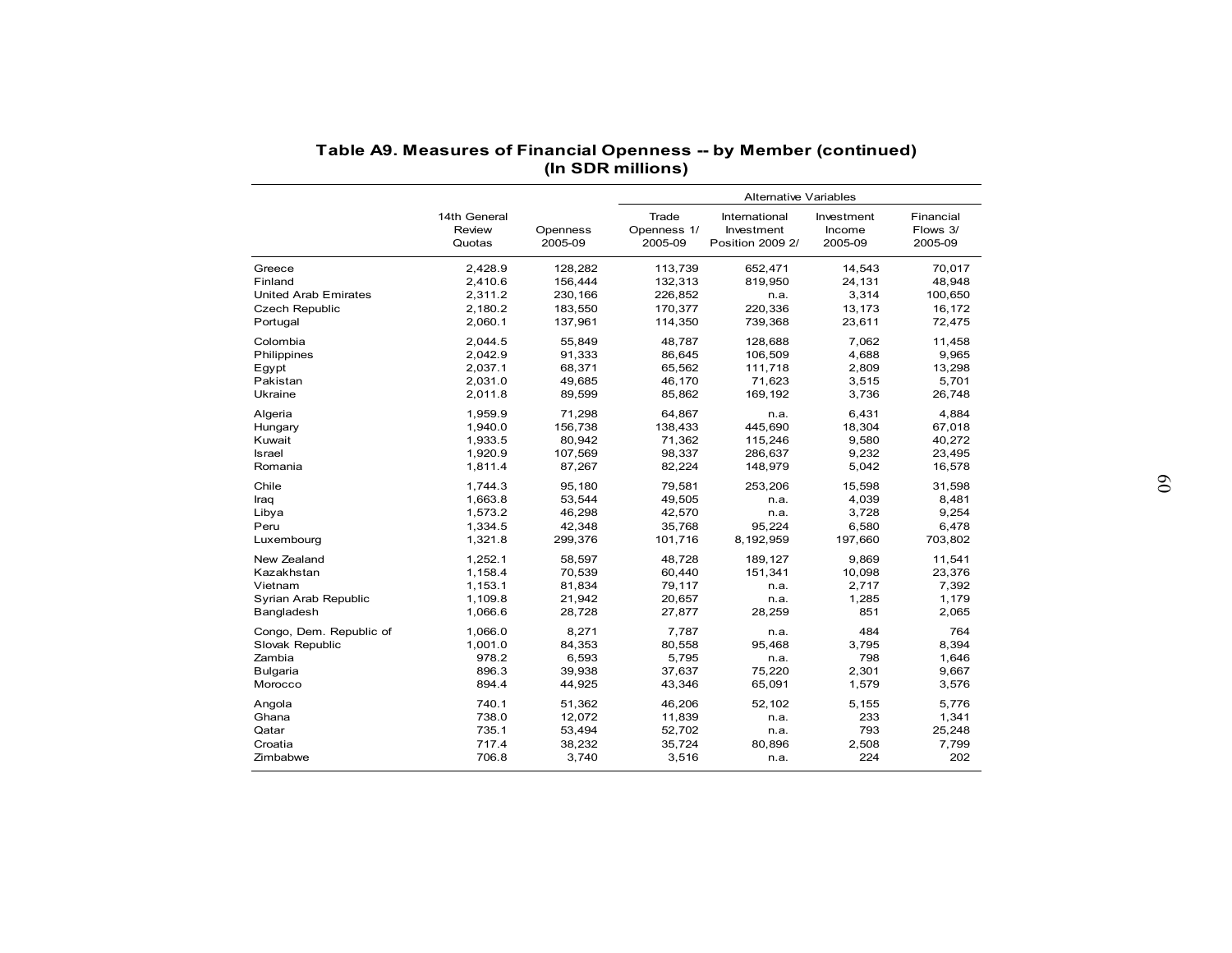| Table A9. Measures of Financial Openness -- by Member (continued) |                |                  |                   |                              |                |                  |
|-------------------------------------------------------------------|----------------|------------------|-------------------|------------------------------|----------------|------------------|
|                                                                   |                |                  | (In SDR millions) |                              |                |                  |
|                                                                   |                |                  |                   |                              |                |                  |
|                                                                   |                |                  |                   | <b>Alternative Variables</b> |                |                  |
|                                                                   | 14th General   |                  | Trade             | International                | Investment     | Financial        |
|                                                                   | Review         | Openness         | Openness 1/       | Investment                   | Income         | Flows 3/         |
|                                                                   | Quotas         | 2005-09          | 2005-09           | Position 2009 2/             | 2005-09        | 2005-09          |
| Ecuador                                                           | 697.7          | 24,043           | 22,673            | 27,433                       | 1,370          | 2,455            |
| <b>Belarus</b>                                                    | 681.5          | 37,049           | 36,476            | 25,979                       | 573            | 3,498            |
| Serbia                                                            | 654.8          | 23,387           | 22,414            | 50,120                       | 972            | 6,364            |
| Cote d'Ivoire                                                     | 650.4          | 13,824           | 13,152            | 21,484                       | 672            | 901              |
| Lebanon                                                           | 633.5          | 36,450           | 34,443            | n.a.                         | 2,008          | 8,565            |
| Sudan                                                             | 630.2          | 16,408           | 14,860            | n.a.                         | 1,548          | 2,925            |
| Slovenia                                                          | 586.5          | 43,110           | 41,185            | 76,069                       | 1,925          | 9,381            |
| Sri Lanka                                                         | 578.8          | 16,730           | 16,108            | n.a.                         | 622            | 1,744            |
| Uzbekistan                                                        | 551.2          | 11,862           | 11,273            | n.a.                         | 590            | 1,115            |
| Tunisia                                                           | 545.2          | 28,564           | 27,008            | 44,202                       | 1,556          | 1,792            |
|                                                                   |                |                  |                   |                              |                |                  |
| Oman                                                              | 544.4          | 35,573           | 32,815            | n.a.                         | 2,758          | 6,730            |
| Kenya                                                             | 542.8          | 12,566           | 12,329            | n.a.                         | 237            | 1,428            |
| Myanmar                                                           | 516.8          | 7,833            | 6,905             | n.a.                         | 928            | 568              |
| Yemen, Republic of                                                | 487.0          | 13,547           | 12,375            | n.a.                         | 1,172          | 842              |
| Dominican Republic                                                | 477.4          | 21,400           | 19,585            | 23,905                       | 1,815          | 2,544            |
| Trinidad and Tobago                                               | 469.8          | 15,252           | 14,293            | n.a.                         | 959            | 4,714            |
| Lithuania                                                         | 441.6          | 32,692           | 31,375            | 40,594                       | 1,317          | 5,456            |
| Uruguay                                                           | 429.1          | 10,723           | 9,436             | 34,965                       | 1,287          | 3,644            |
| Guatemala                                                         | 428.6          | 18,325           | 17,247            | 17,609                       | 1,078          | 1,325            |
| Tanzania                                                          | 397.8          | 8,732            | 8,481             | 12,892                       | 251            | 1,563            |
| Bahrain                                                           | 395.0          | 29,035           | 20,085            | 232,587                      | 8,950          | 39,757           |
| Azerbaijan                                                        | 391.7          | 22,869           | 20,138            | n.a.                         | 2,731          | 5,600            |
| Jamaica                                                           | 382.9          | 10,697           | 9,893             | 17,208                       | 804            | 2,855            |
| Panama                                                            | 376.8          | 21,714           | 18,813            | 64,715                       | 2,901          | 5,800            |
| Costa Rica                                                        | 369.4          | 18,385           | 17,135            | 20,574                       | 1,250          | 2,110            |
| Uganda                                                            | 361.0          | 6,125            | 5,884             | 7,944                        | 241            | 1,158            |
| Jordan                                                            | 343.1          | 20,227           | 19,415            | n.a.                         | 812            | 3,315            |
| Latvia                                                            | 332.3          | 20,482           | 19,084            | 49,042                       | 1,398          | 6,159            |
| Afghanistan, Islamic State of                                     | 323.8          | 11,024           | 11,002            | n.a.                         | 22             | 192              |
| Senegal                                                           | 323.6          | 7,004            | 6,811             | n.a.                         | 193            | 950              |
|                                                                   |                |                  |                   |                              |                |                  |
| Iceland                                                           | 321.8<br>303.8 | 12,935<br>20,354 | 9,290<br>15,806   | 96,447<br>179,698            | 3,646<br>4,548 | 29,803<br>25,628 |
| Cyprus                                                            |                |                  |                   |                              |                |                  |
| Brunei Darussalam                                                 | 301.3          | 8,472            | 8,145             | n.a.                         | 327            | 885              |
| Ethiopia<br>El Salvador                                           | 300.7<br>287.2 | 8,366            | 8,311<br>11,890   | n.a.                         | 55<br>639      | 628<br>1,168     |
|                                                                   |                | 12,529           |                   | 14,432                       |                |                  |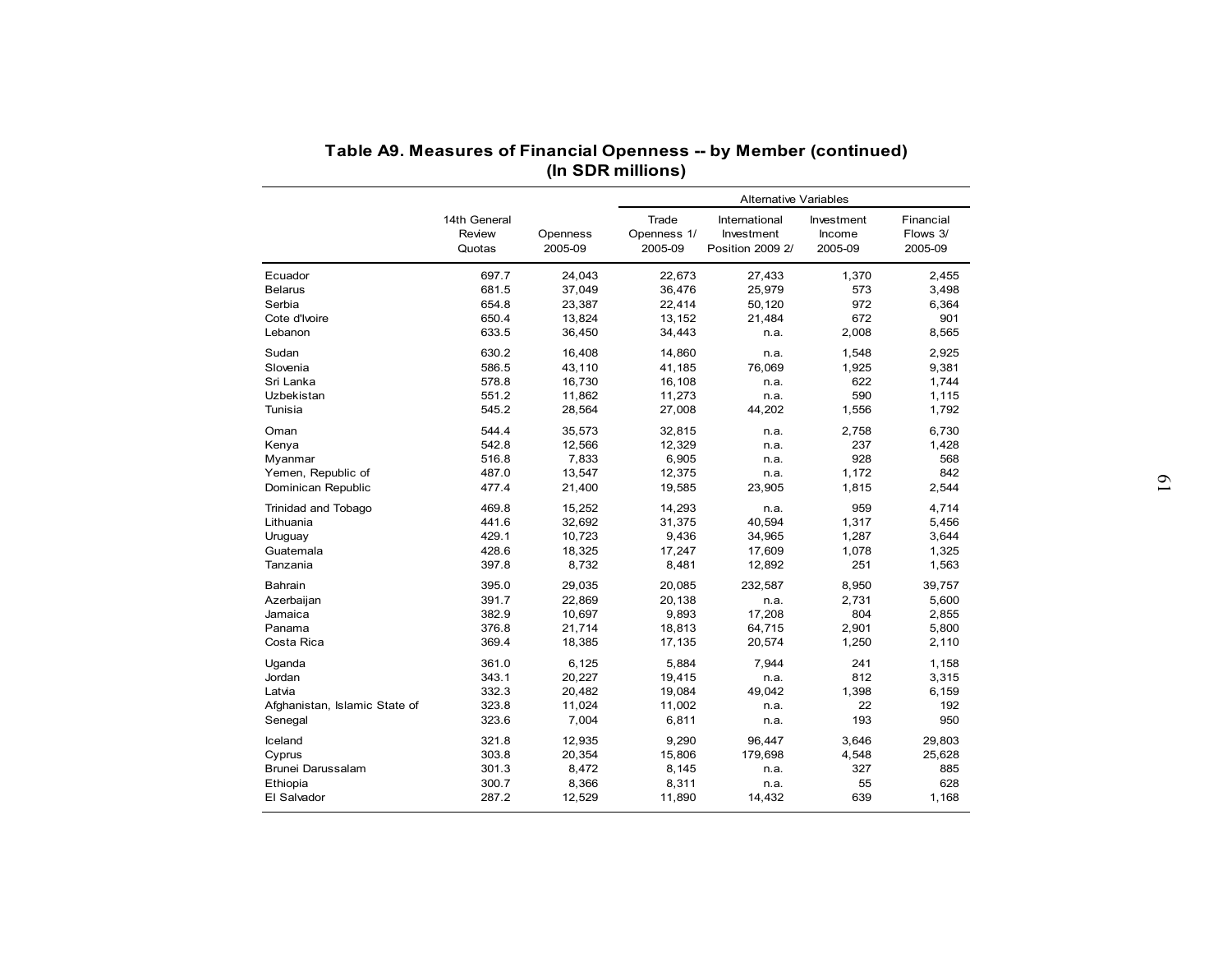| Table A9. Measures of Financial Openness -- by Member (continued)                                |
|--------------------------------------------------------------------------------------------------|
|                                                                                                  |
| (In SDR millions)                                                                                |
| <b>Alternative Variables</b>                                                                     |
| 14th General<br>Trade<br>International<br>Investment<br>Financial                                |
| Flows 3/<br>Review<br>Openness<br>Openness 1/<br>Investment<br>Income                            |
| 2005-09<br>2005-09<br>2005-09<br>Position 2009 2/<br>2005-09<br>Quotas                           |
| 276.0<br>8,672<br>8,361<br>311<br>779<br>Cameroon<br>n.a.                                        |
| 265.2<br>12,695<br>12,320<br>374<br>1,565<br>Bosnia-Herzegovina<br>10,818                        |
| 263.2<br>6,769<br>6,312<br>749<br>Papua New Guinea<br>457<br>n.a.                                |
| 260.0<br>5,630<br>5,487<br>8,170<br>143<br>862<br>Nicaragua                                      |
| 2,507<br>472<br>Liberia<br>258.4<br>2,400<br>107<br>n.a.                                         |
| 249.8<br>13,009<br>12,506<br>8,867<br>503<br>967<br>Honduras                                     |
| 244.4<br>4,121<br>4,058<br>64<br>956<br>Madagascar<br>n.a.                                       |
| 243.6<br>22,582<br>20,622<br>1,960<br>Estonia<br>37,763<br>5,693                                 |
| 240.1<br>7,310<br>638<br>Bolivia<br>7,948<br>15,065<br>988                                       |
| 238.6<br>10,789<br>703<br>Turkmenistan<br>10,086<br>1,404<br>n.a.                                |
| 227.2<br>5,092<br>454<br>5,546<br>9,910<br>816<br>Mozambique                                     |
| 216.0<br>6,997<br>6,861<br>135<br>2,049<br>Gabon<br>n.a.                                         |
| 214.2<br>2,441<br>2,341<br>101<br>551<br>Guinea<br>n.a.                                          |
| 210.4<br>6,480<br>6,207<br>11,135<br>274<br>1,368<br>Georgia                                     |
| 207.4<br>731<br>670<br>1,000<br>61<br>196<br>Sierra Leone                                        |
| 201.4<br>9,306<br>8,894<br>8,059<br>412<br>414<br>Paraguay                                       |
| 197.2<br>7,477<br>991<br>1,036<br>Botswana<br>8,467<br>11,124                                    |
| Namibia<br>191.1<br>5,826<br>5,403<br>8,084<br>424<br>1,287                                      |
| 186.6<br>3,930<br>3,653<br>277<br>663<br>Mali<br>n.a.                                            |
| 182.4<br>5,232<br>5,021<br>17,990<br>Bahamas, The<br>211<br>n.a.                                 |
| 181.8<br>1,819<br>40<br>237<br>1,859<br>Guyana<br>n.a.                                           |
| 177.6<br>4,145<br>4,042<br>103<br>372<br>Kyrgyz Republic<br>4,531                                |
| Cambodia<br>175.0<br>8,601<br>8,318<br>10,403<br>283<br>975                                      |
| 50<br>Tajikistan<br>174.0<br>4,235<br>4,185<br>510<br>n.a.                                       |
| Moldova<br>172.5<br>5,249<br>5,102<br>5,572<br>147<br>540                                        |
| 65,271<br>3,094<br>Malta<br>168.3<br>12,409<br>9,315<br>9,810                                    |
| 27<br>211<br>163.8<br>2,963<br>2,936<br>2,518<br>Haiti                                           |
| 163.4<br>250<br>250<br>$\mathbf 0$<br>Somalia<br>n.a.<br>n.a.                                    |
| Congo, Republic of<br>162.0<br>9,352<br>8,131<br>1,220<br>1,934<br>n.a.                          |
| 160.2<br>25<br>281<br>Rwanda<br>1,594<br>1,568<br>1,656                                          |
| <b>Equatorial Guinea</b><br>157.5<br>12,736<br>9,505<br>3,232<br>1,666<br>n.a.                   |
| 156.9<br>5,160<br>5,052<br>108<br>319<br>Nepal<br>n.a.                                           |
| Burundi<br>154.0<br>499<br>485<br>927<br>15<br>171                                               |
| 146.8<br>79<br>188                                                                               |
| 1,925<br>2,004<br>Togo<br>n.a.<br>Mauritius<br>142.2<br>7,034<br>6,430<br>14,531<br>604<br>1,539 |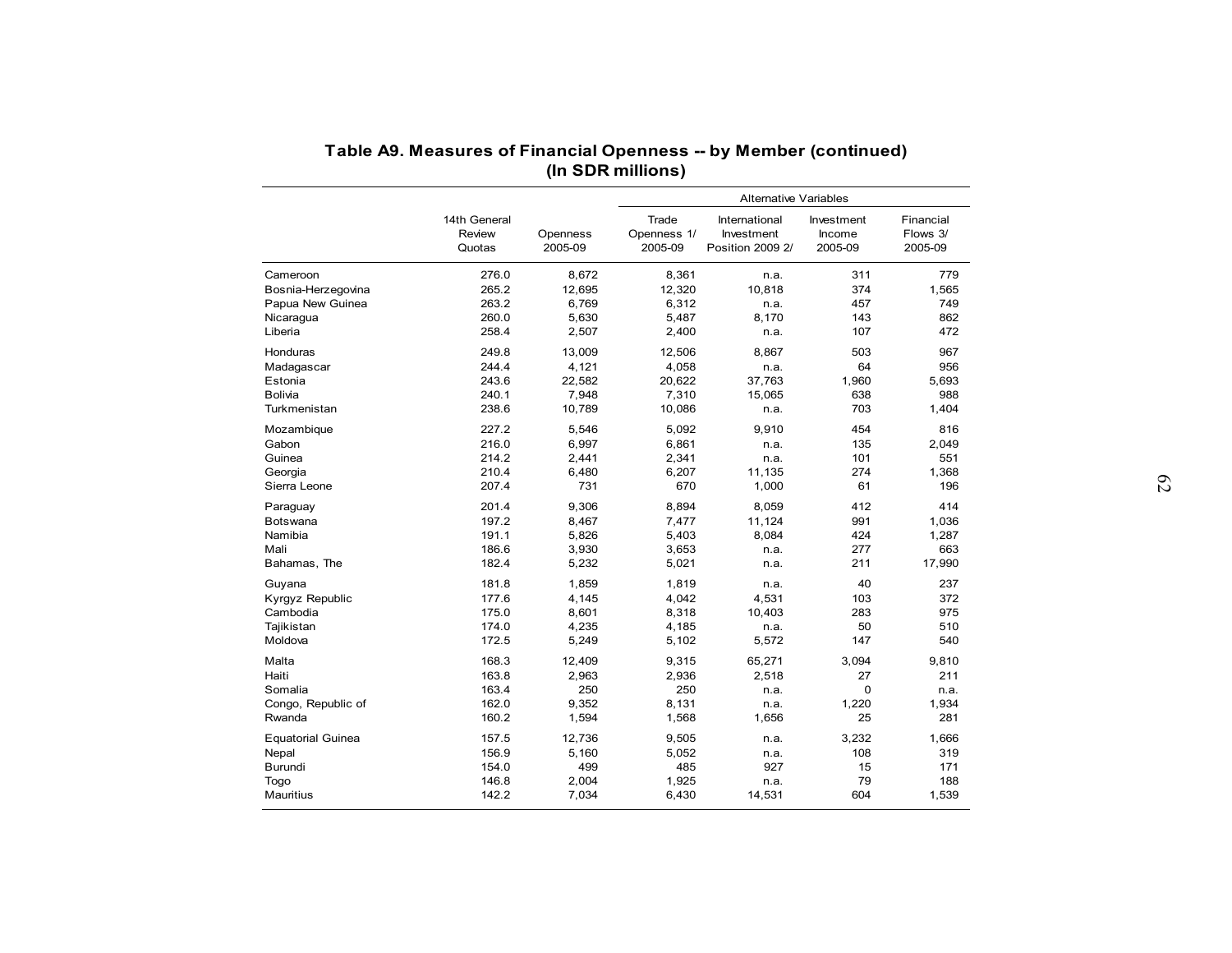|                             |                                  |                     |                                 | <b>Alternative Variables</b>                    |                                 |                                  |
|-----------------------------|----------------------------------|---------------------|---------------------------------|-------------------------------------------------|---------------------------------|----------------------------------|
|                             | 14th General<br>Review<br>Quotas | Openness<br>2005-09 | Trade<br>Openness 1/<br>2005-09 | International<br>Investment<br>Position 2009 2/ | Investment<br>Income<br>2005-09 | Financial<br>Flows 3/<br>2005-09 |
| Macedonia, FYR              | 140.3                            | 7,219               | 6,950                           | n.a.                                            | 269                             | 628                              |
| Chad                        | 140.2                            | 6,084               | 5,388                           | n.a.                                            | 696                             | 633                              |
| Albania                     | 139.3                            | 7,241               | 6,997                           | n.a.                                            | 245                             | 844                              |
| Malawi                      | 138.8                            | 2,097               | 2,066                           | n.a.                                            | 31                              | 437                              |
| Niger                       | 131.6                            | 1,973               | 1,918                           | n.a.                                            | 55                              | 454                              |
| Suriname                    | 128.9                            | 2,245               | 2,198                           | n.a.                                            | 48                              | 156                              |
| Armenia                     | 128.8                            | 4,723               | 4,480                           | 7,989                                           | 244                             | 1,028                            |
| Mauritania                  | 128.8                            | 2,445               | 2,275                           | n.a.                                            | 170                             | 561                              |
| Benin                       | 123.8                            | 2,355               | 2,302                           | n.a.                                            | 53                              | 413                              |
| <b>Burkina Faso</b>         | 120.4                            | 2,446               | 2,371                           | n.a.                                            | 75                              | 558                              |
| Central African Republic    | 111.4                            | 553                 | 545                             | n.a.                                            | 8                               | 151                              |
| Lao, People's Dem. Republic | 105.8                            | 1,795               | 1,732                           | n.a.                                            | 63                              | 303                              |
| Fiji                        | 98.4                             | 2,810               | 2,716                           | n.a.                                            | 94                              | 323                              |
| <b>Barbados</b>             | 94.5                             | 3,129               | 2,849                           | 32,448                                          | 280                             | 849                              |
| Kosovo                      | 82.6                             | 3,202               | 3,116                           | n.a.                                            | 86                              | 473                              |
| Swaziland                   | 78.5                             | 3,577               | 3,298                           | 2,650                                           | 279                             | 273                              |
| Mongolia                    | 72.3                             | 3,477               | 3,366                           | n.a.                                            | 111                             | 568                              |
| Lesotho                     | 69.8                             | 2,282               | 2,207                           | 1,616                                           | 75                              | 113                              |
| Gambia, The                 | 62.2                             | 506                 | 479                             | n.a.                                            | 27                              | 72                               |
| Montenegro                  | 60.5                             | 2,984               | 2,907                           | n.a.                                            | 78                              | 1,222                            |
| San Marino                  | 49.2                             | 4,170               | 4,170                           |                                                 | $\mathbf 0$                     | n.a.                             |
| Eritrea                     | 36.6                             | 678                 | 660                             | n.a.<br>n.a.                                    | 17                              | 50                               |
| Diibouti                    | 31.8                             | 682                 | 666                             | 1,356                                           | 16                              | 166                              |
| Guinea-Bissau               | 28.4                             | 303                 | 295                             | n.a.                                            | $\overline{7}$                  | 45                               |
| <b>Belize</b>               | 26.7                             | 1,225               | 1,134                           | n.a.                                            | 91                              | 149                              |
|                             |                                  |                     |                                 |                                                 |                                 |                                  |
| <b>Timor Leste</b>          | 25.6                             | 1,473               | 605                             | n.a.                                            | 868                             | 2,155                            |
| Vanuatu                     | 23.8                             | 419                 | 351                             | n.a.                                            | 68<br>56                        | 53<br>159                        |
| Cape Verde<br>Seychelles    | 23.7<br>22.9                     | 1,345<br>1,377      | 1,289<br>1,323                  | n.a.                                            | 54                              | 308                              |
| St. Lucia                   | 21.4                             | 890                 | 833                             | n.a.<br>n.a.                                    | 57                              | 248                              |
|                             |                                  |                     |                                 |                                                 |                                 |                                  |
| Maldives                    | 21.2                             | 1,478               | 1,429                           | 835                                             | 49                              | 256                              |
| Solomon Islands             | 20.8                             | 447                 | 397                             | 609                                             | 50                              | 63                               |
| <b>Bhutan</b>               | 20.4                             | 913                 | 883                             | n.a.                                            | 29                              | 57                               |
| Antigua and Barbuda         | 20.0                             | 1,084               | 1,024                           | n.a.                                            | 61                              | 378                              |
| Comoros                     | 17.8                             | 266                 | 265                             | n.a.                                            | $\mathbf{1}$                    | 22                               |